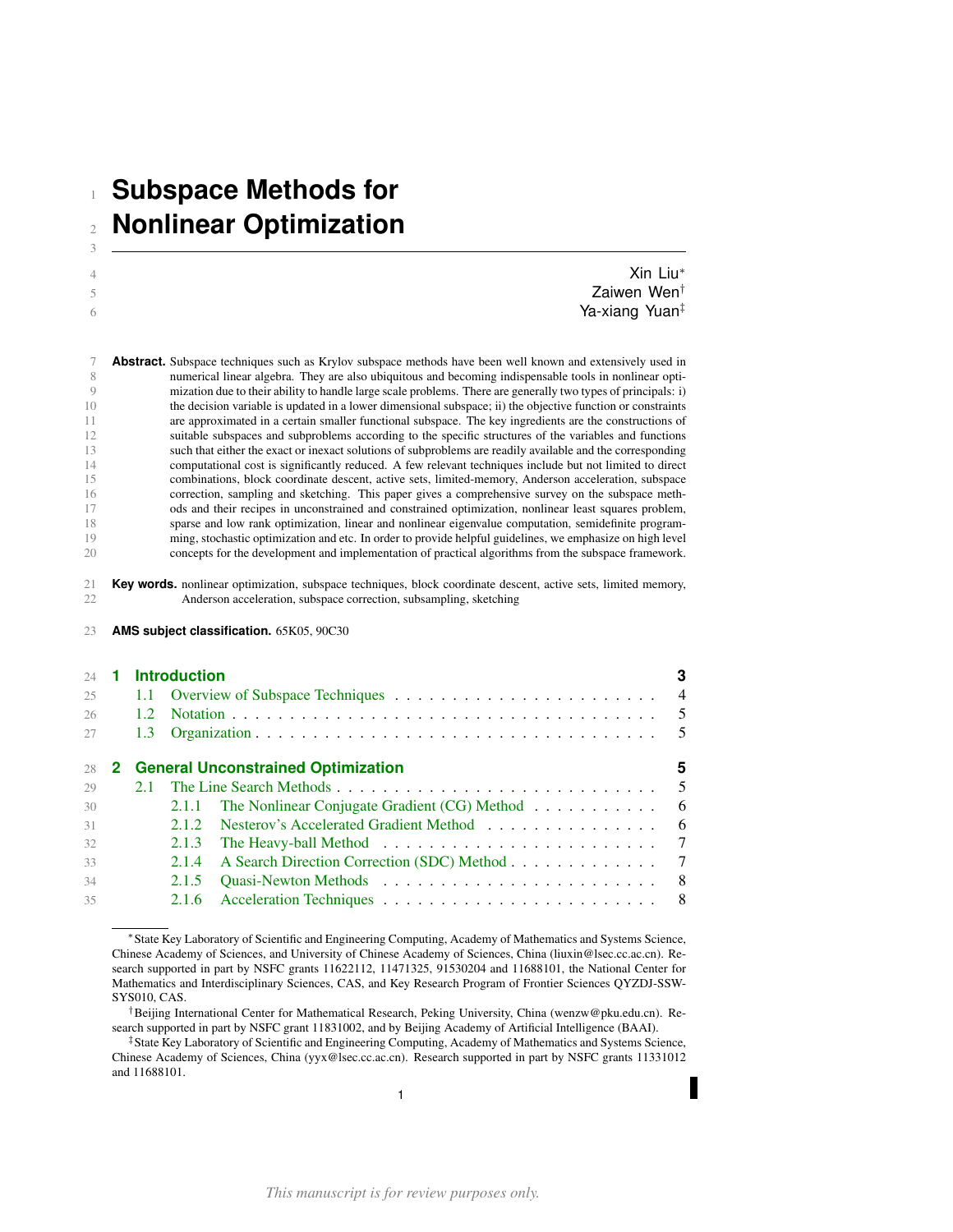| 36 |   |     | Search Direction From Minimization Subproblems<br>2.1.7        | 9  |
|----|---|-----|----------------------------------------------------------------|----|
| 37 |   |     | 2.1.8                                                          | 10 |
| 38 |   | 2.2 |                                                                | 11 |
| 39 | 3 |     | <b>Nonlinear Equations and Nonlinear Least Squares Problem</b> | 13 |
| 40 |   | 3.1 |                                                                | 13 |
| 41 |   | 3.2 |                                                                | 13 |
| 42 |   | 3.3 |                                                                | 15 |
| 43 |   | 3.4 |                                                                | 15 |
| 44 | 4 |     | <b>Stochastic Optimization</b>                                 | 15 |
| 45 |   | 4.1 |                                                                | 16 |
| 46 |   | 4.2 |                                                                | 17 |
| 47 | 5 |     | <b>Sparse Optimization</b>                                     | 18 |
| 48 |   | 5.1 |                                                                | 18 |
| 49 |   | 5.2 |                                                                | 18 |
| 50 | 6 |     | <b>The Domain Decomposition Methods</b>                        | 20 |
| 51 |   | 6.1 |                                                                | 20 |
| 52 |   | 6.2 |                                                                | 21 |
| 53 |   | 6.3 | Parallel Line Search Subspace Correction Method                | 21 |
| 54 | 7 |     | <b>General Constrained Optimization</b>                        | 22 |
| 55 |   | 7.1 |                                                                | 23 |
| 56 |   | 7.2 |                                                                | 23 |
| 57 |   | 7.3 |                                                                | 24 |
| 58 |   | 7.4 |                                                                | 25 |
| 59 | 8 |     | <b>Eigenvalue Computation</b>                                  | 26 |
| 60 |   | 8.1 |                                                                | 26 |
| 61 |   | 8.2 |                                                                | 27 |
| 62 |   | 8.3 |                                                                | 28 |
| 63 |   | 8.4 |                                                                | 28 |
| 64 |   | 8.5 |                                                                | 29 |
| 65 |   | 8.6 |                                                                | 31 |
| 66 |   | 8.7 |                                                                | 31 |
| 67 |   |     | 9 Optimization with Orthogonality Constraints                  | 34 |
| 68 |   | 9.1 |                                                                | 34 |
| 69 |   | 9.2 | A Structured Quasi-Newton Update with Nyström Approximation    | 35 |
| 70 |   | 9.3 |                                                                | 36 |
| 71 |   |     | 9.3.1                                                          | 37 |
| 72 |   |     | 9.3.2<br>The Self-Consistent Field (SCF) Iteration             | 38 |
| 73 |   |     | 9.3.3<br>Subspace Methods For HF using Nyström Approximation   | 39 |
| 74 |   |     | 9.3.4<br>A Regularized Newton Type Method                      | 39 |
| 75 |   |     | 9.3.5                                                          | 40 |
| 76 |   |     | 10 Semidefinite Programming (SDP)                              | 40 |
| 77 |   |     |                                                                | 40 |
| 78 |   |     |                                                                | 41 |
|    |   |     | 2                                                              |    |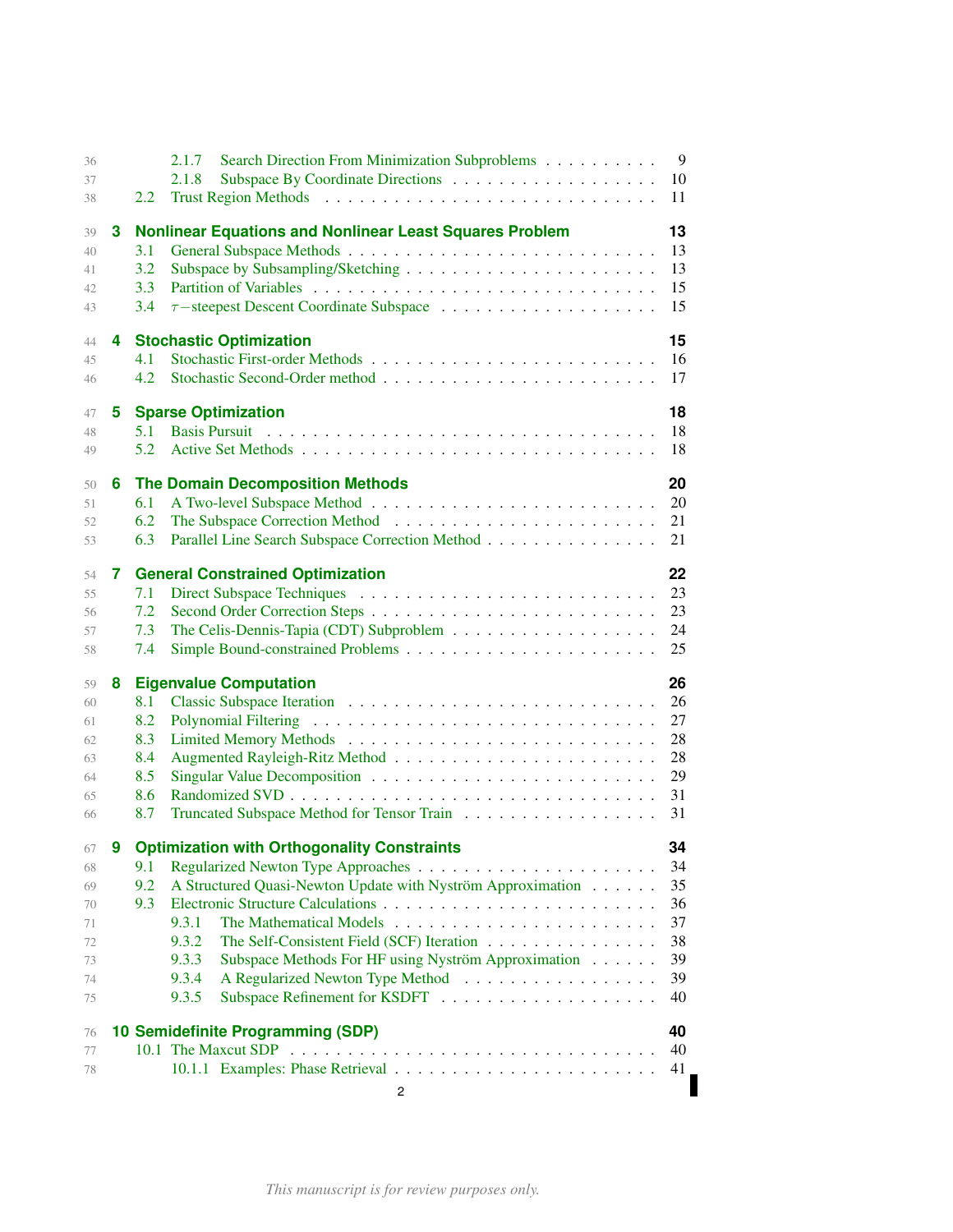| 79   |                                                                                |    |
|------|--------------------------------------------------------------------------------|----|
| 80   | <b>11 Low Rank Matrix Optimization</b>                                         | 44 |
| 81   | 11.1 Low Rank Structure of First-order Methods 44                              |    |
| 82   |                                                                                |    |
| 83   | 11.3 The Polynomial-filtered Proximal Gradient Method 46                       |    |
| - 84 | 11.3.1 Examples: Maximal Eigenvalue and Matrix Completion 46                   |    |
| 85   |                                                                                |    |
| -86  | 11.4.1 Examples: 2-RDM and Cryo-EM $\dots \dots \dots \dots \dots \dots \dots$ |    |
|      | 87 <b>12 Conclusion</b>                                                        | 48 |
|      |                                                                                |    |

#### **[References](#page-47-1) 49**

<span id="page-2-1"></span>

#### $9<sub>0</sub>$

<span id="page-2-0"></span> **1. Introduction.** Large scale optimization problems appear in a wide variety of scien-tific and engineering domains. In this paper, we consider a general optimization problem

93 (1.1) 
$$
\min_{x} f(x), \text{ s.t. } x \in \mathcal{X},
$$

94 where x is the decision variable,  $f(x)$  is the objective function and X is the feasible set. Effi- cient numerical optimization algorithms have been extensively developed for [\(1.1\)](#page-2-1) with vari- ous types of objective functions and constraints [\[111,](#page-51-0) [88\]](#page-51-1). With the rapidly increasing prob- lem scales, subspace techniques are ubiquitous and becoming indispensable tools in nonlinear optimization due to their ability to handle large scale problems. For example, the Krylov sub- space methods developed in the numerical linear algebraic community have been widely used for the linear least squares problem and linear eigenvalue problem. The characteristics of the subspaces are clear in many popular optimization algorithms such as the linear and nonlin- ear conjugate gradient methods, Nesterov's accelerated gradient method, the Quasi-Newton methods and the block coordinate decent (BCD) method. The subspace correction method for convex optimization can be viewed as generalizations of multigrid and domain decompo- sition methods. The Anderson acceleration or the direct inversion of iterative subspace (DIIS) methods have been successful in computational quantum physics and chemistry. The stochas- tic gradient type methods usually take a mini-batch from a large collection samples so that the computational cost of each inner iteration is small. The sketching techniques formulate a reduced problem by a multiplication with random matrices with certain properties.

 The purpose of this paper is to provide a review of the subspace methods for nonlinear optimization, for their further improvement and for their future usage in even more diverse 112 and emerging fields. The subspaces techniques for  $(1.1)$  are generally divided into two cat- egories. The first type is to update the decision variable in a lower dimensional subspace, while the second type is to construct approximations of the objective function or constraints in a certain smaller subspace of functions. Usually, there are three key steps.

- Identify a suitable subspace either for the decision variables or the functions.
- Construct a proper subproblem by various restrictions or approximations.
- 118 Find either an exact or inexact solution of subproblems.

 These steps are often mixed together using the specific structures of the problems case by case. The essence is how to reduce the corresponding computational cost significantly. During the practice in unconstrained and constrained optimization, nonlinear least squares problem, sparse and low rank optimization, linear and nonlinear eigenvalue computation, semidefinite programming, stochastic optimization, manifold optimization, phase retrieval,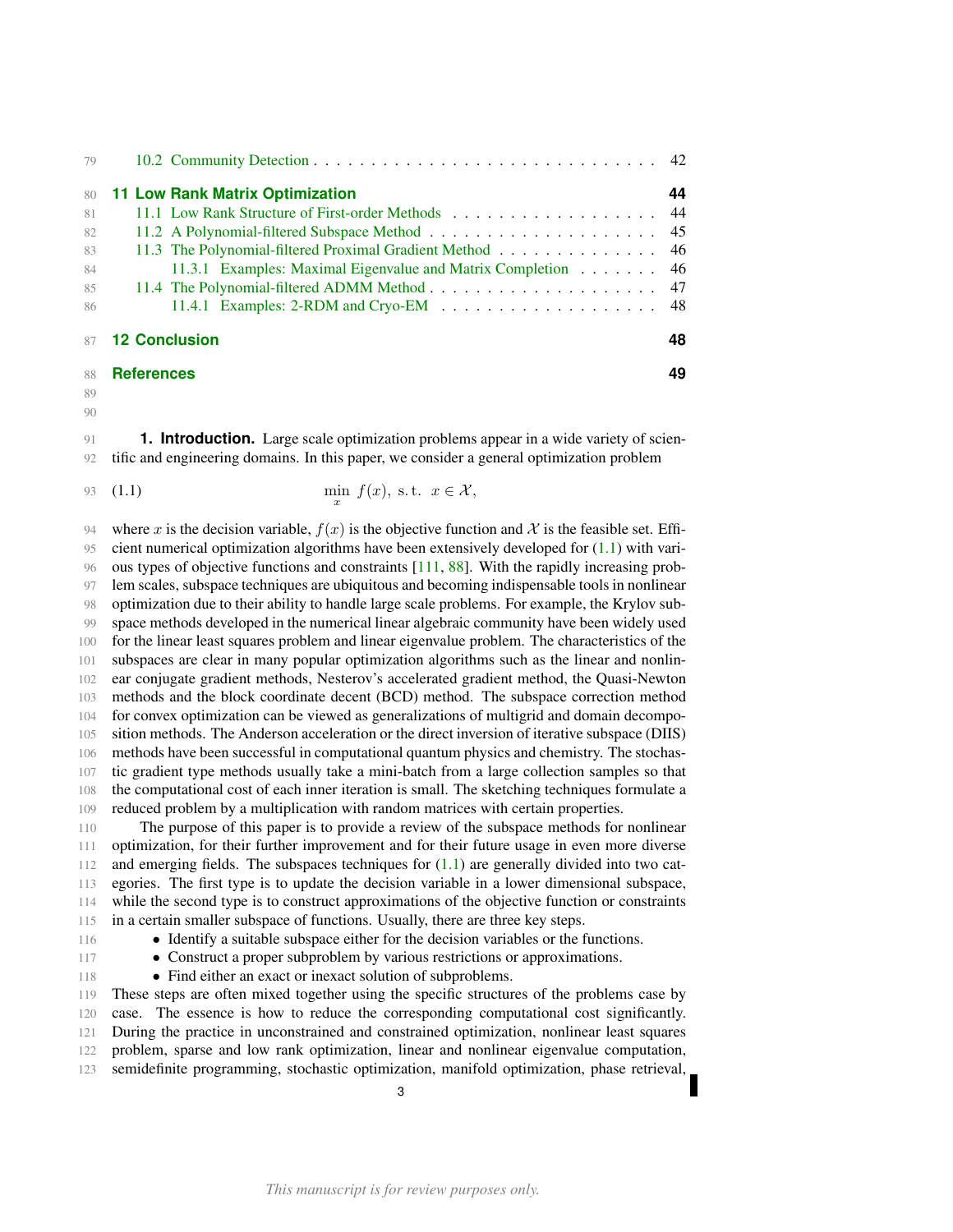variational minimization and etc, the collection of subspaces techniques is growing ever rich.

It includes but not limited to direct combinations, BCD, active sets, limited-memory, Ander-

son acceleration, subspace correction, sampling and sketching. We aim to provide helpful

guidelines for the development and implementation of practical algorithms using the sub-

space framework. Hence, only high level algorithmic ideas rather than theoretical properties

of the subspace techniques are covered in various contexts.

<span id="page-3-0"></span> **1.1. Overview of Subspace Techniques.** We next summarize the concepts and contexts of a few main subspace techniques.

**Direct Combinations**. It is a common practice to update the decision variables using a combination of a few known directions which forms a subspace. The linear and nonlinear 134 conjugate gradient methods [\[111,](#page-51-0) [88\]](#page-51-1), the Nesterov's accelerated gradient method [\[84,](#page-51-2) [85\]](#page-51-3), 135 the Heavy-ball method [\[90\]](#page-51-4), the search direction correction method  $[126]$  and the momentum method [\[47\]](#page-49-0) take a linear combination of the gradient and the previous search direction. The main difference is reflected in the choices of the coefficients according to different explicit formulas.

**BCD**. The variables in many problems can be split naturally into a few blocks whose sub- spaces are spanned by the coordinate directions. The Gauss-Seidel type of the BCD method updates only one block by minimizing the objective function or its surrogate while all other blocks are fixed at each iteration. It has been one of the core algorithmic idea in solving problems with block structures, such as convex programming [\[77\]](#page-50-0), nonlinear programming [\[9\]](#page-48-0), semidefinite programming [\[129,](#page-52-1) [145\]](#page-53-0), compressive sensing [\[72,](#page-50-1) [32\]](#page-49-1), etc. A proximal alternating linearized minimization method is developed in [\[10\]](#page-48-1) for solving a summation of nonconvex but differentiable and nonsmooth functions. The alternating direction methods of multipliers (ADMM) [\[11,](#page-48-2) [27,](#page-49-2) [41,](#page-49-3) [45,](#page-49-4) [55,](#page-50-2) [125\]](#page-52-2) minimize the augmented Lagrangian function with respect to the primal variables by BCD, then update the Lagrangian multiplier.

**Active Sets.** When a clear partition of variables is not available, a subset of the variables can be fixed in the so-called active sets under certain mechanisms and the remaining variables are determined from certain subproblems for optimization problems with bound constraints 152 or linear constraints in [\[17,](#page-48-3) [18,](#page-48-4) [51,](#page-49-5) [81,](#page-50-3) [82\]](#page-50-4),  $\ell_1$ -regularized problem for sparse optimization in [\[133,](#page-52-3) [105,](#page-51-5) [64\]](#page-50-5) and general nonlinear programs in [\[19,](#page-48-5) [20\]](#page-48-6). In quadratic programming, the inequality constraints that have zero values at the optimal solution are called active, and they are replaced by equality constraints in the subproblem [\[111\]](#page-51-0).

**Limited-memory**. A typical subspace is constructed from a number of history infor-157 mation, for example, the previous iterates  $\{x_k\}$ , the previous gradients  $\{\nabla f(x_k)\}\)$ , the dif-158 ferences between two consecutive iterates  ${x_k - x_{k-1}}$ , and the differences between two 159 consecutive gradients  ${\nabla f(x_k) - \nabla f(x_{k-1})}.$  After the new iterate is formed, the oldest vectors in the storage are replaced by the most recent vectors if certain justification rules are satisfied. Two examples are the limited memory BFGS method [\[111,](#page-51-0) [88\]](#page-51-1), and the limited memory block Krylov subspace optimization method (LMSVD) [\[74\]](#page-50-6).

**Anderson Acceleration**. For a sequence  $\{x_k\}$  generated by a general fixed-point iter- ation, the Anderson acceleration produces a new point using a linear combination of a few 165 points in  $\{x_k\}$ , where the coefficients are determined from an extra linear least squares prob- lem with a normalized constraint [\[13,](#page-48-7) [4,](#page-48-8) [123\]](#page-52-4). A few related schemes include the minimal polynomial extrapolation, modified minimal polynomial extrapolation, reduced rank extrap- olation, the vector Epsilon algorithm and the topological Epsilon algorithm. The Anderson acceleration is also known as Anderson mixing, Pulay mixing, DIIS or the commutator DIIS [\[92,](#page-51-6) [93,](#page-51-7) [115\]](#page-52-5) in electronic structure calculation. These techniques have also been applied to optimization problems in [\[99,](#page-51-8) [147\]](#page-53-1).

Subspace correction. For variational problems, the domain decomposition methods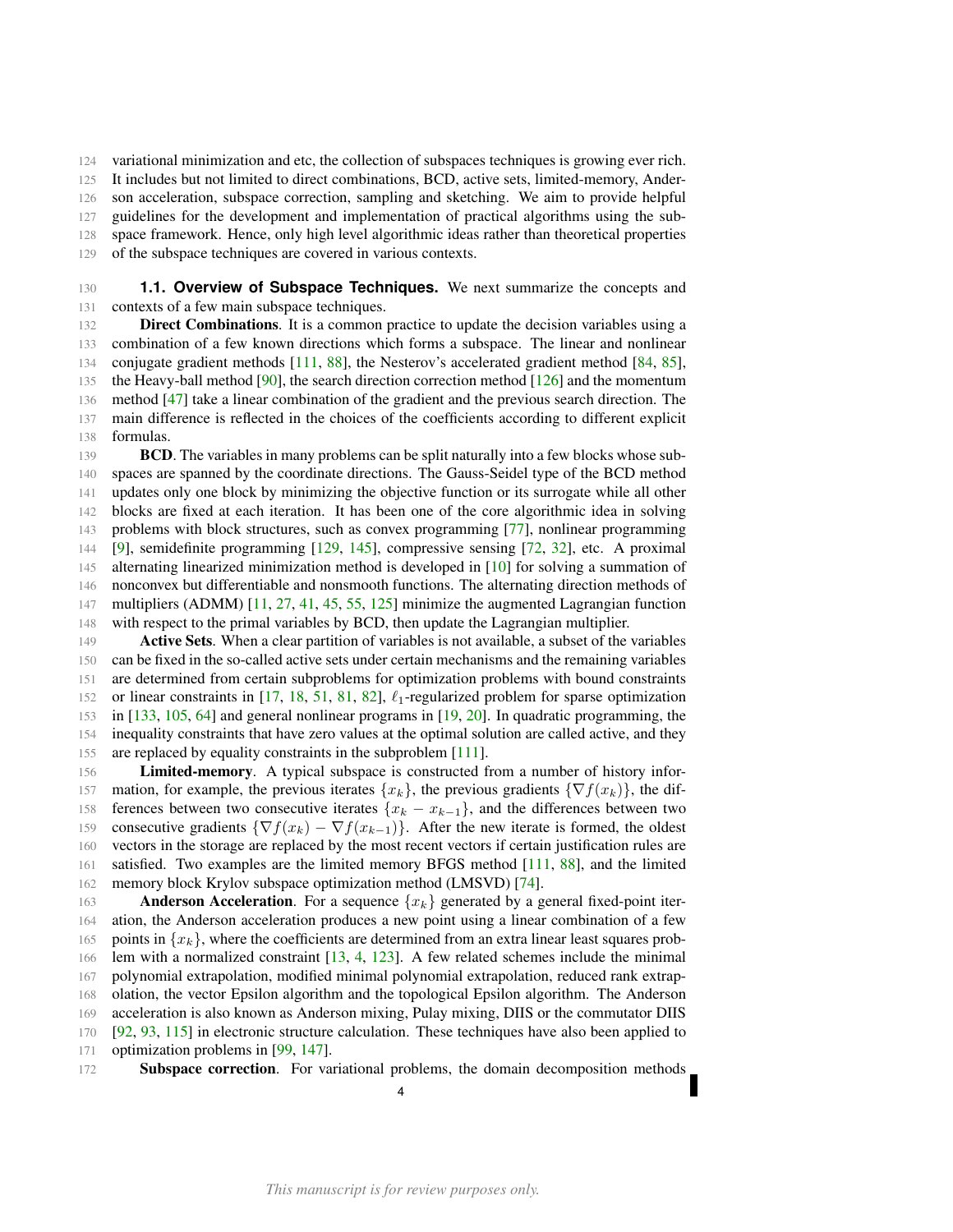173 split the spatial domain into several subdomains and solve the corresponding problems on

174 these subdomains iteratively using certain strategies. The successive subspace correction

175 (SSC) and parallel subspace correction (PSC) methods [\[22,](#page-48-9) [36,](#page-49-6) [39,](#page-49-7) [38,](#page-49-8) [68,](#page-50-7) [112\]](#page-51-9) are similar to

176 the Gauss-Seidel-type and Jacobian-type BCD methods, respectively. However, the subspace

177 correction is significantly different from BCD due to the strong connections between variables 178 in the subdomains. The PSC methods have been studied for LASSO in [\[36,](#page-49-6) [39,](#page-49-7) [29\]](#page-49-9) and total

179 variation minimization in [\[37,](#page-49-10) [38,](#page-49-8) [39,](#page-49-7) [68\]](#page-50-7).

**Sampling.** Assume that there are a large number of data. The general concept of sam- pling is to randomly select a small set of samples with an appropriate probability distribution with or without replacement. In the stochastic gradient descent type methods, the gradient in expectation is approximated by a sum of sample gradients over a mini-batch [\[47\]](#page-49-0). Random sampling is also helpful in many other contexts, for example, a greedy algorithm for a mixed 185 integer programming in volumetric modulated arc therapy [\[139\]](#page-52-6).

186 Sketching. For huge data represented in matrices, the sketching technique builds low-187 dimensional approximations using random linear maps [\[78,](#page-50-8) [136,](#page-52-7) [118\]](#page-52-8). It has been adopted 188 for nonlinear least squares problems in [\[141,](#page-52-9) [103\]](#page-51-10) and large scale SDP problems in [\[144\]](#page-53-2). 189 The Nyström approximation can be viewed as a special sketching scheme. An initial quasi-190 Newton matrix can be constructed if a single Hessian-matrix multiplication is affordable in 191 [\[58\]](#page-50-9).

<span id="page-4-0"></span>192 **1.2. Notation.** Let  $S<sup>n</sup>$  be the collection of all n-by-n symmetric matrices. For any 193 matrix  $X \in \mathbb{R}^{n \times n}$ , diag(X) denotes a column vector consisting of all diagonal entries of X. 194 For any vector  $x \in \mathbb{R}^n$ ,  $Diag(x)$  is an *n*-by-*n* diagonal matrix whose *i*-th diagonal entry is 195  $x_i$ . Given two matrices  $A, B \in \mathbb{C}^{n \times p}$ , the Frobenius inner product is defined as  $\langle A, B \rangle =$ 196 tr( $A^*B$ ), and the corresponding Frobenius norm is defined as  $||A||_F = \sqrt{\text{tr}(A^*A)}$ . The 197 operation  $A \odot B$  denotes the Hadamard product between two matrices A and B of the same 198 sizes. Let  $e_n$  be a vector of all ones in  $\mathbb{R}^n$ . For any matrix  $X \in \mathbb{R}^{n \times p}$ , Range $(X)$  denotes the 199 subspace spanned by the columns of  $X$ . The subscript usually denotes the iteration number, 200 while the supscript is reserved as the index of a vector or matrix.

<span id="page-4-1"></span> **1.3. Organization.** The rest of this paper is organized as follows. The subspace meth- ods applied in general unconstrained optimization, nonlinear equations and nonlinear least squares problem, stochastic optimization, sparse optimization, the domain decomposition, general constrained optimization, eigenvalue computation, optimization problems with or- thogonality constraints, semidefinite programming and low rank matrix optimization are dis- cussed in Sections [2](#page-4-2) to [11,](#page-43-0) respectively. Finally, a few typical scenarios are summarized in Section [12.](#page-47-1)

<span id="page-4-2"></span>208 **2. General Unconstrained Optimization.** In this section, we consider the uncon-209 strained optimization

# <span id="page-4-4"></span>210 (2.1)  $\min_{x \in \mathbb{R}^n} f(x)$ ,

211 where  $f(x): \mathbb{R}^n \to \mathbb{R}$  is a differentiable function. The line search and trust region methods are the two main types of approaches for solving  $(2.1)$ . The main difference between them is the order of determining the so-called step size and search direction. Subspace techniques have been substantially studied in [\[26,](#page-49-11) [48,](#page-49-12) [140,](#page-52-10) [142,](#page-53-3) [143,](#page-53-4) [87,](#page-51-11) [128,](#page-52-11) [127,](#page-52-12) [49\]](#page-49-13).

<span id="page-4-3"></span>215 **2.1. The Line Search Methods.** At the  $k$ -th iteration  $x_k$ , the line search methods 216 first generate a descent search direction  $d_k$  and then search along this direction for a step size 217  $\alpha_k$  such that the objective function at the next point

<span id="page-4-5"></span>218 (2.2)  $x_{k+1} = x_k + \alpha_k d_k$ 5

Г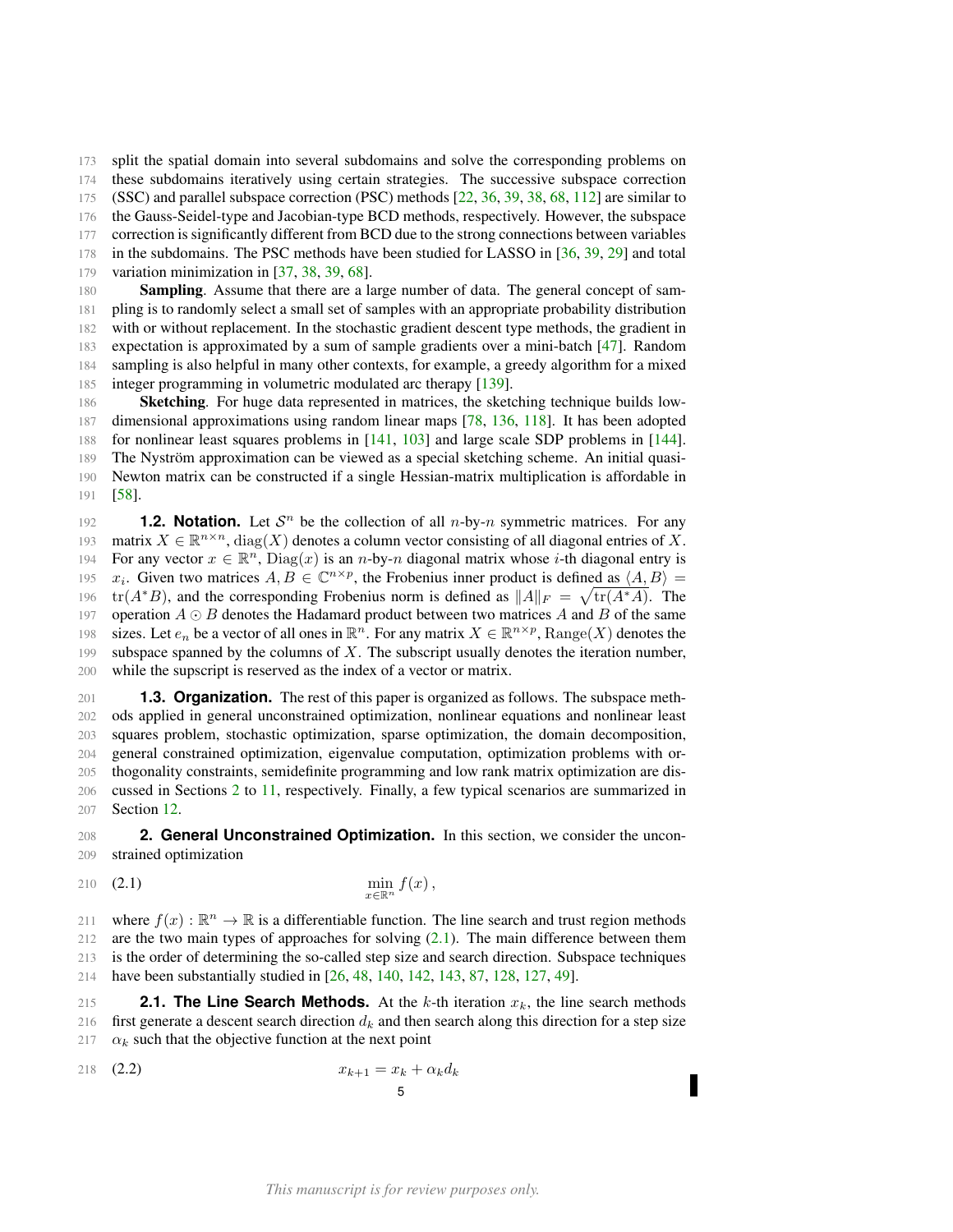219 is suitably reduced. The step size  $\alpha_k$  is often selected by the monotone line search procedures

220 with the Armijo, Goldstein or the Wolfe-Powell rules. The nonmonotone line procedures are

221 also widely used. Interested readers are referred to [\[111,](#page-51-0) [88\]](#page-51-1) for further information. Here,

222 we mainly focus on generating the direction  $d_k$  in a subspace  $\mathfrak{S}_k$ , i.e.,

223 d ∈  $\mathfrak{S}_k$ .

224 For simplicity, we often denote  $g_k = \nabla f(x_k)$ .

<span id="page-5-0"></span>225 **2.1.1. The Nonlinear Conjugate Gradient (CG) Method.** The nonlinear CG method 226 is popular for solving large scale optimization problems. The search direction  $d_k$  lies in a par-227 ticular subspace

$$
\mathfrak{S}_k = \text{span}\{g_k, d_{k-1}\},\
$$

229 which is spanned by the gradient  $g_k$  and the last search direction  $d_{k-1}$ . More specifically,  $d_k$ 

230 is a linear combination of  $-g_k$  and  $d_{k-1}$  with a weight  $\beta_{k-1}$ , i.e.,

<span id="page-5-2"></span>231 (2.4) 
$$
d_k = -g_k + \beta_{k-1} d_{k-1},
$$

232 where  $d_0 = -g_0$  and  $\beta_0 = 0$ . A few widely used choices for the weight  $\beta_{k-1}$  are

$$
\beta_{k-1} = \frac{g_k^{\top} g_k}{g_{k-1}^{\top} g_{k-1}}, \quad \text{(F-R Formula)},
$$

234 
$$
\beta_{k-1} = \frac{g_k^{\top} (g_k - g_{k-1})}{d_{k-1}^{\top} (g_k - g_{k-1})}, \quad (\text{H-S or C-W Formula}),
$$

235 
$$
\beta_{k-1} = \frac{g_k^{\top} (g_k - g_{k-1})}{g_{k-1}^{\top} g_{k-1}}, \quad \text{(PRP Formula)},
$$

236 
$$
\beta_{k-1} = -\frac{g_k^{\top} g_k}{d_{k-1}^{\top} g_{k-1}}, \quad \text{(Dixon Formula)},
$$

$$
\beta_{k-1} = -\frac{g_k^{\top} g_k}{d_{k-1}^{\top} (g_k - g_{k-1})}, \quad \text{(D-Y Formula)}.
$$

238

239 It is easy to observe that these formulas are equivalent in the sense that they yield the same 240 search directions when the function  $f(x)$  is quadratic with a positive definite Hessian matrix. 241 In this case, the directions  $d_1, \ldots, d_k$  are conjugate to each other with respect to the Hessian 242 matrix. It can also be proved that the CG method has global convergence and  $n$ -step local 243 quadratic convergence. However, for a general nonlinear function with inexact line search, 244 the behavior of the methods with different  $\beta_k$  can be significantly different.

<span id="page-5-1"></span>245 **2.1.2. Nesterov's Accelerated Gradient Method.** The steepest descent gradient 246 method simply uses  $d_k = -g_k$  in [\(2.2\)](#page-4-5) for unconstrained optimization. Assume that the 247 function  $f(x)$  is convex, the optimal value  $f^*$  of [\(2.1\)](#page-4-4) is finite and it attains at a point  $x^*$ , and 248 the gradient  $f(x)$  is Lipschitz continuous with a constant L, i.e.,

$$
\|\nabla f(x) - \nabla f(y)\| \le L\|x - y\|.
$$

250 Let  $\{x_k\}_{k=0}^{\infty}$  be a sequence generated by the gradient method with a fixed step size  $\alpha_k = \frac{1}{L}$ . 251 Then it can be proved that the convergence of the objective function values is

252 
$$
f(x_k) - f(x^*) \leq \frac{L}{2k} ||x_0 - x^*||^2,
$$
6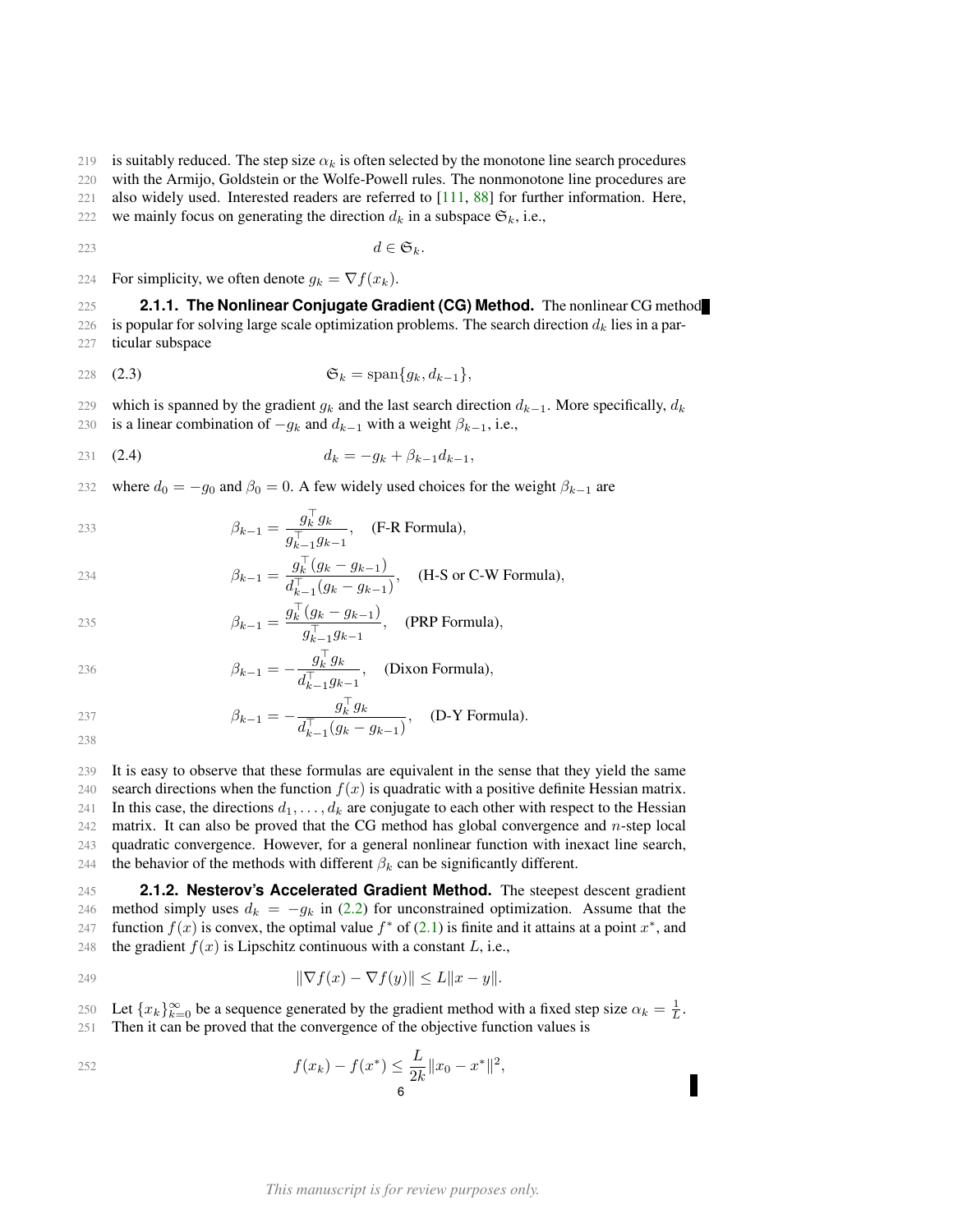253 which is often described as a convergence rate at  $O(1/k)$ .

254 A natural question is whether a faster convergence rate can be achieved if only the gra-

255 dient information is used. We now present the so-called FISTA method proposed by Beck

256 and Teboulle [\[5\]](#page-48-10) which is equivalent to Nesterov accelerated gradient method [\[84,](#page-51-2) [85\]](#page-51-3). The 257 FISTA method first calculates a new point by an extrapolation of the previous two points,

258 then performs a gradient step at this new point:

$$
y_k = x_{k-1} + \frac{k-2}{k+1}(x_{k-1} - x_{k-2}),
$$

 $x_k = y_k - \alpha_k \nabla f(y_k).$ 

<span id="page-6-2"></span>An illustration of the FISTA method is shown in [Figure 2.1.](#page-6-2) Under the same assumptions as



**Fig. 2.1** *The FISTA method*

261 262 the gradient method, the FISTA method with a fixed step size  $\alpha_k = \frac{1}{L}$  has a convergence rate 263 of  $O(1/k^2)$ , i.e.,

264 
$$
f(x_k) - f^* \leq \frac{2L}{(k+1)^2} \|x_0 - x^*\|^2.
$$

265 Obviously, the FISTA method can also be interpreted as a subspace method whose subspace 266 is

$$
\mathfrak{S}_k = \text{span}\{x_{k-1}, x_{k-2}, \nabla f(y_k)\}.
$$

<span id="page-6-0"></span>268 **2.1.3. The Heavy-ball Method.** The heavy-ball method [\[90\]](#page-51-4) is also a two-step scheme:

$$
d_k = -g_k + \beta d_{k-1},
$$

$$
x_{k+1} = x_k + \alpha d_k,
$$

271 with  $p_0 = 0$  and  $\alpha, \beta > 0$ . If  $\beta \in [0, 1)$  and  $\alpha \in \left(0, \frac{1-\beta}{L}\right]$  and under the same assumptions 272 as in Sec. [2.1.2,](#page-5-1) it is established in [\[42\]](#page-49-14) that

273 
$$
f(\bar{x}_k) - f^* \leq \frac{1}{k+1} \left( \frac{\beta}{1-\beta} (f(x_0) - f^*) + \frac{1-\beta}{2\alpha} ||x_0 - x^*||^2 \right),
$$

274 where  $\bar{x}_k = \frac{1}{1+k} \sum_{i=1}^k x_i$ . We can see that the Heavy-ball method is the same as the nonlin-275 ear CG method [\(2.4\)](#page-5-2) except that the parameter  $\beta$  is different.

<span id="page-6-1"></span>276 **2.1.4. A Search Direction Correction (SDC) Method.** The search direction [\(2.4\)](#page-5-2) 277 can also be modified by adding a non-trivial weight to  $g_k$ . Let  $d_0 = 0$ . At the beginning of 278 the  $(k + 1)$ -th iteration, if a descent condition

<span id="page-6-3"></span>
$$
\langle g_k, d_k \rangle \le 0
$$
\n
$$
\langle g_k, d_k \rangle \le 0
$$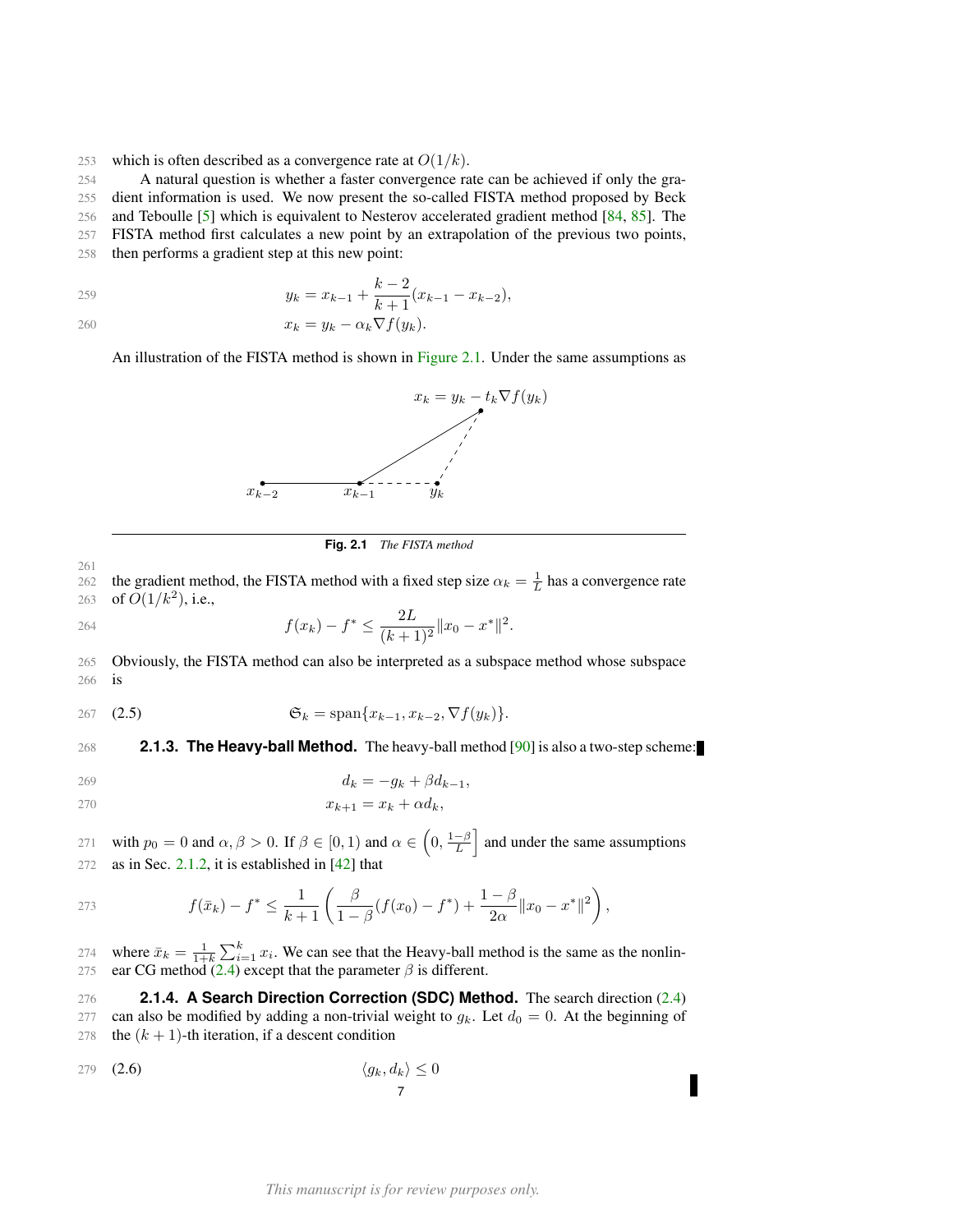280 holds, we update

281 (2.7) 
$$
d_{k+1} = (1 - \beta_k) d_k - \gamma_k \frac{\|d_k\|}{\|g_k\|} g_k - g_k.
$$

282 Then we update  $\beta_{k+1}$  and  $\gamma_{k+1}$  as follows:

283 **(2.8)** 
$$
\beta_k = \frac{r}{l_k - 1 + r}, \quad \gamma_k = \frac{r - 3}{l_k - 1 + r},
$$

284 where  $r \geq 3$ ,  $\{l_k\}$  is a sequence of parameters with of  $l_1 = 1$  and  $l_{k+1} = l_k + 1$ . If the 285 criterion [\(2.6\)](#page-6-3) is not met, we reset  $d_{k+1}$ ,  $\beta_{k+1}$  and  $\gamma_{k+1}$  as

286 
$$
d_{k+1} = -g_k, \beta_{k+1} = \beta_1, \gamma_{k+1} = \gamma_1, l_{k+1} = l_1.
$$

287 For more details, we refer the reader to [\[126\]](#page-52-0).

<span id="page-7-0"></span>288 **2.1.5. Quasi-Newton Methods.** The search directions of the limited-memory quasi-289 Newton methods [\[111,](#page-51-0) [88\]](#page-51-1) also lie in subsapces. Let  $B_k$  be the limited-memory BFGS (L-290 BFGS) matrix and  $H_k$  be its inverse matrix generated from a few most recent pairs  $\{s_i, y_i\}$ , 291 where

292 
$$
s_i = x_{i+1} - x_i, \quad y_i = g_{i+1} - g_i.
$$

293 Then the search direction is

$$
d_k = -B_k^{-1}g_k = -H_kg_k,
$$

295 which is usually computed by the two-loop recursion. In fact, both  $B_k$  and  $H_k$  can be written 296 in a compact representation  $[21]$ . Assume that there are p pairs of vectors:

297 (2.10) 
$$
U_k = [s_{k-p}, \ldots, s_{k-1}] \in \mathbb{R}^{n \times p}, \quad Y_k = [y_{k-p}, \ldots, y_{k-1}] \in \mathbb{R}^{n \times p}.
$$

298 For a given initial matrix  $H_k^0$ , the  $H_k$  matrix is:

299 (2.11) 
$$
H_k = H_k^0 + C_k P_k C_k^{\top},
$$

300 where

301 
$$
C_k := [U_k, H_k^0 Y_k] \in \mathbb{R}^{n \times 2p}
$$
,  $D_k = \text{diag}\left[s_{k-p}^{\top} y_{k-p}, \dots, s_{k-1}^{\top} y_{k-1}\right]$   
\n302  $P_k := \begin{bmatrix} R_k^{-\top} (D_k + Y_k^{\top} H_k^0 Y_k) R_k^{-1} & -R_k^{-\top} \\ -R_k^{-1} & 0 \end{bmatrix}$ ,  $(R_k)_{i,j} = \begin{cases} s_{k-p+i-1}^{\top} y_{k-p+j-1}, & \text{if } i \leq j, \\ 0, & \text{o.w.} \end{cases}$ 

304 The initial matrix  $H_k^0$  is usually set to be a positive scalar  $\gamma_k$  times the identity matrix, i.e., 305  $\gamma_k I$ . Therefore, we have

$$
30(
$$

306 
$$
d_k \in \text{span}\{g_k, s_{k-1}, \ldots, s_{k-p}, y_{k-1}, \ldots, y_{k-p}\}.
$$

<span id="page-7-1"></span> **2.1.6. Acceleration Techniques.** Gradient descent algorithms may converge slowly after certain iterations. This issue can be resolved by using acceleration techniques such as Anderson Acceleration (AA) [\[4,](#page-48-8) [123\]](#page-52-4). An extrapolation-based acceleration techniques proposed in [\[99\]](#page-51-8) can be applied to overcome the instability of the Anderson Acceleration. To 311 be precise, we perform linear combinations of the points  $x_k$  every  $l + 2$  iterations to obtain a 312 better estimation  $\tilde{x} = \sum_{i=0}^{l} \tilde{c}_i x_{k-l+i}$ . Define the difference of  $l + 2$  iteration points as

313 
$$
U = [x_{k-l+1} - x_{k-l}, \dots, x_{k+1} - x_k].
$$

314 Then the coefficients  $\tilde{c} = (\tilde{c}_0, \dots, \tilde{c}_l)^T$  is the solution of the following problem

315 (2.12) 
$$
\tilde{c} = \underset{c^{\top}e_{l+1}=1}{\arg \min} c^T (U^T U + \lambda I) c,
$$

316 where  $\lambda > 0$  is a regularization parameter.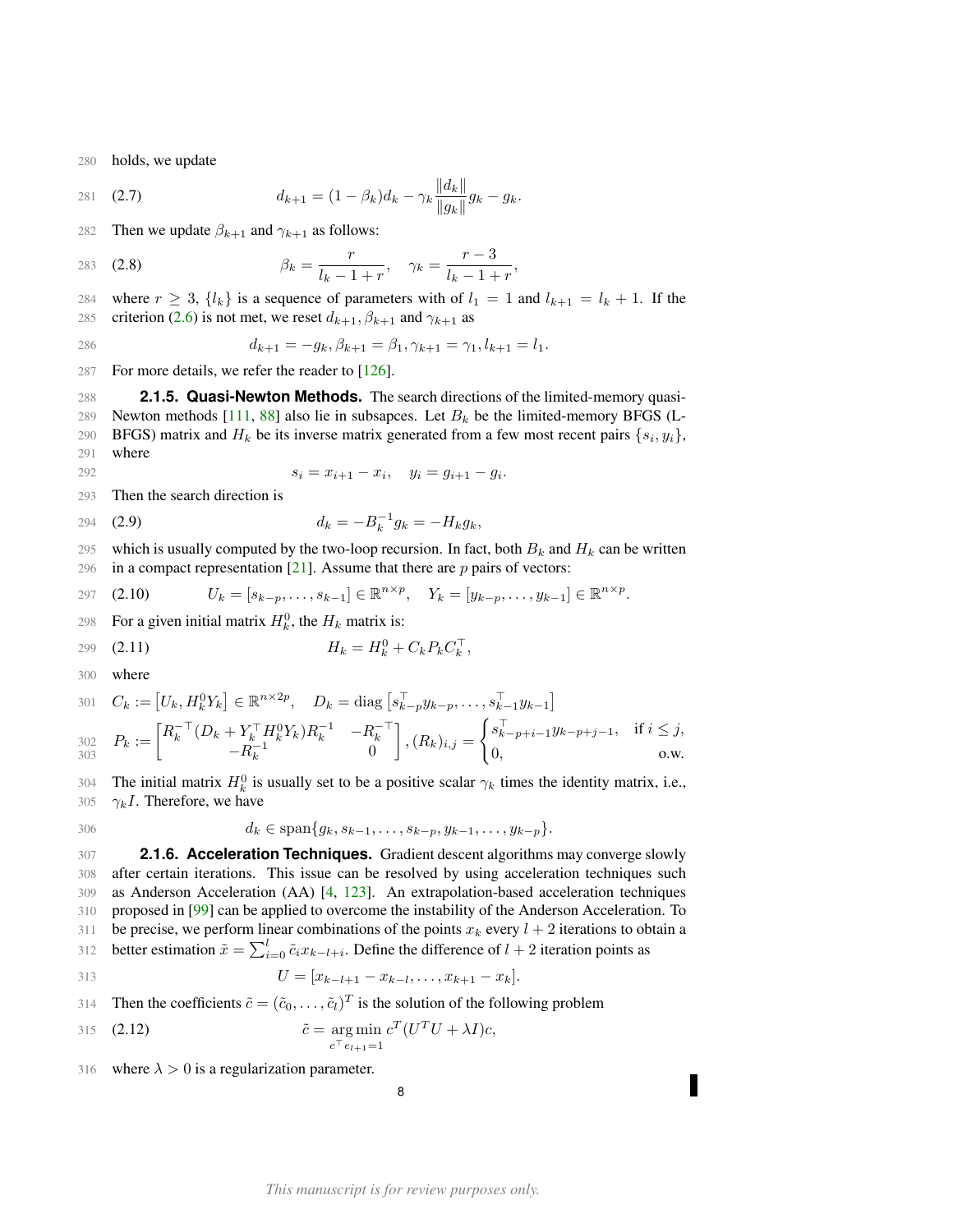<span id="page-8-0"></span>317 **2.1.7. Search Direction From Minimization Subproblems.** We next construct 318 the search direction by solving a subproblem defined in a subspace  $\mathfrak{S}_k$  as

<span id="page-8-1"></span>
$$
\min_{d \in \mathfrak{S}_k} Q_k(d), \qquad \min_{k \in \mathfrak{S}_k} Q_k(d),
$$

320 where  $Q_k(d)$  is an approximation to  $f(x_k + d)$  for d in the subspace  $\mathfrak{S}_k$ . It would be de-321 sirable that the approximation model  $Q_k(d)$  has the following properties: (i) it is easy to be 322 minimized in the subspace  $\mathfrak{S}_k$ ; (ii) it is a good approximation to f and the solution of the 323 subspace subproblem will give a sufficient reduction with respect to the original objective 324 function  $f$ .

325 It is natural to use quadratic approximations to the objective function. This leads to 326 quadratic models in subspaces. A successive two-dimensional search algorithm is developed 327 by Stoer and Yuan in [\[143\]](#page-53-4) based on

$$
\min_{d \in \text{span}\{-g_k, d_{k-1}\}} Q_k(d).
$$

Let the dimension  $dim(\mathfrak{S}_k) = \tau_k$  and  $\mathfrak{S}_k$  be a set generated by all linear combinations of vectors  $p_1, p_2, \ldots, p_{\tau_k} \in \mathbb{R}^n$ , i.e.,

<span id="page-8-2"></span>
$$
\mathfrak{S}_k=\mathrm{span}\{p_1,p_2,\ldots,p_{\tau_k}\}\,.
$$

329 Define  $P_k = [p_1, p_2, ..., p_{\tau_k}]$ . Then  $d \in \mathfrak{S}_k$  can be represented as  $d = P_k \overline{d}$  with  $\overline{d} \in \mathbb{R}^{\tau_k}$ . 330 Hence, a quadratic function  $Q_k(d)$  defined in the subspace can be expressed as a function  $\overline{Q}_k$ 

331 in a lower dimension space  $\mathbb{R}^{\tau_k}$  in terms of  $Q_k(d) = \overline{Q}_k(\overline{d})$ . Since  $\tau_k$  usually is quite small,

332 the Newton method can be used to solve [\(2.13\)](#page-8-1) efficiently.

333 We now discuss a few possible choices for the subspace  $\mathfrak{S}_k$ . A special subspace is a 334 combination of the current gradient and the previous search directions, i.e.,

335 (2.14) 
$$
\mathfrak{S}_k = \text{span}\{-g_k, s_{k-1}, ..., s_{k-m}\}.
$$

336 In this case, any vector d in the subspace  $\mathfrak{S}_k$  can be expressed as

337 (2.15) 
$$
d = \alpha g_k + \sum_{i=1}^{m} \beta_i s_{k-i} = (-g_k, s_{k-1}, \cdots, s_{k-m}) \bar{d}
$$

338 where  $\bar{d} = (\alpha, \beta_1, \dots, \beta_m)^\top \in \mathbb{R}^{m+1}$ . All second order terms of the Taylor expansion of 339  $f(x_k + d)$  in the subspace  $\mathfrak{S}_k$  can be approximated by secant conditions

340 (2.16) 
$$
s_{k-i}^{\top} \nabla^2 f(x_k) s_{k-j} \approx s_{k-i}^{\top} y_{k-j}, \quad s_{k-i}^{\top} \nabla^2 f(x_k) g_k \approx y_{k-i}^{\top} g_k,
$$

341 except  $g_k^{\top} \nabla^2 f(x_k) g_k$ . Therefore, it is reasonable to use the following quadratic model in the 342 subspace  $\mathfrak{S}_k$ :

343 (2.17) 
$$
\bar{Q}_k(\bar{d}) = (-\|g_k\|^2, g_k^\top s_{k-1}, \cdots, g_k^\top s_{k-m})\bar{d} + \frac{1}{2}\bar{d}^\top \bar{B}_k \bar{d},
$$

344 where

345 (2.18) 
$$
\bar{B}_k = \begin{pmatrix} \rho_k & -g_k^{\top} y_{k-1} & \cdots & -g_k^{\top} y_{k-m} \\ -g_k^{\top} y_{k-1} & y_{k-1}^{\top} s_{k-1} & \cdots & y_{k-m}^{\top} s_{k-1} \\ \vdots & \vdots & \ddots & \vdots \\ -g_k^{\top} y_{y-m} & y_{k-m}^{\top} s_{k-1} & \cdots & y_{k-m}^{\top} s_{k-m} \end{pmatrix}
$$

#### *This manuscript is for review purposes only.*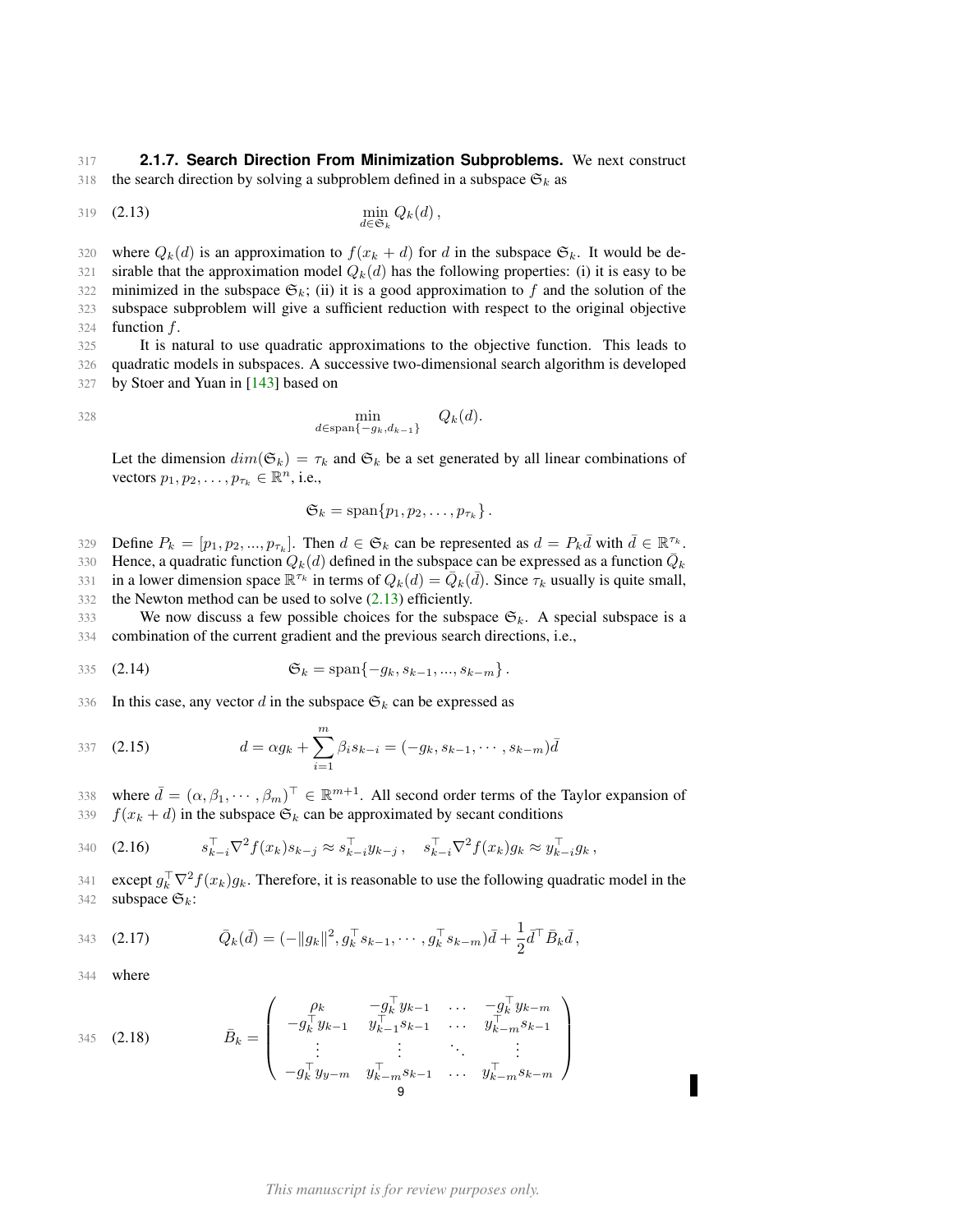346 with  $\rho_k \approx g_k^{\top} \nabla^2 f(x_k) g_k$ . Hence, once a good estimation to the term  $g_k^{\top} \nabla^2 f(x_k) g_k$  is 347 available, we can obtain a good quadratic model in the subspace  $\mathfrak{S}_k$ .

348 There are different ways to choose  $\rho_k$ . Similar to the approach in [\[143\]](#page-53-4), we can let

349 (2.19) 
$$
\rho_k = 2 \frac{(s_{k-1}^{\mathsf{T}} g_k)^2}{s_{k-1}^{\mathsf{T}} y_{k-1}},
$$

350 due to the fact that the mean value of  $\cos^2(\theta)$  is  $\frac{1}{2}$ , which gives

351 (2.20) 
$$
g_k^{\top} \nabla^2 f(x_k) g_k = \frac{1}{\cos^2 \theta_k} \frac{(s_{k-1}^{\top} \nabla^2 f(x_k) g_k)^2}{s_{k-1}^{\top} \nabla^2 f(x_k) s_{k-1}} \approx 2 \frac{(s_{k-1}^{\top} g_k)^2}{s_{k-1}^{\top} g_{k-1}},
$$

352 where  $\theta_k$  is the angle between  $(\nabla^2 f(x_k))^{\frac{1}{2}} g_k$  and  $(\nabla^2 f(x_k))^{\frac{1}{2}} s_{k-1}$ . Another way to es-353 timate  $g_k^{\top}(\nabla^2 f(x_k))g_k$  is by replacing  $\nabla^2 f(x_k)$  by a quasi-Newton matrix. We can also 354 obtain  $\rho_k$  by computing an extra function value  $f(x_k + tg_k)$  and setting

355 (2.21) 
$$
\rho_k = \frac{2(f(x_k + t g_k) - f(x_k) - t \|g_k\|_2^2)}{t^2}.
$$

356 By letting the second order curvature along  $g_k$  to be the average of those along  $s_{k-i}(i =$ 357 1, ..., m), we obtain

358 (2.22) 
$$
\rho_k = \frac{\|g_k\|_2^2}{m} \sum_{i=1}^m \frac{s_{k-i}^{\top} y_{k-i}}{s_{k-i}^{\top} s_{k-i}}.
$$

359 Similar to  $(2.14)$ , a slightly different subspace is

360 (2.23) 
$$
\mathfrak{S}_k = \text{span}\{-g_k, y_{k-1}, ..., y_{k-m}\}.
$$

361 In this case, any vector in  $\mathfrak{S}_k$  can be represented as

362 (2.24) 
$$
d = \alpha g_k + \sum_{i=1}^{m} \beta_i y_{k-i} = W_k \bar{d}
$$

363 where  $W_k = [-g_k, y_{k-1}, ..., y_{k-m}] \in \mathbb{R}^{n \times (m+1)}$ . The Newton step in the subspace  $\mathfrak{S}_k$  is 364  $W_k \overline{d}_k$  with

365 (2.25) 
$$
\bar{d}_k = -\left[W_k^\top \nabla^2 f(x_k) W_k\right]^{-1} W_k^\top \nabla f(x_k).
$$

Thus, the remaining issue is to obtain a good estimate of  $\bar{d}_k$ , using the fact that all the elements 367 of  $\left[W_k^\top (\nabla^2 f(x_k))^{-1} W_k\right]$  is known except one entry  $g_k \nabla^2 f(x_k)^{-1} g_k$ .

<span id="page-9-0"></span>368 **2.1.8. Subspace By Coordinate Directions.** We next consider subspaces spanned 369 by coordinate directions with sparsity structures. Let  $g_k^i$  be the *i*-th component of the gradient 370  $g_k$ . The absolute values  $|g_k^i|$  are sorted in the descending order such that

371 (2.26) 
$$
|g_k^{i_1}| \ge |g_k^{i_2}| \ge |g_k^{i_3}| \ge \cdots \ge |g_k^{i_n}|.
$$

372 The subspace

373 (2.27) 
$$
\mathfrak{S}_k = \text{span}\{e^{i_1}, e^{i_2}, ..., e^{i_r}\}\
$$
10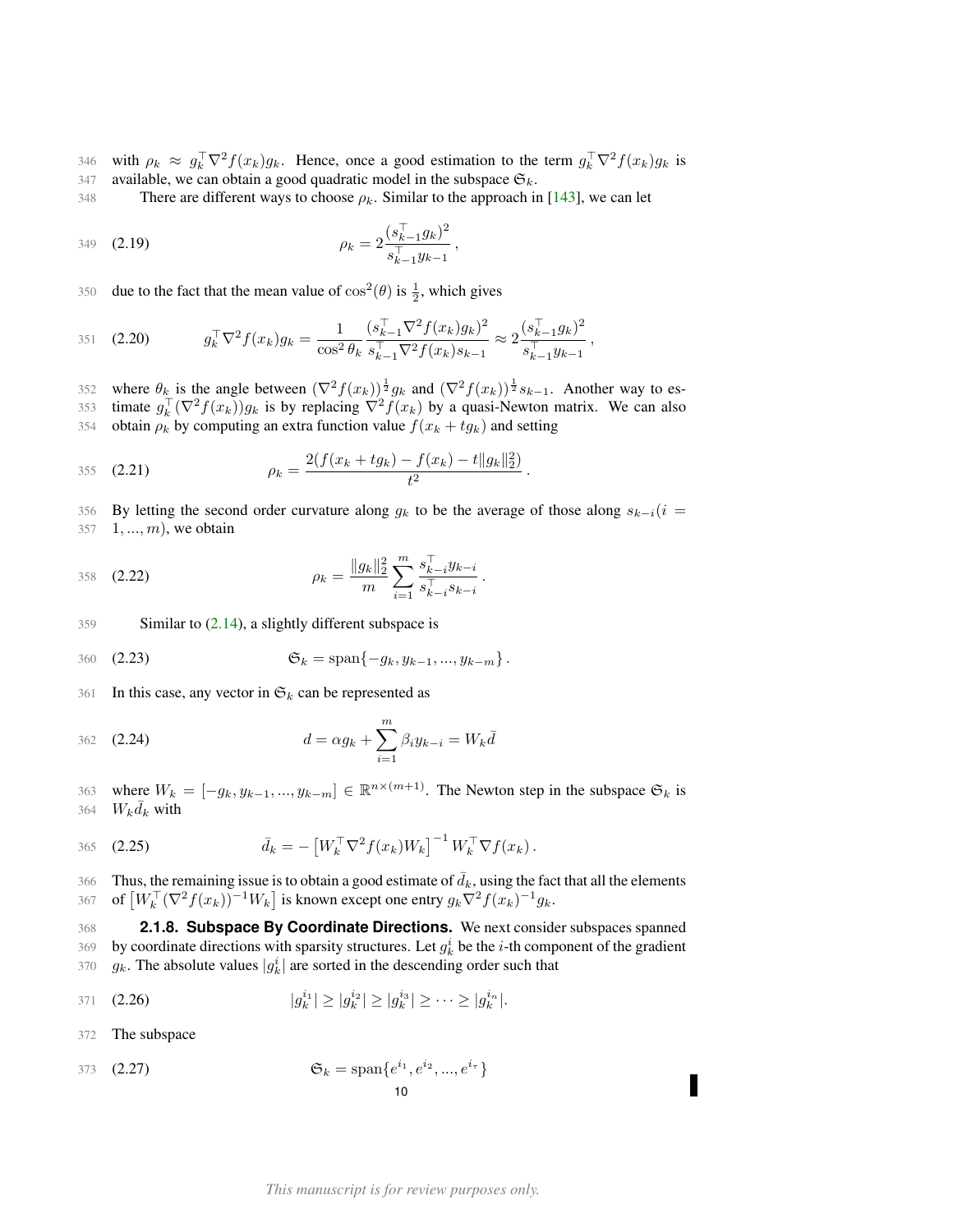374 is called as the  $\tau$ -steepest coordinates subspace, where  $e^i$  is a vector of all zeros except that

375 the *i*-th component is one. Then, the steepest descent direction in the subspace is sufficiently 376 descent, namely

377 (2.28) 
$$
\min_{d \in \mathfrak{S}_k} \frac{d^{\top} g_k}{\|d\|_2 \|g_k\|_2} \leq -\frac{\tau}{n}.
$$

378 When  $(g_k^{i_{\tau+1}})^2 \leq \epsilon \sum_{j=1}^{\tau} (g_k^{i_j})^2$ , the following estimation can be established:

379 (2.29) 
$$
\min_{d \in \mathfrak{S}_k} \frac{d^{\top} g_k}{\|d\|_2 \|g_k\|_2} \leq -\frac{1}{\sqrt{1 + \epsilon(n - \tau)}}.
$$

Consequently, a sequential steepest coordinates search (SSCS) technique can be designed by augmenting the steepest coordinate directions into the subspace sequentially. For example, consider minimizing a convex quadratic function

$$
Q(x) = g^{\top}x + \frac{1}{2}x^{\top}Bx.
$$

380 At the k-th iteration of SSCS, we first compute  $g_k = \nabla Q(x_k)$ , then choose

$$
i_k = \arg\min_i \{|g_k^i|\}.
$$

382 Let  $\mathfrak{S}_k = \text{span}\{e^{i_1}, ..., e^{i_k}\}\.$  The next iteration is to find

$$
x_{k+1} = \arg\min_{x \in x_k + \mathfrak{S}_k} Q(x).
$$

<span id="page-10-0"></span>384 **2.2. Trust Region Methods.** The trust region methods for [\(2.1\)](#page-4-4) compute a search 385 direction in a ball determined by a given trust region radius whose role is similar to the step 386 size. The trust region subproblem (TRS) is normally

<span id="page-10-1"></span>387 (2.30)  
\n
$$
\min_{s \in \mathbb{R}^n} Q_k(s) = g_k^\top s + \frac{1}{2} s^\top B_k d
$$
\n
$$
\text{s.t.} \quad ||s||_2 \le \Delta_k \,,
$$

388 where  $B_k$  is an approximation to the Hessian  $\nabla^2 f(x_k)$  and  $\Delta_k > 0$  is the trust region radius. 389 A subspace version of the trust region subproblem is suggested in [\[101\]](#page-51-12):

$$
\min_{s \in \mathbb{R}^n} Q_k(s)
$$
\n
$$
\text{s.t.} \quad ||s||_2 \le \Delta_k, \quad s \in \mathfrak{S}_k.
$$

391 The Steihaug truncated CG method [\[107\]](#page-51-13) for solving [\(2.30\)](#page-10-1) is essentially a subspace method. 392 When the approximate Hessian  $B_k$  is generated by the quasi-Newton updates such as the SR1, 393 PSB or the Broyden family [\[111,](#page-51-0) [88\]](#page-51-1), the TRS has subspace properties. Suppose  $B_1 = \sigma I$ 394 with  $\sigma > 0$ , let  $s_k$  be an optimal solution of TRS [\(2.30\)](#page-10-1) and set  $x_{k+1} = x_k + s_k$ . Let 395  $\mathcal{G}_k = \text{span}\{g_1, g_2, \dots, g_k\}.$  Then it can be proved that  $s_k \in \mathcal{G}_k$  and for any  $z \in \mathcal{G}_k$ , 396  $w \in \mathcal{G}_k^{\perp}$ , it holds

$$
B_k z \in \mathcal{G}_k, \quad B_k u = \sigma u.
$$

398 Therefore, the subspace trust region algorithm generates the same sequences as the full space 399 trust region quasi-Newton algorithm. Based on the above results, Wang and Yuan [\[128\]](#page-52-11)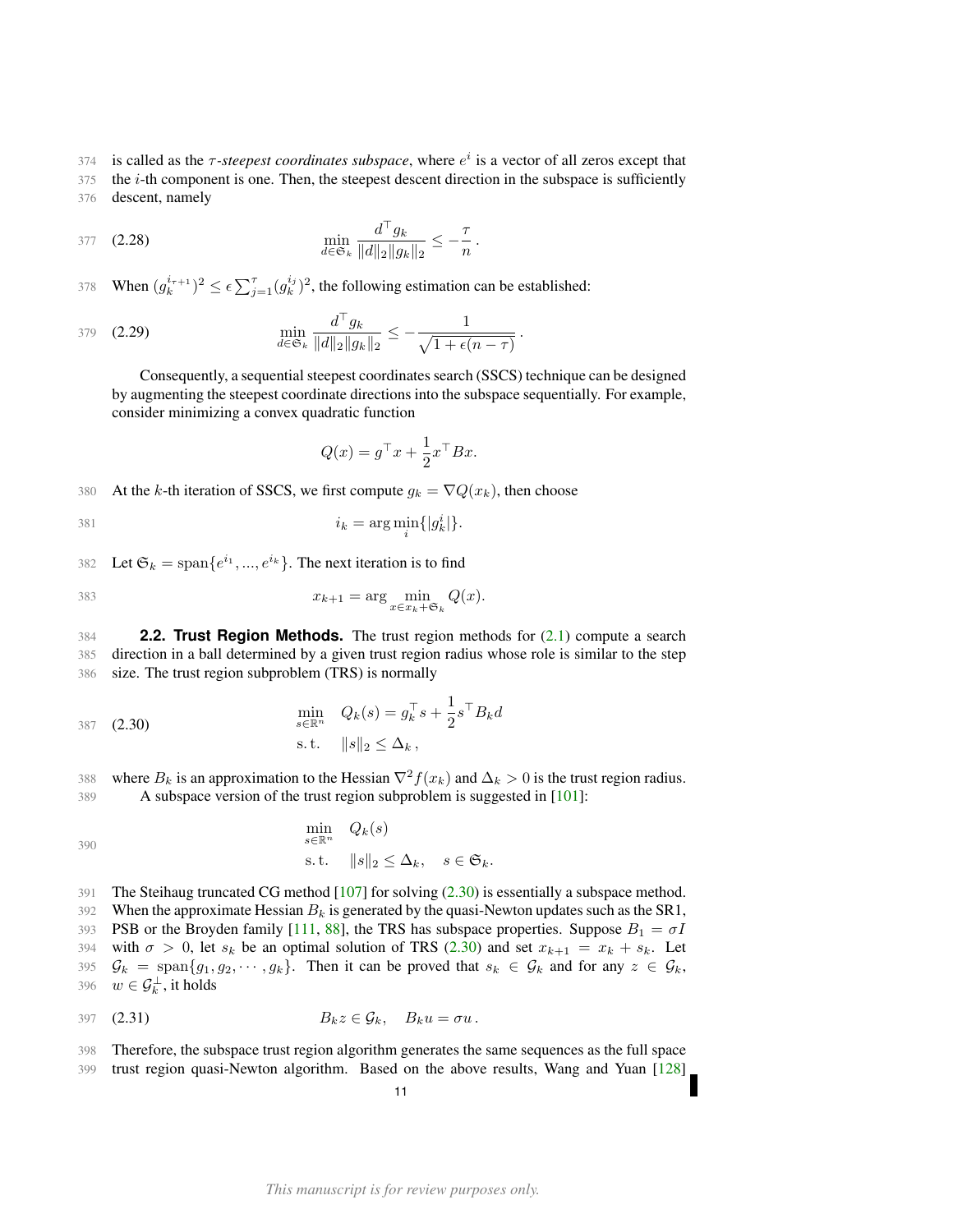400 presented a subspace trust region quasi-Newton method for large scale unconstrained opti-401 mization. Similar results for the line search quasi-Newton methods were obtained by Gill

402 and Leonard [\[44,](#page-49-15) [43\]](#page-49-16).

403 We next discuss a special trust region subproblem which can make good use of subspace 404 properties. If the norm  $\|\cdot\|_2$  is replaced by a general norm  $\|\cdot\|_W$  in [\(2.30\)](#page-10-1), we can obtain a 405 general TRS subproblem

406

$$
\min_{s \in \mathbb{R}^n} \quad g^\top s + \frac{1}{2} s^\top B s \n\text{s.t.} \quad ||s||_W \leq \Delta.
$$

Here, the subscript k in  $g_k$  and  $B_k$  is omitted for simplicity. Intuitively, we should choose the norm  $\Vert .\Vert_W$  properly so that the TRS can easily be solved by using the corresponding subspace properties of the objective function  $g^{\top} s + \frac{1}{2} s^{\top} B s$ . Assume that B is a limited memory quasi-Newton matrix which can be expressed as

<span id="page-11-0"></span>
$$
B = \sigma I + P D P^{\top}, \qquad P \in \mathbb{R}^{n \times l},
$$

407 where  $P^{\top}P = I$ . Let  $P_{\perp}^{\top}$  be the projection onto the space orthogonal to  $\text{Range}(P)$ . Then 408 the following function

409 (2.32) 
$$
||s||_P = \max{||P^\top s||_\infty, ||P_\perp^\top s||_2}
$$

410 is a well-defined norm, which leads to a P-norm TRS:

411 (2.33) 
$$
\begin{aligned}\n\min_{s \in \mathbb{R}^n} \quad g^\top s + \frac{1}{2} s^\top B s \\
\text{s.t.} \quad \|s\|_P \leq \Delta.\n\end{aligned}
$$

412 Due to the definition of the  $\|\cdot\|_P$ , the solution s of the TRS [\(2.33\)](#page-11-0) can be expressed by

413 
$$
s = Ps_1 + P_{\perp} s_2,
$$

414 where  $s_1$  and  $s_2$  can be computed easily. In fact,  $s_1$  is the solution of the box constrained 415 quadratic program (QP):

$$
416 \\
$$

$$
\min_{s \in \mathbb{R}^l} s^\top (P^\top g) + \frac{1}{2} s^\top (\sigma I + D) s
$$
  
s.t.  $||s||_{\infty} \leq \Delta$ ,

417 It can be verified that  $s_1$  has a closed form solution:

418 
$$
(s_1)_i = \begin{cases} \frac{-(P^\top g)_i}{\sigma + D_{ii}} & \text{if} \quad |(P^\top g)_i| < (\sigma + D_{ii})\Delta, \\ \Delta \text{sign}(-(P^\top g)_i) & \text{otherwise} \end{cases}
$$

419 for  $i = 1, ..., l$ . On the other hand,  $s_2$  is solution of the 2-norm constrained special QP

420  
\n
$$
\min_{s \in \mathbb{R}^{n-l}} s^{\top} (P_{\perp}^{\top} g) + \frac{1}{2} \sigma s^{\top} s
$$
\n
$$
\text{s.t.} \quad ||s||_2 \leq \Delta.
$$

421 whose closed-form solution is

422 
$$
s_2 = -\min\left(\frac{1}{\sigma}, \frac{\Delta}{\|P_\perp^\top g\|}\right) P_\perp^\top g.
$$

 $423$  Numerical results based on a trust region algorithm that uses the the W-norm TRS were

424 shown in [\[15\]](#page-48-12).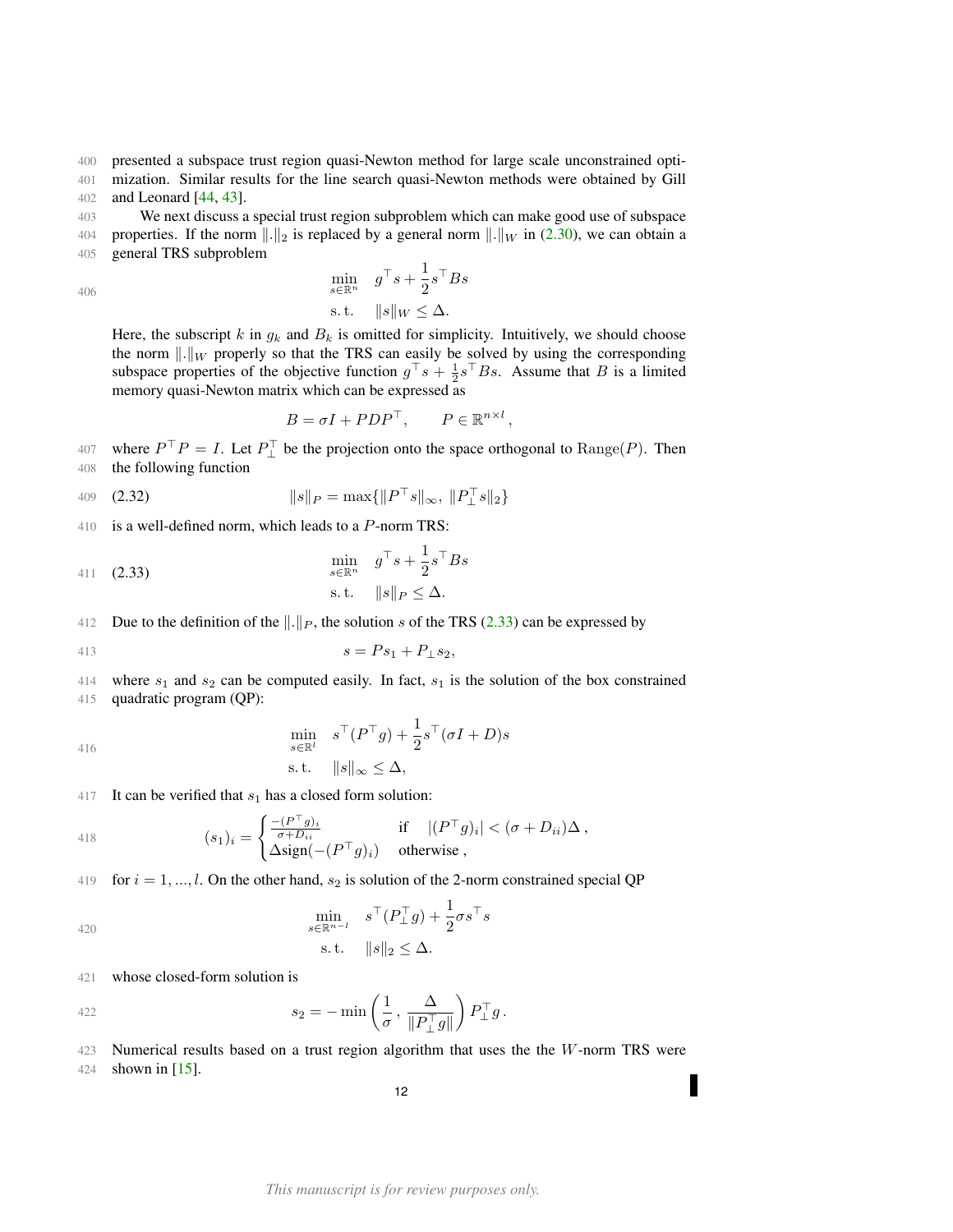### <span id="page-12-0"></span>425 **3. Nonlinear Equations and Nonlinear Least Squares Problem.** In this sec-

- 426 tion, we consider the system of nonlinear equations
- <span id="page-12-4"></span>427 (3.1)  $F(x) = 0, \quad x \in \mathbb{R}^n,$

428 and nonlinear least squares problem:

<span id="page-12-3"></span>429 (3.2) 
$$
\min_{x \in \mathbb{R}^n} \|F(x)\|_2^2,
$$

430 where  $F(x) = (F^1(x), F^2(x), \dots, F^m(x))^{\top} \in \mathbb{R}^m$ .

<span id="page-12-1"></span> **3.1. General Subspace Methods.** Due to the special structures of nonlinear equa- tions, several implementations of Newton-like iteration schemes based on Krylov subspace projection methods are considered in [\[14\]](#page-48-13). Newton–Krylov methods with a global strategy restricted to a suitable Krylov subspace are developed in [\[7\]](#page-48-14). Because the nonlinear least squares problem [\(3.2\)](#page-12-3) is also an unconstrained optimization problem, all the subspace tech-436 niques discussed in Section [2](#page-4-2) can be applied. For example, assume that there are  $i_k$  lin-437 early independent vectors  $\{q_k^1, q_k^2, ..., q_k^{i_k}\}$  which spans  $\mathfrak{S}_k$ . Let  $Q_k = [q_k^1, q_k^2, ..., q_k^{i_k}]$ . Then  $d \in \mathfrak{S}_k$  can be expressed as  $Q_k z$  with respect to a variable  $z \in \mathbb{R}^{i_k}$ . For [\(3.1\)](#page-12-4), one can find a subspace step from

<span id="page-12-5"></span>440 (3.3) 
$$
F(x_k + Q_k z) = 0.
$$

441 The linearized system for subproblem  $(3.3)$  is

442 (3.4) 
$$
F(x_k) + J_k Q_k z = 0,
$$

443 where  $J_k$  is the Jacobian of F at  $x_k$ , Similarly, one can construct a subspace type of the 444 Levenberg-Marquardt method for [\(3.2\)](#page-12-3) as

445 
$$
\min_{z} \quad \|F(x_k) + J_k Q_k z\|_2^2 + \frac{\lambda_k}{2} \|z\|_2^2,
$$

446 where  $\lambda_k$  is a regularization parameter adjusted to ensure global convergence.

<span id="page-12-2"></span>447 **3.2. Subspace by Subsampling/Sketching.** We start from solving a linear least 448 squares problem on massive data sets:

<span id="page-12-6"></span>449 (3.5) 
$$
\min_{x} \quad \|Ax - b\|_2^2,
$$

450 where  $A \in \mathbb{R}^{m \times n}$  and  $b \in \mathbb{R}^m$ . Although applying the direct or iterative methods to [\(3.5\)](#page-12-6) is 451 straightforward, it may be prohibitive for large values of m. The sketching technique chooses 452 a matrix  $W \in \mathbb{R}^{r \times m}$  with  $r \ll m$  and formulates a reduced problem

<span id="page-12-7"></span>453 (3.6) 
$$
\min_{x} \quad ||W(Ax-b)||_{2}^{2}.
$$

454 It can be proved that the solution of  $(3.6)$  can be a good approximation to that of  $(3.5)$  in 455 certain sense if the matrix  $W$  is chosen suitably. For example, one may randomly select  $r$ 456 rows from the identity matrix to form W so that  $WA$  is a submatrix of A. Another choice is 457 that each element of W is sampled from an i.i.d. normal random variable with mean zero and 458 variance  $1/r$ . These concepts have been extensively investigated for randomized algorithms 459 in numerical linear algebra [\[78,](#page-50-8) [136\]](#page-52-7).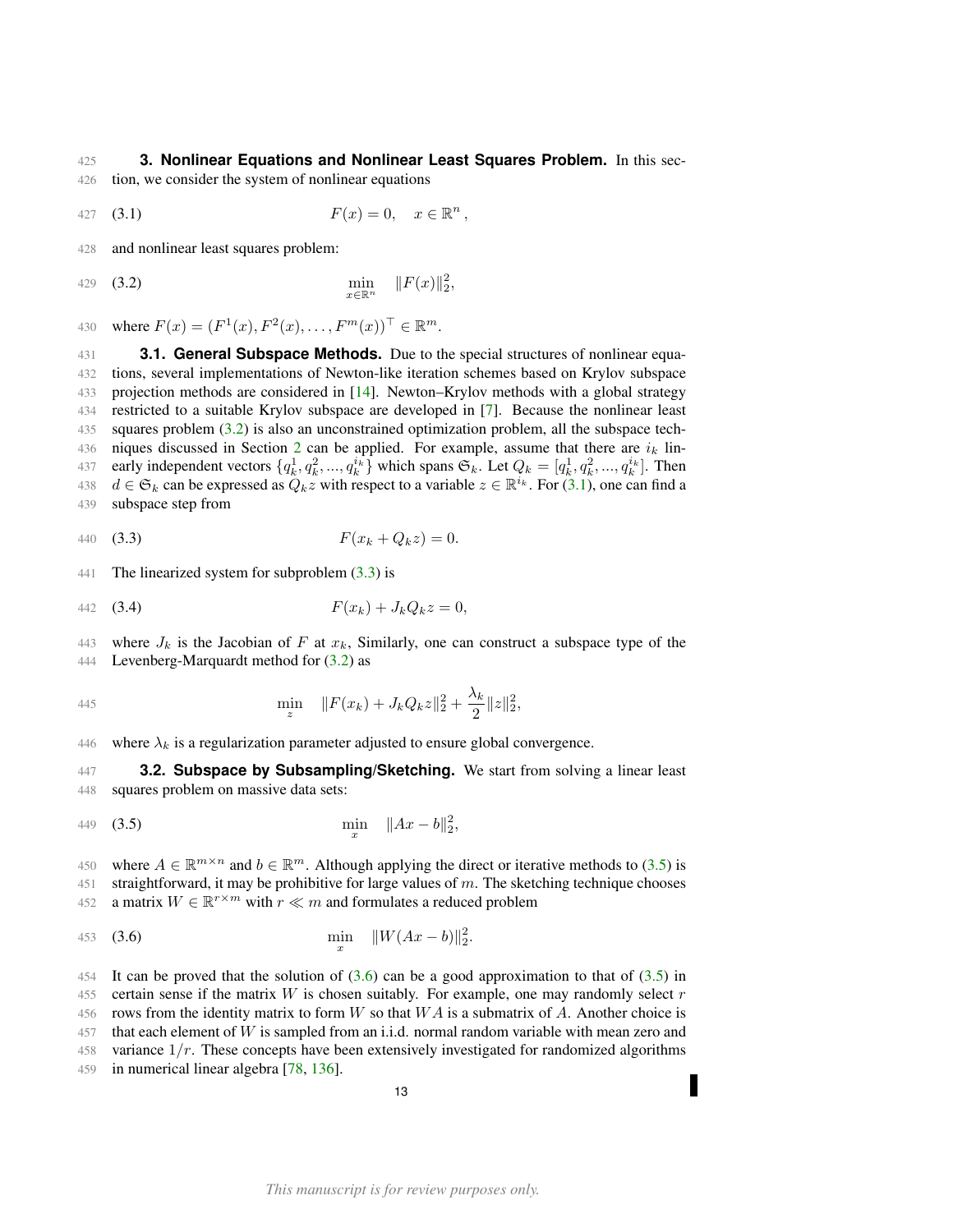460 For nonlinear equations, the simple sketching approach is to ignore some equations. 461 Instead of requiring the original system [\(3.1\)](#page-12-4), we consider

462 (3.7) 
$$
F^{i}(x) = 0, \quad i \in I_{k},
$$

463 which is an incomplete set of equations. To solve the nonlinear equations [\(3.1\)](#page-12-4) is to find a x 464 at which F maps to the origin [\[141\]](#page-52-9). Let  $P_k^{\top}$  be a mapping from  $\mathbb{R}^m$  to a lower dimensional 465 subspace. Solving the reduced system

466 (3.8) 
$$
P_k^{\top} F(x) = 0
$$

467 is exactly replacing  $F = 0$  by requiring its mapping to the subspace spanned by  $P_k$  to be 468 zero. Together with [\(3.3\)](#page-12-5) yields:

<span id="page-13-0"></span>
$$
P_k^{\top} F(x_k + Q_k z) = 0,
$$
 (3.9)

470 The linearized system for subproblem  $(3.9)$  is

<span id="page-13-1"></span>471 (3.10) 
$$
P_k^{\top} [F(x_k) + J_k Q_k z] = 0.
$$

472 Of course, the efficiency of such an approach depends on how to select  $P_k$  and  $Q_k$ . We can

473 borrow ideas from subspace techniques for large scale linear systems [\[98\]](#page-51-14). Instead of using  $474$   $(3.10)$ , we can use a subproblem of the following form:

<span id="page-13-2"></span>475 (3.11) 
$$
P_k^{\top} F(x_k) + \hat{J}_k z = 0,
$$

476 where  $\hat{J}_k \in \mathbb{R}^{i_k \times i_k}$  is an approximation to  $P_k^{\top} J_k Q_k$ . The reason for preferring [\(3.11\)](#page-13-2) over 477 [\(3.10\)](#page-13-1) is that in [\(3.11\)](#page-13-2) we do not need the Jacobian matrix  $J_k$ , whose size is normally signifi-478 cantly larger than that of  $J_k$ .

479 Similar idea has also been studied for nonlinear least squares problems. At the  $k$ -th 480 iteration, we consider minimizing the sum of squares of some randomly selected terms in an 481 index set  $I_k \subset \{1, ..., m\}$  instead of all terms:

482 (3.12) 
$$
\min_{x \in \mathbb{R}^n} \sum_{i \in I_k} (F^i(x))^2.
$$

 This approach works quite well on the distance geometry problem which has lots of applica- tions including protein structure prediction, where the nonlinear least squares of all the terms have lots of local minimizers [\[103\]](#page-51-10). Combining subspace with sketching yields a counterpart 486 to  $(3.9)$  for nonlinear least squares:

487 (3.13) 
$$
\min_{d \in \mathfrak{S}_k} ||P_k^{\top} F(x_k + d)||_2^2.
$$

488 A projected nonlinear least squares method is studied in [\[57\]](#page-50-10) to fit a model  $\psi$  to (noisy) 489 measurements  $y$  for the exponential fitting problem:

<span id="page-13-3"></span>490 (3.14) 
$$
\min_{x \in \mathbb{R}^n} \quad ||\psi(x) - y||_2^2,
$$

491 where  $\psi(x) \in \mathbb{R}^m$  and  $n \ll m$ . Since computing the Jacobian of [\(3.14\)](#page-13-3) can be expensive,

492 a sequence of low-dimensional surrogate problems are constructed from a sequence of sub-

493 spaces  $\{W_\ell\} \subset \mathbb{R}^m$ . Let  $P_{W_\ell}$  be an orthogonal projection onto  $W_\ell$  and  $W_\ell$  is an orthonormal

494 basis for  $W_{\ell}$ , i.e.,  $P_{W_{\ell}} = W_{\ell} W_{\ell}^{\top}$ . Then it solves the following minimization problem:

$$
\min_{x} \|P_{\mathcal{W}_{\ell}}[\psi(x) - y]\|_{2}^{2} = \min_{x} \|W_{\ell}^{\top}\psi(x) - W_{\ell}^{\top}y\|_{2}^{2}.
$$

Г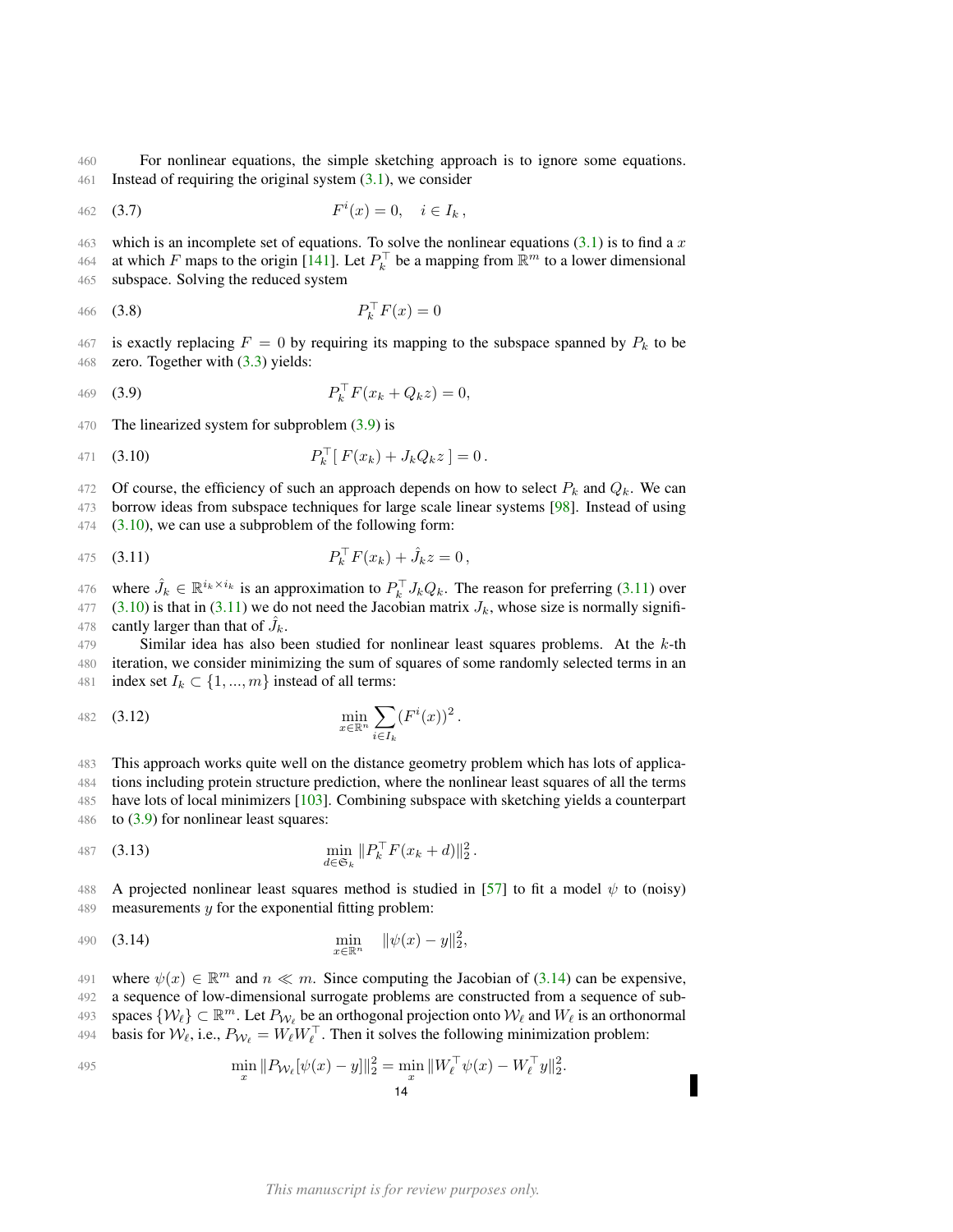<span id="page-14-0"></span> **3.3. Partition of Variables.** We now consider the partition of variables, which is also 497 a subspace technique for nonlinear least squares problem. Let  $I_k$  be a subset of  $\{1, ..., n\}$ . 498 The variables are partitioned into two group  $x = (\bar{x}, \hat{x})$ , where  $\bar{x} = (x^i, i \in I_k)$  and  $\hat{x} = (x^i, i \notin I_k)$ . At the k-th iteration, the variables  $x^i (i \notin I_k)$  are fixed and  $x^i (i \in I_k)$  are free to be changed in order to obtain a better iterate point. This procedure yields a subproblem with fewer variables:

502 (3.15) 
$$
\min_{\bar{x} \in \mathbb{R}^{|I_k|}} \sum_{i=1}^n (F^i(\bar{x}, \hat{x}_k))^2.
$$

503 It is easy to see that partition of variables use special subspaces that spanned by coordinate 504 directions. An obvious generalization of partition of variables is decomposition of the space 505 which uses subspaces spanned by any given directions.

<span id="page-14-1"></span>506 **3.4.** τ−**steepest Descent Coordinate Subspace.** The τ−steepest descent coor-507 dinate subspace discussed in Section [2](#page-4-2) can also be extended to nonlinear equations and non-508 linear least squares. Assume that

509 (3.16) 
$$
|F^{i_1}(x_k)| > \cdots > |F^{i_\tau}(x_k)| > \cdots
$$

510 at the k−th iteration. If  $F(x)$  is a monotone operator, applying the method in a subspace 511 spanned by the coordinate directions  $\{e^{i_j}, j = 1, ..., \tau\}$  generates a system

512 (3.17) 
$$
F^{i_j}(x_k) + d^{\top} \nabla F^{i_j}(x_k) = 0, \quad j = 1, ..., \tau.
$$

For general nonlinear functions  $F(x)$ , it is better to replace  $e^{i_j}$  by the steepest descent coordinate direction of the function  $F^{i_j}(x)$  at  $x_k$ , i.e., substituting  $i_j$  by an index  $l_j$  such that

<span id="page-14-3"></span>
$$
l_j = \underset{t=1,\ldots,n}{\arg \max} \left| \frac{\partial F^{i_j}(x_k)}{\partial x^t} \right|.
$$

513 However, it may be possible to have two different j at one  $l_j$  so that subproblem [\(3.17\)](#page-14-3) has no

514 solution in the subspace spanned by  $\{e^{l_1},...,e^{l_r}\}\$ . Further discussion on subspace methods 515 for nonlinear equations and nonlinear least squares can be found in [\[141\]](#page-52-9).

<span id="page-14-2"></span>516 **4. Stochastic Optimization.** The supervised learning model in machine learning as-517 sumes that  $(a, b)$  follows a probability distribution P, where a is an input data and b is the 518 corresponding label. Let  $\phi(a, x)$  be a prediction function in a certain functional space and

519  $\ell(\cdot, \cdot)$  represent a loss function to measure the accuracy between the prediction and the true la-

520 bel. The task is to predict a label b from a given input a, that is, finding a function  $\phi$  such that 521 the expected risk  $\mathbb{E}[\ell(\phi(a, x), b)]$  is minimized. In practice, the real probability distribution

522 P is unknown, but a data set  $\mathcal{D} = \{(a_1, b_1), (a_2, b_2), \cdots, (a_N, b_N)\}\$ is obtained by random

sampling, where  $(a_i, b_i) \sim P$  i.i.d. Then an empirical risk minimization is formulated as

<span id="page-14-4"></span>524 (4.1) 
$$
\min_{x} f(x) := \frac{1}{N} \sum_{i=1}^{N} f_i(x),
$$

525 where  $f_i(x) = \ell(\phi(a_i; x), b_i)$ . In machine learning, a large number of problems can be 526 expressed in the form of [\(4.1\)](#page-14-4). For example, the function  $\phi$  in deep learning is expressed  $527$  by a deep neural network. Since the size N usually is huge, it is time consuming to use the 528 information of all components  $f_i(x)$ . However, it is affordable to compute the information at 529 a few samples so that the amount of calculation in each step is greatly reduced.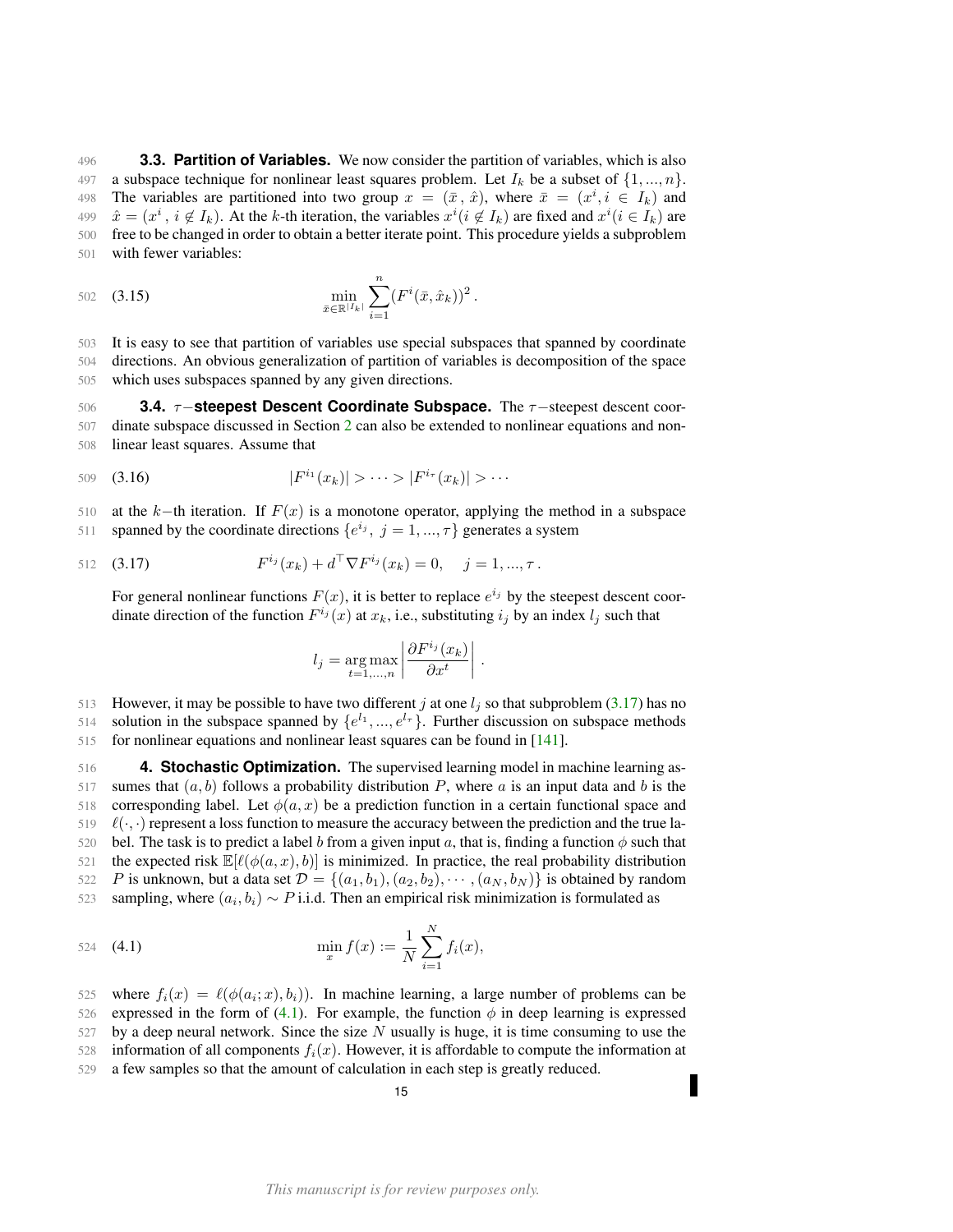<span id="page-15-0"></span>530 **4.1. Stochastic First-order Methods.** In this subsection, we briefly review a few 531 widely used stochastic first-order methods [\[47\]](#page-49-0). Instead of using the full gradient  $\nabla f(x_k)$ , 532 the stochastic gradient method (SGD) for [\(4.1\)](#page-14-4) selects a uniformly random sample  $s_k$  from 533  $\{1, \ldots, N\}$  and updates

<span id="page-15-1"></span>534 (4.2)  $x_{k+1} = x_k - \alpha_k \nabla f_{s_k}(x_k).$ 

535 A common assumption for convergence is that the expectation of the stochastic gradient is 536 equal to the full gradient, i.e.,

$$
\mathbb{E}[\nabla f_{s_k}(x_k) \mid x_k] = \nabla f(x_k).
$$

538 When  $f_i(x_k)$  is not differentiable, then its subgradient is used in [\(4.2\)](#page-15-1). Note that only one 539 sample is used in [\(4.2\)](#page-15-1). The mini-batch SGD method tries to balance between the robustness 540 of the SGD and the computational cost. It randomly selects a mini-batch  $I_k \subset \{1, \ldots, N\}$ 541 such that  $|I_k|$  is quite small, then computes

542 (4.3) 
$$
x_{k+1} = x_k - \frac{\alpha_k}{|I_k|} \sum_{s_k \in I_k} \nabla f_{s_k}(x_k).
$$

543 Obviously, subsampling defines a kind of subspace in terms of the component functions  $\{f_1(x), \ldots, f_N(x)\}\$ . For simplicity, we next only consider extensions based on [\(4.2\)](#page-15-1).

545 After calculating a random gradient  $\nabla f_{s_k}(x_k)$  at the current point, the momentum method 546 does not directly update it to the variable  $x_k$ . It introduces a speed variable v, which represents 547 the direction and magnitude of the parameter movements. Formally, the iterative scheme is

548 **(4.4)** 
$$
v_{k+1} = \mu_k v_k - \alpha_k \nabla f_{s_k}(x_k),
$$

$$
x_{k+1} = x_k + v_{k+1}.
$$

549 This new update direction v is a linear combination of the previous update direction  $v_k$  and 550 the gradient  $\nabla f_{s_k}(x_k)$  to obtain a new  $v_{k+1}$ . When  $\mu_k = 0$ , the algorithm degenerates to 551 SGD. In the momentum method, the parameter  $\mu_k$  is often in the range of [0, 1). A typical 552 value is  $\mu_k \geq 0.5$ , which means that the iteration point has a large inertia and each iteration 553 will make a small correction to the previous direction.

554 Since the dimension of the variable x can be more than 10 million and the convergence 555 speed of each variable may be different, updating all components of x using a single step size 556  $\alpha_k$  may not be suitable. The adaptive subgradient method (AdaGrad) controls the step sizes of 557 each component separately by monitoring the accumulation of the gradients elementwisely:

558 
$$
G_k = \sum_{i=1}^k \nabla f_{s_i}(x_i) \odot \nabla f_{s_i}(x_i),
$$

559 where  $\odot$  the Hadamard product between two vectors. The AdaGrad method is

$$
x_{k+1} = x_k - \frac{\alpha_k}{\sqrt{G_k + \epsilon e_n}} \odot \nabla f_{s_{k+1}}(x_{k+1}),
$$
  
\n
$$
G_{k+1} = G_k + \nabla f_{s_{k+1}}(x_{k+1}) \odot \nabla f_{s_{k+1}}(x_{k+1}),
$$

561 where the division in  $\frac{\alpha_k}{\sqrt{G_k+\epsilon e_n}}$  is also performed elementwisely. Adding the term  $\epsilon 1_n$  is to 562 prevent the division by zeros.

563 The adaptive moment estimation (Adam) method combines the momentum and AdaGrad 564 together by adding a few small corrections. At each iteration, it performs:

$$
v_k = \rho_1 v_{k-1} + (1 - \rho_1) \nabla f_{s_k}(x_k),
$$
  
16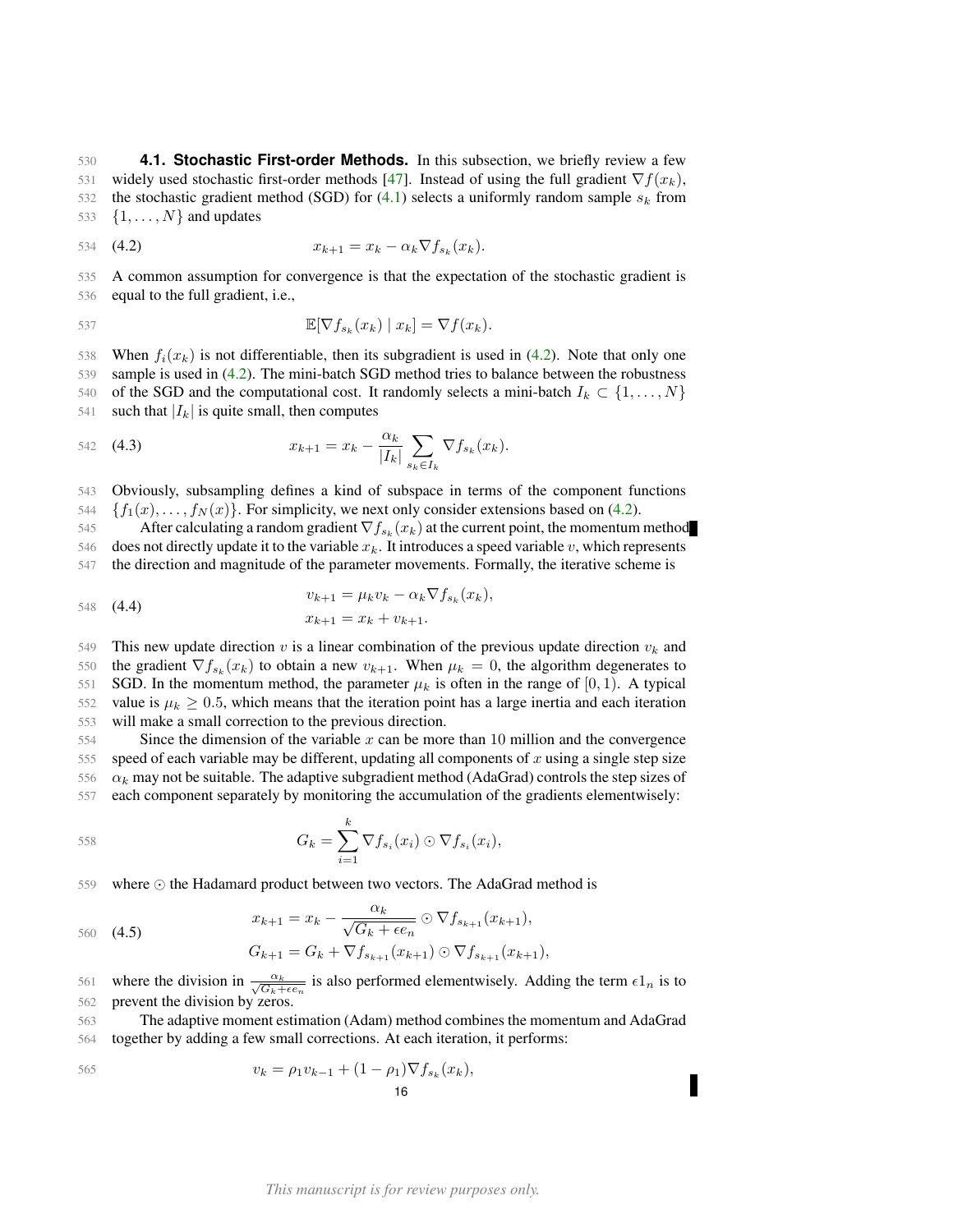566 
$$
G_k = \rho_2 G_{k-1} + (1 - \rho_2) \nabla f_{s_k}(x_k) \odot \nabla f_{s_k}(x_k),
$$

 $1 - \rho_2^k$ 

$$
\hat{v}_k = \frac{v_k}{1 - e^k},
$$

$$
\hat{G}_k = \frac{1 - \rho_1^k}{1 - \rho_1^k},
$$
  
568  

$$
\hat{G}_k = \frac{G_k}{1 - \frac{k}{k}},
$$

$$
\mathcal{L}_{\mathcal{L}_{\mathcal{L}}}
$$

$$
x_{k+1} = x_k - \frac{\alpha_k}{\sqrt{\hat{G}_k + \epsilon e_n}} \odot \hat{v}_k,
$$

570 where the typical values for  $\rho_1$  and  $\rho_2$  are  $\rho_1 = 0.9$  and  $\rho_2 = 0.999$ . We can see that the 571 direction  $v_k$  is a convex combination of  $v_{k-1}$  and  $\nabla f_{s_k}(x_k)$ , then it is corrected to  $\hat{v}_k$ . The  $\overline{572}$  value  $G_k$  is also obtained in a similar fashion. The main advantage of Adam is that after the 573 deviation correction, the step size of each iteration has a certain range, making the parameters 574 relatively stable.

 The above algorithms have been implemented in mainstream deep learning frameworks, which can be very convenient for training neural networks. The algorithms implemented in Pytorch are AdaDelta, AdaGrad, Adam, Nesterov, RMSProp, etc. The algorithms im- plemented in Tensorflow are AdaDelta, AdaGradDA, AdaGrad, ProximalAdagrad, Ftrl, Mo-mentum, Adam and CenteredRMSProp, etc.

<span id="page-16-0"></span>580 **4.2. Stochastic Second-Order method.** The subsampled Newton method takes an 581 additional random set  $I_k^H \subset \{1, \ldots, N\}$  independent to  $I_k$  and compute a search direction as

582 
$$
\left[\frac{1}{|I_{k}^{H}|}\sum_{i\in I_{k}^{H}}\nabla^{2} f_{i}(x)\right]d_{k} = -\frac{1}{|I_{k}|}\sum_{s_{k}\in I_{k}}\nabla f_{s_{k}}(x_{k}).
$$

583 Therefore, the subspace techniques in [section 2](#page-4-2) can also be adopted here.

 Assume that the loss function is the negative logarithm probability associated with a 585 distribution with a density function  $p(y|a, x)$  defined by the neural network and parameterized by x. The so-called KFAC method [\[79\]](#page-50-11) is based on the Kronecker-factored approximate Fisher matrix. Take an L-layer feed-forward neural network for example. Namely, each layer  $j \in \{1, 2, ..., L\}$  is given by

589 (4.6) 
$$
s_j = T_j w_{j-1}, \quad w_j = \psi_j(s_j),
$$

590 where  $w_0 = a$  is the input of the neural network,  $w_L(x) \in \mathbb{R}^m$  is the output of the neural 591 network under the input a, the constant term 1 is not considered in  $w_{i-1}$  for simplicity,  $T_i$  is 592 the weight matrix and  $\psi_i$  is the block-wise activation function. The jth diagonal block of F 593 corresponding to the parameters in the jth layer using a sample set  $B$  can be written in the 594 following way:

595 (4.7) 
$$
F^j := Q_{j-1,j-1} \otimes G_{j,j},
$$

596 where

597

$$
Q_{j-1,j-1} = \frac{1}{|B|} \sum_{i \in B} w_{j-1}^i (w_{j-1}^i)^\top,
$$
  

$$
G_{j,j} = \frac{1}{|B|} \sum_{i \in B} \mathbb{E}_{z \sim p(z|a_i,x)} [\tilde{g}_j^i(z)\tilde{g}_j^i(z)^\top],
$$

 $\delta^{ij}$  and  $\tilde{g}^i_j(z) := \frac{\partial \ell(\phi(a_i, x), z)}{\partial s^i_j}$ . Therefore, the KFAC method computes a search direction in the 599 jth layer from j j j 600  $F^{\jmath}d_k^{\jmath} = -g_k^{\jmath}$ ,

$$
F^j d_k^j = -g_k^j,
$$
17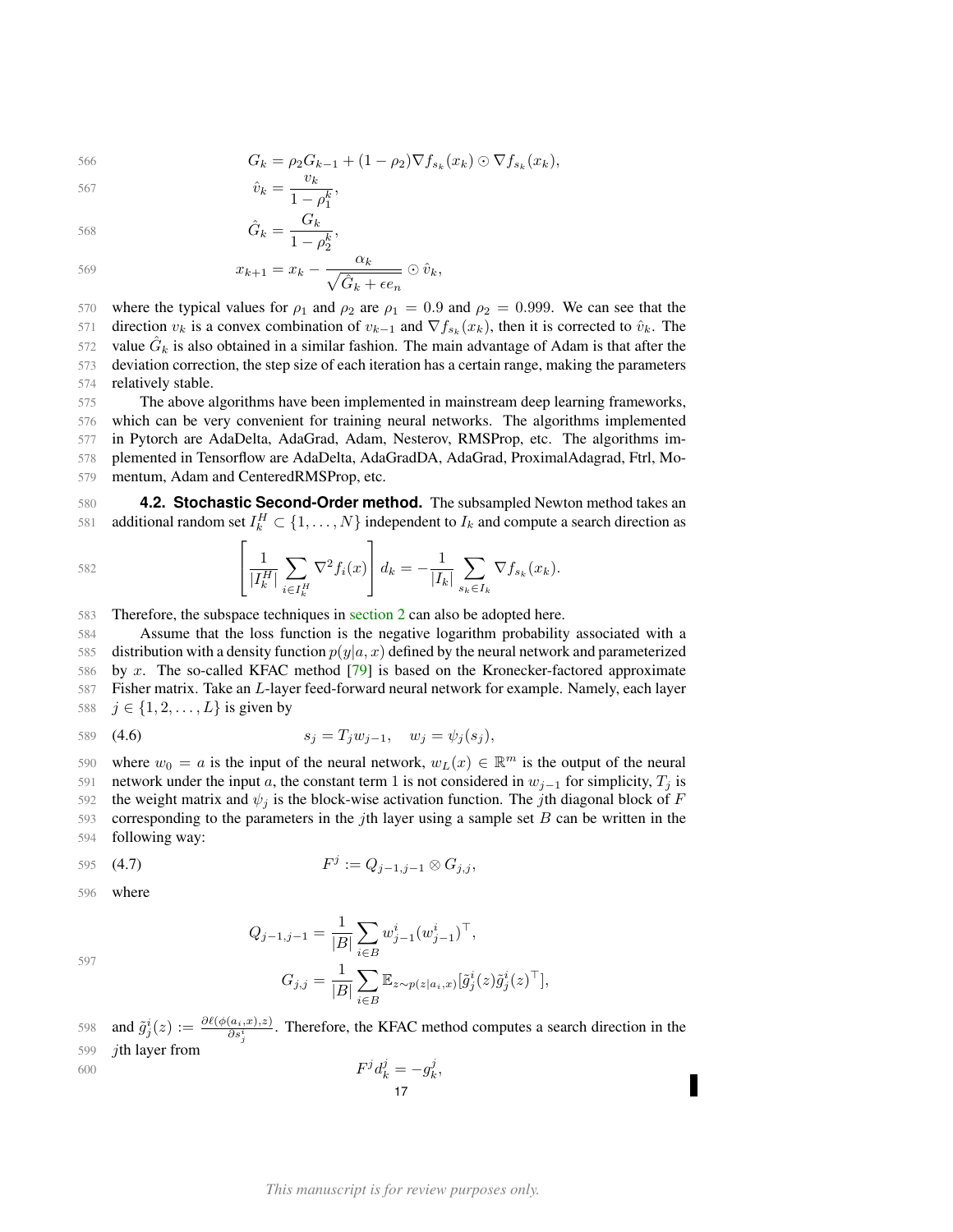601 where  $g_k^j$  is the corresponding subsampled gradient in the jth layer.

# <span id="page-17-0"></span>602 **5. Sparse Optimization.**

<span id="page-17-1"></span>603 **5.1. Basis Pursuit.** Given a matrix  $A \in \mathbb{R}^{m \times n}$  and a vector  $b \in \mathbb{R}^m$  such that  $m \ll$ 604 n, basis pursuit is to find the sparsest signal among all solutions of the equation  $Ax = b$ . It 605 leads to a NP-hard problem:

606 (5.1) 
$$
\min_{x} \|x\|_0, \quad \text{s.t. } Ax = b,
$$

607 where  $||x||_0 = |\{j | x_j \neq 0\}|$ , i.e., the number of the nonzero elements of x. An exact 608 recovery of the sparest signal often requires the so-called restricted isometry property (RIP), 609 i.e., there exists a constant  $\delta_r$  such that

610 
$$
(1 - \delta_r) \|x\|_2^2 \le \|Ax\|_2^2 \le (1 + \delta_r) \|x\|_2^2, \text{ whenever } \|x\|_0 \le r.
$$

611 The greedy pursuit methods build up an approximation in a subspace at the  $k$ -th iteration. 612 Let  $T_k$  be a subset of  $\{1, \ldots, n\}$ ,  $x^{T_k}$  be a subvector of x corresponding to the set  $T_k$  and 613  $A_{T_k}$  be a column submatrix of A whose column indices are collected in the set  $T_k$ . Then the 614 subspace problem is

615 
$$
x_k^{T_k} = \arg \min_x \quad \frac{1}{2} \|A_{T_k} x - b\|_2^2.
$$

616 Clearly, the solution is  $x_k^{T_k} = A_{T_k}^{\dagger}$  b where  $A_{T_k}^{\dagger}$  is the pseudoinverse of  $A_{T_k}$ . Since the size of 617  $T_k$  is controlled to be small,  $A_{T_k}$  roughly has full rank column due to the RIP property. All 618 other elements of  $x_k$  whose indices are in the complementary set of  $T_k$  are set to 0.

619 We next explain the choices of  $T_k$ . Assume that the initial index set  $T_0$  is empty. The 620 orthogonal matching pursuit (OMP) [\[116\]](#page-52-13) computes the gradient

621 
$$
g_k = A^{\top} (A_{T_k} x_k^{T_k} - b),
$$

622 then selects an index such that  $t_k = \arg \max_{j=1,...,n} |g_j|$ . If multiple indices attain the 623 maximum, one can break the tie deterministically or randomly. Then the index set at the next 624 iteration is augmented as

625 
$$
T_{k+1} = T_k \cup \{t_k\}.
$$

626 The CoSaMP [\[83\]](#page-50-12) method generates an s-sparse solution, i.e., the number of nonzero com-627 ponents is at most s. Let  $(x_k)$  be a truncation of  $x_k$  such that only the s largest entries in the 628 absolute values are kept and all other elements are set to 0. The support of  $(x_k)_s$  is denoted as 629 supp $((x_k)_s)$ . Then a gradient  $g_k$  is computed at the point  $(x_k)_s$  and the set  $T_{k+1}$  is updated 630 by

631 
$$
T_{k+1} = \text{supp}((g_k)_{2s}) \cup \text{supp}((x_k)_s).
$$

<span id="page-17-2"></span>632 **5.2. Active Set Methods.** Consider the  $\ell_1$ -regularized minimization problem

<span id="page-17-3"></span>633 (5.2) 
$$
\min_{x \in \mathbb{R}^n} \psi_{\mu}(x) := \mu \|x\|_1 + f(x),
$$

634 where  $\mu > 0$  and  $f(x) : \mathbb{R}^n \to \mathbb{R}$  is continuously differentiable. The optimality condition of 635  $(5.2)$  is that there exists a vector

(5.3) 
$$
(\nabla f(x))^{i} \begin{cases} = -\mu, & x_{i} > 0, \\ = +\mu, & x_{i} < 0, \\ \in [-\mu, \mu], & otherwise. \end{cases}
$$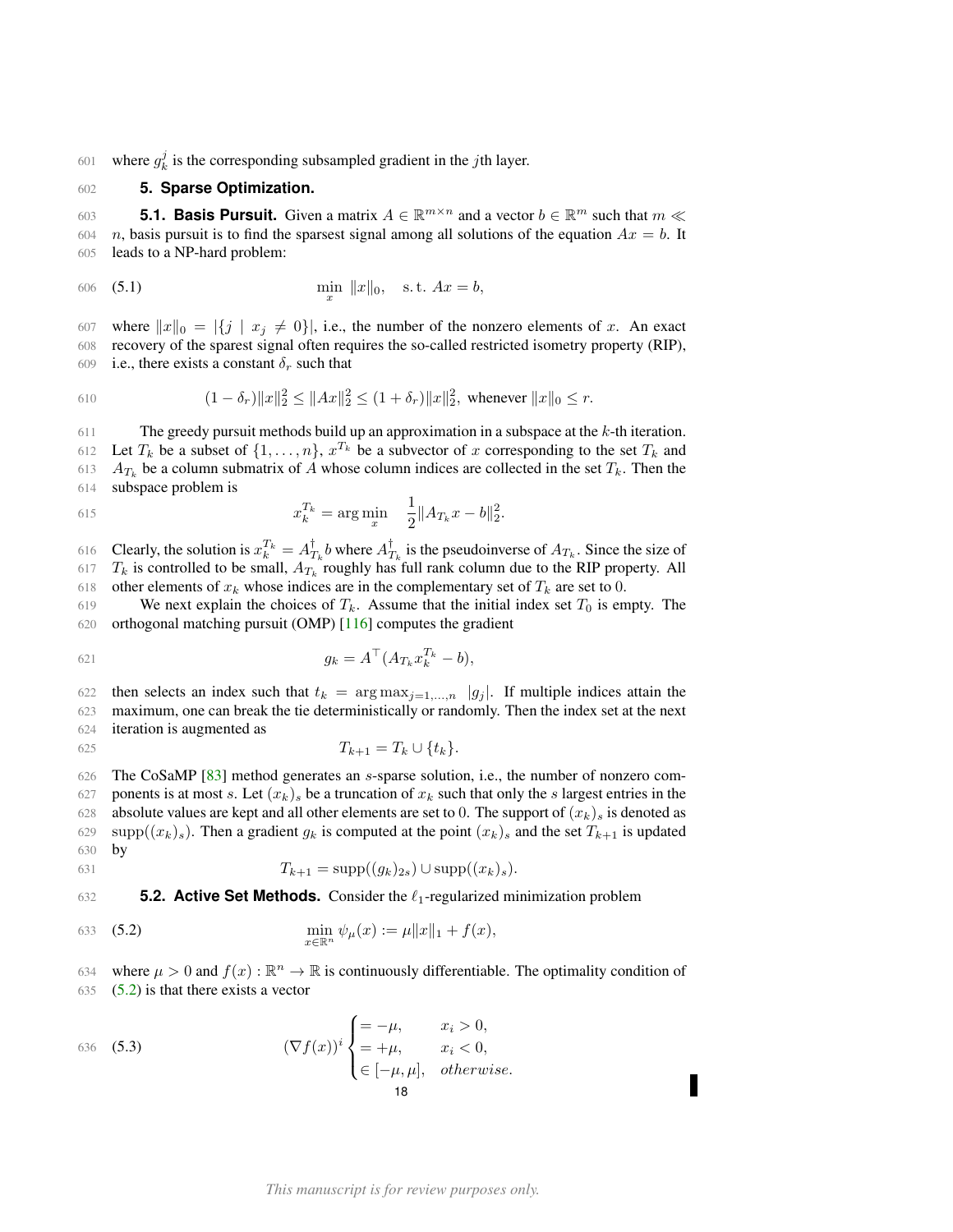A two-stage active-set algorithm called "FPC AS" is proposed in [\[133\]](#page-52-3). First, an active set is identified by a first-order type method using the so-called "shrinkage" operation. Then, a smooth and smaller subproblem is constructed based on this active set and solved by a second-order type method. These two operations are iterated until convergence criteria are satisfied. While shrinkage is very effective in obtaining a support superset, it can take a lot of steps to find the corresponding values. On the other hand, if one imposes the signs of the 643 components of the variable x that are the same as those of the exact solution, problem  $(5.2)$  reduces to a small smooth optimization problem, which can be relatively easily solved to 645 obtain x. Consequently, the key components are the identification of a "good" support set by using shrinkage and the construction of a suitable approximate smooth optimization problem. The iterative shrinkage procedure for solving [\(5.2\)](#page-17-3) is indeed a proximal gradient method.

648 Given an initial point  $x_0$ , the algorithm iteratively computes

649 
$$
x_{k+1} := \arg\min_{x} \quad \mu \|x\|_1 + (x - x_k)^\top g_k + \frac{1}{2\alpha_k} \|x - x_k\|_2^2,
$$

650 where  $g_k := \nabla f(x_k)$  and  $\alpha_k > 0$ . A simple calculation shows that

<span id="page-18-0"></span>
$$
x_{k+1} = \mathcal{S}\left(x_k - \alpha_k g_k, \mu \alpha_k\right),
$$

652 where for  $y \in \mathbb{R}^n$  and  $\nu \in \mathbb{R}$ , the shrinkage operator is defined as

653 
$$
\mathcal{S}(y,\nu) = \arg\min_{x} \ \nu \|x\|_1 + \frac{1}{2} \|x - y\|_2^2
$$

$$
= \operatorname{sign}(y) \odot \max\{|y| - \nu, \mathbf{0}\}.
$$

655 Note that the scheme [\(5.4\)](#page-18-0) first executes a gradient step with a step size  $\alpha_k$ , then performs 656 a shrinkage. In practice,  $\alpha_k$  can be computed by a non-monotone line search in which the 657 initial value is set to the BB step size. The convergence of [\(5.4\)](#page-18-0) has been studied in [\[53\]](#page-49-17) 658 under suitable conditions on  $\alpha_k$  and the Hessian  $\nabla^2 f$ . An appealing feature proved in [\[53\]](#page-49-17) is 659 that [\(5.4\)](#page-18-0) yields the support and the signs of the minimizer  $x^*$  of [\(5.2\)](#page-17-3) after a finite number 660 of steps under favorable conditions. For more references related to shrinkage, the reader is 661 referred to [\[133\]](#page-52-3).

662 We now describe the subspace optimization in the second stage. For a given vector 663  $x \in \mathbb{R}^n$ , the active set is denoted by  $\mathcal{A}(x)$  and the inactive set (or support) is denoted by  $\mathcal{I}(x)$ 664 as follows

665 (5.5) 
$$
\mathcal{A}(x) := \{i \in \{1, \cdots, n\} \mid |x^i| = 0\} \text{ and } \mathcal{I}(x) := \{i \in \{1, \cdots, n\} \mid |x^i| > 0\}.
$$

666 We require that each component  $x^i$  either has the same sign as  $x^i_k$  or is zero, i.e., x is required 667 to be in the set

$$
\text{668} \quad \text{(5.6)} \qquad \Omega(x_k) := \left\{ x \in \mathbb{R}^n : \text{sign}(x_k^i) x^i \ge 0, i \in \mathcal{I}(x_k) \text{ and } x^i = 0, i \in \mathcal{A}(x_k) \right\}.
$$

669 Then, a smooth subproblem is formulated as either an essentially unconstrained problem

<span id="page-18-1"></span>
$$
\text{(5.7)} \quad \min_{x} \quad \mu \, \text{sign}(x_k^{\mathcal{I}_k})^\top x^{\mathcal{I}_k} + f(x), \text{ s.t. } x^i = 0, i \in \mathcal{A}(x_k)
$$

671 or a simple bound-constrained problem

<span id="page-18-2"></span>672 (5.8) 
$$
\min_{x} \mu \operatorname{sign}(x_k^{\mathcal{I}_k})^{\top} x^{\mathcal{I}_k} + f(x), \text{ s.t. } x \in \Omega(x_k).
$$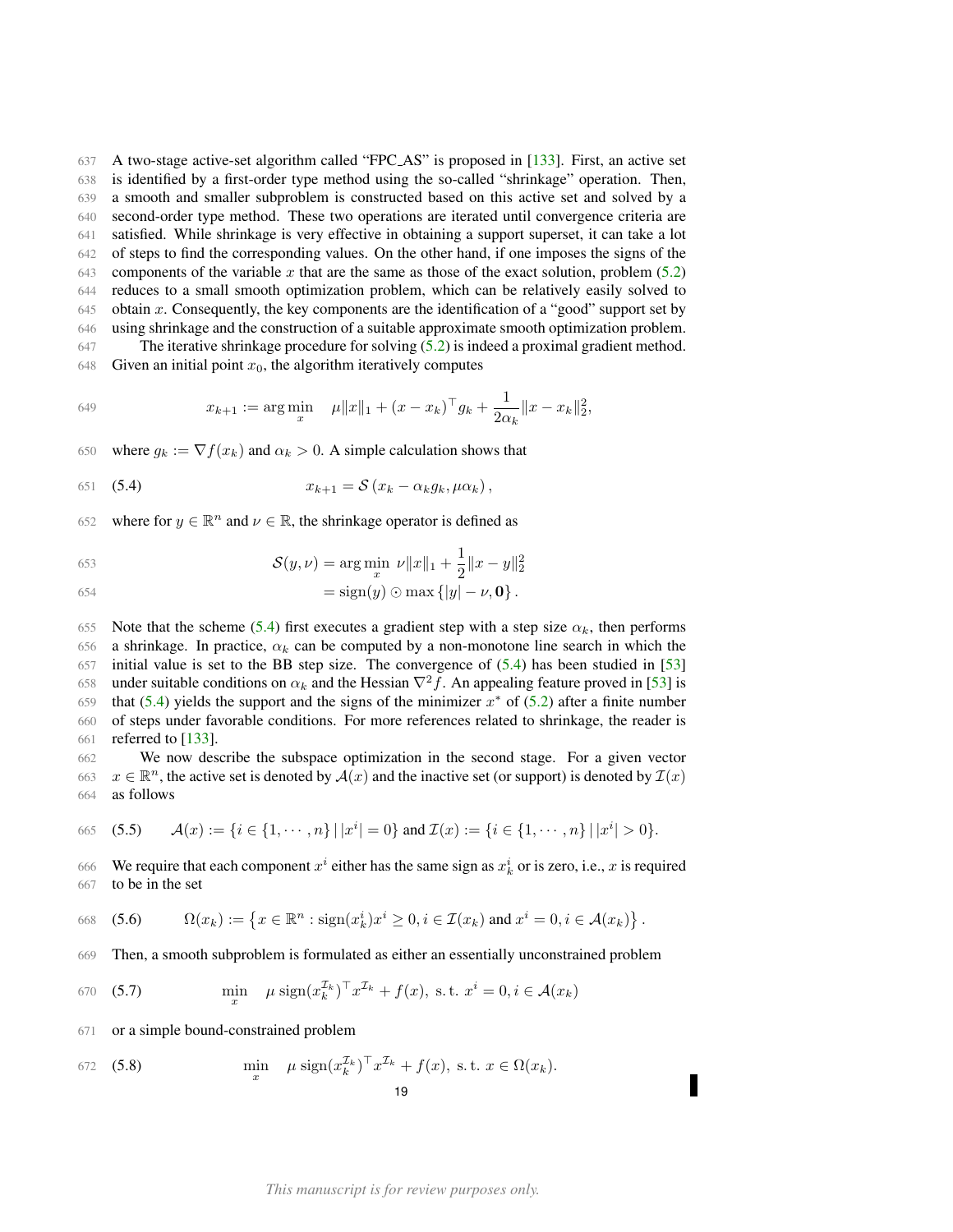673 Since the size of the variables in  $(5.7)$  and  $(5.8)$  is relatively small, these two problems can be 674 solved efficiently by methods such as L-BFGS-B. If  $f(x)$  is quadratic, problem [\(5.7\)](#page-18-1) can be 675 solved by the CG method for a system of linear equations.

 The active set strategies have also been studied in [\[105,](#page-51-5) [64\]](#page-50-5). Specifically, the method in [\[64\]](#page-50-5) solves a smooth quadratic subproblem determined by the active sets and invokes a corrective cycle that greatly improves the efficiency and robustness of the algorithm. The method is globalized by using a proximal gradient step to check the desired progress.

#### <span id="page-19-0"></span>680 **6. The Domain Decomposition Methods.**

<span id="page-19-1"></span>681 **6.1. A Two-level Subspace Method.** Consider an infinite dimensional minimiza-682 tion problem

<span id="page-19-2"></span>
$$
\min_{\mathbf{x} \in \mathcal{V}} \quad \mathcal{F}(\mathbf{x}),
$$

684 where F is a mapping from an infinite-dimensional space V to R. Many large-scale finite dimensional optimization problems arise from infinite dimensional optimization problems [\[28\]](#page-49-18). Since explicit solutions for these problems are usually not available, we solve the dis- cretized version of them from the "discretize-then-optimize" strategy by using the concept of multilevel optimization.

689 Let  $V_h$  be a finite dimensional subset of V at the grid level h, for example, a standard 690 finite element space associated with the grid level  $h$ . For consecutive coarser levels, we 691 choose nested spaces, so that  $V_1 \subset \cdots \subset V_{N-1} \subset V_N \subset V$ , where N is reserved for the 692 index of the finest level and 1 for the coarsest level. The functional  $\mathcal{F}(\mathbf{x})$  restricted on  $\mathcal{V}_h$  is 693 constructed as  $f_h(\mathbf{x}_h)$  for  $\mathbf{x}_h \in \mathcal{V}_h$ . Therefore, the discretization of problem [\(6.1\)](#page-19-2) is

694 (6.2) 
$$
\min_{\mathbf{x}_h \in \mathcal{V}_h} f_h(\mathbf{x}_h).
$$

695 Let  $x_{h,k}$  be a vector where the first subscript h denotes the discretization level of the 696 multigrid and the second subscript  $k$  denotes the iteration count. We next briefly describe a 697 two-level subspace method in [\[24\]](#page-48-15) instead of simply finding a point  $x_{h,k+1}$  in the coarser grid 698 space  $V_H$ . We seek a point  $x_{h,k+1}$  in  $\mathfrak{S}_{h,k} + V_H$ , satisfying some conditions, where  $S_{h,k}$  is 699 a subspace including the descent information, such as the coordinate direction of the current 700 iteration and the previous iterations or the gradient  $\mathcal{D}_h f(\mathbf{x}_{h,k})$  in the finite space  $\mathcal{V}_h$ . Then, 701 we solve

$$
\text{702} \quad (6.3) \quad \mathfrak{S}_{h,k} = \text{span}\{\mathbf{x}_{h,k-1}, \mathbf{x}_{h,k}, \mathcal{D}_h f(\mathbf{x}_{h,k})\} \subseteq \mathcal{V}_h.
$$

703 When  $x_{h,k}$  is not optimal on a coarse level  $H \in \{1, 2, ..., N\}$ , we go to this level and 704 compute a new solution  $x_{h,k+1}$  by

705 (6.4) 
$$
\mathbf{x}_{h,k+1} \approx \arg \min f(\mathbf{x}), \quad \text{s.t.} \quad \mathbf{x} \in \mathfrak{S}_{h,k} + \mathcal{V}_H.
$$

706 Otherwise, we find a point  $x_{h,k+1} \in V_h$  on level h.

 The so-called full multigrid skill or mesh refinement technique can often help to generate a good initial point so that the total number of iterations is reduced. Firstly, we solve the target problem at the coarsest level which is computationally cheap. After an approximate 710 solution  $x_h^*$  at the current level is obtained, we prolongate it to the next finer level  $h + 1$  with interpolation as an initial point, and then apply the two-level subspace method at this new 712 level to find a solution  $x_{h+1}^*$ . This process is repeated until the finest level is reached.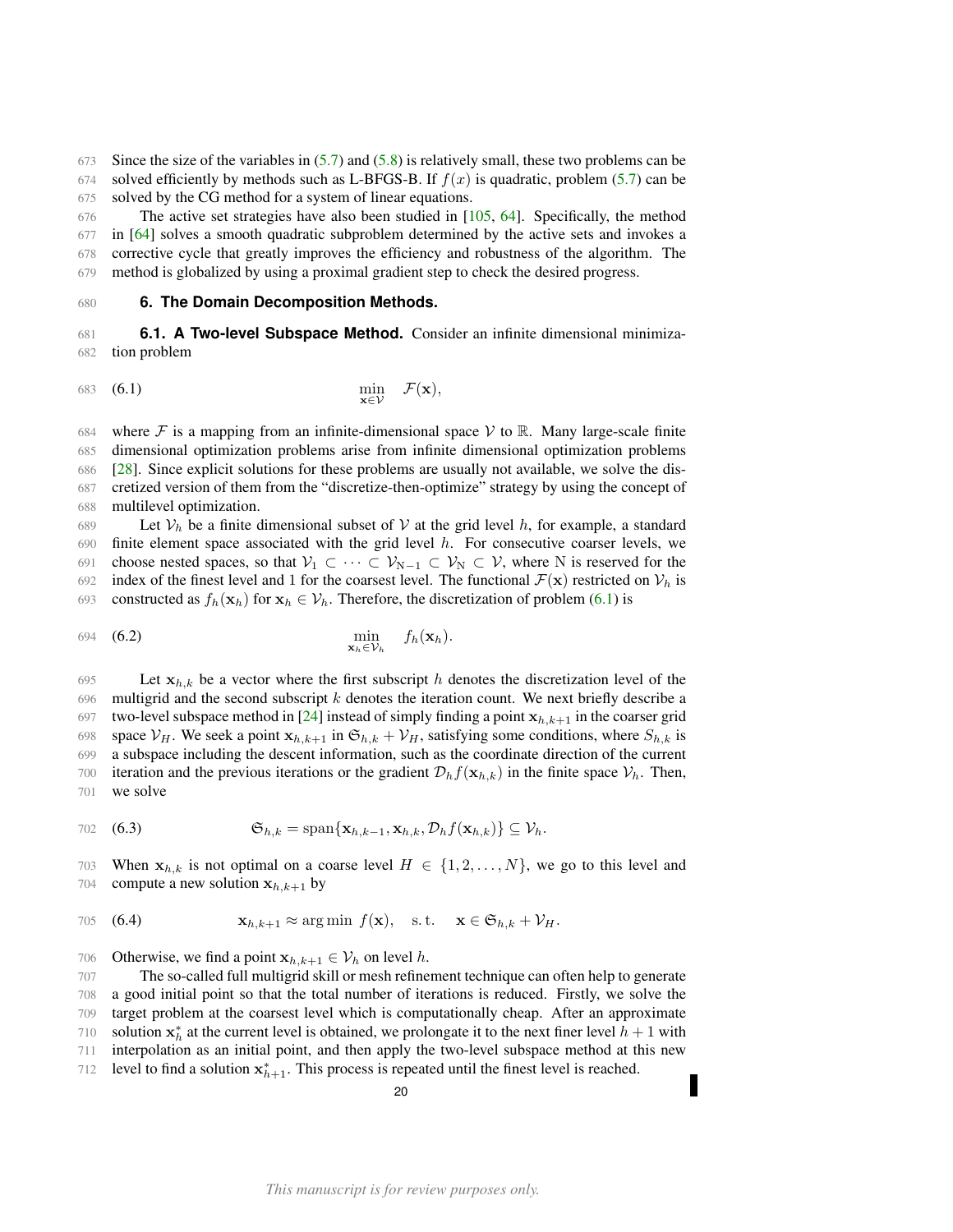<span id="page-20-0"></span>713 **6.2. The Subspace Correction Method.** We next briefly review the subspace cor-714 rection methods [\[112\]](#page-51-9). Given the current point  $x_{h,k}$ , the relaxation (or smoothing) procedure 715 is the operation on the current level h, namely, to find a direction  $d_{h,k}$  to approximate the 716 solution of

<span id="page-20-2"></span>
$$
\min_{\mathbf{d}\in\mathcal{V}_h} \quad f_h(\mathbf{x}_{h,k}+\mathbf{d}),
$$

718 and the coarse grid correction procedure is the operation on the coarse level H, namely, to 719 find a direction  $\mathbf{d}_{h,k}$  to approximate the solution

<span id="page-20-3"></span>
$$
\min_{\mathbf{d}\in\mathcal{V}_H} f_h(\mathbf{x}_{h,k}+\mathbf{d}).
$$

721 The concept of the subspace correction methods can be used to solve subproblems [\(6.5\)](#page-20-2) and [\(6.6\)](#page-20-3). Let  $\{\phi_h^{(j)}\}$ 722 and (6.6). Let  $\{\phi_h^{(j)}\}_{j=1}^{n_h}$  be a basis for  $\mathcal{V}_h$ , where  $n_h$  is the dimension of  $\mathcal{V}_h$ . Denote  $\mathcal{V}_h$ 723 as a direct sum of the one-dimensional subspaces  $V_h = V_h^{(1)} \oplus \cdots \oplus V_h^{(n_h)}$ . Then for each 724  $j = 1, \dots, n_h$  in turn, we perform the following correction step for subproblem [\(6.5\)](#page-20-2) at the  $725$  k-th iteration:

726 (6.7) 
$$
\begin{cases} \mathbf{d}_{h,k}^{(j)^*} = \min_{\mathbf{d}_{h,k}^{(j)} \in \mathcal{V}_h^{(j)}} f_h(\mathbf{x}_{h,k} + \mathbf{d}_{h,k}^{(j)}) \\ \mathbf{x}_{h,k} = \mathbf{x}_{h,k} + \mathbf{d}_{h,k}^{(j)^*}. \end{cases}
$$

727 For subproblem [\(6.6\)](#page-20-3), a similar strategy can be adopted by decompose space  $V_H$  into a di-728 rect sum. Global convergence of this algorithm has been proved in [\[113\]](#page-51-15) for strictly convex 729 functions under some assumptions. The subspace correction method can be viewed as a gen-

730 eralization of the coordinate search method or the pattern search method.

<span id="page-20-1"></span>731 **6.3. Parallel Line Search Subspace Correction Method.** In this subsection, we 732 consider the following optimization problem

$$
\min_{x \in \mathbb{R}^n} \varphi(x) := f(x) + h(x),
$$

734 where  $f(x)$  is differentiable convex function and  $h(x)$  is a convex function that is possibly 735 nonsmooth. The  $\ell_1$ -regularized minimization (LASSO) [\[114\]](#page-52-14) and the sparse logistic regres-736 sion [\[100\]](#page-51-16) are examples of [\(6.8\)](#page-20-4). The PSC methods have been studied for LASSO in [\[36,](#page-49-6) [39\]](#page-49-7) 737 and total variation minimization in [\[37,](#page-49-10) [38,](#page-49-8) [39,](#page-49-7) [68\]](#page-50-7).

738 Suppose that  $\mathbb{R}^n$  is split into p subspaces, namely,

739 **(6.9)** 
$$
\mathbb{R}^n = X^1 + X^2 + \cdots + X^p,
$$

where

<span id="page-20-5"></span><span id="page-20-4"></span>
$$
X^i = \{ x \in \mathbb{R}^n | \text{supp}(x) \subset \mathcal{J}_i \}, \quad 1 \le i \le p,
$$

such that  $\mathcal{J} := \{1, ..., n\}$  and  $\mathcal{J} = \bigcup^{p}$ 740 such that  $\mathcal{J} := \{1, ..., n\}$  and  $\mathcal{J} = \bigcup_{i=1} \mathcal{J}_i$ . For any  $i \neq j, 1 \leq i, j \leq p$ ,  $\mathcal{J}_i \cap \mathcal{J}_j = \emptyset$  holds in 741 a non-overlapping domain decomposition of  $\mathbb{R}^n$ . Otherwise, there exist  $i, j \in \{1, ..., p\}$  and

742  $i \neq j$  such that  $\mathcal{J}_i \cap \mathcal{J}_j \neq \emptyset$  in an overlapping domain decomposition of  $\mathbb{R}^n$ .

743 Let  $\varphi_k^i$  be a surrogate function of  $\varphi$  restricted to the *i*-th subspace at *k*-th iteration. The 744 PSC framework for solving  $(6.8)$  is:

745 (6.10) 
$$
d_k^i = \underset{d^i \in X^i}{\arg \min} \varphi_k^i(d^i), i = 1, ..., p,
$$
21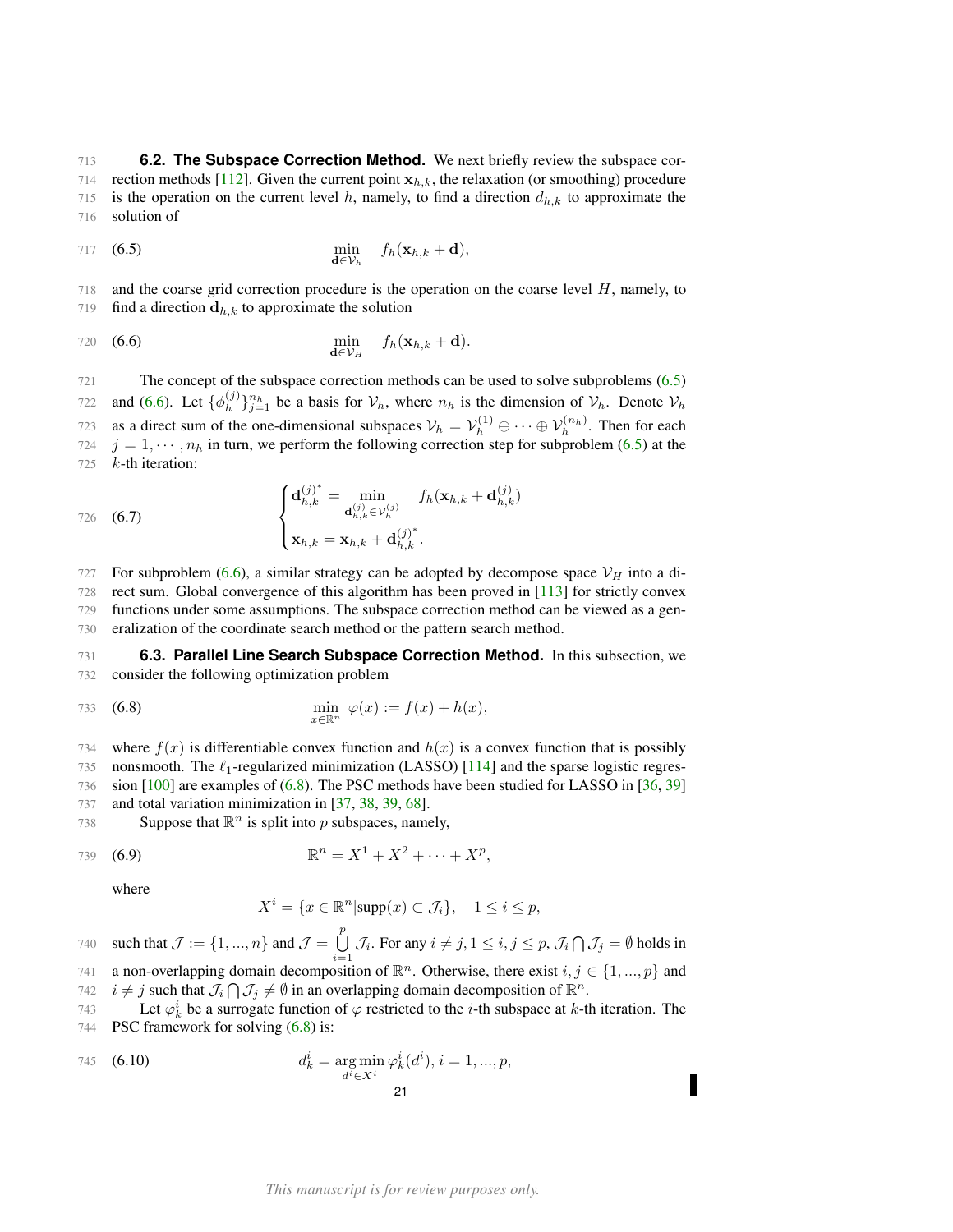746 
$$
x_{k+1} = x_k + \sum_{i=1}^p \alpha_k^i d_k^i.
$$

The convergence can be proved if the step sizes  $\alpha_k^i$   $(1 \leq i \leq p)$  satisfy the conditions: 747 748  $\sum_{i=1}^p \alpha_k^i \le 1$  and  $\alpha_k^i > 0$   $(1 \le i \le p)$ . Usually, the step size  $\alpha_k^i$  is quite small under these conditions and convergence becomes slow. For example, the diminishing step size  $\alpha_k^i = \frac{1}{p}$ 749 750 tends to be smaller and smaller as the number of subspaces increases.

 A parallel subspace correction method (PSCL) with the Armijo backtracking line search for a large step size is proposed in [\[29\]](#page-49-9). At the k-th iteration, it chooses a surrogate functions  $\varphi_k^i$  and solves the subproblem [\(6.10\)](#page-20-5) for each block, then computes a summation of the 754 direction  $d_k = \sum_{i=1}^p d_k^{\hat{i}}$ . The next iteration is

$$
x_{k+1} = x_k + \alpha_k d_k,
$$

756 where  $\alpha_k$  satisfies the Armijo backtracking conditions. When  $h(x) = 0$  and  $f(x)$  is strongly 757 convex, the surrogate function can be set to the original objective function  $\varphi$ . Otherwise, it 758 can be a first-order Taylor expansion of the smooth part  $f(x)$  with a proximal term and the

759 nonsmooth part  $h(x)$ :

760 (6.11) 
$$
\varphi_k^i(d^i) = \nabla f(x_k)^\top d^i + \frac{1}{2\lambda^i} ||d^i||_2^2 + h(x_k + d^i), \text{ for } d^i \in X^i.
$$

761 Both non-overlapping and overlapping schemes can be designed for PSCL.

762 The directions from different subproblems can be equipped with different step sizes. Let 763  $Z_k = (d_k^1, d_k^2, \dots, d_k^p)$ . The next iteration is set to

$$
x_{k+1} = x_k + Z_k \alpha_k.
$$

765 One can find  $\alpha_k$  as an optimal solution of

$$
\alpha_k = \underset{\alpha \in \mathbb{R}^p}{\arg \min} \ \varphi(x_k + Z_k \alpha).
$$

767 Alternatively, we can solve the following approximation:

768 
$$
a_k \approx \underset{\alpha \in \mathbb{R}^p}{\arg \min} \quad \nabla f(x_k)^\top Z_k \alpha + \frac{1}{2t_k} \|Z_k \alpha\|_2^2 + h(x_k + Z_k a).
$$

 The global convergence of PSCL is established by following the convergence analysis of the subspace correction methods for strongly convex problem [\[112\]](#page-51-9), the active-set method 771 for  $l_1$  minimization [\[134\]](#page-52-15) and the BCD method for nonsmooth separable minimization [\[119\]](#page-52-16). Specifically, linear convergence rate is proved for the strongly convex case and convergence to the solution set of problem [\(6.8\)](#page-20-4) globally is obtained for the general nonsmooth case.

<span id="page-21-0"></span>774 **7. General Constrained Optimization.** In this section, we first present subspace 775 methods for solving general equality constrained optimization problems:

<span id="page-21-1"></span>776 (7.1) 
$$
\min_{x \in \mathbb{R}^n} f(x) = 0,
$$
 s.t.  $c(x) = 0$ ,

- 777 where  $c(x) = (c_1(x), \dots, c_m(x))^\top$ ,  $f(x)$  and  $c_i(x)$  are real functions defined in  $\mathbb{R}^n$  and at
- 778 least one of the functions  $f(x)$  and  $c_i(x)$  is nonlinear. Note that inequality constraints can also
- 779 be added to [\(7.1\)](#page-21-1) but they are omitted to simplify our discussion in the first few subsections.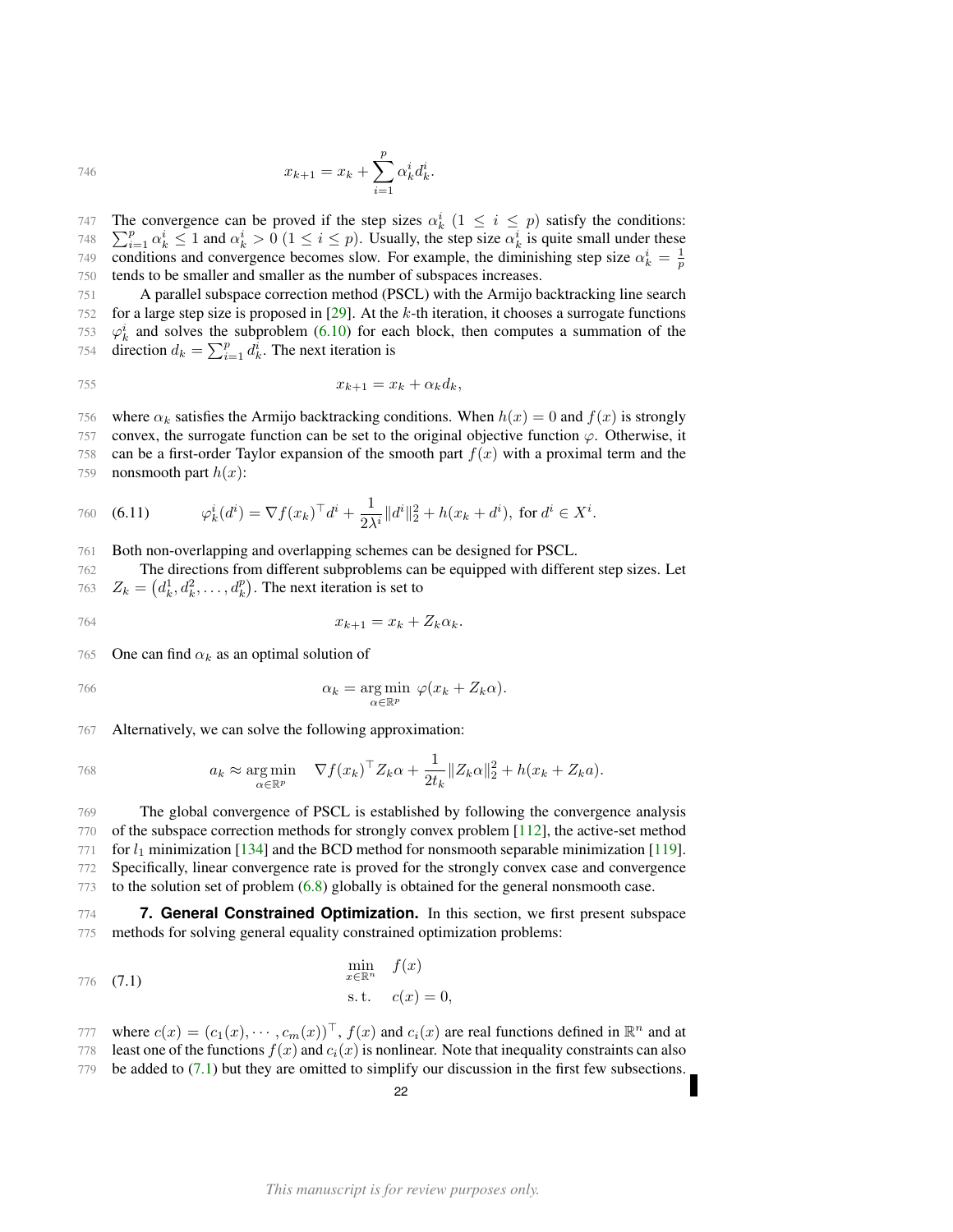780 In the last subsection, we discuss methods for bound-constrained minimization problems. 781 Problem [\(7.1\)](#page-21-1) is often minimized by computing solutions of a sequence of subproblems which 782 are simpler than [\(7.1\)](#page-21-1) itself. However, they are still large-scale linear or quadratic problems

783 because normally subproblems are also defined in the same dimensional space as the original 784 nonlinear problem.

<span id="page-22-0"></span>785 **7.1. Direct Subspace Techniques.** The sequential quadratic programming (SQP) 786 is an important method for solving [\(7.1\)](#page-21-1). It successively minimizes quadratic approximations 787 to the Lagrangian function subject to the linearized constraints. Let  $Q_k(d)$  be a quadratic 788 approximation to the Lagrangian function of  $(7.1)$  at the k-th iteration:

<span id="page-22-2"></span>789 (7.2) 
$$
Q_k(d) = g_k^{\top} d + \frac{1}{2} d^{\top} B_k d,
$$

790 where  $g_k = \nabla f(x_k)$  and  $B_k$  is an approximation to the Hessian of the Lagrangian function.

791 The search direction  $d_k$  of a line search type SQP method is obtained by solving the following 792 QP subproblem

$$
\min_{d \in \mathbb{R}^n} \quad Q_k(d)
$$

<span id="page-22-4"></span>
$$
\frac{794}{795} \quad (7.4) \quad s.t. \quad c(x_k) + A_k^\top d = 0,
$$

796 where  $A_k = \nabla c(x_k)$ . Although the SQP subproblem is simpler than [\(7.1\)](#page-21-1), it is still difficult 797 when the dimension  $n$  is large.

798 In general, the subspace SQP method constructs the search direction  $d_k$  by solving a QP 799 in a subspace:

$$
\begin{aligned}\n\text{min} \quad Q_k(d) \\
\text{s.t.} \quad c_k + A_k^\top d = 0, \qquad d \in \mathfrak{S}_k,\n\end{aligned}
$$

where  $\mathfrak{S}_k$  is a subspace. Lee et al. [\[70\]](#page-50-13) considered the following choice:

<span id="page-22-3"></span>
$$
\mathfrak{S}_k = \text{span}\{g_k, s_{k-\bar{m}}, ..., s_{k-1}, \bar{y}_{k-\bar{m}}, ..., \bar{y}_{k-1}, \nabla c_1(x_k), ..., \nabla c_m(x_k)\},
$$

801 where 
$$
\bar{m}
$$
 is the memory size of the limited memory BFGS method for constructing  $B_k$  in

802 [\(7.2\)](#page-22-2), and  $\bar{y}_i$  is a linear combination of  $y_i$  and  $B_i s_i$ . Let  $U_k$  be a matrix of linearly independent 803 vectors in  $\mathfrak{S}_k$ . A reduced constrained version of [\(7.5\)](#page-22-3) is

804 (7.6)  
\n
$$
\min_{z} \quad (U_{k}^{\top} g_{k})^{\top} z + \frac{1}{2} z^{\top} U_{k}^{\top} B_{k} U_{k} z
$$
\n
$$
\text{s.t.} \quad T_{k}^{\top} (c_{k} + A_{k}^{\top} U_{k} z) = 0,
$$

805 where  $T_k$  is a projection matrix so that the constraints are not over-determined.

<span id="page-22-1"></span>806 **7.2. Second Order Correction Steps.** The SQP step  $d_k$  can be decomposed into 807 two parts  $d_k = h_k + v_k$  where  $v_k \in \text{Range}(A_k)$  and  $h_k \in (A_k)$ . Thus,  $v_k$  is a solution of 808 the linearized constrained [\(7.4\)](#page-22-4) in the range space of  $A_k$ , while  $h_k$  is the minimizer of the 809 quadratic function  $Q_k(v_k + d)$  in the null space of  $A_k^{\top}$ .

810 One good property of the SQP method is its superlinear convergence rate, namely when 811  $x_k$  is close to a Karush–Kuhn–Tucker (KKT) point  $x^*$  it holds

<span id="page-22-5"></span>812 (7.7) 
$$
x_k + d_k - x^* = o(||x_k - x^*||).
$$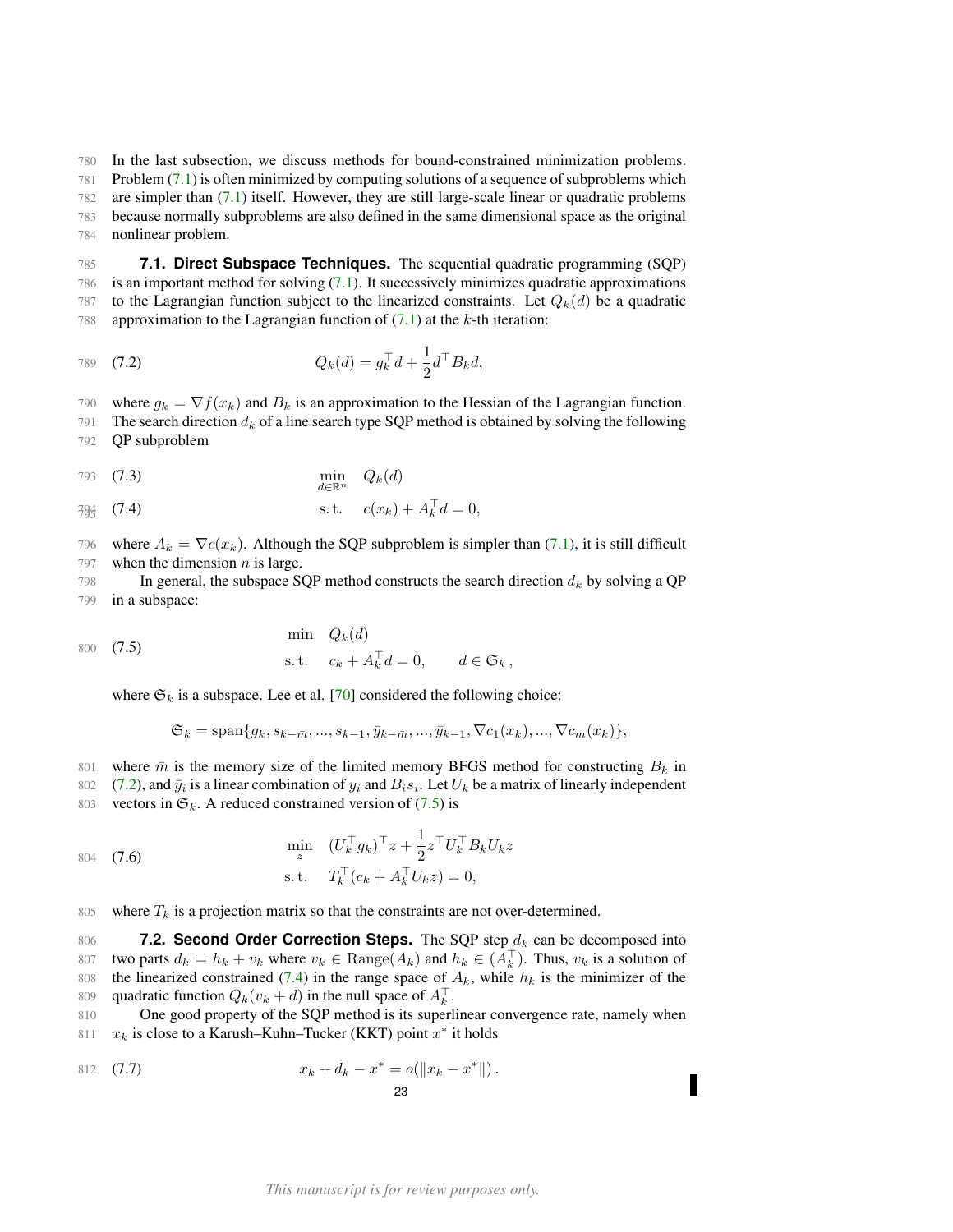However, a superlinearly convergent step  $d_k$  may generate a point that seems "bad" since it may increase both the objective function and the constraint violations. Even though [\(7.7\)](#page-22-5) holds, the Maratos effect shows that it is possible for the SQP step  $d_k$  to have both

<span id="page-23-1"></span>
$$
f(x_k + d_k) > f(x_k), \qquad ||c(x_k + d_k)|| > ||c(x_k)||.
$$

813 The second order correction step method [\[35,](#page-49-19) [80\]](#page-50-14) solves a QP subproblem whose constraints 814 [\(7.4\)](#page-22-4) are replaced by

815 (7.8) 
$$
c(x_k + d_k) + A_k^{\top} (d - d_k) = 0,
$$

816 because the left hand side of [\(7.8\)](#page-23-1) is a better approximation to  $c(x_k + d)$  close to the point  $817 \, d = d_k$ . Since the modification of the constraints is a second order term, the new step can 818 be viewed as the SQP step  $d_k$  adding a second order correction step  $\hat{d}_k$ . Consequently, the 819 Maratos effect is overcomed. For detailed discussions on the SQP method and the second 820 order correction step, we refer the reader to [\[111\]](#page-51-0).

821 We now examine the second order correction step from subspace point of views. It can 822 be verified that the second order correction step  $d_k$  is a solution of

 $\min_{d \in \mathbb{R}^n} \quad Q_k(d_k + d)$ s.t.  $c(x_k + d_k) + A_k^{\top} d = 0$ . 823

824 Compute the QR factorization

(7.11)

843

$$
A_k = [Y_k, Z_k] \left[ \begin{array}{c} R_k \\ 0 \end{array} \right]
$$

826 and assume that  $R_k$  is nonsingular. Therefore, the second order correction step can be represented as  $\hat{d}_k = \hat{v}_k + \hat{h}_k$ , where  $\hat{v}_k = -Y_k R_k^{-T} c(x_k + d_k)$  and  $\hat{h}_k$  is the minimizer of

<span id="page-23-2"></span>828 (7.9) 
$$
\min_{h \in \text{Null}(A_k^{\top})} Q(d_k + \hat{v}_k + h).
$$

829 Since  $d_k$  is the SQP step, it follows that  $g_k + B_k d_k \in \text{Range}(A_k)$ , which implies that the 830 minimization problem [\(7.9\)](#page-23-2) is equivalent to

831 (7.10) 
$$
\min_{h \in \text{Null}(A_k^{\top})} \frac{1}{2} (\hat{v}_k + h)^{\top} B_k (\hat{v}_k + h).
$$

832 Examining the SQP method from the perspective of subspace enables us to get more 833 insights. If  $Y_k^{\top} B_k Z_k = 0$ , it holds  $\hat{h}_k = 0$ , which means that the second order correction 834 step  $d_k \in \text{Range}(A_k)$  is also a range space step. Hence, the second order correction uses 835 two range space steps and one null space step. Note that a range space step is fast since it is 836 a Newton step, while a null space step is normally slower because  $B_k$  is often approximated 837 by a quasi-Newton approximation to the Hessian of the Lagrangian function. Intuitively, it 838 might be better to have two slower steps with one fast step. Therefore, it might be reasonable 839 to study a correction step  $\hat{d}_k \in Null(\tilde{A}_k^{\top})$  in a modified SQP method.

<span id="page-23-0"></span>840 **7.3. The Celis-Dennis-Tapia (CDT) Subproblem.** The CDT subproblem [\[23\]](#page-48-16) is 841 often needed in some trust region algorithms for constrained optimization. It has two trust 842 region ball constraints:

$$
\min_{d \in \mathbb{R}^n} \quad Q_k(d) = g_k^\top d + \frac{1}{2} d^\top B_k d
$$
\n
$$
\text{s.t.} \quad \|c_k + A_k^\top d\|_2 \le \xi_k, \quad \|d\|_2 \le \Delta_k,
$$
\n
$$
\ge 4
$$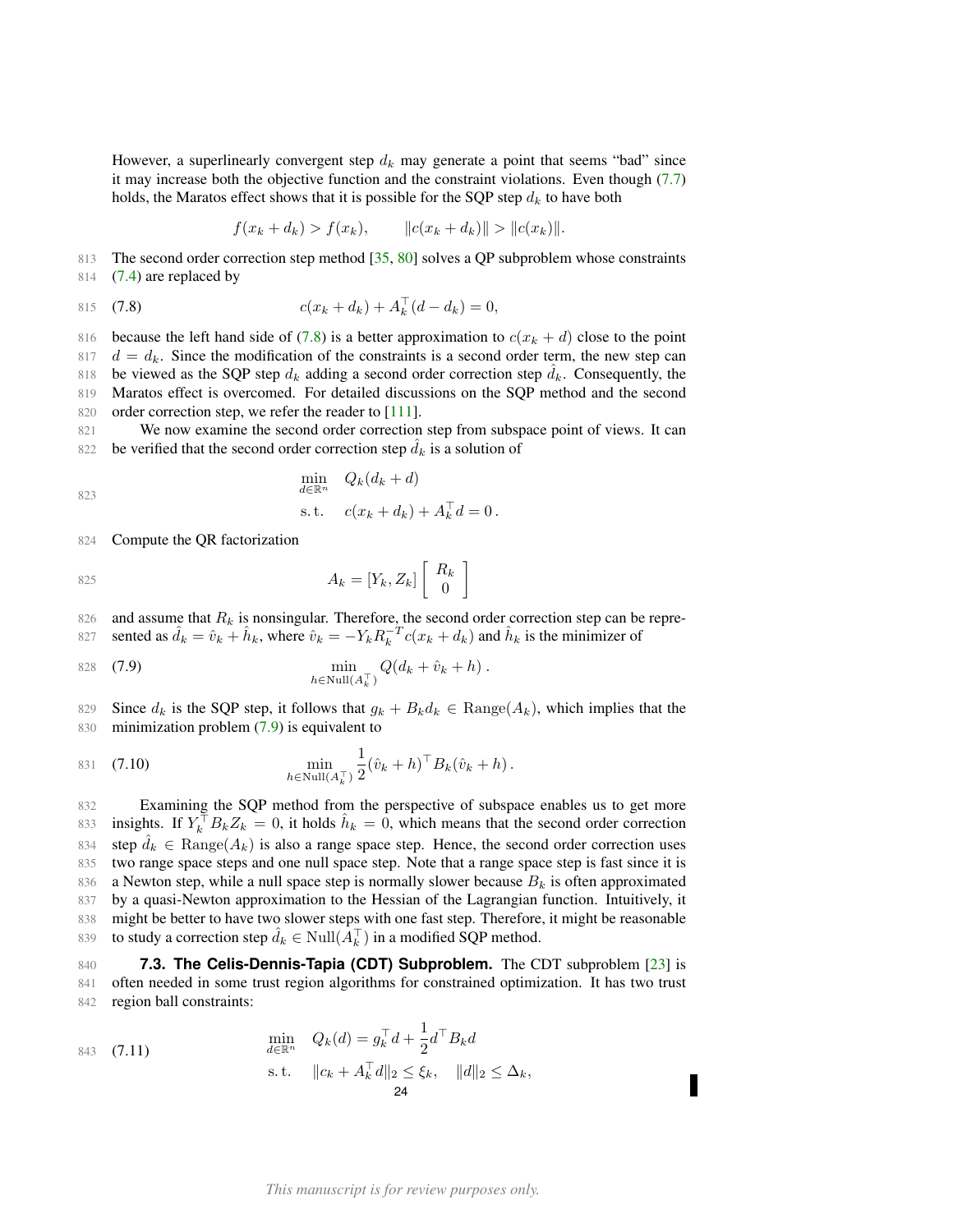844 where  $\xi_k$  and  $\Delta_k$  are both trust region radii. Let  $S_k = \text{span}\{Z_k\}$ ,  $Z_k^\top Z_k = I$ ,  $\text{span}\{A_k, g_k\} \subset$ 845  $S_k$  and  $B_k u = \sigma u$ ,  $\forall u \in S_k^{\perp}$ . It is shown in [\[50\]](#page-49-20) that the CDT subproblem is equivalent to

846  
\n
$$
\min_{\bar{d}\in\mathbb{R}^r} \quad \bar{Q}_k(\bar{d}) = \bar{g}_k^\top \bar{d} + \frac{1}{2} \bar{d}^\top \bar{B}_k \bar{d}
$$
\n
$$
\text{s.t.} \quad ||c_k + \bar{A}_k^\top \bar{d}||_2 \le \xi_k, \quad ||\bar{d}||_2 \le \Delta_k,
$$

847 where  $\bar{g}_k = Z_k^{\top} g_k$ ,  $\bar{B}_k = Z_k^{\top} B_k Z_k$  and  $\bar{A}_k = Z_k^{\top} A_k$ . Consequently, a subspace version of 848 the Powell-Yuan trust algorithm [\[91\]](#page-51-17) was developed in [\[50\]](#page-49-20).

<span id="page-24-0"></span>849 **7.4. Simple Bound-constrained Problems.** We now consider the optimization 850 problems with simple bound-constraints:

<span id="page-24-1"></span>
$$
\begin{array}{ll}\n\text{min} & f(x) \\
\text{s.t.} & l \le x \le u,\n\end{array}
$$

852 where l and u are two given vectors in  $\mathbb{R}^n$ . In this subsection, the superscript of a vector 853 denotes its indices, for example,  $x^i$  is the *i*th component of x.

854 A subspace adaptation of the Coleman-Li trust region and interior method is proposed in 855 [\[12\]](#page-48-17). The affine scaling matrices  $D_k$  and  $C_k$  are defined from examining the KKT conditions 856 of [\(7.12\)](#page-24-1) as:

$$
B_{k} = D(x_{k}) = \text{diag}(|v(x_{k})|^{-1/2}), \quad C_{k} = D_{k}\text{diag}(g_{k})J_{k}^{v}D_{k}
$$

858 where  $J^v(x)$  is a diagonal matrix whose diagonal elements equal to zero or  $\pm 1$ , and

$$
v^i = \begin{cases} x^i - u^i, & \text{if } g^i < 0 \text{ and } u^i < +\infty, \\ x^i - l^i, & \text{if } g^i \ge 0 \text{ and } l^i > -\infty, \\ -1, & \text{if } g^i < 0 \text{ and } u^i = +\infty, \\ +1, & \text{if } g^i \ge 0 \text{ and } l^i = -\infty. \end{cases}
$$

860 Let  $H_k$  be an approximation to the Hessian matrix  $\nabla^f(x_k)$  and define

861 
$$
\hat{g}_k = D_k^{-1} g_k, \quad \hat{M}_k = D_k^{-1} H_k D_k^{-1} + \text{diag}(g_k) J_k^v.
$$

862 Then the subspace trust region subproblem is

$$
\begin{aligned}\n\text{min} \quad & g_k^\top s + \frac{1}{2} s^\top (H_k + C_k) s \\
\text{s.t.} \quad & \|D_k s\|_2 \le \Delta_k, s \in \mathfrak{S}_k.\n\end{aligned}
$$

864 If the matrix  $\hat{M}_k$  is positive definite, the subspace is taken as

$$
\mathfrak{S}_k = \text{span}\{D_k^{-2}g_k, w_k\},\
$$

866 where  $w_k$  is either  $\hat{s}_k^N = -\hat{M}_k^{-1}\hat{g}_k$  or its inexact version. Otherwise,  $\mathfrak{S}_k$  is set to

$$
\text{span}\{D_k^{-2}\text{sign}(g_k)\}\text{ or }\text{span}\{D_k^{-2}\text{sign}(g_k),w_k\},\
$$

868 where  $\hat{w}_k$  is a vector of nonpositive curvature of  $\hat{M}_k$ .

25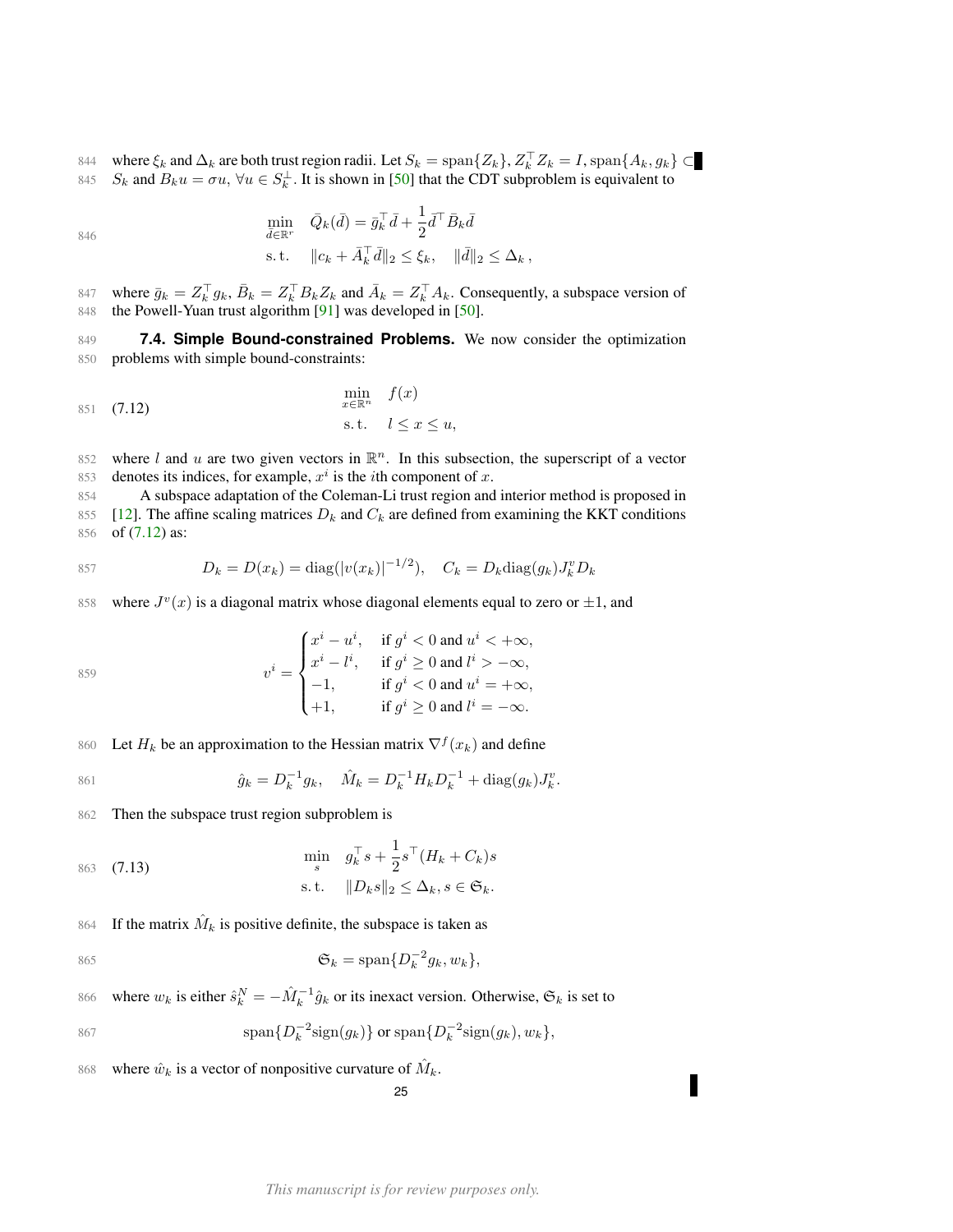A subspace limited memory quasi-Newton method is developed by Ni and Yuan in [\[87\]](#page-51-11). There are three types of search directions: a subspace quasi-Newton direction, subspace gra- dient and modified gradient directions. The limited memory quasi-Newton method is used to update the variables with indices outside of the active set, while the projected gradient 873 method is used to update the active variables. An active set algorithm is designed in [\[52\]](#page-49-21). The algorithm consists of a nonmonotone gradient projection step, an unconstrained opti-875 mization step, and a set of rules for branching between the two steps. After a suitable active set is detected, some components of variables are fixed and the method is switched to the unconstrained optimization algorithm in a lower-dimensional space.

<span id="page-25-0"></span> **8. Eigenvalue Computation.** The eigenvalue decompostion (EVD) and singular value decomposition (SVD) are fundamental computational tools with extraordinarily wide-ranging applications in science and engineering. For example, most algorithms in high dimensional- ity reduction, such as the principal component analyses (PCA), the multidimensional scaling, Isomap and etc, use them to transform the data into a meaningful representation of reduced dimensionality. More recently, identifying dominant eigenvalue or singular value decom- positions of a sequence of closely related matrices has become an indispensable algorithmic component for many first-order optimization methods for various convex and nonconvex opti- mization problems, such as semidefinite programming, low-rank matrix computation, robust principal component analysis, sparse principal component analysis, sparse inverse covari- ance matrix estimation, nearest correlation matrix estimation and the self-consistent iteration in electronic struture calculation. The computational cost of these decompositions is a major bottleneck which significantly affects the overall efficiency of these algorithms.

For a given real symmetric matrix  $A \in \mathbb{R}^{n \times n}$ , let  $\lambda_1, \lambda_2, \dots, \lambda_n$  be the eigenvalues 892 of A sorted in a descending order:  $\lambda_1 \geq \lambda_2 \geq \cdots \geq \lambda_n$ , and  $q_1, \ldots, q_n \in \mathbb{R}^n$  be the 893 corresponding eigenvectors such that  $Aq_i = \lambda_i q_i$ ,  $||q_i||_2 = 1$ ,  $i = 1, \dots, n$  and  $q_i^T q_j = 0$ 894 for  $i \neq j$ . The eigenvalue decomposition of A is defined as  $A = Q_n \Lambda_n Q_n^{\top}$ , where, for any 895 integer  $i \in [1, n]$ ,

<span id="page-25-2"></span>896 (8.1) 
$$
Q_i = [q_1, q_2, \dots, q_i] \in \mathbb{R}^{n \times i}, \quad \Lambda_i = \text{Diag}(\lambda_1, \lambda_2, \dots, \lambda_i) \in \mathbb{R}^{i \times i},
$$

897 and  $Diag(\cdot)$  denotes a diagonal matrix with its arguments on the diagonal. For simplicity, 898 we also write  $A = Q\Lambda Q^{\top}$  where  $Q = Q_n$  and  $\Lambda = \Lambda_n$ . Without loss of generality, we 899 assume for convenience that A is positive definite (after a shift if necessary). Our task is to 900 compute p largest eigenpairs  $(Q_p, \Lambda_p)$  for some  $p \ll n$  where by definition  $AQ_p = Q_p \Lambda_p$ 901 and  $Q_p^{\top} Q_p = I \in \mathbb{R}^{p \times p}$ . Replacing A by a suitable function of A, say  $\lambda_1 I - A$ , one can also 902 in principle apply the same algorithms to finding  $p$  smallest eigenpairs as well.

 We next describe the Rayleigh-Ritz (RR) step which is to extract approximate eigenpairs, 904 called Ritz-pairs, from the range space  $\mathcal{R}(Z)$  spanned by a given matrix  $Z \in \mathbb{R}^{n \times m}$ . This procedure is widely used as an important component for an approximation to a desired m-dimensional eigenspace of A. It consists of the following four steps.

- 907 (i) Given  $Z \in \mathbb{R}^{n \times m}$ , orthonormalize Z to obtain  $U \in \text{orth}(Z)$ , where  $\text{orth}(Z)$  is the 908 set of orthonormal bases for the range space of Z
- 909 (ii) Compute  $H = U^{\top} A U \in \mathbb{R}^{m \times m}$ , the projection of A onto the range space of U.
- 910 (iii) Compute the eigenvalue decomposition  $H = V^{\top} \Sigma V$ , where  $V^{\top} V = I$  and  $\Sigma$  is 911 diagonal.
- 912 (iv) Assemble the Ritz pairs  $(Y, \Sigma)$  where  $Y = UV \in \mathbb{R}^{n \times m}$  satisfies  $Y^{\top}Y = I$ .
- 913 The RR procedure is denoted as a map  $(Y, \Sigma) = RR(A, Z)$  where the output  $(Y, \Sigma)$  is a Ritz 914 pair block.

<span id="page-25-1"></span>915 **8.1. Classic Subspace Iteration.** The simple (simultaneous) subspace iteration (SSI) 916 method [\[95,](#page-51-18) [96,](#page-51-19) [108,](#page-51-20) [110\]](#page-51-21) is an extension of the power method which computes a single eigen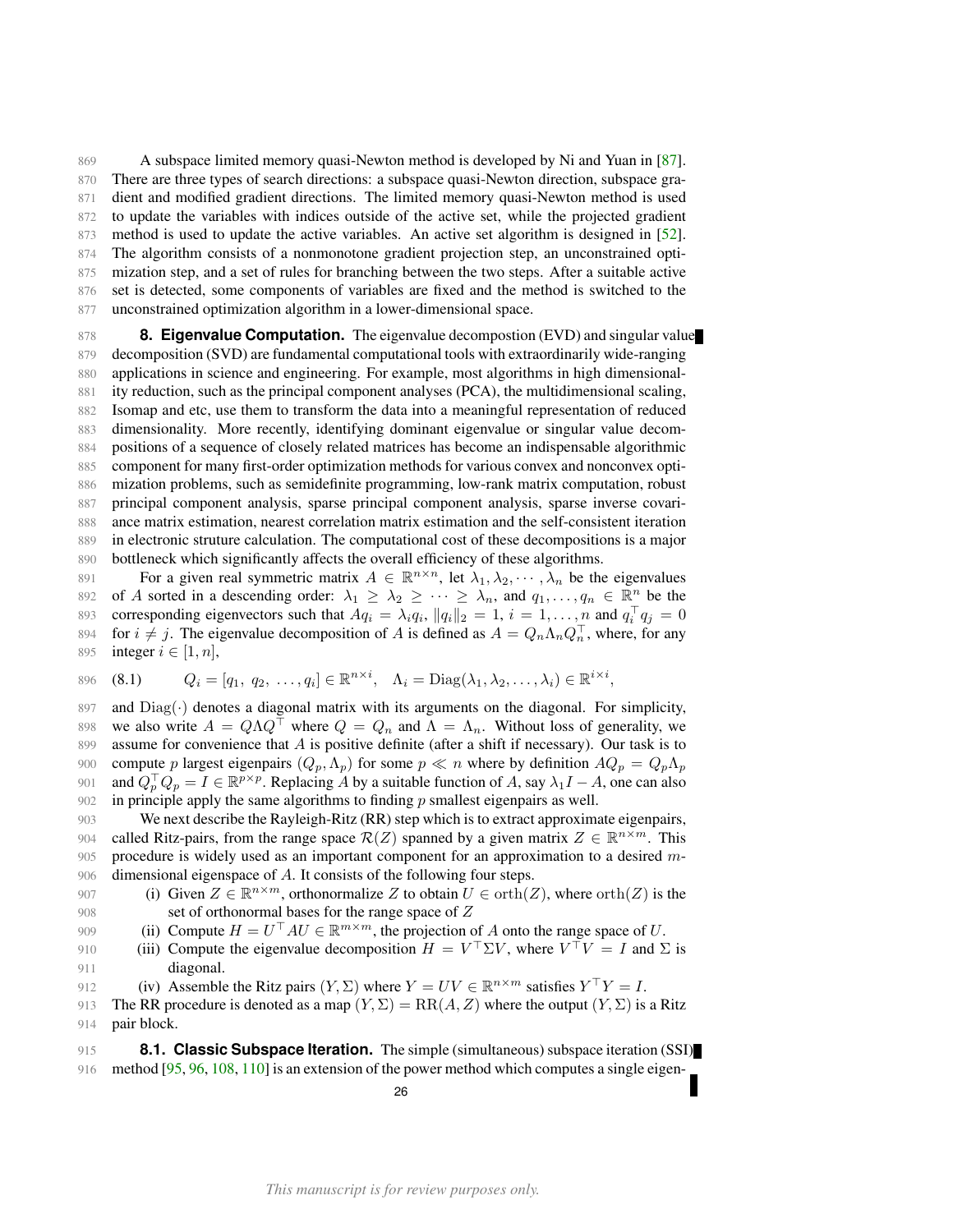917 pair corresponding to the largest eigenvalue in magnitude. Starting from an initial matrix  $U$ ,

918 SSI repeatedly performs the matrix-matrix multiplications  $AU$ , followed by an orthogonal-919 ization and RR projection, i.e.,

<span id="page-26-2"></span>920 (8.2) 
$$
Z = \text{orth}(AU), U = \text{RR}(A, Z).
$$

921 The major purpose of orthogonalization is to guarantee the full-rankness of the matrix Z 922 since AU may lose rank numerically. The so-called deflation can be executed after each 923 RR projection to fix the numerically converged eigenvectors since the convergence rates for 924 different eigenpairs are not the same. Moreover,  $q$  extra vectors, often called guard vectors, 925 are added to  $U$  to accelerate convergence. Although the iteration cost is increased at the initial 926 stage, the overall performance may be better.

 Due to fast memory access and highly parallelizable computation on modern computer architectures, simultaneous matrix-block multiplications have advantages over individual matrix-929 vector multiplications. Whenever there is a gap between the p-th and the  $(p + 1)$ -th eigen-930 values of  $A$ , the SSI method is ensured to converge to the largest  $p$  eigenpairs from any generic starting point. However, the convergence speed of the SSI method depends critically on eigenvalue distributions. It can be intolerably slow if the eigenvalue distributions are not favorable.

<span id="page-26-0"></span> **8.2. Polynomial Filtering.** The idea of polynomial filtering is originated from a well- known fact that polynomials are able to manipulate the eigenvalues of any symmetric matrix 936 A while keeping its eigenvectors unchanged. Due to the eigenvalue decomposition  $(8.1)$ , it holds that

<span id="page-26-1"></span>938 (8.3) 
$$
\rho(A) = Q\rho(\Lambda)Q^{T} = \sum_{i=1}^{n} \rho(\lambda_{i})q_{i}q_{i}^{T},
$$

939 where  $\rho(\Lambda) = \text{diag}(\rho(\lambda_1), \rho(\lambda_2), \dots, \rho(\lambda_n))$ . Ideally, the eigenvalue distribution  $\rho(A)$  is 940 more favorable than the original one.

 The convergence of the desired eigen-space of SSI is determined by the gap of the eigen- values, which can be very slow if the gap is nearly zero. Polynomial filtering has been used to manipulate the gap in eigenvalue computation through various ways [\[97,](#page-51-22) [109,](#page-51-23) [150,](#page-53-5) [34\]](#page-49-22) in 944 order to obtain a faster convergence. One popular choice of  $\rho(t)$  is the Chebyshev polynomial of the first kind, which can be written as

946 (8.4) 
$$
T_d(t) = \begin{cases} \cos(d \arccos t) & |t| \leq 1, \\ \frac{1}{2}((t - \sqrt{t^2 - 1})^d + (t + \sqrt{t^2 - 1})^d) & |t| > 1, \end{cases}
$$

 $947$  where d is the degree of the polynomial. Since Chebyshev polynomials grow pretty fast 948 outside the interval  $[-1, 1]$ , they can help to suppress all unwanted eigenvalues in this interval 949 efficiently. For these eigenvalues in a general interval  $[a, b]$ , the polynomial can be chosen as

<span id="page-26-3"></span>950 (8.5) 
$$
\rho(t) = T_d \left( \frac{t - (b + a)/2}{(b - a)/2} \right).
$$

951 From an initial matrix  $U$ , the polynomial-filtered subspace iteration is simply

<span id="page-26-4"></span>952 (8.6) 
$$
Z = \operatorname{orth}(\rho(A)U), \quad U = \operatorname{RR}(A, Z).
$$
27

Г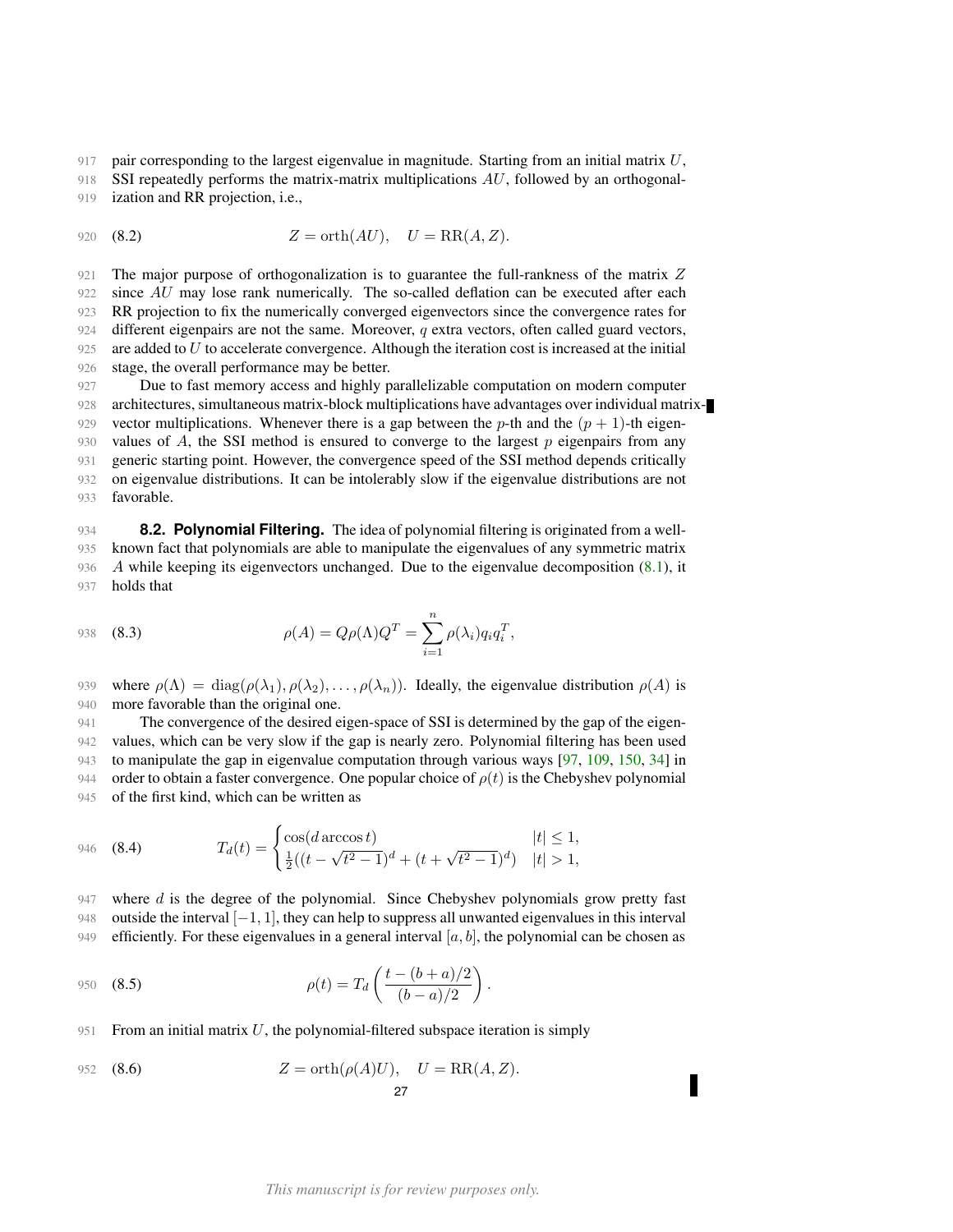<span id="page-27-0"></span>953 **8.3. Limited Memory Methods.** Finding a p-dimensional eigenspace associated with 954 p largest eigenvalues of  $A$  is equivalent to solving a trace maxmization problem with orthog-955 onality constraints:

<span id="page-27-2"></span>956 (8.7) 
$$
\max_{X \in \mathbb{R}^{n \times p}} \text{tr}(X^{\top} A X), \text{ s.t. } X^{\top} X = I.
$$

957 The first-order optimality conditions of  $(8.7)$  are

$$
AX = X\Lambda, \quad X^{\top}X = I,
$$

959 where  $\Lambda = X^{\top} A X \in \mathbb{R}^{p \times p}$  is the matrix of Lagrangian multipliers. Once the matrix  $\Lambda$ 960 is diagonalized, the matrix pair  $(\Lambda, X)$  provides p eigenpairs of A. When maximization is 961 replaced by minimization,  $(8.7)$  computes an eigenspace associated with p smallest eigenval-962 ues. A few block algorithms have been designed based on solving [\(8.7\)](#page-27-2), including the locally 963 optimal block preconditioned conjugate gradient method (LOBPCG) [\[65\]](#page-50-15) and the limited 964 memory block Krylov subspace optimization method (LMSVD) [\[74\]](#page-50-6). At each iteration, these 965 methods in fact solve a subspace trace maximization problem of the form

<span id="page-27-3"></span>966 (8.8) 
$$
Y = \underset{X \in \mathbb{R}^{n \times p}}{\arg \max} \left\{ \text{tr}(X^\top A X) : X^\top X = I, X \in \mathfrak{S} \right\}.
$$

967 Obviously, the closed-form solution of [\(8.8\)](#page-27-3) can be obtained by using the RR procedure.

968 The subspace  $\mathfrak S$  is varied from method to method. In LOBPCG,  $\mathfrak S$  is the span of the two 969 most recent iterations  $X_{i-1}$  and  $X_i$ , and the residual  $AX_i - X_i \Lambda_i$  at  $X_i$ , which is essentially 970 equivalent to

971 (8.9) 
$$
\mathfrak{S} = \text{span} \{ X_{i-1}, X_i, AX_i \}.
$$

972 The term  $AX_i$  can be pre-multiplied by a pre-conditioning matrix if it is available. The 973 LMSVD method constructs the subspace  $\mathfrak{S}$  as a limited memory of the current *i*-th iterate 974 and the previous  $t$  iterates; i.e.,

<span id="page-27-5"></span>975 (8.10) 
$$
\mathfrak{S} = \text{span}\left\{X_i, X_{i-1}, ..., X_{i-t}\right\}.
$$

976 In general, the subspace  $\mathfrak S$  should be constructed such that the computational cost of solving 977 the subproblem  $(8.8)$  is relatively small.

<span id="page-27-1"></span>978 **8.4. Augmented Rayleigh-Ritz Method.** We next introduce the augmented Rayleigh-979 Ritz (ARR) procedure. It is easy to see that the RR map  $(Y, \Sigma) = \text{RR}(A, Z)$  is equivalent to 980 solving the trace-maximization subproblem [\(8.8\)](#page-27-3) with the subspace  $\mathfrak{S} = \mathcal{R}(Z)$ , while requir-981 ing  $Y^{\top}AY$  to be a diagonal matrix  $\Sigma$ . For a fixed number p, the larger the subspace  $\mathcal{R}(Z)$ 982 is, the greater chance there is to extract better Ritz pairs. The augmentation of the subspaces 983 in LOGPCG and LMSVD is the main reason why they generally achieve faster convergence 984 than the classic SSI.

985 The augmentation in ARR is based on a block Krylov subspace structure, i.e., for some 986 integer  $t \geq 0$ ,

<span id="page-27-4"></span>987 (8.11) 
$$
\mathfrak{S} = \text{span}\{X, AX, A^2X, \dots, A^tX\}.
$$

 Then the optimal solution of the trace maximization problem [\(8.8\)](#page-27-3), restricted in the sub-989 space G in [\(8.11\)](#page-27-4), is computed via the RR procedure using  $(\hat{Y}, \hat{\Sigma}) = \text{RR}(A, K_t)$ , where  $K_t = [X, AX, A^2X, \dots, A^tX]$ . Finally, the p leading Ritz pairs  $(Y, \Sigma)$  is extracted from  $(\hat{Y}, \hat{\Sigma})$ . This augmented RR procedure is simply referred as ARR. It looks identical to a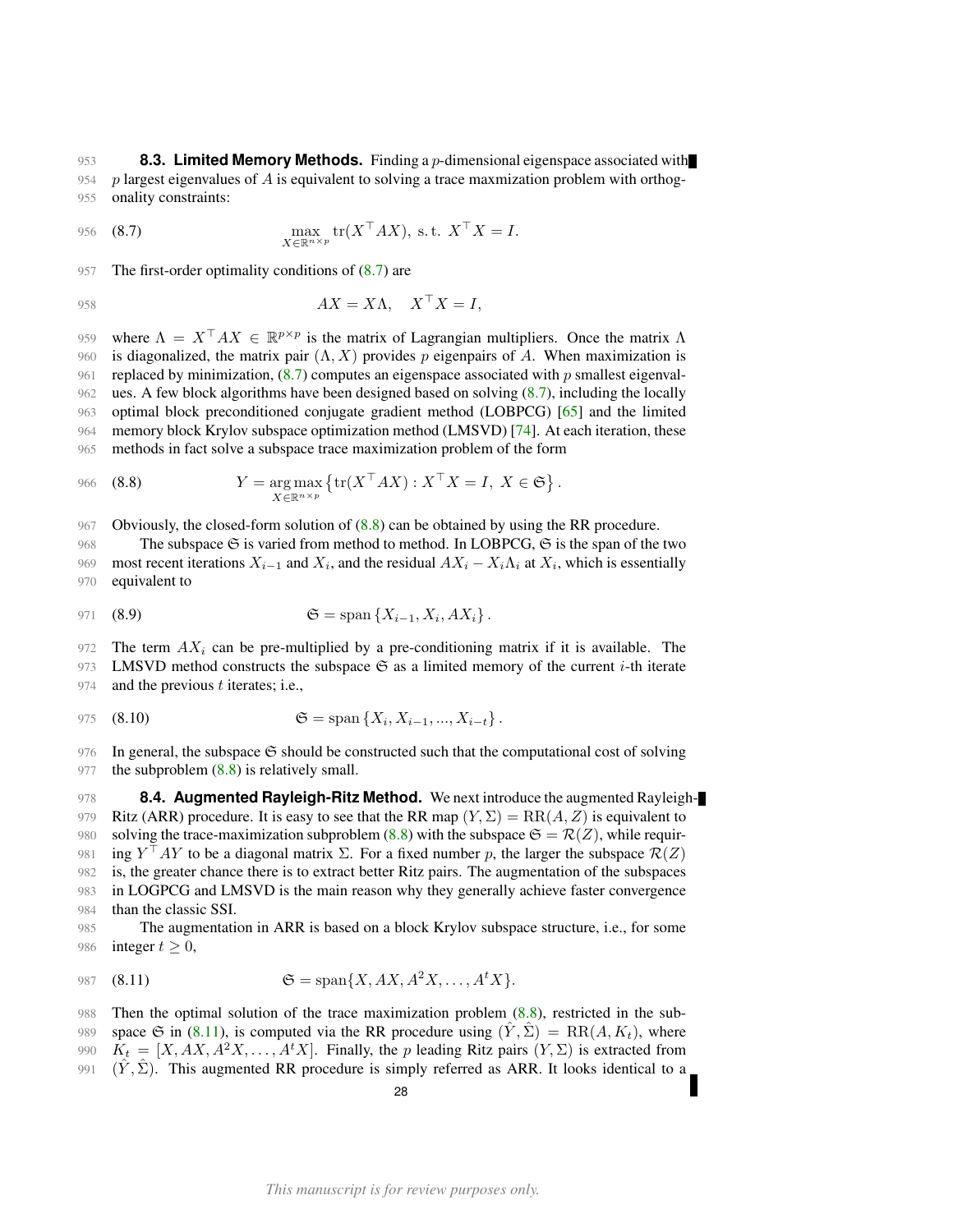992 block Lanczos algorithm. However, a fundamental dissimilarity is that the ARR is primarily 993 developed to compute a relatively large number of eigenpairs by using only a few augmenta-994 tion blocks.

995 We next describe an "Arrabit" algorithmic framework with two main steps at each outer 996 iteration: a subspace update (SU) step and an ARR projection step, for computing a subset 997 of eigenpairs of large matrices. The goal of the subspace update step is finding a matrix 998  $X \in \mathbb{R}^{n \times p}$  so that its column space is a good approximation to the p-dimensional eigenspace 999 spanned by p desired eigenvectors. Once  $X$  is obtained, the projection step aims to extract  $1000$  from X a set of approximate eigenpairs that are optimal in certain sense. The SU step is 1001 often performed on a transformed matrix  $\rho(A)$ , where  $\rho(t): \mathbb{R} \to \mathbb{R}$  is a suitable polynomial 1002 function. For a reasonable choice  $X \in \mathbb{R}^{n \times p}$ , it follows from [\(8.3\)](#page-26-1) that  $\rho(A)X \approx Q_p Q_p^T X$ 1003 would be an approximate basis for the desired eigenspace. The analysis of ARR in [\[135,](#page-52-17) 1004 Corollary 4.6] shows that the convergence rate of SSI is improved from  $|\rho(\lambda_{p+1})/\rho(\lambda_p)|$  for 1005 RR (t = 0) to  $|\rho(\lambda_{(t+1)p+1})/\rho(\lambda_p)|$  for ARR (t > 0). Therefore, a significant improvement 1006 is possible with a suitably chosen polynomial  $\rho(\cdot)$  such that  $|\rho(\lambda_{(t+1)p+1})| \ll |\rho(\lambda_{p+1})|$ .

1007 In principle, the SU step can be fulfilled by many kinds of updating schemes without 1008 explicit orthogonalizations. The Gauss-Newton (GN) algorithm in [\[75\]](#page-50-16) solves the nonlinear 1009 least squares problem:

1010 
$$
\min \|XX^{\top} - A\|_F^2.
$$

1011 For any full-rank matrix  $X \in \mathbb{R}^{n \times p}$ , it takes the simple closed form

1012 
$$
X_{+} = X + \alpha \left( I - \frac{1}{2} X (X^{\top} X)^{-1} X^{\top} \right) \left( A X (X^{\top} X)^{-1} - X \right),
$$

1013 where the parameter  $\alpha > 0$  is a step size. The classic power iteration can be modified without 1014 orthogonalization at each step. For  $X = [x^1 \ x^2 \ \cdots \ x^m] \in \mathbb{R}^{n \times m}$ , the power iteration is 1015 applied individually to all columns of the iterate matrix  $X$ , i.e.,

1016 
$$
x^{i} = \rho(A)x^{i}
$$
 and  $x^{i} = \frac{x^{i}}{\|x^{i}\|_{2}}, i = 1, 2, \cdots, m.$ 

1017 This scheme is called a multi-power method.

<span id="page-28-0"></span>1018 **8.5. Singular Value Decomposition.** Computing the singular value decomposition 1019 of a real symmetric matrix  $A \in \mathbb{R}^{m \times n}$  is equivalent to finding the eigenvalue decomposition 1020 of  $AA^{\dagger}$ . Although the methods in the previous subsections can be applied to  $AA^{\dagger}$  directly, 1021 the efficiency can be improved when some operations are performed carefully. We first state 1022 the abstract form of the LMSVD method [\[74\]](#page-50-6), then describe a few implementation details.

1023 There are two main steps. For a chosen subspace  $\mathfrak{S}_i$  with a block Krylov subspace 1024 structure, an intermediate iterate is computed from

<span id="page-28-1"></span>1025 (8.12) 
$$
\hat{X}_i := \underset{X \in \mathbb{R}^{m \times p}}{\arg \max} \|A^\top X\|_{\text{F}}^2, \text{ s.t. } X^\top X = I, X \in \mathfrak{S}_i.
$$

1026 The next iterate  $X_{i+1}$  is generated from a SSI step on  $\hat{X}_i$ , i.e.,

1027 **(8.13)** 
$$
X_{i+1} \in \text{orth}\left(AA^\top \hat{X}_i\right).
$$

1028 We collect a limited memory of the last a few iterates in  $(8.10)$  into a matrix

1029 (8.14) 
$$
\mathbf{X} = \mathbf{X}_{i}^{t} := [X_{i}, X_{i-1}, ..., X_{i-t}] \in \mathbb{R}^{m \times q}
$$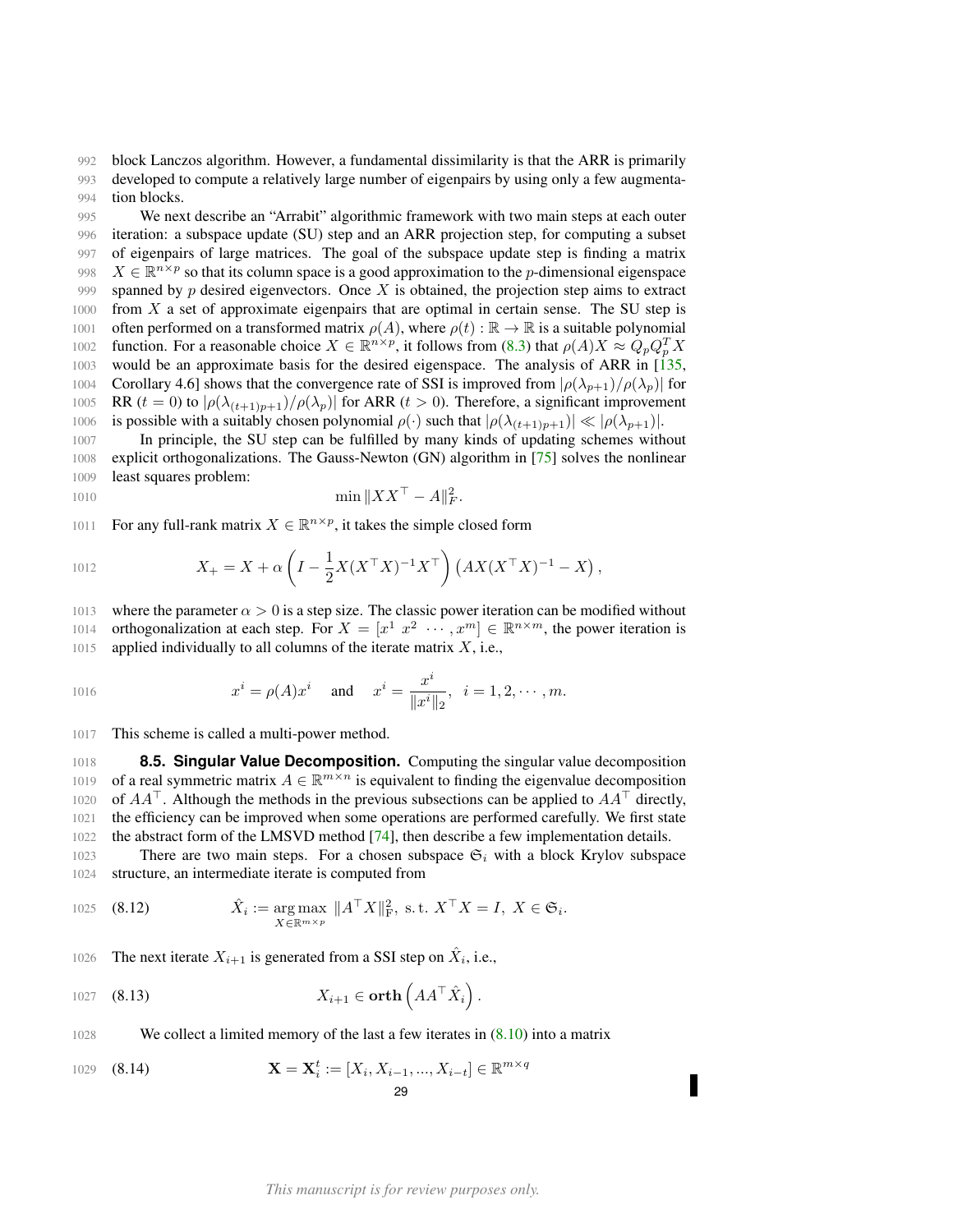1030 where  $q = (t + 1)p$  is the total number of columns in  $\mathbf{X}_{i}^{t}$ . For simplicity of notation, the su-1031 perscript and subscript of  $X_i^t$  are dropped whenever no confusion would arise. The collection

 $1032$  matrix **X** is written in boldfaces to differentiate it from its blocks. Similarly, a collection of 1033 matrix-vector multiplications from the SSI steps are saved in

1034 **(8.15)** 
$$
\mathbf{Y} = \mathbf{Y}_i^t := A^\top \mathbf{X}_i^t := \left[A^\top X_i, A^\top X_{i-1}, ..., A^\top X_{i-t}\right] \in \mathbb{R}^{m \times q}.
$$

 $1035$  Assume that **X** has a full rank and this assumption will be relaxed later. A stable ap-1036 proach for solving [\(8.12\)](#page-28-1) is to find an orthonormal basis for  $\mathfrak{S}_i$ , say,

Q = Q<sup>t</sup> <sup>i</sup> ∈ orth Xt i 1037 .

1038 Note that  $X \in \mathfrak{S}_i$  if and only if  $X = \mathbf{Q}V$  for some  $V \in \mathbb{R}^{q \times p}$ . The generalized eigenvalue 1039 problem [\(8.12\)](#page-28-1) is converted into an equivalent eigenvalue problem

<span id="page-29-1"></span>1040 (8.16) 
$$
\max_{V \in \mathbb{R}^{q \times p}} \|\mathbf{R}V\|_{\mathbf{F}}^2, \text{ s.t. } V^{\top}V = I,
$$

1041 where

<span id="page-29-0"></span>
$$
1042 \quad (8.17) \qquad \mathbf{R} = \mathbf{R}_i^t := A^\top \mathbf{Q}_i^t.
$$

1043 The matrix product R in  $(8.17)$  can be computed from historical information without any 1044 additional computation involving the matrix A. Since  $Q \in \text{orth}(X)$  and X has a full rank, 1045 there exists a nonsingular matrix  $C \in \mathbb{R}^{q \times q}$  such that  $X = QC$ . Therefore,  $Q = XC^{-1}$ , and 1046  $\overline{\mathbf{R}}$  in [\(8.17\)](#page-29-0) can be assembled as

1047 (8.18) 
$$
\mathbf{R} = A^{\top} \mathbf{Q} = (A^{\top} \mathbf{X}) C^{-1} = \mathbf{Y} C^{-1},
$$

1048 where  $Y = A^{\top}X$  is accessible from our limited memory. Once R is available, a solution  $\hat{V}$ 1049 to [\(8.16\)](#page-29-1) can be computed from the p leading eigenvectors of the  $q \times q$  matrix  $\mathbf{R}^\top \mathbf{R}$ . The 1050 matrix product can then be calculated as

$$
1051 \quad \textbf{(8.19)} \qquad \qquad AA^\top \hat{X}_i = A\mathbf{R}\hat{V} = A\mathbf{Y}C^{-1}\hat{V}.
$$

1052 We now explain how to efficiently and stably compute  $Q$  and  $R$  when the matrix  $X$  is  $1053$  numerically rank deficient. Since each block itself in **X** is orthonormal, keeping the latest 1054 block  $X_i$  intact and projecting the rest of the blocks onto the null space of  $X_i^{\top}$  yields

1055 (8.20) 
$$
\mathbf{P}_X = \mathbf{P}_i^X := (I - X_i X_i^{\top}) [X_{i-1} \cdots X_{i-p}].
$$

1056 An orthonormalization of  $P<sub>X</sub>$  is performed via the eigenvalue decomposition of its Gram 1057 matrix

$$
\mathbf{P}_{X}^{\top}\mathbf{P}_{X} = U_{X}\Lambda_{X}U_{X}^{\top},
$$

1059 where  $U_X$  is orthogonal and  $\Lambda_X$  is diagonal. If  $\Lambda_X$  is invertible, it holds

<span id="page-29-2"></span>1060 (8.22) 
$$
\mathbf{Q} = \mathbf{Q}_i^t := \left[ X_i, \ \mathbf{P}_X U_X \Lambda_X^{-\frac{1}{2}} \right] \in \text{orth} \left( \mathbf{X}_i^t \right).
$$

1061 The above procedure can be stabilized by deleting the columns of  $P_X$  whose Euclidean 1062 norms are below a threshold or deleting the small eigenvalues in  $\Lambda_X$  and the corresponding 1063 columns in  $U_X$ . The same notations are still used for  $P_X$ ,  $U_X$  and  $\Lambda_X$  after these possible 1064 deletions. Therefore, a stable construction of  $Q$  is still provided by formula [\(8.22\)](#page-29-2) and the 1065 corresponding  $\bf R$  matrix can be formulated as

<span id="page-29-3"></span>1066 (8.23) 
$$
\mathbf{R} = \mathbf{R}_i^t := \left[ Y_i, \ \mathbf{P}_Y U_X \Lambda_X^{-\frac{1}{2}} \right],
$$

1067 where  $P_Y = P_i^Y := A^T P_X$  before the stabilization procedure but some of the columns of 1068 P<sub>Y</sub> may have been deleted due to the stabilization steps. Therefore, the R matrix in [\(8.23\)](#page-29-3) is

1069 well defined as is the  $Q$  matrix in  $(8.22)$  after the numerical rank deficiency is removed.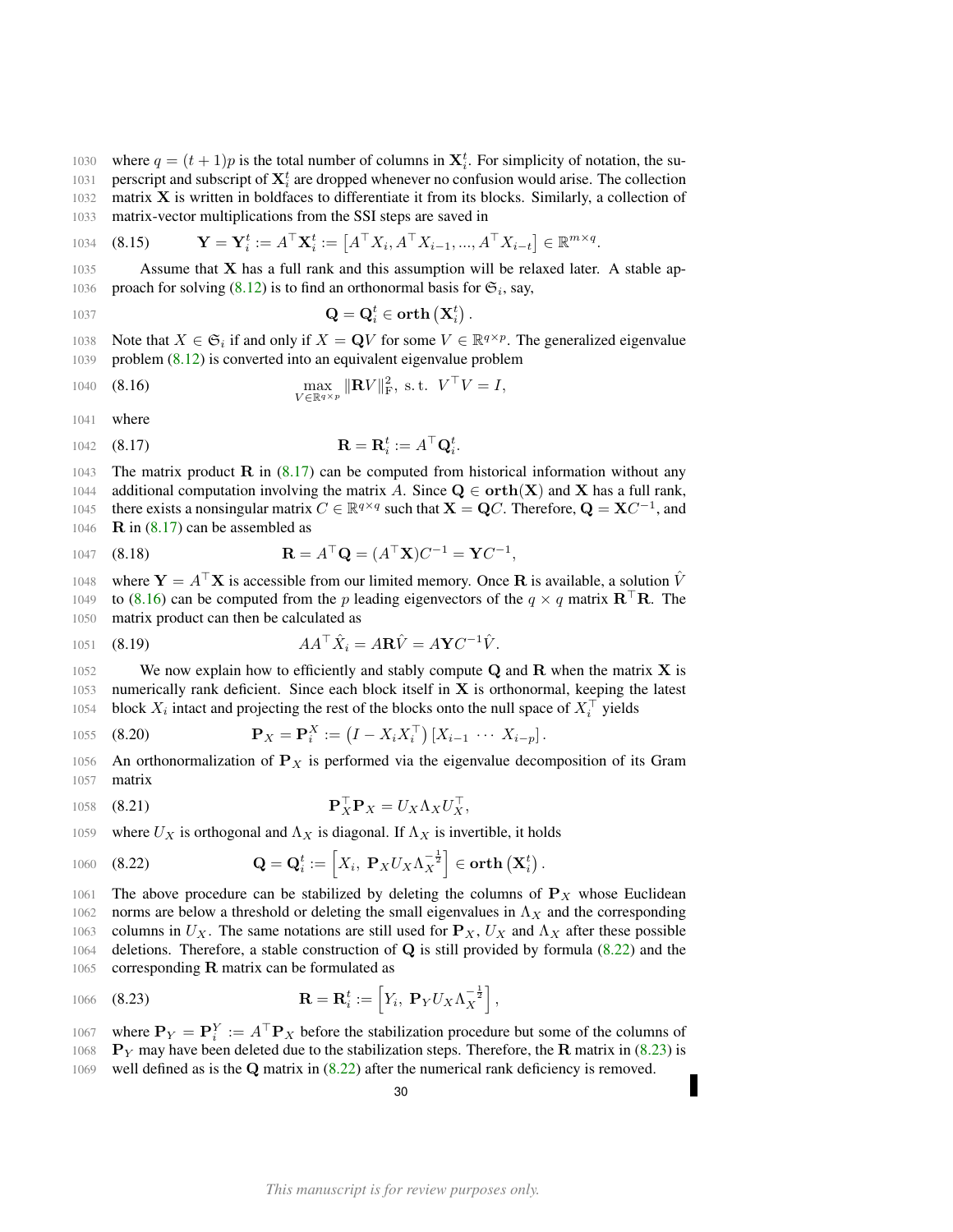<span id="page-30-0"></span>1070 **8.6. Randomized SVD.** Given an  $m \times n$  matrix A and an integer  $p < \min(m, n)$ , we 1071 want to find an orthonormal  $m \times p$  matrix Q such that

$$
A \approx QQ^T A.
$$

1073 A prototype randomized SVD in [\[54\]](#page-50-17) is essentially one step of the Power method using an 1074 initial random input. We select an oversampling parameter  $l \geq 2$  and an exponent t (for 1075 example,  $t = 1$  or  $t = 2$ ), then perform the following steps.

- 1076 Generate an  $n \times (p+l)$  Gaussian matrix Ω.
- 1077 ► Compute  $Y = (AA^{\top})^t AΩ$  by the multiplications of A and  $A^{\top}$  alternatively.
- 1078 Construct a matrix  $Q = \operatorname{orth}(Y)$  by the QR factorization.
- 1079 Form the matrix  $B = Q^{\top} A$ .
- 1080 Calculate an SVD of B to obtain  $B = \tilde{U} \Sigma V^{\top}$ , and set  $U = Q\tilde{U}$ .

1081 Consequently, we have the approximation  $A \approx U \Sigma V^{\top}$ . For the eigenvalue computation, we  $1082$  can simply run the SSI [\(8.2\)](#page-26-2) for only one step with an Gaussian matrix U. Assume that the 1083 computation is performed in exact arithmetic. It is shown in [\[54\]](#page-50-17) that

1084 
$$
\mathbb{E} \|A - QQ^{\top}A\|_2 \le \left[1 + \frac{4\sqrt{p+l}}{l-1}\right] \sigma_{p+1},
$$

1085 where the expectation is taken with respect to the random matrix  $\Omega$  and  $\sigma_{p+1}$  is the  $(p+1)$ -th 1086 largest singular value of A.

1087 Suppose that a low rank approximation of  $A$  with a target rank  $r$  is needed. A sketching 1088 method is further developed in [\[118\]](#page-52-8) for selected p and  $\ell$ . Again, we draw independent 1089 Gaussian matrix  $\Omega \in \mathbb{R}^{n \times p}$  and  $\Psi \in \mathbb{R}^{\ell \times m}$ , and compute the matrix-matrix multiplications:

$$
Y = A\Omega, \qquad W = \Psi A,
$$

1091 Then an approximation  $\overline{A}$  is computed:

1092 ► Calculate an orthogonal-triangular factorization  $Y = QR$  where  $Q \in \mathbb{R}^{m \times p}$ .

- 1093 Compute a least-squares problem to derive  $X = (\Psi Q)^{\dagger} W \in \mathbb{R}^{p \times n}$
- 1094 ► Assemble the rank-p approximation  $\ddot{A} = QX$

1095 Assume that  $p = 2r + 1$  and  $\ell = 4r + 2$ . It is established that

1096 
$$
\mathbb{E} \|A - \hat{A}\|_F \leq 2 \min_{\text{rank}(Z) \leq r} \|A - Z\|_F.
$$

<span id="page-30-1"></span>1097 **8.7. Truncated Subspace Method for Tensor Train.** In this subsection, we con-1098 sider the trace maximization problem [\(8.7\)](#page-27-2) whose dimension reaches the magnitude of  $O(10^{42})$ . 1099 Due to the scale of data storage, a tensor train (TT) format is used to express data matrices 1100 and eigenvectors in  $[148]$ . The corresponding eigenvalue problem can be solved based on the 1101 subspace algorithm and the alternating direction method with suitable truncations.

1102 The goal is to express a vector  $x \in \mathbb{R}^n$  as a tensor  $\mathbf{x} \in \mathbb{R}^{n_1 \times n_2 \times \cdots \times n_d}$  for some positive 1103 integers  $n_1, \ldots, n_d$  such that  $n = n_1 n_2 \ldots n_d$  using a collection of three-dimensional tensor 1104 cores  $\mathbf{X}_{\mu} \in \mathbb{R}^{r_{\mu-1} \times r_{\mu} \times n_u}$  with fixed dimensions  $r_{\mu}$ ,  $\mu = 1, \dots, d$  and  $r_0 = r_d = 1$ . A 1105 tensor x is stored in the TT format if its elements can be written as

1106 
$$
x_{i_1 i_2 \ldots i_d} = X_1(i_1) X_2(i_2) \cdots X_d(i_d),
$$

1107 where  $X_\mu(i_\mu) \in \mathbb{R}^{r_{\mu-1} \times r_{\mu}}$  is the  $i_\mu$ -th slice of  $\mathbf{X}_\mu$  for  $i_\mu = 1, 2, \ldots, n_{\mu}$ . The values  $r_{\mu}$  are 1108 often equal to a constant  $r$ , which is then called the TT-rank. Consequently, storing a vector 1109  $x \in \mathbb{R}^{n_1^d}$  only needs  $\mathcal{O}(dn_1r^2)$  entries if the corresponding tensor x has a TT format. The 1110 representation of x is shown as graphs in [Figure 8.1.](#page-31-0)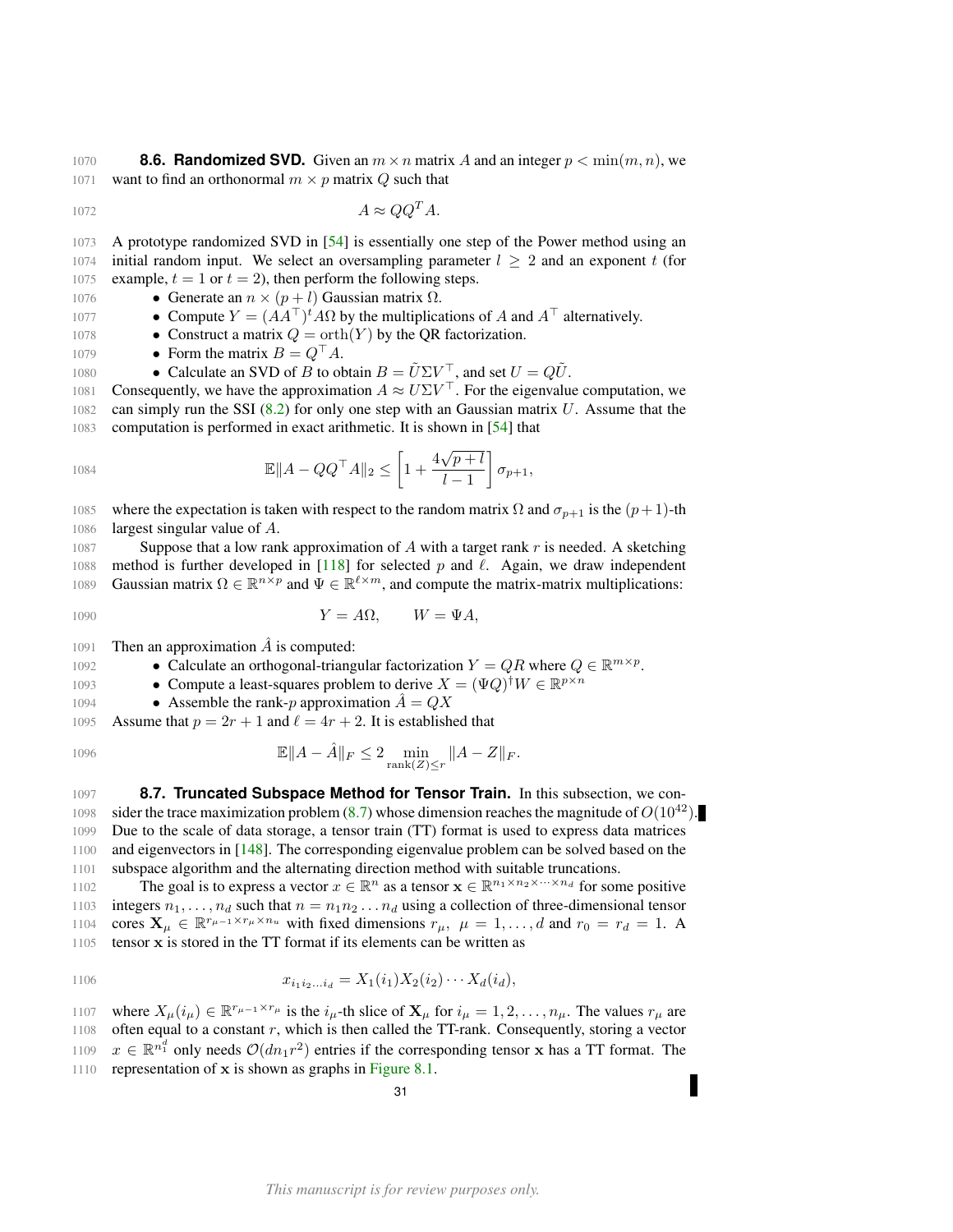<span id="page-31-0"></span>

**Fig. 8.1** *The first row is a TT format of* **u** *with cores*  $\mathbf{X}_{\mu}$ ,  $\mu = 1, 2, ..., d$ *. The second row is a representation of its elements*  $x_{i_1 i_2 \ldots i_d}$ .

1111 There are several ways to express a matrix  $X \in \mathbb{R}^{n \times p}$  with  $p \ll n$  in the TT format. A

1112 direct way is to store each column of X as tensors  $x_1, x_2, \ldots, x_p$  in the TT format separately.

1113 Another economic choice is that these  $p$  tensors share all except one core. Let the shared

1114 cores be  $\mathbf{X}_i$ ,  $i \neq \mu$  and the  $\mu$ -th core of  $\mathbf{x}_i$  be  $\mathbf{X}_{\mu,i}$ , for  $i = 1, 2, \ldots, p$ . Then the  $i_1 i_2 \cdots i_d$ 1115 component of  $x_j$  is

1116 (8.24) 
$$
X(i_1,\ldots,i_\mu,\ldots,i_d;j) = X_1(i_1)\cdots X_{\mu,j}(i_\mu)\cdots X_d(i_d).
$$

1117 The above scheme generates a block- $\mu$  TT ( $\mu$ -BTT) format, which is depicted in [Figure 8.2.](#page-31-1)

1118 Similarly, a matrix  $A \in \mathbb{R}^{n \times n}$  is in an operator TT format A if the components of A can be 1119 assembled as

1120 (8.25) 
$$
A_{i_1 i_2 \cdots i_d, j_1 j_2 \cdots j_d} = A_1(i_1, j_1) A_2(i_2, j_2) \cdots A_d(i_d, j_d),
$$

<span id="page-31-1"></span>1121 where  $A_{\mu}(i_{\mu}, j_{\mu}) \in \mathbb{R}^{r_{\mu-1} \times r_{\mu}}$  for  $i_{\mu}, j_{\mu} \in \{1, ..., n_{\mu}\}.$ 



**Fig. 8.2** *Demonstration of a* µ*-BTT format.*

Assume that the matrix A itself can be written in the operator TT format. Let  $X \in \mathbb{R}^{n \times p}$ 1122

1123 with  $n = n_1 n_2 ... n_d$  whose BTT format is **X**, and  $\mathbf{T}_{\mathbf{n},r,p}$  be the set of the BTT formats 1124 whose TT-ranks are no more than  $r$ . Then the eigenvalue problem in the block BTT format is

1125 (8.26) 
$$
\min_{X \in \mathbb{R}^{n \times p}} tr(\mathbf{X}^\top \mathbf{A} \mathbf{X}), \text{ s.t. } \mathbf{X}^\top \mathbf{X} = I_p \text{ and } \mathbf{X} \in \mathbf{T}_{\mathbf{n},r,p},
$$
32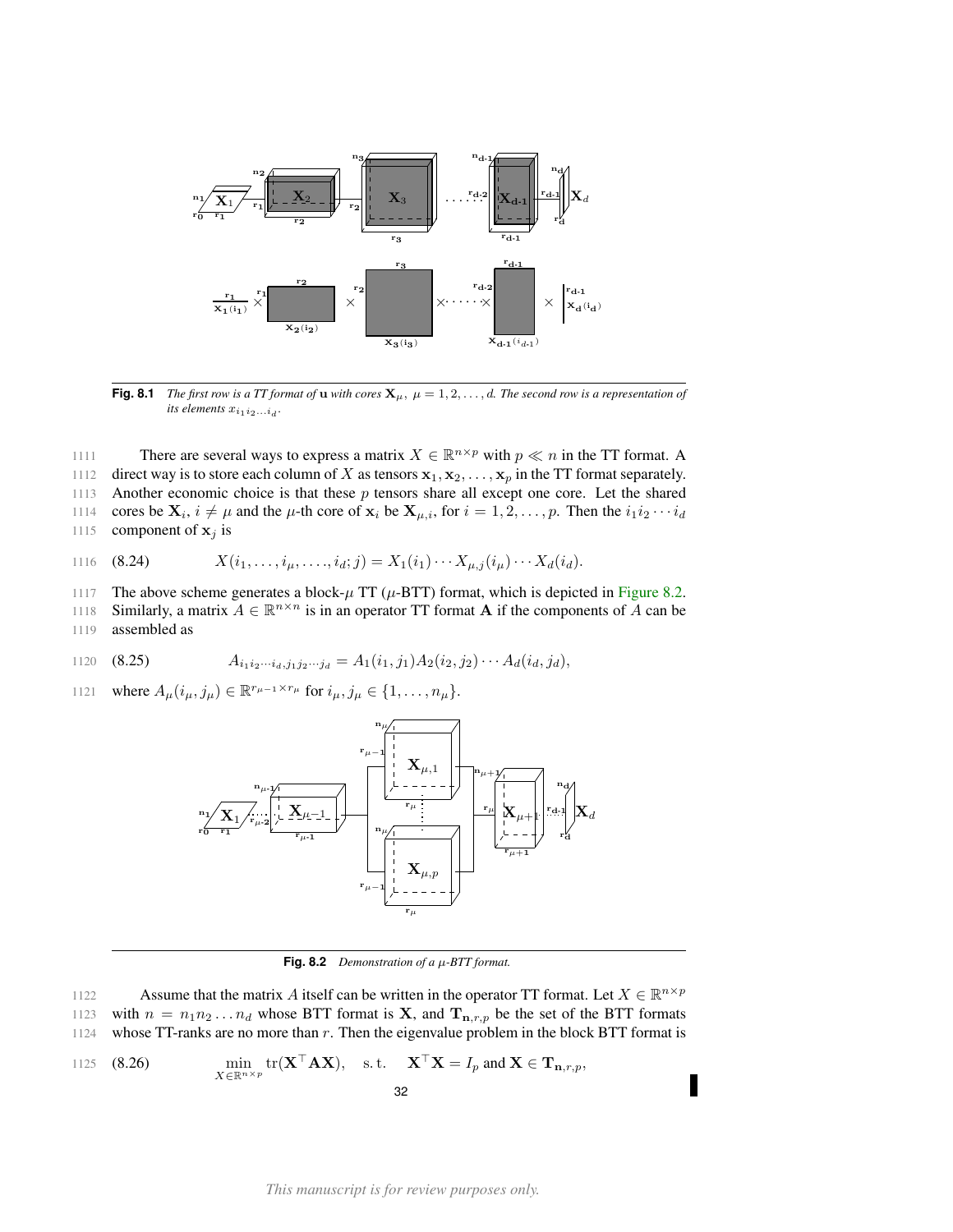1126 where  $X \in T_{n,r,p}$  means that all calculations are performed in the BTT format. Since the TT-ranks increase dramatically after operations such as the addition and matrix-vector multiplication in the TT formats, the computational cost and the storage becomes more and more expensive as the TT-ranks increase. Therefore, the subspace methods in [subsection 8.3](#page-27-0) 1130 can only be applied with projections to  $T_{n,r,p}$  at some suitable places so that the overall computational cost is still tractable.

1132 In our truncated subspace optimization methods, solving the subproblem [\(8.8\)](#page-27-3) is split 1133 into a few steps. First, the subspace  $\mathfrak{S}_k$  is modified with truncations so that the computation of 1134 the coefficient matrix  $U^\top A U$  in the RR procedure is affordable. Let  $\mathcal{P}_{\mathbf{T}}(\mathbf{X})$  be the truncation 1135 of **X** to the BTT format  $T_{n,r,p}$ . One can choose either the following subspace

1136 (8.27) 
$$
\mathfrak{S}_k^{\mathbf{T}} = \mathrm{span}\{\mathcal{P}_{\mathbf{T}}(\mathbf{A}\mathbf{X}_k), \mathbf{X}_k, \mathbf{X}_{k-1}\},\
$$

1137 or a subspace similar to that of LOBPCG with two truncations as

1138 (8.28) 
$$
\mathfrak{S}_k^{\mathbf{T}} = \mathrm{span}\{\mathbf{X}_k, \mathcal{P}_{\mathbf{T}}(\mathbf{R}_k), \mathcal{P}_{\mathbf{T}}(\mathbf{P}_k)\},
$$

1139 where the conjugate gradient direction is  $P_k = X_k - X_{k-1}$  and the residual vector is  $R_k =$ 1140  $AX_k - X_k\Lambda_k$ .

1141 Consequently, the subspace problem in the BTT format is

<span id="page-32-0"></span>1142 (8.29) 
$$
\mathbf{Y}_{k+1} := \underset{X \in \mathbb{R}^{n \times p}}{\arg \min} \text{ tr}(\mathbf{X}^{\top} \mathbf{A} \mathbf{X}), \text{ s.t. } \mathbf{X}^{\top} \mathbf{X} = I_p, \ \mathbf{X} \in \mathfrak{S}_k^{\mathbf{T}},
$$

1143 which is equivalent to a generalized eigenvalue decomposition problem:

1144 (8.30) 
$$
\min_{V \in \mathbb{R}^{q \times p}} tr(V^\top (S^\top AS)V), \text{ s.t. } V^\top S^\top SV = I_p.
$$

1145 Note that  $Y_{k+1} \notin T_{n,r,p}$  because the rank of  $Y_{k+1}$  is larger than r due to several additions

1146 between the BTT formats. Since  $Y_{k+1}$  is a linear combination of the BTT formats in  $\mathfrak{S}_k^{\mathbf{T}}$ , 1147 problem [\(8.29\)](#page-32-0) still can be solved easily but only the coefficients of the linear combinations 1148 are stored.

1149 We next project  $Y_{k+1}$  to the required space  $T_{n,r,p}$  as

1150 (8.31) 
$$
\mathbf{X}_{k+1} = \arg \min_{\mathbf{X} \in \mathbb{R}^{n \times p}} ||\mathbf{X} - \mathbf{Y}_{k+1}||_F^2, \text{ s.t. } \mathbf{X}^\top \mathbf{X} = I_p, \mathbf{X} \in \mathbf{T}_{\mathbf{n},r,p}.
$$

1151 This problem can be solved by using the alternating minimization scheme. By fixing all 1152 except the  $\mu$ th core, we obtain

<span id="page-32-1"></span>1153 (8.32) 
$$
\min_{V} \quad \|\mathcal{X}_{\neq \mu} V - \text{vec}(\mathbf{Y}_{k+1})\|_{F}^{2}, \text{ s.t. } V^{\top} \mathcal{X}_{\neq \mu}^{\top} \mathcal{X}_{\neq \mu} V = I_{p},
$$

1154 where

1155 
$$
\mathcal{X}_{\neq \mu} := (\mathbf{X}_{\geq \mu+1} \otimes I_{n_{\mu}} \otimes \mathbf{X}_{\leq \mu-1}),
$$

1156 and

1157  
\n
$$
X_{\leq \mu} = [X_1(i_1)X_2(i_2)\cdots X_{\mu}(i_{\mu})] \in \mathbb{R}^{n_1 n_2 \cdots n_{\mu} \times r_{\mu}},
$$
\n
$$
X_{\geq \mu} = [X_{\mu}(i_{\mu})X_{\mu+1}(i_{\mu+1})\cdots X_d(i_d)]^{\top} \in \mathbb{R}^{n_{\mu} n_{\mu+1} \cdots n_d \times r_{\mu-1}}.
$$

- 1159 Therefore, after imposing orthogonality on  $\mathcal{X}_{\neq\mu}$ , [\(8.32\)](#page-32-1) is reformulated as
- $(8.33)$ 1160 (8.33)  $\min_{V} \|V - \mathcal{X}_{\neq \mu}^{\top} \text{vec}(\mathbf{Y}_{k+1})\|_{F}^{2}, \text{ s.t. } V^{\top}V = I_{p},$
- 1161 whose optimal solution can be computed by the *p*-dominant SVD of  $\mathcal{X}_{\neq\mu}^{\top}$  vec( $\mathbf{Y}_{k+1}$ ).

F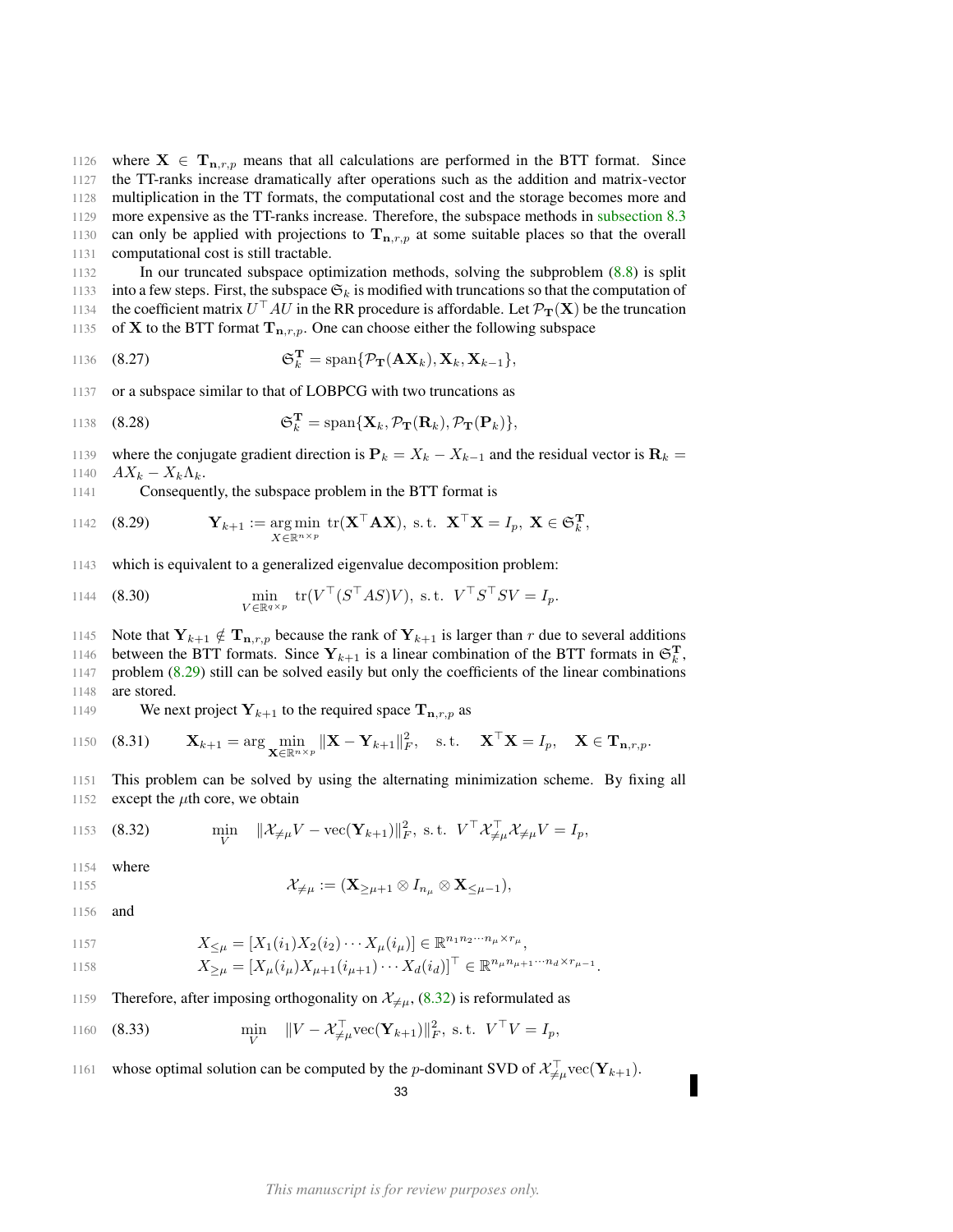<span id="page-33-0"></span>1162 **9. Optimization with Orthogonality Constraints.** In this section, we consider the 1163 optimization problem with orthogonality constraints [\[132,](#page-52-18) [59,](#page-50-18) [2\]](#page-48-18):

<span id="page-33-2"></span>1164 (9.1) 
$$
\min_{X \in \mathbb{C}^{n \times p}} f(X) \text{ s.t. } X^*X = I_p,
$$

1165 where  $f(X) : \mathbb{C}^{n \times p} \to \mathbb{R}$  is a R-differentiable function [\[67\]](#page-50-19). The set  $St(n, p) := \{X \in$  $\mathbb{C}^{n \times p}$  :  $X^*X = I_p$  is called the Stiefel manifold. Obviously, the eigenvalue problem in sec-1167 tion [8](#page-25-0) is a special case of  $(9.1)$ . Other important applications include the density functional theory [\[131\]](#page-52-19), Bose-Einstein condensates [\[137\]](#page-52-20), low rank nearest correlation matrix comple-1169 tion  $[121]$ , and etc. Although  $(9.1)$  can be treated from the perspective of general nonlinear programming, the intrinsic structure of the Stiefel manifold enables us to develop more effi- cient algorithms. In fact, it can be solved by the Riemannian gradient descent, Riemannian conjugate gradient, proximal Riemannian gradient methods [\[40,](#page-49-23) [104,](#page-51-24) [2,](#page-48-18) [59\]](#page-50-18). The Rieman- nian Newton, trust-region, adaptive regularized Newton methods [\[120,](#page-52-22) [1,](#page-48-19) [2,](#page-48-18) [59\]](#page-50-18) can used when the Hessian information is available. Otherwise, the quasi-Newton types methods are good alternatives [\[62,](#page-50-20) [61,](#page-50-21) [58\]](#page-50-9).

1176 The tangent space is  $T_X := \{ \xi \in \mathbb{C}^{n \times p} : X^* \xi + \xi^* X = 0 \}.$  The operator  $\text{Proj}_X(Z) :=$ 1177  $Z - Xsym(X^*Z)$  is the projection of Z onto the tangent space  $T_X$  and sym $(A) := (A +$ 1178  $A^*/2$ . The symbols  $\nabla f(X)$  ( $\nabla^2 f(X)$ ) and grad  $f(X)$  (Hess  $f(X)$ ) denote the Euclidean 1179 and Riemannian gradient (Hessian) of  $f$  at  $X$ . Using the real part of the Frobenius inner 1180 product  $\Re\langle A, B \rangle$  as the Euclidean metric, the Riemannian Hessian Hess  $f(X)$  [\[31,](#page-49-24) [3\]](#page-48-20) can be 1181 written as

<span id="page-33-3"></span>1182 (9.2) 
$$
\qquad \qquad \text{Hess } f(X)[\xi] = \text{Proj}_X(\nabla^2 f(X)[\xi] - \xi \text{sym}(X^* \nabla f(X))),
$$

1183 where  $\xi$  is any tangent vector in  $T_X$ . A retraction R is a smooth mapping from the tangent 1184 bundle to the manifold. Moreover, the restriction  $R_X$  of R to  $T_X$  has to satisfy  $R_X(0_X) = X$ 1185 and  $DR_X(0_X) = id_{T_X}$ , where  $id_{T_X}$  is the identity mapping on  $T_X$ .

<span id="page-33-1"></span> **9.1. Regularized Newton Type Approaches.** We now describe an adaptively reg- ularized Riemannian Newton type method with a subspace refinement procedure [\[59,](#page-50-18) [58\]](#page-50-9). Note that the Riemannian Hessian-vector multiplication [\(9.2\)](#page-33-3) involves the Euclidean Hessian and gradient with simple structures. We construct a second-order Taylor approximation in the 1190 Euclidean space rather than the Riemannian space at the  $k$ -th iteration:

1191 **(9.3)** 
$$
m_k(X) := \Re \langle \nabla f(X_k), X - X_k \rangle + \frac{1}{2} \Re \langle \mathcal{B}_k[X - X_k], X - X_k \rangle + \frac{\tau_k}{2} ||X - X_k||_F^2
$$

1192 where  $\mathcal{B}_k$  is either  $\nabla^2 f(X_k)$  or its approximation based on whether  $\nabla^2 f(X_k)$  is affordable 1193 or not, and  $\tau_k$  is a regularization parameter to control the distance between X and  $X_k$ . Then 1194 the subproblem is

<span id="page-33-4"></span>1195 (9.4) 
$$
\min_{X \in \mathbb{C}^{n \times p}} m_k(X) \text{ s.t. } X^*X = I.
$$

1196 After obtaining an approximate solution  $Z_k$  of [\(9.4\)](#page-33-4), we calculate a ratio between the pre-1197 dicted reduction and the actual reduction, then use the ratio to decide whether  $X_{k+1}$  is set to 1198  $Z_k$  or  $X_k$  and to adjust the parameter  $\tau_k$  similar to the trust region methods.

1199 In particular, the model [\(9.4\)](#page-33-4) can be minimized by using a modified CG method to solve 1200 a single Riemannian Newton system:

(9.5) 
$$
\operatorname{grad} m_k(X_k) + \operatorname{Hess} m_k(X_k)[\xi] = 0.
$$
34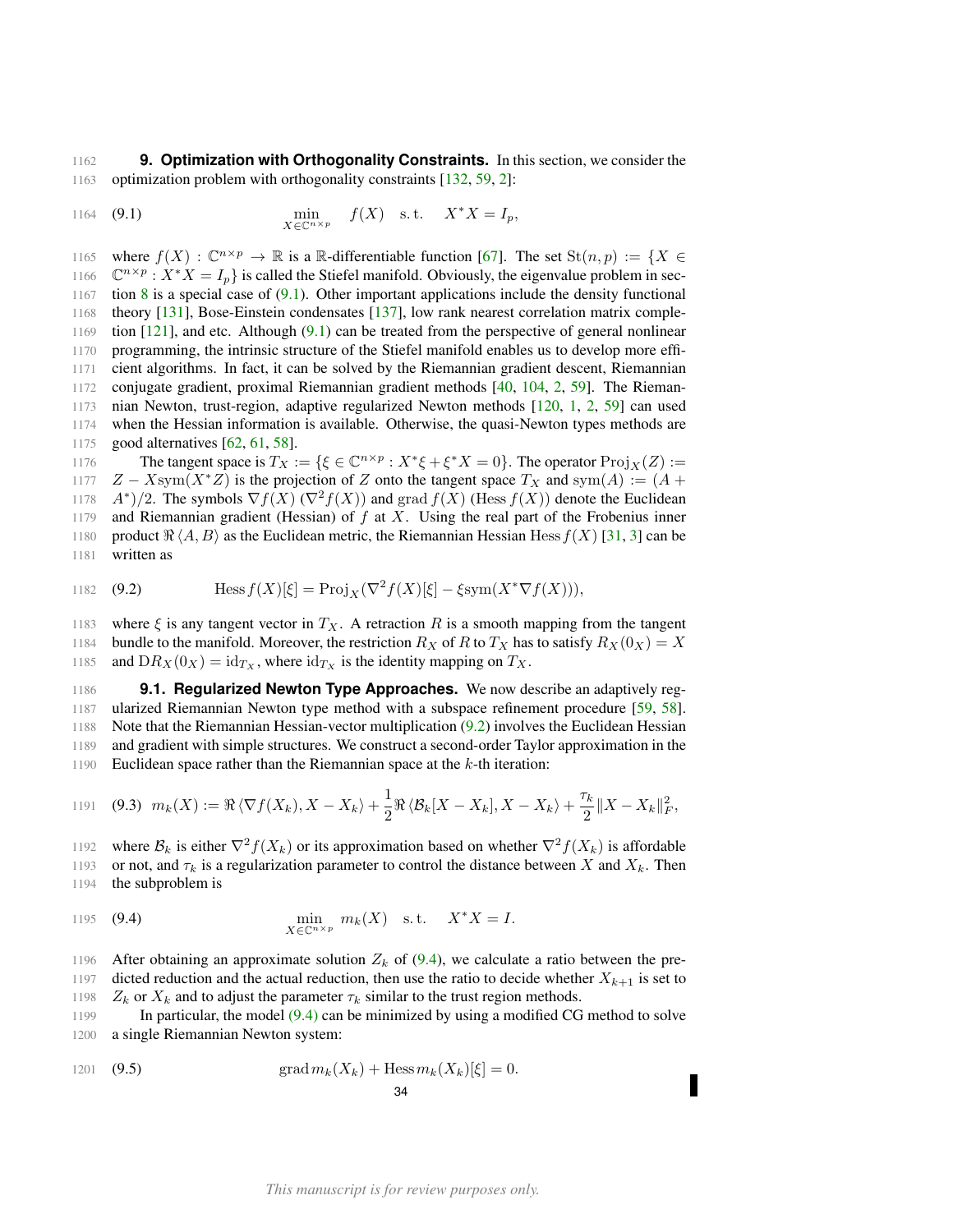1202 A simple calculation yields:

1203 (9.6) 
$$
\text{Hess}\,m_k(X_k)[\xi] = \text{Proj}_{X_k}\left(\mathcal{B}_k[\xi] - \xi\text{sym}((X_k)^*\nabla f(X_k)) + \tau_k\xi, \ \xi \in T_{X_k}.
$$

1204 Hence, the regularization term shifts the spectrum of the Riemannian Hessian by  $\tau_k$ . The 1205 modified CG method is a direct adaption of the truncated CG method for solving the classic 1206 trust region subproblem, see [\[88,](#page-51-1) Chapter 5] and [\[2,](#page-48-18) Chapter 7] for a comparison. It is ter-1207 minated when either the residual becomes small or a negative curvature is detected since the 1208 Hessian may be indefinite. During the process, two different vectors  $s_k$  and  $d_k$  are generated, 1209 where the vector  $d_k$  represents the negative curvature direction and  $s_k$  corresponds to the con-1210 jugate direction from the CG iteration. The direction  $d_k$  is zero unless a negative curvature is 1211 detected. Therefore, a possible choice of the search direction  $\xi_k$  is

1212 (9.7) 
$$
\xi_k = \begin{cases} s_k + \tau_k d_k & \text{if } d_k \neq 0, \\ s_k & \text{if } d_k = 0, \end{cases} \text{ with } \tau_k := \frac{\langle d_k, \text{grad } m_k(X_k) \rangle}{\langle d_k, \text{Hess } m_k(X_k)[d_k] \rangle}.
$$

1213 Once the direction  $\xi_k$  is computed, a trial point  $Z_k$  is searched along  $\xi_k$  followed by a retrac-1214 tion, i.e.,

$$
Z_k = R_{X_k}(\alpha_k \xi_k).
$$

1216 The step size  $\alpha_k = \alpha_0 \delta^h$  is chosen by the Armijo rule such that h is the smallest integer 1217 satisfying

1218 (9.9) 
$$
m_k(R_{X_k}(\alpha_0\delta^h\xi_k)) \leq \rho\alpha_0\delta^h \left(\text{grad}\,m_k(X_k),\xi_k\right),
$$

1219 where  $\rho, \delta \in (0, 1)$  and  $\alpha_0 \in (0, 1]$  are given constants.

1220 The performance of the Newton-type method may be seriously deteriorated when the 1221 Hessian is close to be singular. One reason is that the Riemannian Newton direction is nearly 1222 parallel to the negative gradient direction. Consequently, the next iteration  $X_{k+1}$  very likely 1223 belongs to the subspace span ${X_k, \text{grad } f(X_k)}$ , which is similar to the Riemannian gradient 1224 approach. To overcome the numerical difficulty, we can further solve [\(9.1\)](#page-33-2) in a restricted 1225 subspace. Specifically, a q-dimensional subspace  $\mathfrak{S}_k$  is constructed with an orthogonal basis 1226  $Q_k \in \mathbb{C}^{n \times q} (p \leq q \leq n)$ . Then the representation of any point X in the subspace  $\mathfrak{S}_k$  is

$$
X = Q_k M
$$

1228 for some  $M \in \mathbb{C}^{q \times p}$ . In a similar fashion to these constructions for the linear eigen-1229 value problems in section [8,](#page-25-0) the subspace  $\mathfrak{S}_k$  can be built by using the history information 1230  $\{X_k, X_{k-1}, \ldots\}$ , {grad  $f(X_k)$ , grad  $f(X_{k-1})$ , ...} and other useful information. Once a

1231 subspace  $\mathfrak{S}_k$  is given, [\(9.1\)](#page-33-2) with an additional constraint  $X \in \mathfrak{S}_k$  becomes

<span id="page-34-1"></span>1232 (9.10) 
$$
\min_{M \in \mathbb{C}^{q \times p}} f(Q_k M) \text{ s.t. } M^* M = I_p.
$$

1233 Suppose that  $M_k$  is an inexact solution of the problem [\(9.10\)](#page-34-1) from existing optimization 1234 methods on manifold. Then  $X_{k+1} = Q_k M_k$  is a better point than  $X_k$ . For extremely difficult 1235 problems, one may alternate between the Newton type method and the subspace refinement 1236 procedure for a few cycles.

<span id="page-34-0"></span>1237 **9.2. A Structured Quasi-Newton Update with Nystrom Approximation. ¨** The 1238 secant condition in the classical quasi-Newton methods for constructing the quasi-Newton 1239 matrix  $B_k$ 

<span id="page-34-2"></span>1240 (9.11) 
$$
\mathcal{B}_k[S_k] = \nabla f(X_k) - \nabla f(X_{k-1}),
$$
35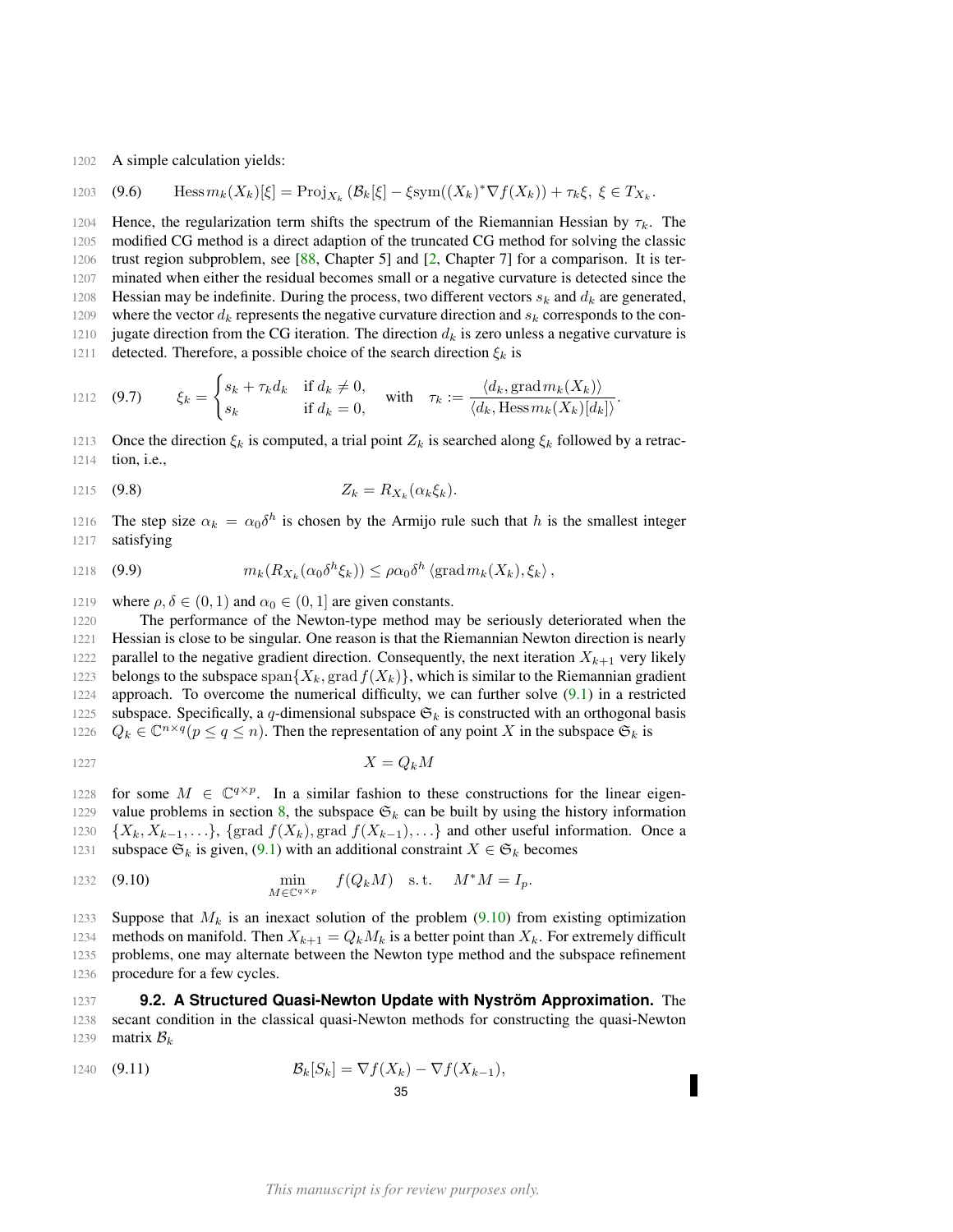1241 where

$$
S_k := X_k - X_{k-1}.
$$

1243 Assume that the Euclidean Hessian  $\nabla^2 f(X)$  is a summation of a relatively cheap part  $\mathcal{H}^c(X)$ 

1244 and a relatively expensive or even inaccessible part  $\mathcal{H}^{e}(X)$ , i.e.,

1245 
$$
\nabla^2 f(X) = \mathcal{H}^c(X) + \mathcal{H}^e(X).
$$

1246 Then it is reasonable to keep the cheaper part  $\mathcal{H}^c(X)$  but approximate  $\mathcal{H}^e(X)$  using the

1247 quasi-Newton update  $\mathcal{E}_k$ . It yields an approximation  $\mathcal{B}_k$  to the Hessian  $\nabla^2 f(X_k)$  as

<span id="page-35-1"></span>
$$
1248 \quad (9.13) \qquad \qquad \mathcal{B}_k = \mathcal{H}^c(X_k) + \mathcal{E}_k,
$$

1249 Plugging [\(9.13\)](#page-35-1) into [\(9.11\)](#page-34-2) gives the following revised secant condition

$$
1250 \quad (9.14) \qquad \qquad \mathcal{E}_k[S_k] = Y_k,
$$

1251 where

1252 (9.15) 
$$
Y_k := \nabla f(X_k) - \nabla f(X_{k-1}) - \mathcal{H}^c(X_k)[S_k].
$$

1253 A good initial matrix  $\mathcal{E}_k^0$  to  $\mathcal{E}_k$  is important to ensure the convergence speed of the limited-1254 memory quasi-Newton method. We assume that a known matrix  $\hat{\mathcal{E}}_k^0$  can approximate the ex-1255 pensive part of the Hessian  $\mathcal{H}^{e}(X_k)$  well, a very limited number of matrix-matrix products 1256 involving  $\hat{\mathcal{E}}_k^0$  is affordable but many of them are still prohibitive. We next use the Nyström 1257 approximation [\[117\]](#page-52-23) to construct a low rank matrix. Let  $\Omega$  be a matrix whose columns consti-1258 tute an orthogonal basis of a well-chosen subspace  $\mathfrak{S}$  and denote  $W = \hat{\mathcal{E}}_k^0[\Omega]$ . The Nyström 1259 approximation is

$$
1260 \quad (9.16) \qquad \qquad \mathcal{E}_k^0[U] \coloneqq W(W^*\Omega)^\dagger W^*U,
$$

where  $U \in \mathbb{C}^{n \times p}$  is any direction. When the dimension of the subspace  $\mathfrak{S}$  is small enough, the rank of  $W(W^*\Omega)^\dagger W^*$  is also small so that the computational cost of  $\mathcal{E}^0_k[U]$  is significantly cheaper than the original  $\hat{\mathcal{E}}_k^0[U]$ . Suppose the subspace  $\mathfrak S$  is chosen as

$$
\mathrm{span}\{X_{k-1}, X_k\},\
$$

1261 which contains the element  $S_k$ . If  $\hat{\mathcal{E}}_k^0[UV] = \hat{\mathcal{E}}_k^0[U]V$  for any matrices  $U, V$  with proper 1262 dimension (this condition is satisfied when  $\hat{\mathcal{E}}_k^0$  is a matrix), then the secant condition still 1263 holds at  $\mathcal{E}_k^0$ , i.e.,

$$
\mathcal{E}_k^0[S_k] = Y_k.
$$

1265 The subspace  $\mathfrak S$  can also be defined as

1266 (9.17) 
$$
\text{span}\{X_{k-1}, X_k, \hat{\mathcal{E}}_k^0[X_k]\} \text{ or } \text{span}\{X_{k-h}, \ldots, X_{k-1}, X_k\}
$$

 $1267$  with small memory length h. Consequently, we obtain a limited-memory Nyström approxi-1268 mation.

<span id="page-35-0"></span> **9.3. Electronic Structure Calculations.** The density functional theory (DFT) in electronic structure calculation is an important source of optimization problems with orthog- onality constraints. By abuse of notation, we refer to Kohn-Sham (KS) equations with lo- cal or semi-local exchange-correlation functionals as KSDFT, and KS equations with hybrid functionals as HF (short for Hartree-Fock). The KS/HF equations try to identify orthogo- nal eigenvectors to satisfy the nonlinear eigenvalue problems, while the KS/HF minimization problem minimizes the KS/HF total energy functionals under the orthogonality constraints. 1276 These two problems are connected by the optimality conditions.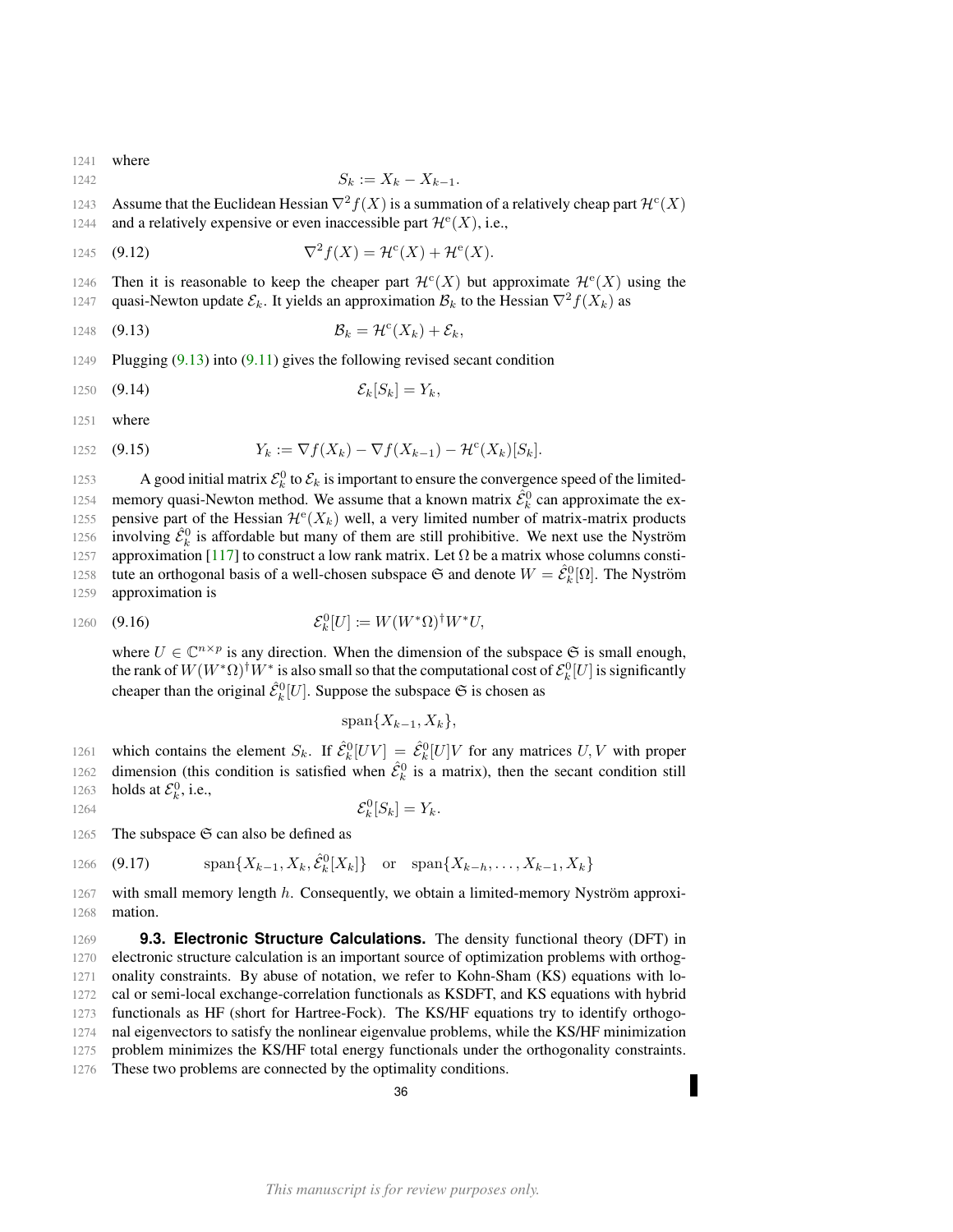<span id="page-36-0"></span>1277 **9.3.1. The Mathematical Models.** The wave functions of p occupied states can be 1278 expressed as  $X = [x_1, \ldots, x_p] \in \mathbb{C}^{n \times p}$  with  $X^*X = I_p$  after some suitable discretization. 1279 The KS total energy functional is defined as (9.18)

1280 
$$
E_{\text{ks}}(X) := \frac{1}{4} \text{tr}(X^* L X) + \frac{1}{2} \text{tr}(X^* V_{\text{ion}} X) + \frac{1}{2} \sum_{l} \sum_{i} \zeta_l |x_i^* w_l|^2 + \frac{1}{4} \rho^\top L^\dagger \rho + \frac{1}{2} e_n^\top \epsilon_{\text{xc}}(\rho),
$$

1281 where L is a discretized Laplacian operator, the charge density is  $\rho(X) = \text{diag}(XX^*)$ ,  $V_{\text{ion}}$ 1282 is the constant ionic pseudopotentials,  $w_l$  represents a discretized pseudopotential reference 1283 projection function,  $\zeta_l$  is a constant whose value is  $\pm 1$ , and  $\epsilon_{\rm xc}$  is related to the exchange 1284 correlation energy. The Fock exchange operator  $V(\cdot) : \mathbb{C}^{n \times n} \to \mathbb{C}^{n \times n}$  is usually a fourth-1285 order tensor [\[69\]](#page-50-22) which satisfies the following properties: (i)  $\langle V(D_1), D_2 \rangle = \langle V(D_2), D_1 \rangle$ 1286 for any  $D_1, D_2 \in \mathbb{C}^{n \times n}$ ; (ii)  $V(D)$  is Hermitian if D is Hermitian. Then the Fock exchange 1287 energy is

1288 (9.19) 
$$
E_{\rm f}(X) := \frac{1}{4} \langle \mathcal{V}(XX^*)X, X \rangle = \frac{1}{4} \langle \mathcal{V}(XX^*), XX^* \rangle.
$$

1289 Therefore, the total energy minimization problem can be formulated as

<span id="page-36-4"></span>1290 (9.20) 
$$
\min_{X \in \mathbb{C}^{n \times p}} E(X), \text{ s.t. } X^*X = I_p,
$$

1291 where  $E(X)$  is  $E_{ks}(X)$  in KSDFT and

$$
E_{\rm hf}(X) := E_{\rm ks}(X) + E_{\rm f}(X)
$$

1293 in HF. Computing  $E_f(X)$  is very expensive since a multiplication between an  $n \times n \times n \times n$ 

1294 fourth-order tensor and an *n*-by-*n* matrix is needed in  $V(.)$ .

1295 Denote the KS Hamiltonian  $H_{\text{ks}}(X)$  as

<span id="page-36-1"></span>1296 (9.21) 
$$
H_{\text{ks}}(X) := \frac{1}{2}L + V_{\text{ion}} + \sum_{l} \zeta_{l} w_{l} w_{l}^{*} + \text{Diag}((\Re L^{\dagger})\rho) + \text{Diag}(\mu_{\text{xc}}(\rho)^{*}e_{n}),
$$

1297 where  $\mu_{\rm xc}(\rho) = \frac{\partial \epsilon_{\rm xc}(\rho)}{\partial \rho}$ . Since  $H_{\rm ks}(X)$  is essentially determined by the charge density  $\rho(X)$ , 1298 it is often written as  $H_{\text{ks}}(\rho)$ . The HF Hamiltonian is

<span id="page-36-2"></span>1299 (9.22) 
$$
H_{\text{hf}}(X) := H_{\text{ks}}(X) + \mathcal{V}(XX^*).
$$

1300 A detailed calculation shows that the Euclidean gradient of  $E_{\text{ks}}(X)$  is

$$
1301 \quad (9.23) \qquad \qquad \nabla E_{\text{ks}}(X) = H_{\text{ks}}(X)X.
$$

1302 The gradient of  $E_f(X)$  is  $\nabla E_f(X) = \mathcal{V}(XX^*)X$ . Assume that  $\epsilon_{\rm xc}(\rho(X))$  is twice differen-1303 tiable with respect to  $\rho(X)$ , the Hessian of  $E_{\text{ks}}(X)$  is

<span id="page-36-3"></span>1304 (9.24) 
$$
\nabla^2 E_{\rm ks}(X)[U] = H_{\rm ks}(X)U + \mathcal{R}(X)[U],
$$

1305 where  $U \in \mathbb{C}^{n \times p}$  and  $\mathcal{R}(X)[U] := \text{Diag}\left( \left( \Re L^{\dagger} + \frac{\partial^2 \epsilon_{\rm xc}}{\partial \rho^2} e_n \right) (\bar{X} \odot U + X \odot \bar{U}) e_n \right) X$ . The 1306 Hessian of  $E_f(X)$  is

1307 (9.25) 
$$
\nabla^2 E_f(X)[U] = \mathcal{V}(XX^*)U + \mathcal{V}(XU^* + UX^*)X.
$$
37

Г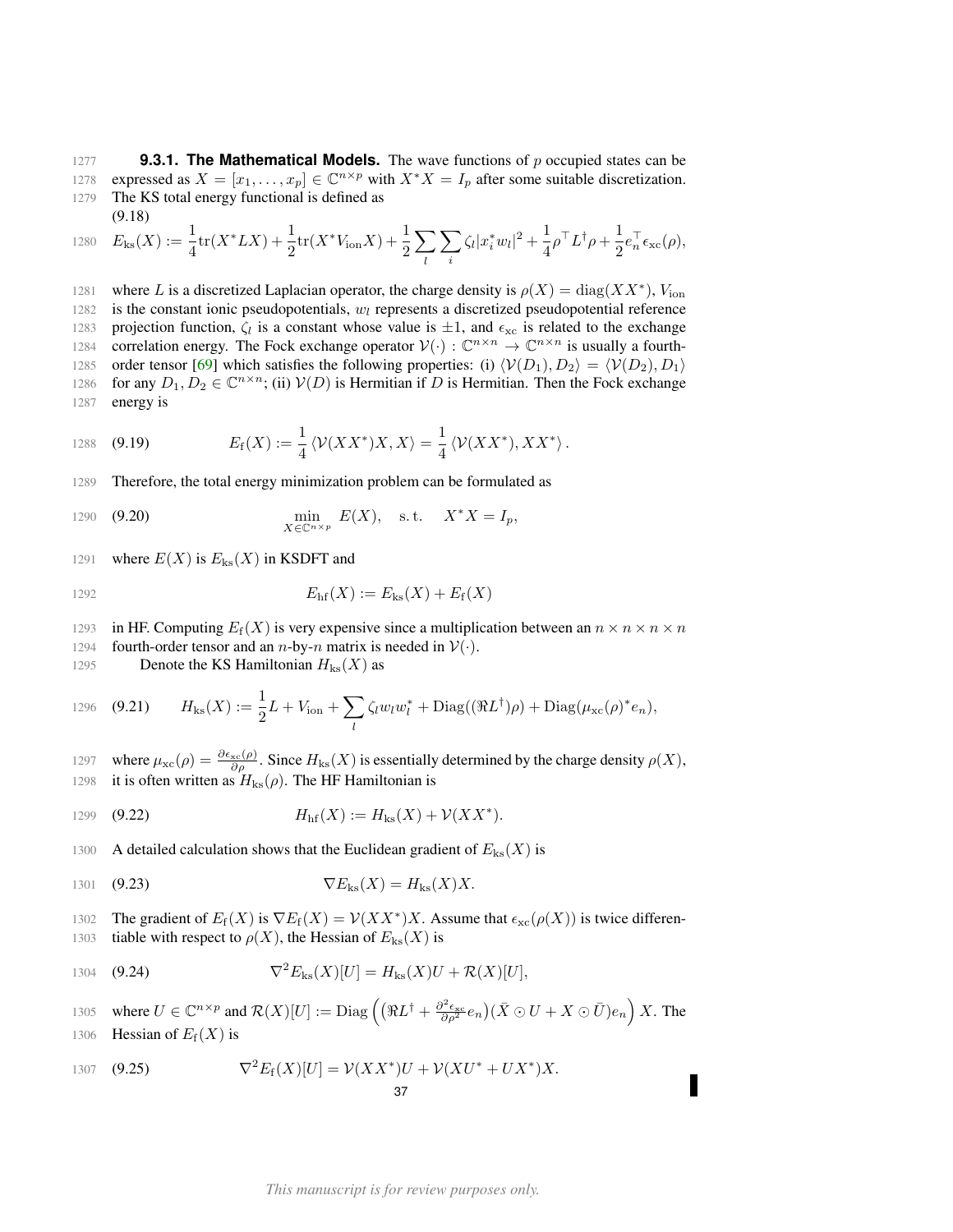<span id="page-37-0"></span>1308 **9.3.2. The Self-Consistent Field (SCF) Iteration.** The first-order optimality con-1309 ditions for the total energy minimization problem are

<span id="page-37-1"></span>1310 (9.26) 
$$
H(X)X = X\Lambda, \quad X^*X = I_p,
$$

1311 where  $X \in \mathbb{C}^{n \times p}$ ,  $\Lambda$  is a diagonal matrix and H represents  $H_{\text{ks}}$  in [\(9.21\)](#page-36-1) or  $H_{\text{hf}}$  in [\(9.22\)](#page-36-2). For 1312 KSDFT, one of the most popular methods is the SCF iteration. At the  $k$ -th iteration, we first 1313 fix the Hamiltonian to be  $H_{ks}(\tilde{\rho}_k)$  for a given  $\tilde{\rho}_k$  and solve the following linear eigenvalue 1314 problem

$$
H_{\text{ks}}(\tilde{\rho}_k)X = X\Lambda, \quad X^*X = I_p.
$$

1316 The eigenvectors corresponding to the p smallest eigenvalues of  $H_{\text{ks}}(\rho_k)$  is denoted as  $X_{k+1}$ , 1317 which leads to a new charge density  $\rho_{k+1} = \rho(X_{k+1})$ . It is then mixed with charge densities 1318 from previous steps to produce the new charge density  $\tilde{\rho}_{k+1}$  in order to accelerate the con-1319 vergence instead of using  $\rho_{k+1}$  directly. This procedure is repeated until self-consistency is 1320 reached.

1321 A particular charge mixing scheme is the direct inversion of iterative subspace (DIIS) or 1322 the Pulay mixing [\[92,](#page-51-6) [93,](#page-51-7) [115\]](#page-52-5). Choose an integer m with  $m \leq k$ . Let

1323 
$$
W = (\Delta \rho_k, \Delta \rho_{k-1}, \dots, \Delta \rho_{k-m+1}), \quad \Delta \rho_j = \rho_j - \rho_{j-1}.
$$

1324 The Pulay mixing generates the charge density  $\tilde{\rho}_k$  by a linear combination of the previously 1325 charge densities

1326 
$$
\tilde{\rho}_k = \sum_{j=0}^{m-1} c_j \rho_{k-j},
$$

1327 where  $c = (c_0, c_1, \ldots, c_{m-1})$  is the solution to the minimization problem:

1328 
$$
\min_{c} \|Wc\|^2, \text{ s.t. } c^{\top}e_m = 1.
$$

1329 Other types of mixing includes Broyden mixing, Kerker mixing and Anderson mixing, etc.

1330 Charge mixing is widely used for improving the convergence of SCF even though its conver-1331 gence property is still not clear in few cases.

1332 In HF, the SCF method at the  $k$ -th iteration solves:

$$
\tilde{H}_k X = X \Lambda, \quad X^* X = I_p,
$$

1334 where  $H_k$  is formed from certain mixing schemes. Note that the Hamiltonian [\(9.22\)](#page-36-2) can be 1335 written as  $H<sub>hf</sub>(D)$  with respect to the density matrix  $D = XX^*$ . In the commutator DIIS 1336 (C-DIIS) method [\[92,](#page-51-6) [93\]](#page-51-7), the residual  $W_j$  is defined as the commutator between  $H<sub>hf</sub>(D_j)$ 1337 and  $D_i$ , i.e.,

1338 (9.28) 
$$
W_j = H_{\text{hf}}(D_j)D_j - D_j H_{\text{hf}}(D_j).
$$

1339 We next solve the following minimization to obtain a coefficient  $c$ :

1340 
$$
\min_{c} \left\| \sum_{j=0}^{m-1} c_j W_j \right\|_F^2, \text{ s.t. } c^{\top} e_m = 1.
$$

1341 Then, a new Hamiltonian matrix is obtained  $\tilde{H}_k = \sum_{j=0}^{m-1} c_j H_{k-j}$ . Since an explicit storage 1342 of the density matrix can be prohibitive, the projected C-DIIS in [\[60\]](#page-50-23) uses projections of the 1343 density and commutator matrices so that the sizes are much smaller.

38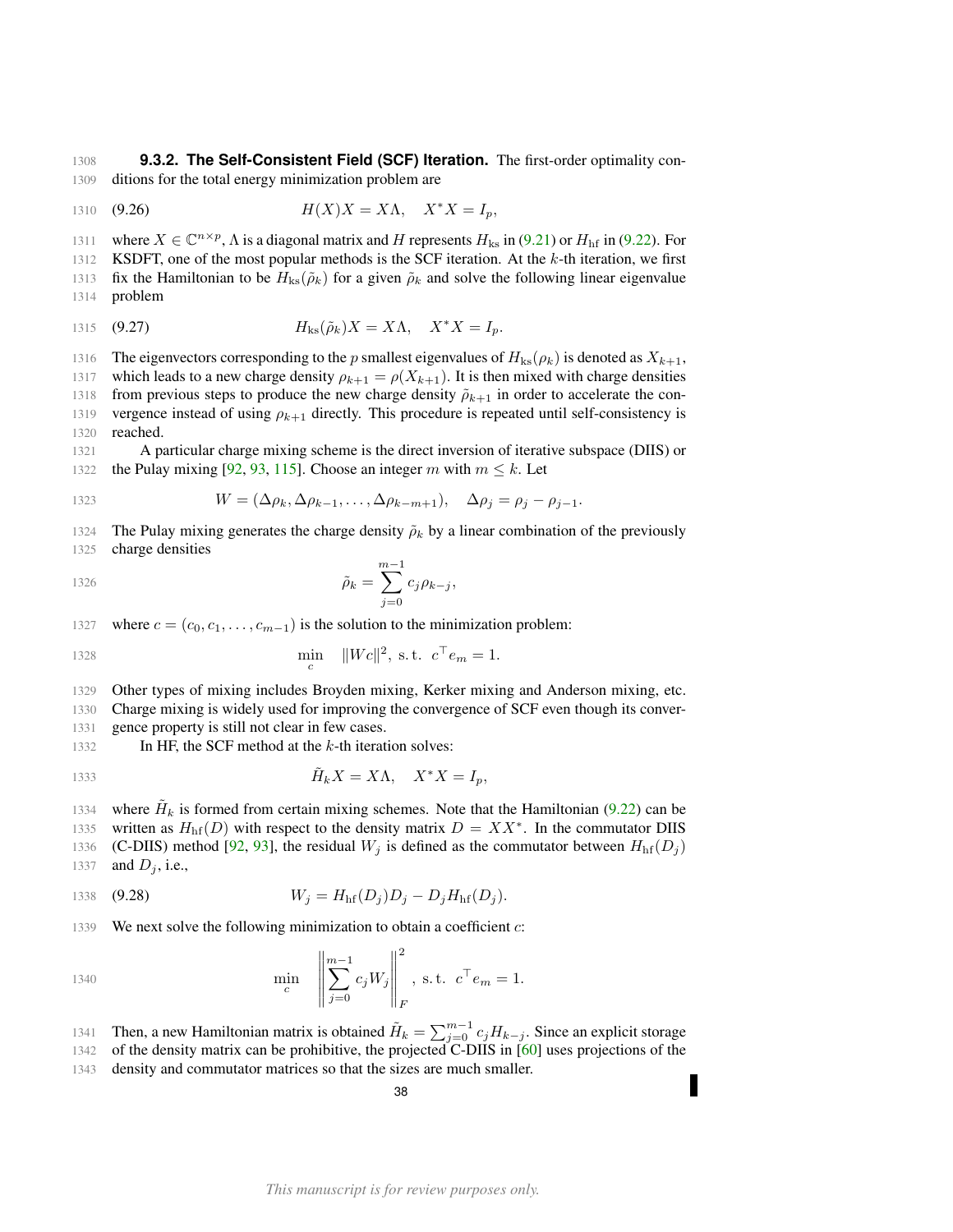<span id="page-38-0"></span>1344 **9.3.3. Subspace Methods For HF using Nyström Approximation.** Note that 1345 the most expensive part in HF is the evaluation of  $E_f(X)$  and the related derivatives. We 1346 apply the limited-memory Nyström technique to approximate  $V(X_k X_k^*)$  by  $\hat{V}(X_k X_k^*)$ . Let 1347  $Z = V(X_k X_k^*) \Omega$  where  $\Omega$  is an orthogonal basis of the subspace such as

1348 
$$
\text{span}\{X_k\},\ \text{span}\{X_{k-1},X_k\}\ \text{or}\ \text{span}\{X_{k-1},X_k,\mathcal{V}(X_kX_k^*)X_k\}.
$$

1349 Then the low rank approximation

<span id="page-38-2"></span>1350 **(9.29)** 
$$
\hat{\mathcal{V}}(X_k X_k^*) := Z(Z^* \Omega)^{\dagger} Z^*
$$

1351 is able to reduce the computational cost significantly. Note that the adaptive compression 1352 method in [\[73\]](#page-50-24) compresses the operator  $V(X_k X_k^*)$  on the subspace span $\{X_k\}$ . Conse-

1353 quently, we can keep the easier parts  $E_{ks}$  but approximate  $E_f(X)$  by using [\(9.29\)](#page-38-2). Hence, a 1354 new subproblem is formulated as

<span id="page-38-3"></span>1355 (9.30) 
$$
\min_{X \in \mathbb{C}^{n \times p}} E_{\text{ks}}(X) + \frac{1}{4} \left\langle \hat{\mathcal{V}}\left(X_k X_k^*\right) X, X \right\rangle \quad \text{s.t.} \quad X^* X = I_p.
$$

1356 The subproblem [\(9.30\)](#page-38-3) can be solved by the SCF iteration, the Riemannian gradient method 1357 or the modified CG method based on the following linear equation

$$
\text{Proj}_{X_k} \bigg( \nabla^2 E_{\text{ks}}(X_k)[\xi] + \frac{1}{2} \hat{\mathcal{V}}(X_k X_k^*) \xi - \xi \text{sym}(X_k^* \nabla f(X_k)) \bigg) = -\text{grad}\, E_{\text{hf}}(X_k).
$$

<span id="page-38-1"></span>1359 **9.3.4. A Regularized Newton Type Method.** Computing the p-smallest eigenpairs 1360 of  $H_{\text{ks}}(\tilde{\rho})$  is equivalent to a trace minimization problem

1361 (9.31) 
$$
\min_{X \in \mathbb{C}^{n \times p}} q(X) := \frac{1}{2} \text{tr}(X^* H_{\text{ks}}(\tilde{\rho}) X) \text{ s.t. } X^* X = I_p.
$$

1362 Note that  $q(X)$  is a second-order approximation to the total energy  $E_{\text{ks}}(X)$  without consid- ering the second term in the Hessian [\(9.24\)](#page-36-3). Hence, the SCF method may not converge if this second term dominates. The regularized Newton in [\(9.1\)](#page-33-1) can be applied to solve both KSDFT and HF with convergence guarantees. We next explain a particular version in [\[138\]](#page-52-24) whose subproblem is

1367 (9.32) 
$$
\min_{X \in \mathbb{C}^{n \times p}} \quad \frac{1}{2} \text{tr}(X^* H_{\text{ks}}(\tilde{\rho}) X) + \frac{\tau_k}{4} \|XX^{\top} - X_k X_k^{\top} \|_F^2 \quad \text{s.t.} \quad X^* X = I_p.
$$

1368 Since  $X_k$  and X are orthonormal matrices, we have

<span id="page-38-4"></span>
$$
||XX^{\top} - X_k X_k^{\top}||_F^2 = \text{tr}((XX^{\top} - X_k X_k^{\top})(XX^{\top} - X_k X_k^{\top}))
$$
  
= 2p - 2\text{tr}(X^{\top} X\_k X\_k^{\top} X).

1369

1370 Therefore, 
$$
(9.32)
$$
 is a linear eigenvalue problem:

$$
(H_{\text{ks}}(\tilde{\rho}) - \tau_k X_k X_k^{\top}) X = X \Lambda,
$$
  

$$
X^{\top} X = I_p.
$$
  
39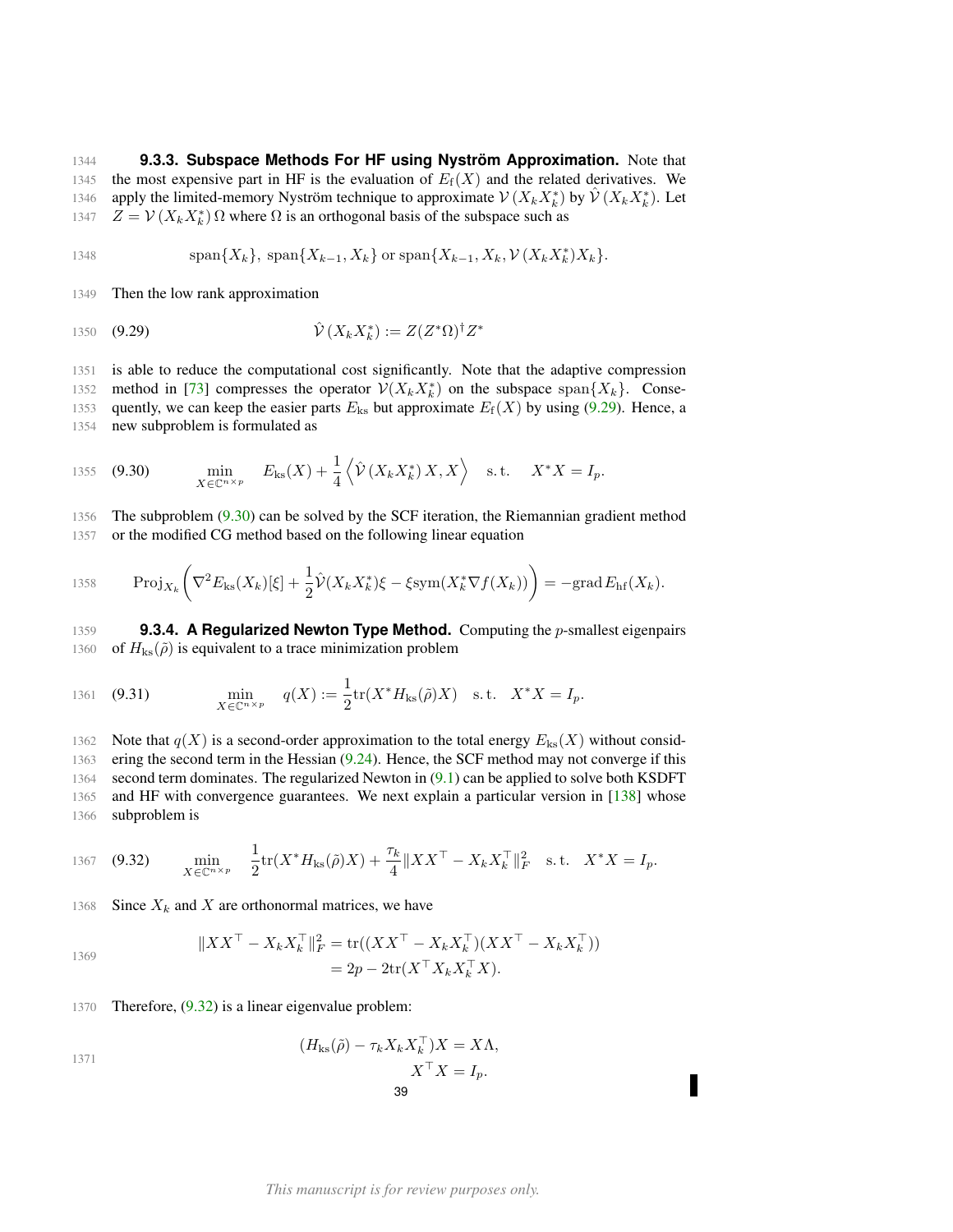<span id="page-39-0"></span>1372 **9.3.5. Subspace Refinement for KSDFT.** The direct minimization method in [\[138\]](#page-52-24) 1373 is a kind of subspace refinement procedure using

$$
Y = [X_k, P_k, R_k],
$$

1375 where  $P_k = X_k - X_{k-1}$  and  $R_k = H_{ks}(X_k)X_k - X_k\Lambda_k$ . Then the variable X can be 1376 expressed as  $X = YG$  where  $G \in \mathbb{C}^{3p \times p}$ . The total energy minimization problem [\(9.20\)](#page-36-4) 1377 becomes:

$$
\min_{G} E_{\text{ks}}(YG), \text{ s.t. } G^*Y^*YG = I_p,
$$

1379 whose first-order optimality condition is a generalized linear eigenvalue problem:

$$
(Y^*H_{\text{ks}}(YG)Y)G = Y^*YG\Omega, \quad G^*Y^*YG = I_p.
$$

1381 The subspace refinement method may help when the regularized Newton method does 1382 not perform well. Note that the total energy minimization problem [\(9.20\)](#page-36-4) is not necessary 1383 equivalent to a nonlinear eigenvalue problem  $(9.26)$  for finding the p smallest eigenvalues of 1384  $H(X)$ . Although an intermediate iterate X is orthogonal and contains eigenvectors of  $H(X)$ , 1385 these eigenvectors are not necessary the eigenvectors corresponding to the  $p$  smallest eigen-1386 values. Hence, we can form a subspace which contains these possible target eigenvectors. In 1387 particular, we first compute the first  $\gamma p$  smallest eigenvalues for some small integer  $\gamma$ . Their 1388 corresponding eigenvectors of  $H(X_k)$ , denoted by  $\Gamma_k$ , are put in a subspace as

1389 (9.33) 
$$
\text{span}\{X_{k-1}, X_k, \text{grad}\,E(X_k), \Gamma_k\}.
$$

1390 Numerical experience shows that the refinement scheme in [subsection 9.1](#page-33-1) with this subspace 1391 is likely escape a stagnated point.

<span id="page-39-1"></span>1392 **10. Semidefinite Programming (SDP).** In this section, we present two specialized 1393 subspace methods for solving the maxcut SDP and the maxcut SDP with nonnegative con-1394 straints from community detection.

<span id="page-39-2"></span>1395 **10.1. The Maxcut SDP.** The maxcut problem partition the vertices of a graph into 1396 two sets so that the sum of the weights of the edges connecting vertices in one set with these 1397 in the other set is maximized. The corresponding SDP relaxation [\[46,](#page-49-25) [16,](#page-48-21) [56,](#page-50-25) [8\]](#page-48-22) is

<span id="page-39-3"></span>
$$
\min_{X \in \mathcal{S}^n} \langle C, X \rangle
$$
  
1398 (10.1)  
s.t. 
$$
X^{ii} = 1, \quad i = 1, \cdots, n,
$$

$$
X \succeq 0.
$$

1399 We first describe a second-order cone program (SOCP) restriction for the SDP prob-1400 lem  $(10.1)$  by fixing all except one row and column of the matrix X. For any integer  $i \in \{1, \ldots, n\}$ , the complement of the set  $\{i\}$  is  $i^c = \{1, \ldots, n\} \setminus \{i\}$ . Let  $B = X^{i \tilde{c}, i^c}$ 1401 1402 be the submatrix of X after deleting its *i*-th row and column, and  $y = X^{i^c, i}$  be the *i*th col-1403 umn of the matrix X without the element  $X^{i,i}$ . Since  $X_{ii} = 1$ , the variable X of [\(10.1\)](#page-39-3) can 1404 be written as

1405 
$$
X := \begin{pmatrix} 1 & y^{\top} \\ y & B \end{pmatrix} := \begin{pmatrix} 1 & y^{\top} \\ y & X^{i^c, i^c} \end{pmatrix}
$$

 $1406$  without loss of generality. Suppose that the submatrix B is fixed. It then follows from the 1407 Schur complement theorem that  $X \succeq 0$  is equivalent to

$$
\xi - y^{\top} B^{-1} y \ge 0.
$$
  
40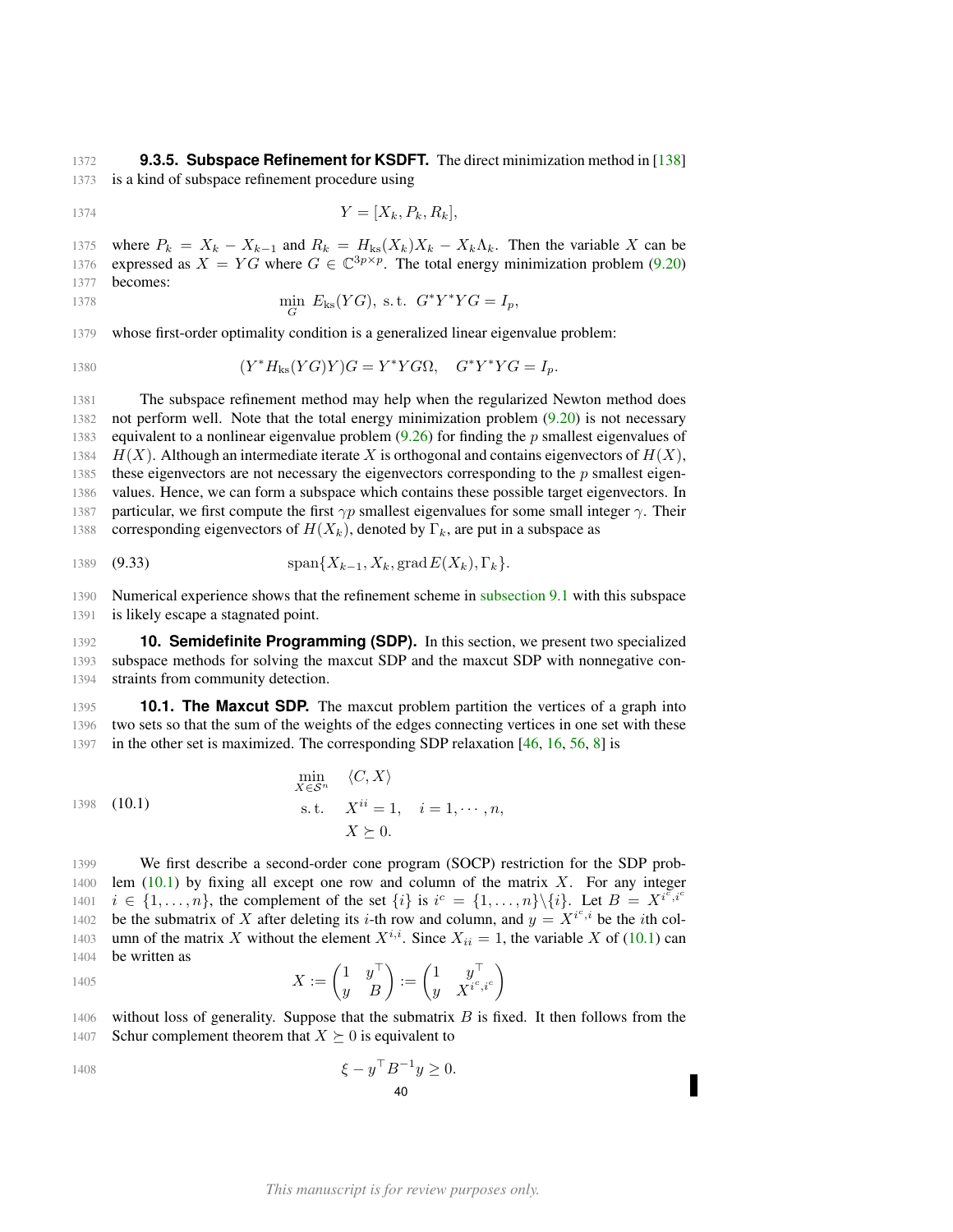1409 In order to maintain the strict positive definiteness of X, we require  $1 - y^{\top}B^{-1}y \ge v$  for a 1410 small constant  $\nu > 0$ . Therefore, the SDP problem [\(10.1\)](#page-39-3) is reduced to a SOCP:

<span id="page-40-1"></span>1411 (10.2) 
$$
\min_{y \in \mathbb{R}^{n-1}} \hat{c}^\top y
$$
  
s.t.  $1 - y^\top B^\dagger y \ge \nu$ ,  $y \in \text{Range}(B)$ ,

1412 where  $\hat{c} := 2C^{i^c, i}$ . If  $\gamma := \hat{c}^\top B \hat{c} > 0$ , an explicit solution of [\(10.2\)](#page-40-1) is given by

<span id="page-40-2"></span>
$$
y = -\sqrt{\frac{1-\nu}{\gamma}}B\hat{c}.
$$

1414 Otherwise, the solution is  $y = 0$ .

1415 We next describe the RBR method [\[130\]](#page-52-25). Starting from a positive definite feasible so-1416 lution  $X_1$ , it updates one row/column of X at each of the inner steps. The operations from 1417 the first row to the last row is called a cycle. At the first step of the  $k$ -th cycle, the matrix  $B$ is set to  $X_k^{1^c,1^c}$ 1418 is set to  $X_k^{1,1}$  and y is computed by [\(10.3\)](#page-40-2). Then the first row/column of  $X_k$  is substituted 1419 by  $X_k^{1^c,1} := y$ . Other rows/columns are updated in a similar fashion until all row/column 1420 are updated. Then we set  $X_{k+1} := X_k$  and this procedure is repeated until certain stopping 1421 criteria are met.

1422 The RBR method can also be derived from the logarithmic barrier problem

<span id="page-40-3"></span>1423 (10.4)  
\n
$$
\min_{X \in S^n} \phi_{\sigma}(X) := \langle C, X \rangle - \sigma \log \det X
$$
\n
$$
\text{s.t.} \quad X^{ii} = 1, \forall i = 1, \dots, n, \quad X \succ 0.
$$

1424 Fixing the block  $B = X^{i^c, i^c}$  gives

1425 
$$
\det(X) = \det(B)(1 - (X^{i^c,i})^{\top}B^{-1}X^{i^c,i}).
$$

1426 Therefore, the RBR subproblem for  $(10.4)$  is

<span id="page-40-4"></span>1427 (10.5) 
$$
\min_{y \in \mathbb{R}^{n-1}} \hat{c}^\top y - \sigma \log(1 - y^\top B^{-1} y).
$$

1428 If  $\gamma := \hat{c}^\top B \hat{c} > 0$ , the solution of problem [\(10.5\)](#page-40-4) is

$$
y = -\frac{\sqrt{\sigma^2 + \gamma} - \sigma}{\gamma} B\hat{c}.
$$

Consequently, the subproblem [\(10.2\)](#page-40-1) has the same solution as [\(10.5\)](#page-40-4) if  $\nu = 2\sigma$  $\sqrt{\sigma^2 + \gamma} - \sigma$ 1430 Consequently, the subproblem (10.2) has the same solution as (10.5) if  $\nu = 2\sigma \frac{\sqrt{v^2 + v^2}}{\gamma}$ .

<span id="page-40-0"></span>**1431 10.1.1. Examples: Phase Retrieval.** Given a matrix  $A \in \mathbb{C}^{m \times n}$  and a vector  $b \in$  $1432 \, \mathbb{R}^m$ , the phase retrieval problem can be formulated as a feasibility problem:

1433 find x, s. t. 
$$
|Ax| = b
$$
.

1434 An equivalent model in [\[122\]](#page-52-26) is

1435  
\n
$$
\min_{x \in \mathbb{C}^n, y \in \mathbb{R}^m} \quad \frac{1}{2} \|Ax - y\|_2^2
$$
\ns.t. 
$$
|y| = b,
$$
\n41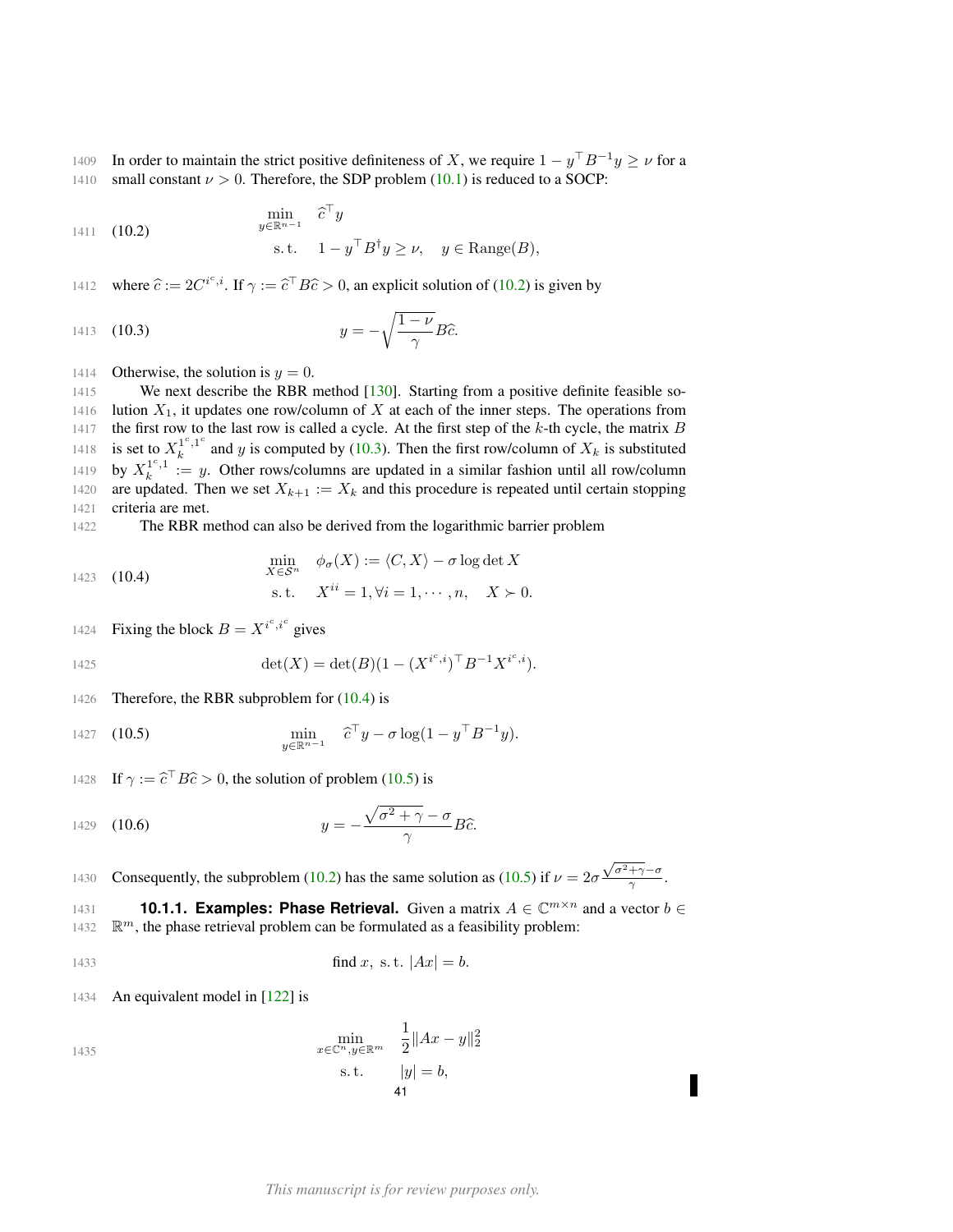1436 which can be further reformulated as

<span id="page-41-1"></span>1437 (10.7) 
$$
\min_{x \in \mathbb{C}^n, u \in \mathbb{C}^m} \frac{1}{2} \|Ax - \text{diag}(b)u\|_2^2
$$
  
s.t.  $|u^i| = 1, i = 1, ..., m.$ 

1438 By fixing the variable  $u$ , it becomes a least squares problem with respect to  $x$ , whose explicit 1439 solution is  $x = A^{\dagger}$ diag(b)u. Substituting x back to [\(10.7\)](#page-41-1) yields a general maxcut problem:

$$
\min_{u \in \mathbb{C}^m} u^* M u
$$
  
s.t.  $|u^i| = 1, i = 1, ..., m,$ 

1441 where  $M = \text{diag}(b)(I - AA^{\dagger})\text{diag}(b)$  is positive semidefinite. Hence, the corresponding 1442 SDP relaxation is

$$
\min_{U \in \mathcal{S}^m} \quad \text{tr}(UM)
$$
\n
$$
\text{s.t.} \quad U^{ii} = 1, \, i = 1, \cdots, m, \, U \succeq 0.
$$

1444 The above problem can be further solved by the RBR method.

<span id="page-41-0"></span>1445 **10.2. Community Detection.** Suppose that the nodes  $[n] = \{1, \ldots, n\}$  of a network 1446 can be partitioned into  $r \geq 2$  disjoint sets  $\{K_1, \ldots, K_r\}$ . A binary matrix X is called a 1447 partition matrix if  $X^{ij} = 1$  for  $i, j \in K_t, t \in \{1, ..., r\}$  and otherwise  $X^{ij} = 0$ . Let A be the 1448 adjacency matrix and d be the degree vector, where  $d_i = \sum_j A^{ij}$ ,  $i \in [n]$ . Define the matrix

<span id="page-41-4"></span>1449 (10.8) 
$$
C = -(A - \lambda dd^{\top}),
$$

1450 where  $\lambda = 1/||d||_1$ . A popular method for the community detection problem is to maximize 1451 the modularity [\[86\]](#page-51-25) as:

<span id="page-41-2"></span>
$$
\min_{X} \langle C, X \rangle \text{ s.t. } X \in \mathcal{P}_n^r,
$$

1453 where  $\mathcal{P}_n^r$  is the set of all partition matrices of n nodes with no more than r subsets. Since 1454 the modularity optimization [\(10.9\)](#page-41-2) is NP-hard, a SDP relaxation proposed in [\[25\]](#page-48-23) is:

<span id="page-41-3"></span>
$$
\min_{X \in \mathbb{R}^{n \times n}} \langle C, X \rangle
$$
\n
$$
\text{s.t.} \quad X^{ii} = 1, i = 1, \dots, n,
$$
\n
$$
0 \le X^{ij} \le 1, \forall i, j,
$$
\n
$$
X \succeq 0.
$$

1456 The RBR method in [subsection 10.1](#page-39-2) can not be applied to [\(10.10\)](#page-41-3) directly due to the compo-1457 nentwise constraints  $0 \le X^{ij} \le 1$ .

1458 Note that the true partition matrix  $X^*$  can be decomposed as  $X^* = \Phi^*(\Phi^*)^\top$ , where 1459  $\Phi^* \in \{0,1\}^{n \times r}$  is the true assignment matrix. This decomposition is unique up to a permu-1460 tation of the columns of  $\Phi^*$ . The structures of  $\Phi^*$  leads to a new relaxation of the original 1461 partition matrix  $X$  [\[146\]](#page-53-7). Define a matrix

$$
U = \left[u^1, ..., u^n\right]^\top \in \mathbb{R}^{n \times r}.
$$

We can consider a decomposition  $X = U U^{\top}$ . The constraints  $X^{ii} = 1$  and  $\Phi^* \in \{0, 1\}^{n \times r}$ 1463 1464 imply that

$$
||u^i||_2 = 1, \quad U \ge 0, \quad ||u^i||_0 \le p,
$$
  
42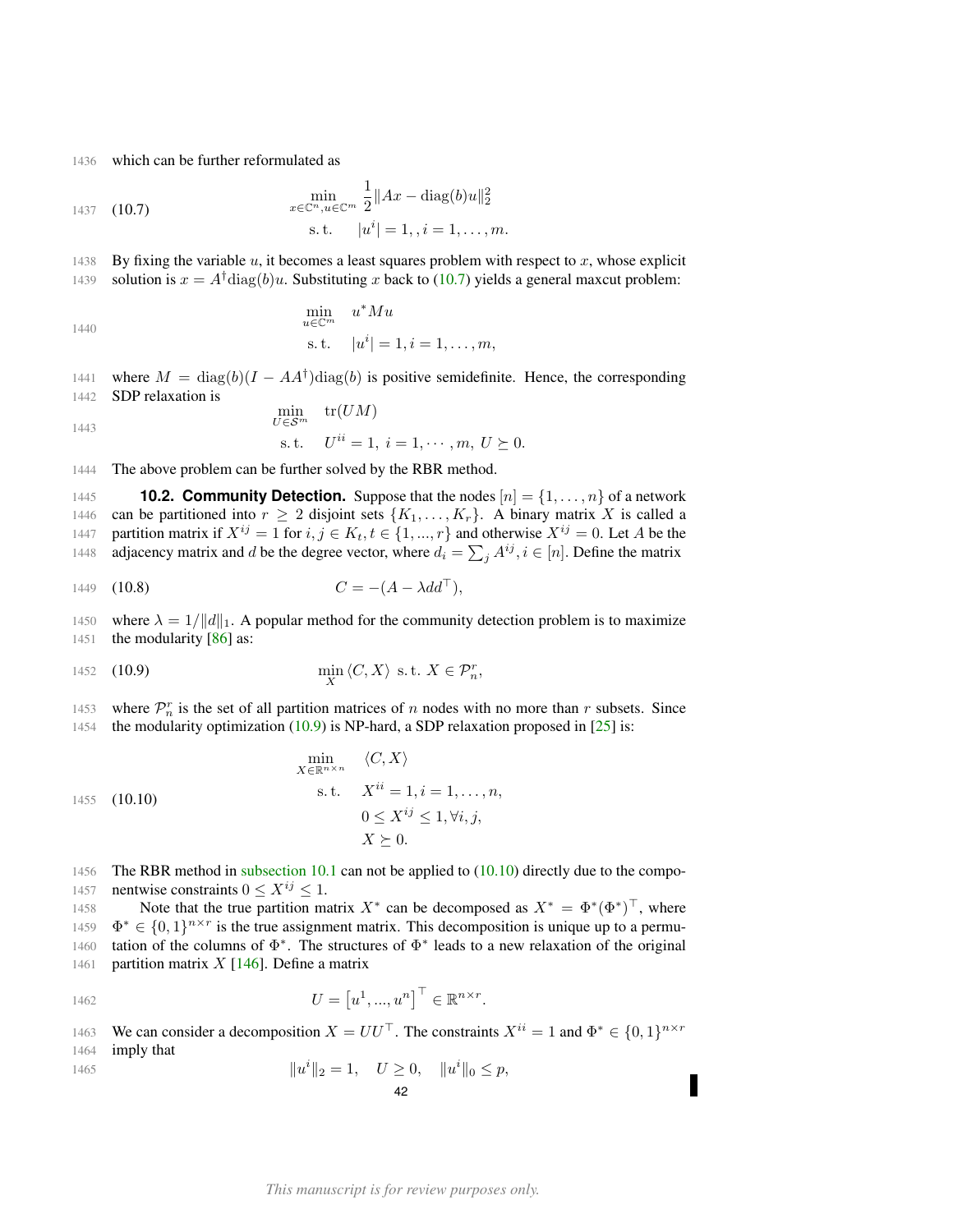1466 where the cardinality constraints are added to impose sparsity of the solution. Therefore, an 1467 alternative relaxation to  $(10.9)$  is

<span id="page-42-0"></span>
$$
\min_{U \in \mathbb{R}^{n \times r}} \langle C, UU^{\top} \rangle
$$
\n1468 (10.11)  
\n
$$
\text{s.t. } \|u^i\|_2 = 1, i = 1, ..., n,
$$
\n
$$
\|u^i\|_0 \le p, i = 1, ..., n,
$$
\n
$$
U \ge 0.
$$

1469 Although [\(10.11\)](#page-42-0) is still NP-hard, it enables us to develop a computationally efficient 1470 RBR method. The feasible set for each block  $u^i$  is

1471 
$$
\mathcal{U} = \{ u \in \mathbb{R}^r \mid ||u||_2 = 1, \quad u \ge 0, \quad ||u||_0 \le p \}.
$$

1472 Then, problem  $(10.11)$  can be rewritten as

$$
\text{1473} \quad (10.12) \qquad \qquad \min_{U \in \mathbb{R}^{n \times r}} \quad f(U) \equiv \left\langle C, U U^{\top} \right\rangle, \quad \text{s.t.} \quad u^i \in \mathcal{U}.
$$

For the *i*-th subproblem, we fix all except the *i*-th row of U and formulate the subproblem as

<span id="page-42-1"></span>
$$
u^i = \arg\min_{x \in \mathcal{U}} f(u^1, ..., u^{i-1}, x, u^{i+1}, ..., u^n) + \frac{\sigma}{2} ||x - \bar{u}^i||^2,
$$

1474 where the last part in the objective function is the proximal term and  $\sigma > 0$  is a parameter.

1475 Note that the quadratic term  $||x||^2$  is eliminated due to the constraint  $||u||_2 = 1$ . Therefore, 1476 the subproblem becomes

$$
u^{i} = \arg\min_{x \in \mathcal{U}} b^{\top} x,
$$

where  $b = 2C^{i,i^c}U^{-i} - \sigma \bar{u}^i$ , and  $C^{i,i^c}$  is the *i*-th row of C without the *i*-th component,  $U^{-i}$ 1478 1479 is the matrix U without the i-th row. Define  $b_{+} = \max\{b, 0\}$ ,  $b_{-} = \max\{-b, 0\}$ , where the  $1480$  max is taken component-wisely. Then the closed-form solution of [\(10.13\)](#page-42-1) is given by

<span id="page-42-2"></span>1481 (10.14) 
$$
u = \begin{cases} \frac{b^{\underline{p}}}{\|b^{\underline{p}}\|}, & \text{if } b = \neq 0, \\ e^{j_0}, \text{ with } j_0 = \arg \min_j b^j, & \text{otherwise,} \end{cases}
$$

1482 – where  $b_{-}^{p}$  is obtained by keeping the largest p components in  $b_{-}$  and letting the others be 1483 zero, and when  $||b_||_0 \leq p$ ,  $b^p_-= b_-.$  Then the RBR method goes over all rows of U by 1484 **using [\(10.14\)](#page-42-2).** 

1485 We next briefly describe the parallelization of the RBR method on a shared memory 1486 computer with many threads. The variable  $U$  is stored in the shared memory so that it can be 1487 accessed by all threads. Even when some row  $u^i$  is updating in a thread, the other threads can 1488 still access  $U$  whenever necessary. In the sequential RBR method, the main cost of updating 1489 one row  $u^i$  is the computation of  $b = 2C^{i,i^c}U^{-i} - \sigma \bar{u}^i$ , where  $\bar{u}^i$  and U are the current 1490 iterates. The definition of  $C$  in [\(10.8\)](#page-41-4) gives

1491 (10.15) 
$$
b^{\top} = -2A^{i,i^{c}}U^{-i} + 2\lambda d^{i}(d^{i^{c}})^{\top}U^{-i} - \sigma\bar{u}^{i},
$$

1492 where  $A^{i,i^c}$  is the *i*-th row of A without the *i*-th component. The parallel RBR method is 1493 outlined in Figure [10.1](#page-43-2) where many threads are working simultaneously. The vector  $d^{\top}U$  $1494$  and matrix  $U$  are stored in the shared memory and all threads can access and update them.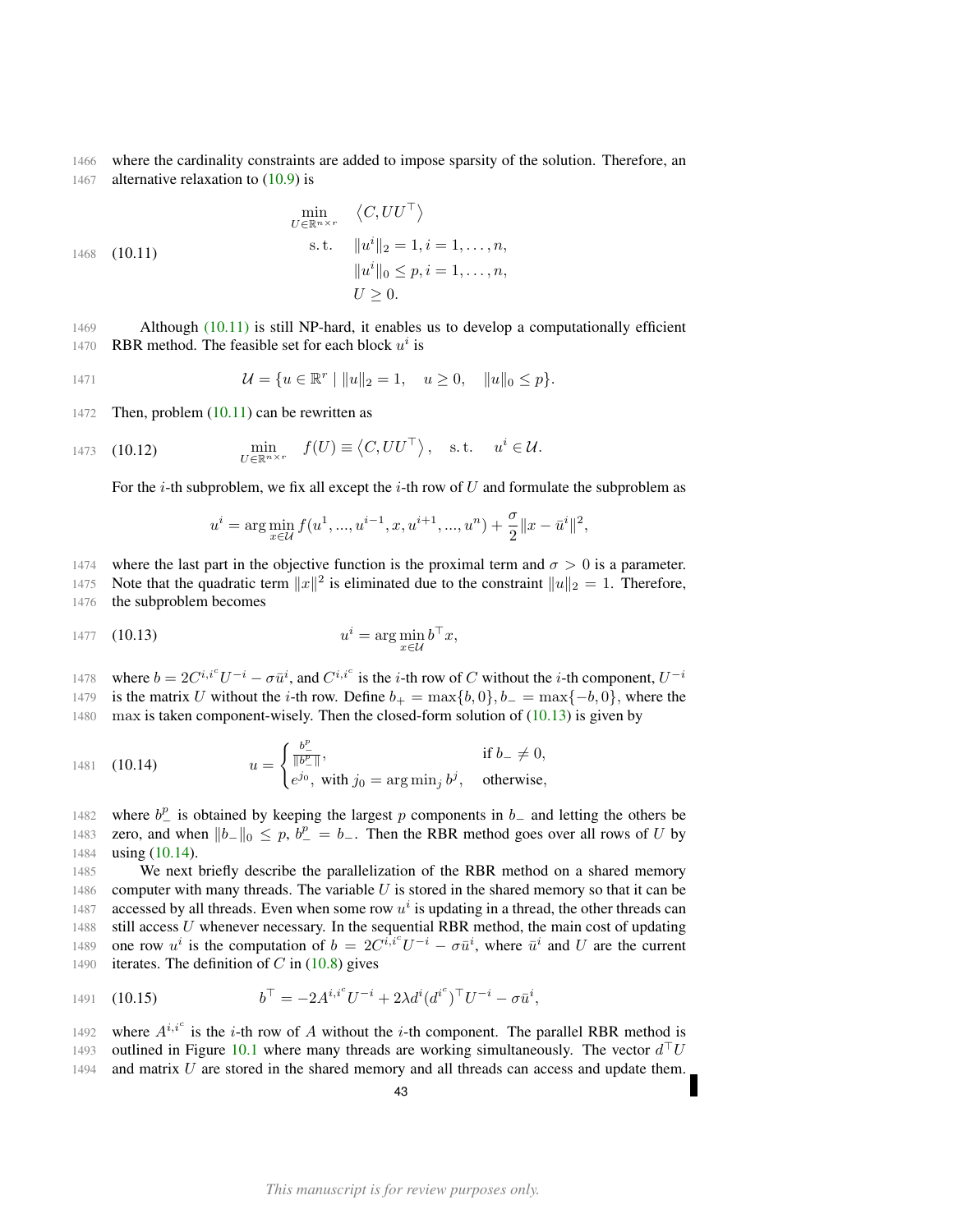<span id="page-43-2"></span>

**Fig. 10.1** *An illustration of the asynchronous parallel proximal RBR method*

1495 Every thread picks up their own row  $u^i$  at a time and then reads U and the vector  $d^{\top}U$ . Then, 1496 a private copy of  $b^{\top}$  is computed. Thereafter, the variable  $u^{i}$  is updated and  $d^{\top}U$  is set to 1497  $d^{\top}U \leftarrow d^{\top}U + d^i(u^i - \bar{u}^i)$  in the shared memory. It immediately proceeds to another row 1498 without waiting for other threads to finish their tasks. Therefore, when a thread is updating 1499 its variables, other blocks of variables  $u^j$ ,  $j \neq i$  are not necessarily the most new version. 1500 Moreover, if this thread is reading some row  $u^j$  or the vector  $d^{\top}U$  from memory and another 1501 thread is just modifying them, the data of  $u^i$  will be partially updated. Since the memory 1502 locking is removed, the parallel RBR method may be able to provide near-linear speedups. 1503 See also the HOGWILD! [\[94\]](#page-51-26) and CYCLADES [\[89\]](#page-51-27) for the asynchronous methods.

<span id="page-43-0"></span> **11. Low Rank Matrix Optimization.** Optimization problems whose variable is re- lated to low-rank matrices arise in many applications, for example, semidefinite programming (SDP), matrix completion, robust principle component analysis, control and systems theory, model reduction [\[76\]](#page-50-26), phase retrieval, blind deconvolution, data mining, pattern recognitions [\[33\]](#page-49-26), latent semantic indexing, collaborative prediction and low-dimensional embedding.

<span id="page-43-1"></span>1509 **11.1. Low Rank Structure of First-order Methods.** A common feature of many 1510 first-order methods for the low rank matrix optimization problems is that the next iterate  $x_{k+1}$ 1511 is defined by the current iterate  $x_k$  and a partial eigenvalue decomposition of certain matrix. 1512 They can be unified as the following fixed-point iteration scheme [\[71\]](#page-50-27):

<span id="page-43-3"></span>
$$
x_{k+1} = \mathcal{T}(x_k, \Psi(\mathcal{B}(x_k))), \quad x_k \in \mathcal{D},
$$

1514 where  $\mathcal{B}: \mathcal{D} \to \mathcal{S}^n$  is a bounded mapping from a given Euclidean space  $\mathcal{D}$  to the n-1515 dimensional symmetric matrix space  $S<sup>n</sup>$ , and T is a general mapping from  $D \times S<sup>n</sup>$  to D. 1516 The spectral operator  $\Psi : \mathcal{S}^n \to \mathcal{S}^n$  is given by

$$
\Psi(X) = V \text{Diag}(\psi(\lambda(X))) V^{\top},
$$
\n
$$
\mathbf{44}
$$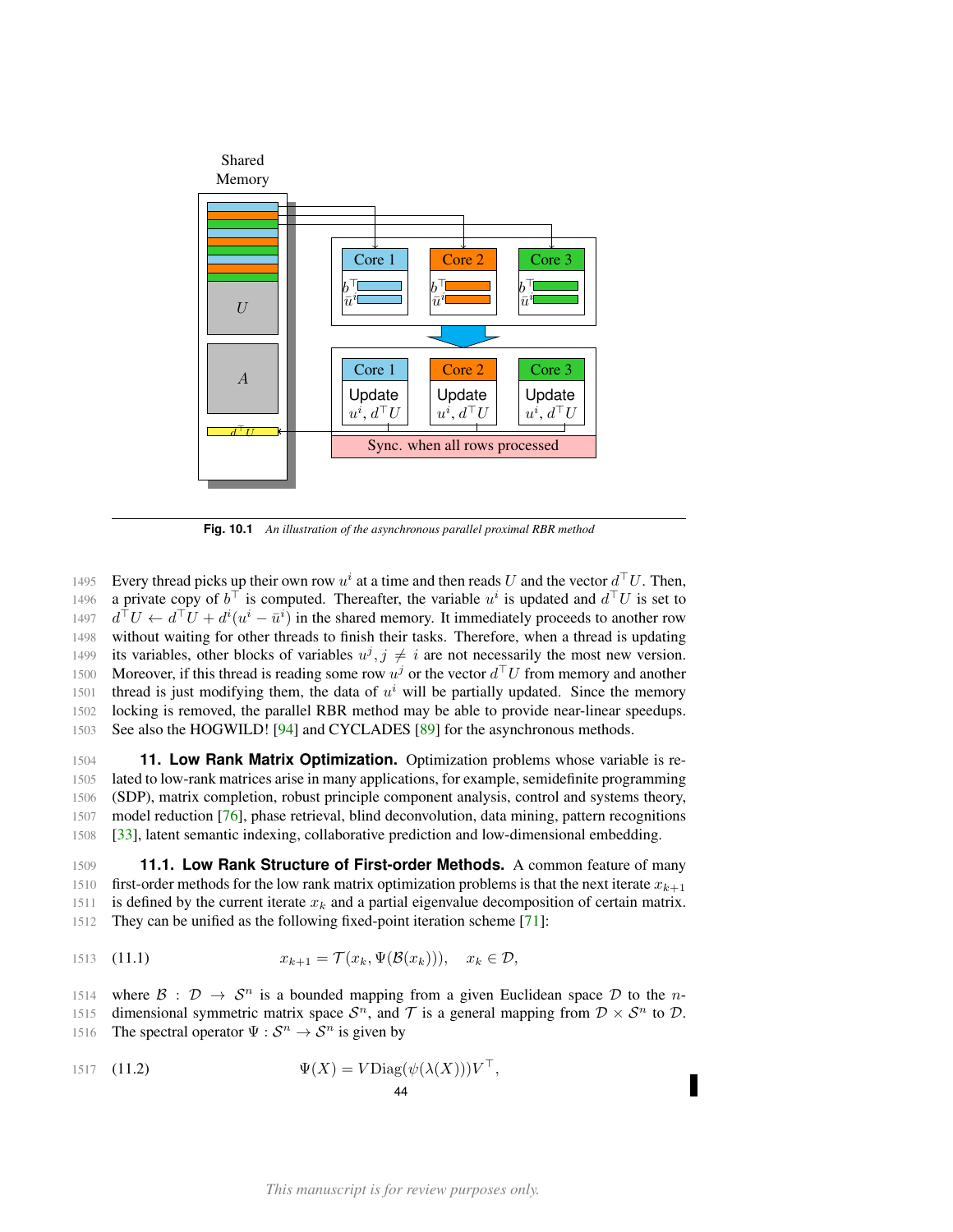1518 where  $X = V \text{Diag}(\lambda_1, \dots, \lambda_n) V^\top$  is the eigenvalue decomposition of X with eigenvalues 1519 in descending order  $\lambda_1 \geq \lambda_2 \cdots \geq \lambda_n$ ,  $\lambda(X) = (\lambda_1, \ldots, \lambda_n)^T$ , the operator  $\psi : \mathbb{R}^n \to \mathbb{R}^n$ 1520 is a vector-valued *symmetric mapping*, i.e.,  $\psi(P\lambda) = P\psi(\lambda)$  for any permutation matrix P. 1521 The orthogonal projection of a symmetric matrix X on to a given  $\text{Range}(Q)$  with  $Q^\top Q = I$ 

1522 is defined as:

1523 (11.3) 
$$
\mathcal{P}_Q(X) := \underset{Y \in \mathcal{S}^n, \text{ Range}(Y) = \text{Range}(Q)}{\arg \min} \|Y - X\|_F^2 = QQ^\top XQQ^\top.
$$

1524 The operator  $\Psi$  has the low-rank property at X if there exists an orthogonal matrix  $V_I \in$ 1525  $\mathbb{R}^{n \times p}$   $(p \ll n)$  that span a p-dimensional eigen-space corresponding to  $\lambda_i(X)$ ,  $i \in \mathcal{I}$ , such 1526 that  $\Psi(X) = \Phi(\mathcal{P}_{V_{\mathcal{I}}}(X))$ , where  $\Phi$  is either the same as  $\Psi$  or a different spectral operator 1527 induced by  $\phi$ , and  $\mathcal I$  is an index set depending on X. The low-rank property ensures that the 1528 full eigenvalue decomposition is not needed.

 The scheme [\(11.1\)](#page-43-3) is time-consuming for large scale problems since first-order methods often take thousands of iterations to converge and each iteration requires at least one full 1531 or partial eigenvalue decomposition for evaluating  $\Psi$ . However,  $\Psi(\mathcal{B}(x_k))$  often lives in a low-dimensional eigenspace in practice. A common practice is to use inexact method such as the Lanczos method, LOBPCG, and randomized methods with early stopping rules [\[149,](#page-53-8) [6,](#page-48-24) [106\]](#page-51-28). The so-called subspace method performs refinement on a low-dimensional subspace for univariate maximal eigenvalue optimization problem [\[66,](#page-50-28) [102,](#page-51-29) [63\]](#page-50-29) and in the SCF iteration for KSDFT [\[151\]](#page-53-9). In the rest of this section, we present approaches [\[71\]](#page-50-27) which integrate eigenvalue computation coherently with the underlying optimization methods.

<span id="page-44-0"></span>1538 **11.2. A Polynomial-filtered Subspace Method.** We now describe a general sub-1539 space framework for the scheme [\(11.1\)](#page-43-3) using Chebyshev polynomials  $\rho_k(\cdot)$  defined in [\(8.5\)](#page-26-3). 1540 Assume that  $x^*$  is a limit point of the fixed-point iteration [\(11.1\)](#page-43-3) and the low-rank property 1541 holds for every  $\mathcal{B}(x_k)$  in [\(11.1\)](#page-43-3). Consequently, the scheme (11.1) is equivalent to

<span id="page-44-1"></span>1542 (11.4) 
$$
x_{k+1} = \mathcal{T}(x_k, \Phi(\mathcal{P}_{V_{\mathcal{I}_k}}(\mathcal{B}(x_k))))
$$

1543 where  $V_{\mathcal{I}_k}$  is determined by  $\mathcal{B}(x_k)$ . Although the exact subspace  $V_{\mathcal{I}_k}$  usually is unknown, 1544 it can be approximated by an estimated subspace  $U_k$  so that the computational cost of  $\Psi$ 1545 is significantly reduced. After the next point  $x_{k+1}$  is formed, a polynomial filter step is 1546 performed in order to extract a new subspace  $U_{k+1}$  based on  $U_k$ . Therefore, combining the 1547 two steps  $(8.6)$  and  $(11.4)$  together gives

<span id="page-44-2"></span>1548 (11.5) 
$$
x_{k+1} = \mathcal{T}(x_k, \Phi(\mathcal{P}_{U_k}(\mathcal{B}(x_k))))
$$

<span id="page-44-3"></span>
$$
\text{1530} \quad (11.6) \qquad \qquad U_{k+1} = \text{orth}(\rho_{k+1}^{q_{k+1}}(\mathcal{B}(x_{k+1}))U_k),
$$

1551 where  $q_k$  is a small number (e.g. 1 to 3) of the polynomial filter  $\rho_k(\cdot)$  applied to  $U_k$ . The Chebyshev polynomials are suitable when the targeted eigenvalues are located within an inter- val, for example, finding a few largest/smallest eigenvalues in magnitude or all positive/neg-ative eigenvalues.

1555 The main feature is that the exact subspace  $V_{\mathcal{I}_k}$  is substituted by its approximation  $U_k$  in [\(11.5\)](#page-44-2). The principle angle between the true and extracted subspace is controlled by the polynomial degree. Then the error between one exact and inexact iteration is bounded. When 1558 the initial space is not orthogonal to the target space, the convergence of  $(11.5)-(11.6)$  $(11.5)-(11.6)$  $(11.5)-(11.6)$  is established under mild assumptions. In fact, the subspace often becomes more and more accurate so that the warm start property is helpful, i.e., the subspace of the current iteration can be refined from the previous one.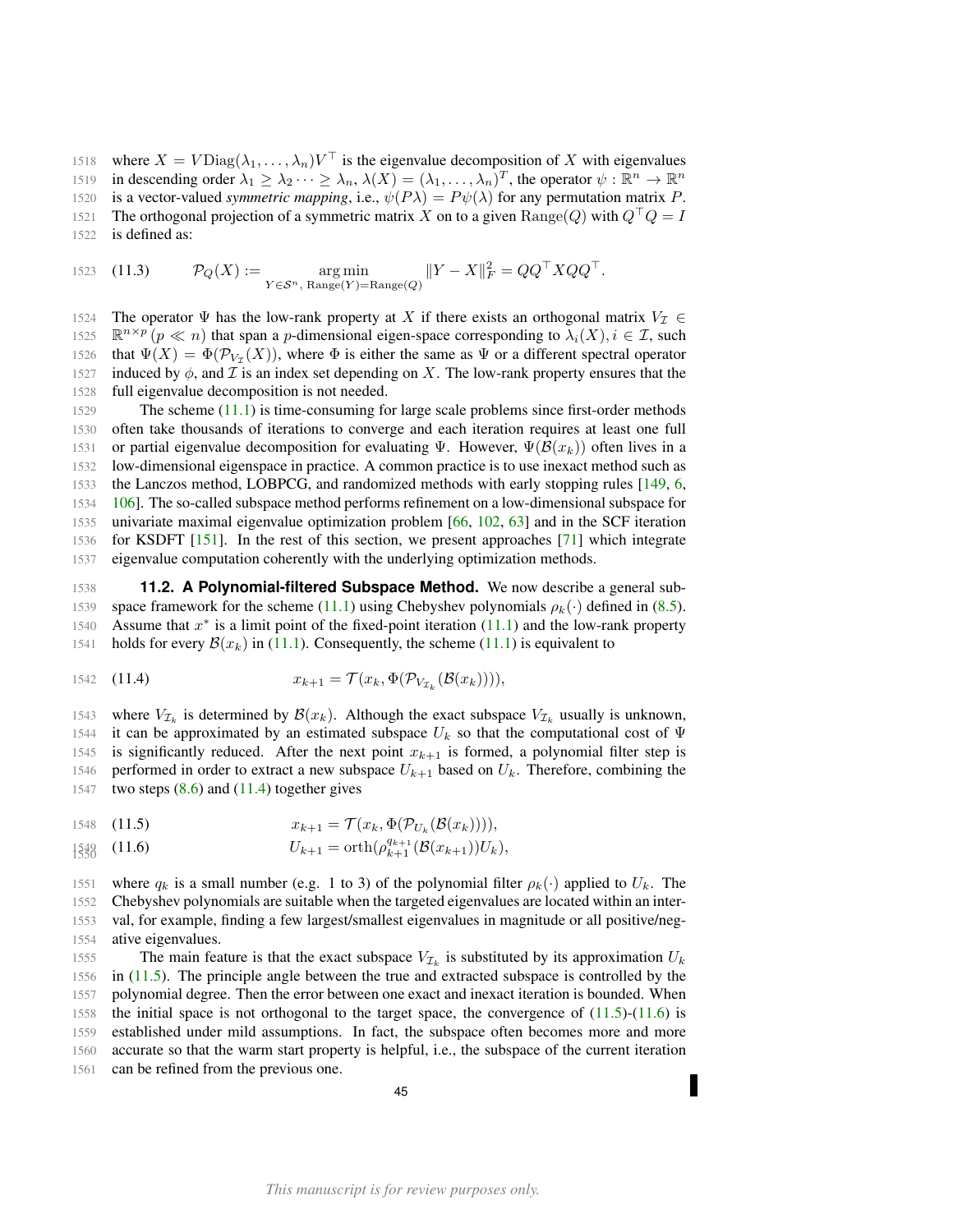<span id="page-45-0"></span>1562 **11.3. The Polynomial-filtered Proximal Gradient Method.** We next show how 1563 to apply the subspace update [\(11.5\)](#page-44-2) and [\(11.6\)](#page-44-3) to the proximal gradient method on a set of 1564 composite optimization problems

<span id="page-45-2"></span>1565 (11.7) 
$$
\min \quad h(x) := F(x) + R(x),
$$

1566 where  $F(x) = f \circ \lambda(\mathcal{B}(x))$  with  $\mathcal{B}(x) = G + \mathcal{A}^*(x)$  and  $R(x)$  is a regularization term with 1567 simple structures but need not be smooth. Here G is a known matrix in  $S<sup>n</sup>$ , the linear operator 1568  $\mathcal A$  and its adjoint operator  $\mathcal A^*$  are defined as

<span id="page-45-5"></span>1569 (11.8) 
$$
\mathcal{A}(X) = [\langle A_1, X \rangle, \dots, \langle A_m, X \rangle]^T, \quad \mathcal{A}^*(x) = \sum_{i=1}^m x_i A_i,
$$

- for given symmetric matrices  $A_i \in \mathcal{S}^n$ . The function  $f : \mathbb{R}^n \to \mathbb{R}$  is smooth and *absolutely*
- *symmetric*, i.e.,  $f(x) = f(Px)$  for all  $x \in \mathbb{R}^n$  and any permutation matrix  $P \in \mathbb{R}^{n \times n}$ .
- 1572 Let  $\Psi$  be a spectral operator induced by  $\psi = \nabla f$ . It can be verified that the gradient of 1573  $F$  in [\(11.7\)](#page-45-2) is

1574 (11.9) 
$$
\nabla F(x) = \mathcal{A}(\Psi(\mathcal{B}(x))).
$$

1575 The proximal operator is defined by

1576 (11.10) 
$$
\operatorname{prox}_{tR}(x) = \arg\min_u R(u) + \frac{1}{2t} ||u - x||_2^2.
$$

1577 Consequently, the proximal gradient method is

<span id="page-45-3"></span>1578 (11.11) 
$$
x_{k+1} = \text{prox}_{\tau_k R}(x_k - \tau_k \mathcal{A}(\Psi(\mathcal{B}(x_k))))
$$

1579 where  $\tau_k$  is the step size. Therefore, the iteration [\(11.11\)](#page-45-3) is a special case of [\(11.1\)](#page-43-3) with

$$
\mathcal{T}(x, X) = \text{prox}_{\tau_k R}(x - \mathcal{A}(X)),
$$
  

$$
\Psi(X) = V \text{Diag}(\nabla f(\lambda(X))) V^{\top}.
$$

1581 Assume that the low-rank property holds at every iteration. The corresponding polynomial-1582 filtered method can be written as

1583 (11.12)  $x_{k+1} = \text{prox}_{\tau_k R}(x_k - \tau_k \mathcal{A}(\Phi(\mathcal{P}_{U_k}(\mathcal{B}(x_k))))),$ 

$$
\text{1583} \quad (11.13) \qquad \qquad U_{k+1} = \text{orth}(\rho_{k+1}^{q_{k+1}}(\mathcal{B}(x_{k+1}))U_k).
$$

<span id="page-45-1"></span>1586 **11.3.1. Examples: Maximal Eigenvalue and Matrix Completion.** Consider the 1587 maximal eigenvalue optimization problem:

<span id="page-45-4"></span>1588 (11.14) 
$$
\min_x F(x) + R(x) := \lambda_1(\mathcal{B}(x)) + R(x),
$$

1589 where  $\mathcal{B}(x) = G + \mathcal{A}^*(x)$ . Certain specific formulations of phase recovery and blind decon-1590 volution are special case of [\(11.14\)](#page-45-4). The subgradient of  $F(x)$  is

$$
0F(x) = \{ \mathcal{A}(U_1SU_1^T) \mid S \succeq 0, \text{tr}(S) = 1 \},
$$

1592 where  $U_1 \in \mathbb{R}^{n \times r_1}$  is the subspace spanned by eigenvectors of  $\lambda_1(\mathcal{B}(x))$  with multiplicity 1593  $r_1$ . For simplicity, we assume  $r_1 = 1$  and  $\lambda_1(\mathcal{B}(x)) > 0$ , which means that  $\partial F(x)$  has only 1594 one element and the function  $F(x)$  is differentiable. Then the polynomial-filtered method is

$$
x_{k+1} = \text{prox}_{\tau R}(x_k - \tau \mathcal{A}(u_1 u_1^T)),
$$
  
46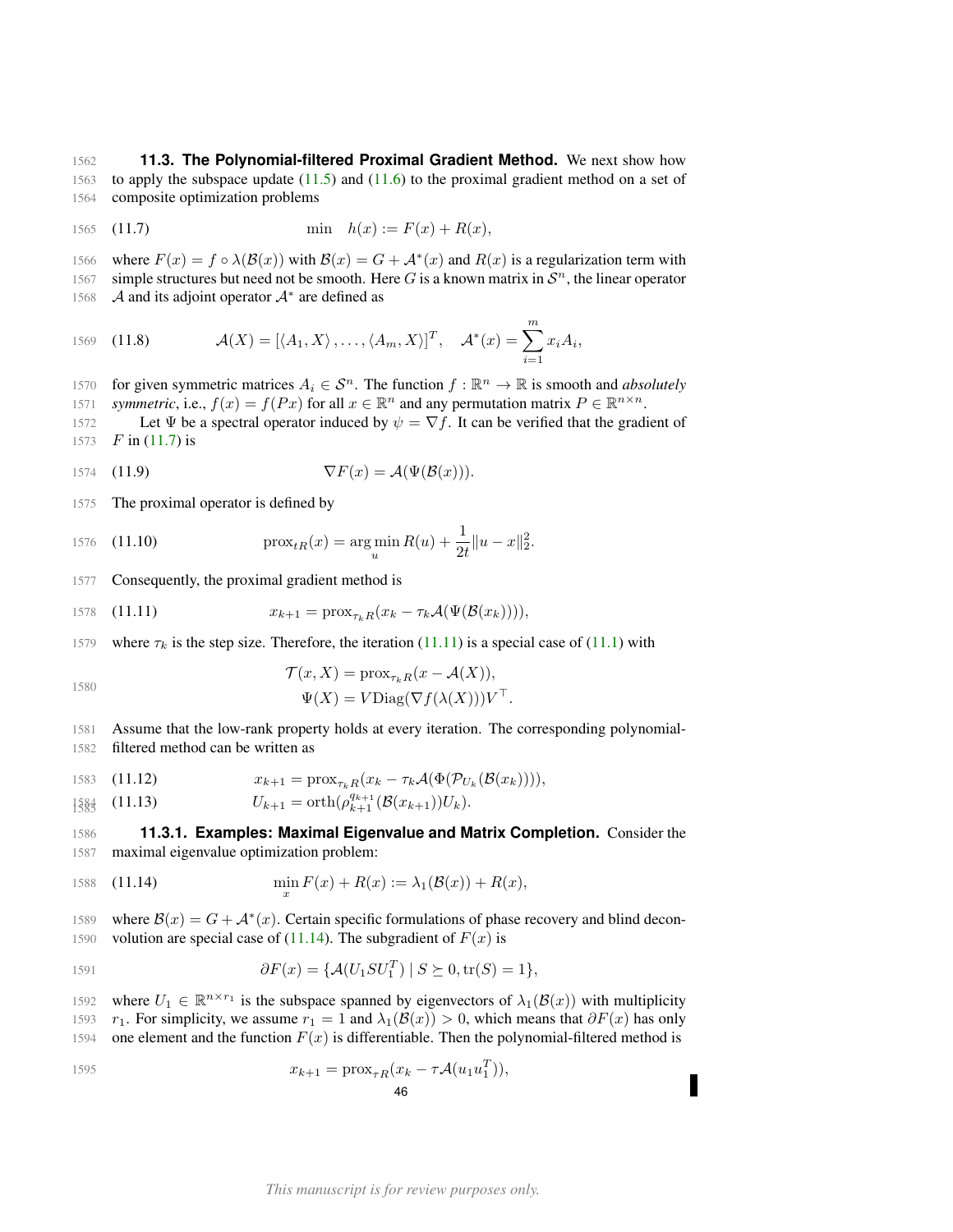1596 where  $u_1$  is the eigenvector of  $\lambda_1(\mathcal{B}(x_k))$ . Hence, we have

$$
\mathcal{T}(x, W) = \text{prox}_{\tau R}(x - \tau \mathcal{A}(W)), \quad \Psi(X) = u_1 u_1^T.
$$

1598 In addition,  $\Psi(\cdot)$  satisfies the low-rank property around  $x^*$  with  $\mathcal{I} = \{1\}$  and

1599 
$$
(\psi(\lambda))_i = (\phi(\lambda))_i = \begin{cases} 1, & i = 1, \\ 0, & \text{otherwise.} \end{cases}
$$

1600 Another example is the penalized formulation of the matrix completion problem:

<span id="page-46-1"></span>1601 (11.15) 
$$
\min \|X\|_{*} + \frac{1}{2\mu} \|\mathcal{P}_{\Omega}(X - M)\|_{F}^{2},
$$

1602 where Ω is a given index set of the true matrix M, and  $\mathcal{P}_{\Omega}$  :  $\mathbb{R}^{m \times n} \to \mathbb{R}^{m \times n}$  denotes 1603 the projection operator onto the sparse matrix space with non-zero entries on  $Ω$ . Problem [\(11.15\)](#page-46-1) can be solved by the proximal gradient method. At the k-th iteration, the main cost is to compute the truncated SVD of a matrix. Although [\(11.15\)](#page-46-1) is not a direct special case of [\(11.7\)](#page-45-2), we can still insert the polynomial filter into the proximal gradient method to reduce the cost of SVD.

## <span id="page-46-0"></span>1608 **11.4. The Polynomial-filtered ADMM Method.** Consider the standard SDP:

$$
\min (C, X),
$$
  
1609 (11.16)  
s.t.  $\mathcal{A}X = b,$   
 $X \succeq 0,$ 

1610 where C, A and b are given, the linear operator A and its adjoint are defined in [\(11.8\)](#page-45-5).

<span id="page-46-2"></span> $\overline{M}$ 

1611 Note that the ADMM on the dual problem of [\(11.16\)](#page-46-2) is equivalent to the Douglas-Rachford 1612 Splitting (DRS) method [\[30\]](#page-49-27) on the primal SDP [\(11.16\)](#page-46-2). Define  $F(X) = 1_{\{X\geq 0\}}(X)$  and 1613  $G(X) = 1_{\{AX=b\}}(X) + \langle C, X \rangle$ , where  $1_{\Omega}(X)$  is the indicator function on a set  $\Omega$ . The 1614 proximal operators  $prox_{tF}(Z)$  and  $prox_{tG}(Y)$  can be computed explicitly as

$$
1615 \qquad \qquad \text{prox}_{tF}(Z) = \mathcal{P}_+(Z),
$$

1616 
$$
\text{prox}_{tG}(Y) = (Y + tC) - \mathcal{A}^*(\mathcal{A}\mathcal{A}^*)^{-1}(\mathcal{A}Y + t\mathcal{A}C - b),
$$

1617 where  $\mathcal{P}_+(Z)$  is the projection operator onto the positive semi-definite cone. Hence, DRS 1618 can be formulated as

1619 
$$
Z_{k+1} = T_{\text{DRS}}(Z_k) \stackrel{\Delta}{=} \text{prox}_{tG}(2\text{prox}_{tF}(Z_k) - Z_k) - \text{prox}_{tF}(Z_k) + Z_k,
$$

1620 which is also a special case of  $(11.1)$  with

1621

$$
\mathcal{T}(x, X) = \text{prox}_{tG}(2X - x) - X + x,
$$

$$
\Psi(X) = \mathcal{P}_+(X).
$$

1622 Note that  $\mathcal{P}_+(X)$  is a spectral operator induced by  $\psi$  with the form

$$
1623 \qquad (\psi(\lambda))_i = \max\{\lambda_i, 0\}, \quad \forall i.
$$

1624 It can be verified that  $\Psi(X) = \Psi(\mathcal{P}_{V_{\mathcal{I}}}(X))$ , where  $\mathcal I$  contains all indices of the positive 1625 eigenvalues  $\lambda_i(X)$ . The operator  $\Psi(X)$  satisfies the low-rank property if X only has a few 1626 positive eigenvalues. Hence, the polynomial-filtered method method can be written as

1627 (11.17) 
$$
Z_{k+1} = \text{prox}_{tG}(2\mathcal{P}_+(\mathcal{P}_{U_k}(Z_k)) - Z_k) - \mathcal{P}_+(\mathcal{P}_{U_k}(Z_k)) + Z_k,
$$

1628 (11.18) 
$$
U_{k+1} = \operatorname{orth}(\rho_{k+1}^{q_{k+1}}(Z_{k+1})U_k).
$$

$$
^{47}
$$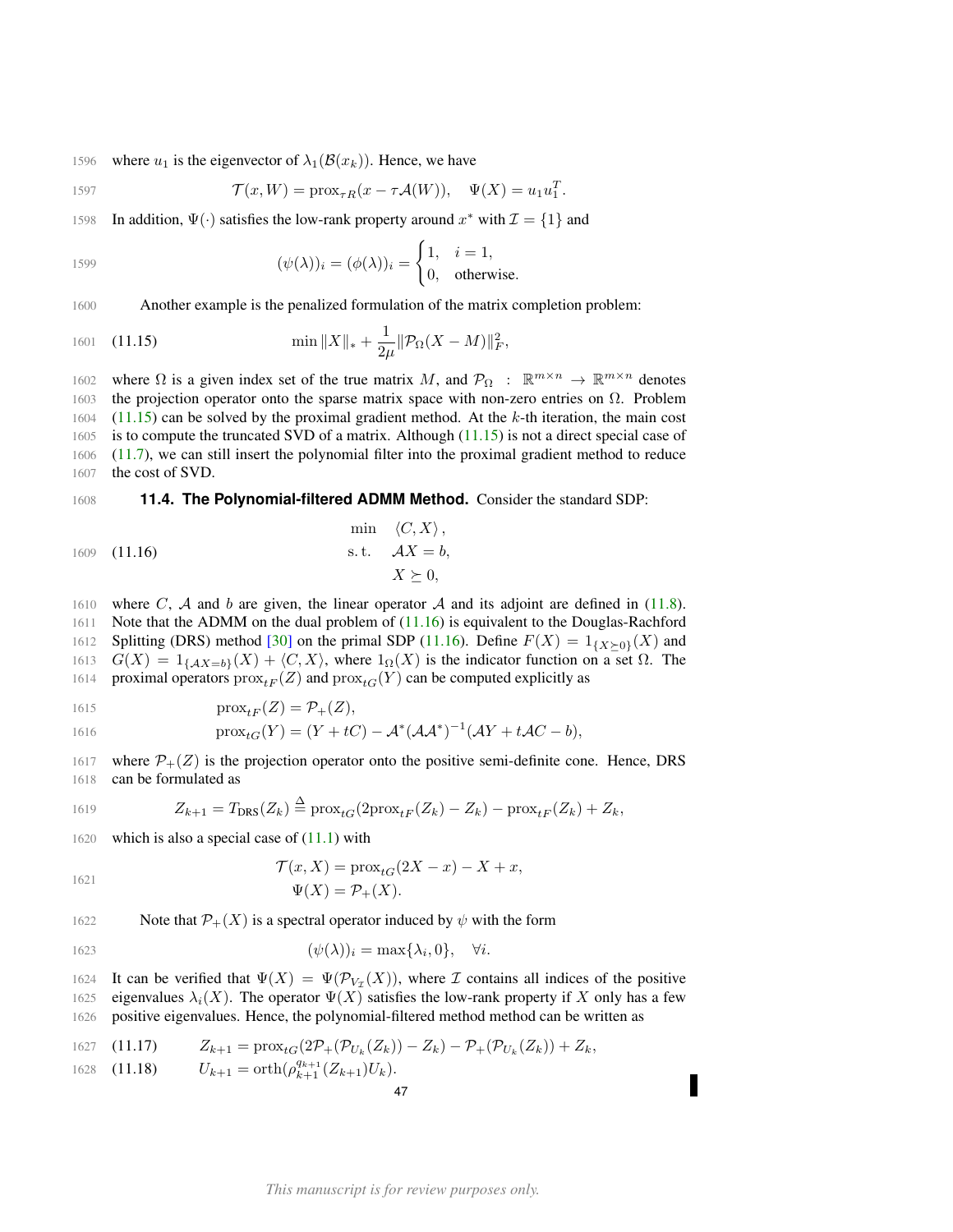<span id="page-47-0"></span> **11.4.1. Examples: 2-RDM and Cryo-EM.** The two-body reduced density matrix (2-RDM) problem can be formulated as a standard SDP. It has a block diagonal structure with respect to the variable X, where each block is a low rank matrix. Hence, the polynomial filters can be applied to each block to reduce the cost. As an extension, we can plug poly- nomial filters into multi-block ADMM for the nonlinear SDPs from the weighted LS model with spectral norm constraints and least unsquared deviations (LUD) model in orientation de-1635 termination of cryo-EM images [\[124\]](#page-52-27). For these examples we only introduce the formulation of the corresponding model. The details of the multi-block ADMM can be found in [\[124\]](#page-52-27).

1637 Suppose K is a given integer and S and W are two known matrices, the weighted LS model with spectral norm constraints is

<span id="page-47-2"></span>max 
$$
\langle W \odot S, G \rangle
$$
,  
\ns.t.  $G_{ii} = I_2$ ,  
\n $G \succeq 0$ ,  
\n $||G||_2 \leq \alpha K$ ,

1640 where  $G = (G_{ij})_{i,j=1,...,K} \in \mathcal{S}^{2K}$  is the variable, with each block  $G_{ij}$  being a 2-by-2 small 1641 matrix, and  $\|\cdot\|_2$  is the spectral norm. A three-block ADMM is introduced to solve [\(11.19\)](#page-47-2). The cost of the projection onto the semidefinite cone can be reduced by the polynomial filters. The semidefinite relaxation of the LUD problem is

<span id="page-47-3"></span>
$$
\min \sum_{1 \le i < j \le K} \|c_{ij} - G_{ij}c_{ji}\|_2,
$$
\n
$$
\text{s.t.} \quad G_{ii} = I_2,
$$
\n
$$
G \succeq 0,
$$
\n
$$
\|G\|_2 \le \alpha K,
$$

1645 where G,  $G_{ij}$ , K are defined the same in [\(11.19\)](#page-47-2), and  $c_{ij} \in \mathbb{R}^2$  are known vectors. The spectral norm constraint in [\(11.20\)](#page-47-3) is optional. A four-block ADMM is proposed to solve [\(11.20\)](#page-47-3). Similarly, the polynomial filters can be inserted into the ADMM update to reduce the computational cost.

<span id="page-47-1"></span> **12. Conclusion.** In this paper, we provide a comprehensive survey on various sub- space techniques for nonlinear optimization. The main idea of subspace algorithms aims to conquer large scale nonlinear problems by performing iterations in a lower dimensional subspace. We next summarize a few typical scenarios as follows.

- Find a linear combination of several known directions. Examples are the linear and nonlinear conjugate gradient methods, the Nesterov's accelerated gradient method, the Heavy-ball method and the momentum method.
- Keep the objective function and constraints, but add an extra restriction in a cer- tain subspace. Examples are OMP, CoSaMP, LOBPCG, LMSVD, Arrabit, subspace refinement and multilevel methods.
- Approximate the objective objective function but keep the constraints. Examples are BCD, RBR, trust region with subspaces and parallel subspace correction.
- Approximate the objective objective function and design new constraints. Examples are trust region with subspaces and FPC AS.
- Add a postprocess procedure after the subspace problem is solved. An example is 1664 the truncated subspace method for tensor train.
- Use subspace techniques to approximate the objective functions. Examples are sam-1666 pling, sketching and Nyström approximation.
- Integrate the optimization method and subspace update in one framework. An ex-ample is the polynomial-filtered subspace method for low-rank matrix optimization.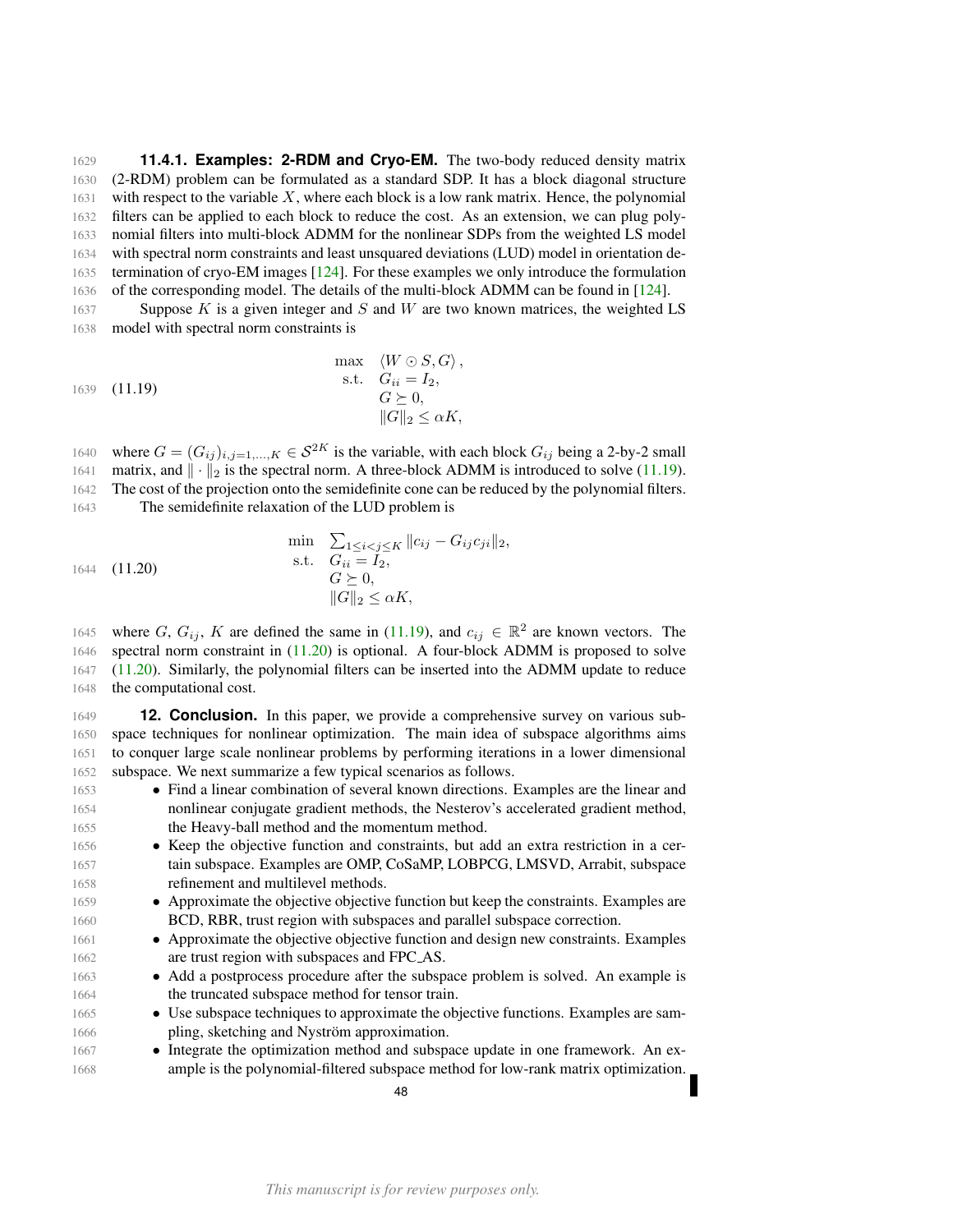The competitive performance of the methods adopting the above mentioned subspace techniques in the related examples implies that the subspace methods are very promising tools for large scale optimization problems. In fact, how to choose subspaces, how to con- struct subproblems, and how to solve them efficiently are the key questions of designing a successful subspace method. A good tradeoff between the simplicity of subproblems and the computational cost has to be made carefully. We are confident that many future directions are

worth to be pursued from the point view of subspaces.

<span id="page-48-24"></span><span id="page-48-22"></span><span id="page-48-20"></span><span id="page-48-19"></span><span id="page-48-18"></span><span id="page-48-14"></span><span id="page-48-10"></span><span id="page-48-8"></span><span id="page-48-0"></span>

| 1676         | <b>REFERENCES</b>                                                                                                                                            |
|--------------|--------------------------------------------------------------------------------------------------------------------------------------------------------------|
| 1677         | [1] P.-A. ABSIL, C. G. BAKER, AND K. A. GALLIVAN, Trust-region methods on Riemannian manifolds,                                                              |
| 1678         | Found. Comput. Math., 7 (2007), pp. 303–330.                                                                                                                 |
| 1679         | [2] P.-A. ABSIL, R. MAHONY, AND R. SEPULCHRE, Optimization algorithms on matrix manifolds, Princeton                                                         |
| 1680         | University Press, Princeton, NJ, 2008.                                                                                                                       |
| 1681<br>1682 | [3] P.-A. ABSIL, R. MAHONY, AND J. TRUMPF, An extrinsic look at the Riemannian Hessian, in Geometric<br>science of information, Springer, 2013, pp. 361–368. |
| 1683         | [4] D. G. ANDERSON, <i>Iterative procedures for nonlinear integral equations</i> , Journal of the ACM (JACM), 12                                             |
| 1684         | $(1965)$ , pp. 547-560.                                                                                                                                      |
| 1685         | [5] A. BECK AND M. TEBOULLE, A fast iterative shrinkage-thresholding algorithm for linear inverse problems,                                                  |
| 1686         | SIAM Journal on Imaging Sciences, 2 (2009), pp. 183–202.                                                                                                     |
| 1687         | [6] S. BECKER, V. CEVHER, AND A. KYRILLIDIS, Randomized low-memory singular value projection, arXiv                                                          |
| 1688         | preprint arXiv:1303.0167, (2013).                                                                                                                            |
| 1689         | [7] S. BELLAVIA AND B. MORINI, A globally convergent Newton-GMRES subspace method for systems of                                                             |
| 1690         | nonlinear equations, SIAM J. Sci. Comput., 23 (2001), pp. 940-960.                                                                                           |
| 1691         | [8] S. J. BENSON, Y. YE, AND X. ZHANG, Solving large-scale sparse semidefinite programs for combinatorial                                                    |
| 1692         | optimization, SIAM J. Optim., 10 (2000), pp. 443-461.                                                                                                        |
| 1693         | [9] D. P. BERTSEKAS, <i>Nonlinear Programming</i> , Athena Scientific, September 1999.                                                                       |
| 1694         | [10] J. BOLTE, S. SABACH, AND M. TEBOULLE, Proximal alternating linearized minimization for nonconvex                                                        |
| 1695         | and nonsmooth problems, Math. Program., 146 (2014), pp. 459-494.                                                                                             |
| 1696         | [11] S. BOYD, N. PARIKH, E. CHU, B. PELEATO, AND J. ECKSTEIN, Distributed optimization and statistical                                                       |
| 1697         | learning via the alternating direction method of multipliers, Foundations and Trends® in Machine                                                             |
| 1698         | Learning, 3 (2011), pp. 1–122.                                                                                                                               |
| 1699         | [12] M. A. BRANCH, T. F. COLEMAN, AND Y. LI, A subspace, interior, and conjugate gradient method for                                                         |
| 1700         | large-scale bound-constrained minimization problems, SIAM J. Sci. Comput., 21 (1999), pp. 1–23.                                                              |
| 1701         | [13] C. BREZINSKI, M. REDIVO-ZAGLIA, AND Y. SAAD, Shanks sequence transformations and Anderson                                                               |
| 1702         | acceleration, SIAM Rev., 60 (2018), pp. 646-669.                                                                                                             |
| 1703<br>1704 | [14] P. N. BROWN AND Y. SAAD, <i>Hybrid Krylov methods for nonlinear systems of equations</i> , SIAM J. Sci.                                                 |
| 1705         | Statist. Comput., 11 (1990), pp. 450–481.<br>[15] O. BURDAKOV, L. GONG, S. ZIKRIN, AND Y.-X. YUAN, On efficiently combining limited-memory and               |
| 1706         | trust-region techniques, Math. Program. Comput., 9 (2017), pp. 101–134.                                                                                      |
| 1707         | [16] S. BURER AND R. D. C. MONTEIRO, A projected gradient algorithm for solving the maxcut SDP relax-                                                        |
| 1708         | <i>ation</i> , Optim. Methods Softw., 15 (2001), pp. 175–200.                                                                                                |
| 1709         | [17] J. V. BURKE AND J. J. MORÉ, On the identification of active constraints, SIAM J. Numer. Anal., 25 (1988),                                               |
| 1710         | pp. 1197-1211.                                                                                                                                               |
| 1711         | [18] - Exposing constraints, SIAM J. Optim., 4 (1994), pp. 573-595.                                                                                          |
|              |                                                                                                                                                              |

- <span id="page-48-21"></span><span id="page-48-17"></span><span id="page-48-13"></span><span id="page-48-12"></span><span id="page-48-7"></span><span id="page-48-5"></span><span id="page-48-4"></span><span id="page-48-3"></span><span id="page-48-2"></span><span id="page-48-1"></span> [19] R. H. BYRD, N. I. M. GOULD, J. NOCEDAL, AND R. A. WALTZ, *An algorithm for nonlinear optimization using linear programming and equality constrained subproblems*, Math. Program., 100 (2004), pp. 27– 48.
- <span id="page-48-6"></span> [20] , *On the convergence of successive linear-quadratic programming algorithms*, SIAM J. Optim., 16 1716 (2005), pp. 471–489.
- <span id="page-48-11"></span> [21] R. H. BYRD, J. NOCEDAL, AND R. B. SCHNABEL, *Representations of quasi-Newton matrices and their* 1718 *use in limited memory methods*, Math. Programming, 63 (1994), pp. 129–156.<br>1719 **1221 C. CARSTENSEN**, *Domain decomposition for a non-smooth convex minimization p*
- <span id="page-48-9"></span>[22] C. CARSTENSEN, *Domain decomposition for a non-smooth convex minimization problem and its applica-*1720 *tion to plasticity*, Numerical linear algebra with applications, 4 (1997), pp. 177–190.<br>1721 **1231** M. R. CELIS, J. E. DENNIS, AND R. A. TAPIA, A trust region strategy for nonlinear eq.
- <span id="page-48-16"></span> [23] M. R. CELIS, J. E. DENNIS, AND R. A. TAPIA, *A trust region strategy for nonlinear equality constrained optimization*, in Numerical optimization, 1984 (Boulder, Colo., 1984), SIAM, Philadelphia, PA, 1985, 1723 pp. 71–82.<br>1724 [24] C. CHEN, Z. W
- <span id="page-48-15"></span> [24] C. CHEN, Z. WEN, AND Y.-X. YUAN, *A general two-level subspace method for nonlinear optimization*, J. 1725 **Comput. Math., 36 (2018), pp. 881–902.**<br>1726 **[25] Y. CHEN, X. LI, AND J. XU, Convexified m**
- <span id="page-48-23"></span>[25] Y. CHEN, X. LI, AND J. XU, *Convexified modularity maximization for degree-corrected stochastic block*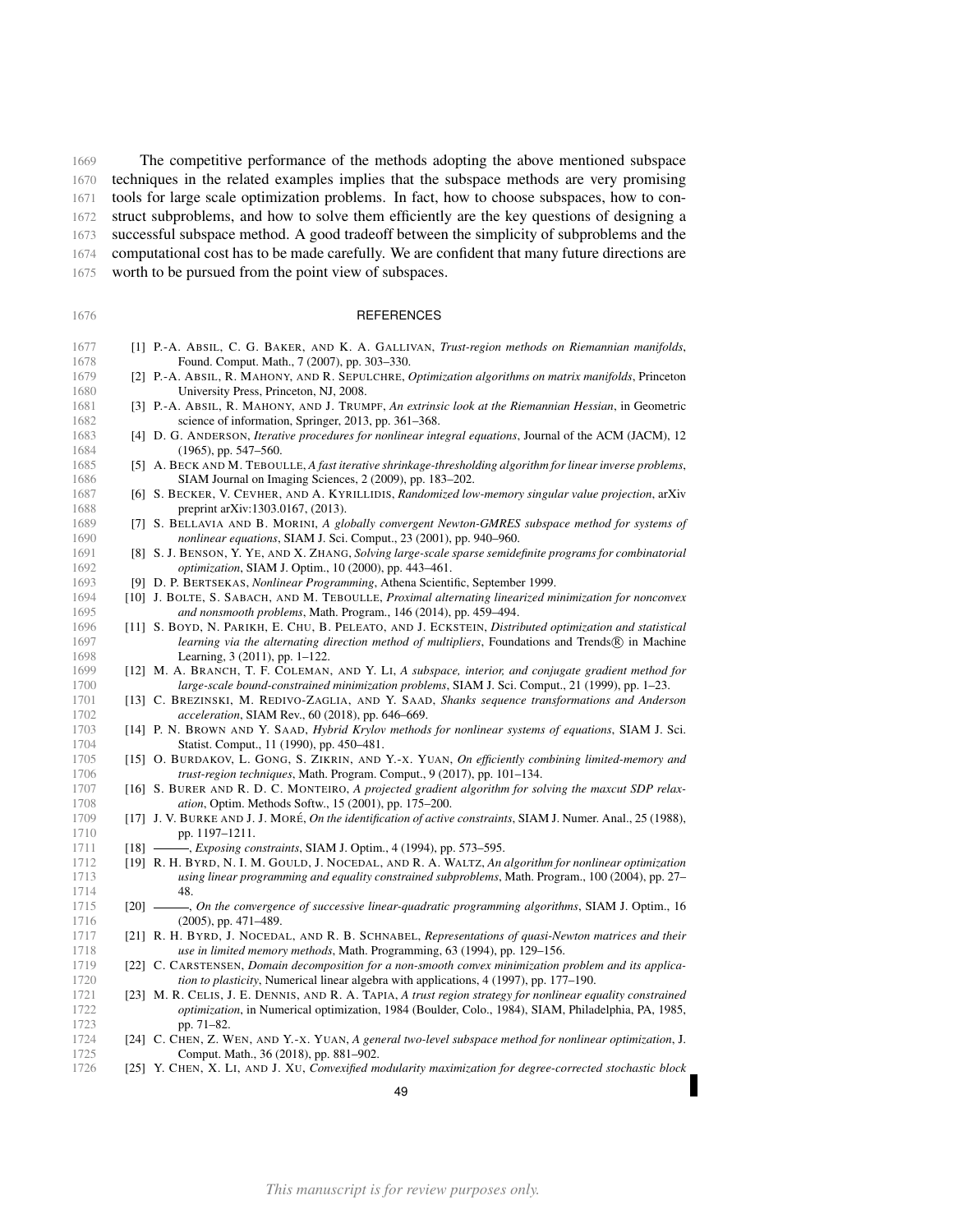<span id="page-49-27"></span><span id="page-49-26"></span><span id="page-49-24"></span><span id="page-49-23"></span><span id="page-49-22"></span><span id="page-49-19"></span><span id="page-49-18"></span><span id="page-49-11"></span><span id="page-49-10"></span><span id="page-49-9"></span><span id="page-49-8"></span><span id="page-49-7"></span><span id="page-49-6"></span><span id="page-49-2"></span><span id="page-49-1"></span>

| eds., 1996, pp. 50-79.<br>[27] W. DENG, M.-J. LAI, Z. PENG, AND W. YIN, Parallel multi-block ADMM with $o(1/k)$ convergence, J.<br>1731<br>1732<br>Sci. Comput., 71 (2017), pp. 712–736.<br>[28] E. D. DOLAN, J. J. MORÉ, AND T. S. MUNSON, Benchmarking optimization software with cops 3.0, tech.<br>1733<br>1734<br>rep., Mathematics and Computer Science Division, Argonne National Laboratory, February 2004.<br>1735<br>[29] Q. DONG, X. LIU, Z.-W. WEN, AND Y.-X. YUAN, A parallel line search subspace correction method for<br>composite convex optimization, J. Oper. Res. Soc. China, 3 (2015), pp. 163-187.<br>1736<br>[30] J. DOUGLAS AND H. H. RACHFORD, On the numerical solution of heat conduction problems in two and<br>1737<br>1738<br><i>three space variables</i> , Transactions of the American mathematical Society, 82 (1956), pp. 421–439.<br>1739<br>[31] A. EDELMAN, T. A. ARIAS, AND S. T. SMITH, The geometry of algorithms with orthogonality constraints,<br>1740<br>SIAM J. Matrix Anal. Appl., 20 (1999), pp. 303-353.<br>1741<br>[32] M. ELAD, B. MATALON, AND M. ZIBULEVSKY, Coordinate and subspace optimization methods for linear<br>1742<br>least squares with non-quadratic regularization, Appl. Comput. Harmon. Anal., 23 (2007), pp. 346–<br>1743<br>367.<br>1744<br>[33] L. ELDÉN, Matrix Methods in Data Mining and Pattern Recognition (Fundamentals of Algorithms), Society<br>1745<br>for Industrial and Applied Mathematics, Philadelphia, PA, USA, 2007.<br>[34] H.-R. FANG AND Y. SAAD, A filtered Lanczos procedure for extreme and interior eigenvalue problems,<br>1746<br>1747<br>SIAM J. Sci. Comput., 34 (2012), pp. A2220–A2246.<br>[35] R. FLETCHER, Second order corrections for nondifferentiable optimization, in Numerical analysis (Dundee,<br>1748<br>1749<br>1981), vol. 912 of Lecture Notes in Math., Springer, Berlin-New York, 1982, pp. 85–114.<br>[36] M. FORNASIER, Domain decomposition methods for linear inverse problems with sparsity constraints, In-<br>1750<br>1751<br>verse Problems, 23 (2007), p. 2505.<br>1752<br>[37] M. FORNASIER, Y. KIM, A. LANGER, AND C.-B. SCHÖNLIEB, Wavelet decomposition method for l2/tv-<br>1753<br>image deblurring, SIAM Journal on Imaging Sciences, 5 (2012), pp. 857–885.<br>1754<br>[38] M. FORNASIER, A. LANGER, AND C.-B. SCHÖNLIEB, A convergent overlapping domain decomposition<br>1755<br>method for total variation minimization, Numerische Mathematik, 116 (2010), pp. 645–685.<br>1756<br>[39] M. FORNASIER AND C.-B. SCHÖNLIEB, Subspace correction methods for total variation and $l_1$ -<br>1757<br><i>minimization</i> , SIAM Journal on Numerical Analysis, 47 (2009), pp. 3397–3428.<br>1758<br>[40] D. GABAY, Minimizing a differentiable function over a differential manifold, J. Optim. Theory Appl., 37<br>1759<br>$(1982)$ , pp. 177–219.<br>1760<br>[41] D. GABAY AND B. MERCIER, A dual algorithm for the solution of nonlinear variational problems via finite<br>1761<br>element approximation, Computers & Mathematics with Applications, 2 (1976), pp. 17–40.<br>[42] E. GHADIMI, H. R. FEYZMAHDAVIAN, AND M. JOHANSSON, Global convergence of the heavy-ball<br>1762<br>method for convex optimization, in 2015 European Control Conference (ECC), 2015, pp. 310–315.<br>1763<br>[43] P. E. GILL AND M. W. LEONARD, Reduced-Hessian quasi-Newton methods for unconstrained optimiza-<br>1764<br>1765<br><i>tion</i> , SIAM J. Optim., 12 (2001), pp. 209–237.<br>[44] - Limited-memory reduced-Hessian methods for large-scale unconstrained optimization, SIAM J.<br>1766<br>Optim., 14 (2003), pp. 380-401.<br>1767<br>[45] R. GLOWINSKI AND A. MARROCCO, Sur l'approximation, par éléments finis d'ordre un, et la résolution,<br>1768<br>par pénalisation-dualité, d'une classe de problèmes de Dirichlet non linéaires, Rev. Française Automat.<br>1769<br>Informat. Recherche Opérationnelle Sér. Rouge Anal. Numér., 9 (1975), pp. 41–76.<br>1770<br>1771<br>[46] M. X. GOEMANS AND D. P. WILLIAMSON, Improved approximation algorithms for maximum cut and<br>1772<br>satisfiability problems using semidefinite programming, J. Assoc. Comput. Mach., 42 (1995), pp. 1115-<br>1773<br>1145.<br>1774<br>[47] I. GOODFELLOW, Y. BENGIO, AND A. COURVILLE, Deep Learning, MIT Press, 2016. http://www.<br>1775<br>deeplearningbook.org.<br>[48] N. GOULD, D. ORBAN, AND P. TOINT, Numerical methods for large-scale nonlinear optimization, Acta<br>1776<br>1777<br>Numer., 14 (2005), pp. 299-361.<br>1778<br>[49] G. N. GRAPIGLIA, J. YUAN, AND Y.-X. YUAN, A subspace version of the powell-yuan trust-region al- | [26] A. CONN, N. GOULD, A. SARTENAER, AND P. TOINT, On iterated-subspace methods for nonlinear op-<br>1728<br>1729<br>1730 |
|-----------------------------------------------------------------------------------------------------------------------------------------------------------------------------------------------------------------------------------------------------------------------------------------------------------------------------------------------------------------------------------------------------------------------------------------------------------------------------------------------------------------------------------------------------------------------------------------------------------------------------------------------------------------------------------------------------------------------------------------------------------------------------------------------------------------------------------------------------------------------------------------------------------------------------------------------------------------------------------------------------------------------------------------------------------------------------------------------------------------------------------------------------------------------------------------------------------------------------------------------------------------------------------------------------------------------------------------------------------------------------------------------------------------------------------------------------------------------------------------------------------------------------------------------------------------------------------------------------------------------------------------------------------------------------------------------------------------------------------------------------------------------------------------------------------------------------------------------------------------------------------------------------------------------------------------------------------------------------------------------------------------------------------------------------------------------------------------------------------------------------------------------------------------------------------------------------------------------------------------------------------------------------------------------------------------------------------------------------------------------------------------------------------------------------------------------------------------------------------------------------------------------------------------------------------------------------------------------------------------------------------------------------------------------------------------------------------------------------------------------------------------------------------------------------------------------------------------------------------------------------------------------------------------------------------------------------------------------------------------------------------------------------------------------------------------------------------------------------------------------------------------------------------------------------------------------------------------------------------------------------------------------------------------------------------------------------------------------------------------------------------------------------------------------------------------------------------------------------------------------------------------------------------------------------------------------------------------------------------------------------------------------------------------------------------------------------------------------------------------------------------------------------------------------------------------------------------------------------------------------------------------------------------------------------------------------------------------------------------------------------------------------------------------------------------------------------------------------------------------------------------------------------------------------------------------------------------------------------------------------------------------------------------------------------------------------------------------------------------------------------------------------------------------------------------------------------------------------------------------------------------------------------------------------------------------------------------------------------------------------------------------------------------------------------------|----------------------------------------------------------------------------------------------------------------------------|
|                                                                                                                                                                                                                                                                                                                                                                                                                                                                                                                                                                                                                                                                                                                                                                                                                                                                                                                                                                                                                                                                                                                                                                                                                                                                                                                                                                                                                                                                                                                                                                                                                                                                                                                                                                                                                                                                                                                                                                                                                                                                                                                                                                                                                                                                                                                                                                                                                                                                                                                                                                                                                                                                                                                                                                                                                                                                                                                                                                                                                                                                                                                                                                                                                                                                                                                                                                                                                                                                                                                                                                                                                                                                                                                                                                                                                                                                                                                                                                                                                                                                                                                                                                                                                                                                                                                                                                                                                                                                                                                                                                                                                                                                                   |                                                                                                                            |
|                                                                                                                                                                                                                                                                                                                                                                                                                                                                                                                                                                                                                                                                                                                                                                                                                                                                                                                                                                                                                                                                                                                                                                                                                                                                                                                                                                                                                                                                                                                                                                                                                                                                                                                                                                                                                                                                                                                                                                                                                                                                                                                                                                                                                                                                                                                                                                                                                                                                                                                                                                                                                                                                                                                                                                                                                                                                                                                                                                                                                                                                                                                                                                                                                                                                                                                                                                                                                                                                                                                                                                                                                                                                                                                                                                                                                                                                                                                                                                                                                                                                                                                                                                                                                                                                                                                                                                                                                                                                                                                                                                                                                                                                                   |                                                                                                                            |
|                                                                                                                                                                                                                                                                                                                                                                                                                                                                                                                                                                                                                                                                                                                                                                                                                                                                                                                                                                                                                                                                                                                                                                                                                                                                                                                                                                                                                                                                                                                                                                                                                                                                                                                                                                                                                                                                                                                                                                                                                                                                                                                                                                                                                                                                                                                                                                                                                                                                                                                                                                                                                                                                                                                                                                                                                                                                                                                                                                                                                                                                                                                                                                                                                                                                                                                                                                                                                                                                                                                                                                                                                                                                                                                                                                                                                                                                                                                                                                                                                                                                                                                                                                                                                                                                                                                                                                                                                                                                                                                                                                                                                                                                                   |                                                                                                                            |
|                                                                                                                                                                                                                                                                                                                                                                                                                                                                                                                                                                                                                                                                                                                                                                                                                                                                                                                                                                                                                                                                                                                                                                                                                                                                                                                                                                                                                                                                                                                                                                                                                                                                                                                                                                                                                                                                                                                                                                                                                                                                                                                                                                                                                                                                                                                                                                                                                                                                                                                                                                                                                                                                                                                                                                                                                                                                                                                                                                                                                                                                                                                                                                                                                                                                                                                                                                                                                                                                                                                                                                                                                                                                                                                                                                                                                                                                                                                                                                                                                                                                                                                                                                                                                                                                                                                                                                                                                                                                                                                                                                                                                                                                                   |                                                                                                                            |
|                                                                                                                                                                                                                                                                                                                                                                                                                                                                                                                                                                                                                                                                                                                                                                                                                                                                                                                                                                                                                                                                                                                                                                                                                                                                                                                                                                                                                                                                                                                                                                                                                                                                                                                                                                                                                                                                                                                                                                                                                                                                                                                                                                                                                                                                                                                                                                                                                                                                                                                                                                                                                                                                                                                                                                                                                                                                                                                                                                                                                                                                                                                                                                                                                                                                                                                                                                                                                                                                                                                                                                                                                                                                                                                                                                                                                                                                                                                                                                                                                                                                                                                                                                                                                                                                                                                                                                                                                                                                                                                                                                                                                                                                                   |                                                                                                                            |
|                                                                                                                                                                                                                                                                                                                                                                                                                                                                                                                                                                                                                                                                                                                                                                                                                                                                                                                                                                                                                                                                                                                                                                                                                                                                                                                                                                                                                                                                                                                                                                                                                                                                                                                                                                                                                                                                                                                                                                                                                                                                                                                                                                                                                                                                                                                                                                                                                                                                                                                                                                                                                                                                                                                                                                                                                                                                                                                                                                                                                                                                                                                                                                                                                                                                                                                                                                                                                                                                                                                                                                                                                                                                                                                                                                                                                                                                                                                                                                                                                                                                                                                                                                                                                                                                                                                                                                                                                                                                                                                                                                                                                                                                                   |                                                                                                                            |
|                                                                                                                                                                                                                                                                                                                                                                                                                                                                                                                                                                                                                                                                                                                                                                                                                                                                                                                                                                                                                                                                                                                                                                                                                                                                                                                                                                                                                                                                                                                                                                                                                                                                                                                                                                                                                                                                                                                                                                                                                                                                                                                                                                                                                                                                                                                                                                                                                                                                                                                                                                                                                                                                                                                                                                                                                                                                                                                                                                                                                                                                                                                                                                                                                                                                                                                                                                                                                                                                                                                                                                                                                                                                                                                                                                                                                                                                                                                                                                                                                                                                                                                                                                                                                                                                                                                                                                                                                                                                                                                                                                                                                                                                                   |                                                                                                                            |
|                                                                                                                                                                                                                                                                                                                                                                                                                                                                                                                                                                                                                                                                                                                                                                                                                                                                                                                                                                                                                                                                                                                                                                                                                                                                                                                                                                                                                                                                                                                                                                                                                                                                                                                                                                                                                                                                                                                                                                                                                                                                                                                                                                                                                                                                                                                                                                                                                                                                                                                                                                                                                                                                                                                                                                                                                                                                                                                                                                                                                                                                                                                                                                                                                                                                                                                                                                                                                                                                                                                                                                                                                                                                                                                                                                                                                                                                                                                                                                                                                                                                                                                                                                                                                                                                                                                                                                                                                                                                                                                                                                                                                                                                                   |                                                                                                                            |
|                                                                                                                                                                                                                                                                                                                                                                                                                                                                                                                                                                                                                                                                                                                                                                                                                                                                                                                                                                                                                                                                                                                                                                                                                                                                                                                                                                                                                                                                                                                                                                                                                                                                                                                                                                                                                                                                                                                                                                                                                                                                                                                                                                                                                                                                                                                                                                                                                                                                                                                                                                                                                                                                                                                                                                                                                                                                                                                                                                                                                                                                                                                                                                                                                                                                                                                                                                                                                                                                                                                                                                                                                                                                                                                                                                                                                                                                                                                                                                                                                                                                                                                                                                                                                                                                                                                                                                                                                                                                                                                                                                                                                                                                                   |                                                                                                                            |
|                                                                                                                                                                                                                                                                                                                                                                                                                                                                                                                                                                                                                                                                                                                                                                                                                                                                                                                                                                                                                                                                                                                                                                                                                                                                                                                                                                                                                                                                                                                                                                                                                                                                                                                                                                                                                                                                                                                                                                                                                                                                                                                                                                                                                                                                                                                                                                                                                                                                                                                                                                                                                                                                                                                                                                                                                                                                                                                                                                                                                                                                                                                                                                                                                                                                                                                                                                                                                                                                                                                                                                                                                                                                                                                                                                                                                                                                                                                                                                                                                                                                                                                                                                                                                                                                                                                                                                                                                                                                                                                                                                                                                                                                                   |                                                                                                                            |
|                                                                                                                                                                                                                                                                                                                                                                                                                                                                                                                                                                                                                                                                                                                                                                                                                                                                                                                                                                                                                                                                                                                                                                                                                                                                                                                                                                                                                                                                                                                                                                                                                                                                                                                                                                                                                                                                                                                                                                                                                                                                                                                                                                                                                                                                                                                                                                                                                                                                                                                                                                                                                                                                                                                                                                                                                                                                                                                                                                                                                                                                                                                                                                                                                                                                                                                                                                                                                                                                                                                                                                                                                                                                                                                                                                                                                                                                                                                                                                                                                                                                                                                                                                                                                                                                                                                                                                                                                                                                                                                                                                                                                                                                                   |                                                                                                                            |
|                                                                                                                                                                                                                                                                                                                                                                                                                                                                                                                                                                                                                                                                                                                                                                                                                                                                                                                                                                                                                                                                                                                                                                                                                                                                                                                                                                                                                                                                                                                                                                                                                                                                                                                                                                                                                                                                                                                                                                                                                                                                                                                                                                                                                                                                                                                                                                                                                                                                                                                                                                                                                                                                                                                                                                                                                                                                                                                                                                                                                                                                                                                                                                                                                                                                                                                                                                                                                                                                                                                                                                                                                                                                                                                                                                                                                                                                                                                                                                                                                                                                                                                                                                                                                                                                                                                                                                                                                                                                                                                                                                                                                                                                                   |                                                                                                                            |
|                                                                                                                                                                                                                                                                                                                                                                                                                                                                                                                                                                                                                                                                                                                                                                                                                                                                                                                                                                                                                                                                                                                                                                                                                                                                                                                                                                                                                                                                                                                                                                                                                                                                                                                                                                                                                                                                                                                                                                                                                                                                                                                                                                                                                                                                                                                                                                                                                                                                                                                                                                                                                                                                                                                                                                                                                                                                                                                                                                                                                                                                                                                                                                                                                                                                                                                                                                                                                                                                                                                                                                                                                                                                                                                                                                                                                                                                                                                                                                                                                                                                                                                                                                                                                                                                                                                                                                                                                                                                                                                                                                                                                                                                                   |                                                                                                                            |
|                                                                                                                                                                                                                                                                                                                                                                                                                                                                                                                                                                                                                                                                                                                                                                                                                                                                                                                                                                                                                                                                                                                                                                                                                                                                                                                                                                                                                                                                                                                                                                                                                                                                                                                                                                                                                                                                                                                                                                                                                                                                                                                                                                                                                                                                                                                                                                                                                                                                                                                                                                                                                                                                                                                                                                                                                                                                                                                                                                                                                                                                                                                                                                                                                                                                                                                                                                                                                                                                                                                                                                                                                                                                                                                                                                                                                                                                                                                                                                                                                                                                                                                                                                                                                                                                                                                                                                                                                                                                                                                                                                                                                                                                                   |                                                                                                                            |
|                                                                                                                                                                                                                                                                                                                                                                                                                                                                                                                                                                                                                                                                                                                                                                                                                                                                                                                                                                                                                                                                                                                                                                                                                                                                                                                                                                                                                                                                                                                                                                                                                                                                                                                                                                                                                                                                                                                                                                                                                                                                                                                                                                                                                                                                                                                                                                                                                                                                                                                                                                                                                                                                                                                                                                                                                                                                                                                                                                                                                                                                                                                                                                                                                                                                                                                                                                                                                                                                                                                                                                                                                                                                                                                                                                                                                                                                                                                                                                                                                                                                                                                                                                                                                                                                                                                                                                                                                                                                                                                                                                                                                                                                                   |                                                                                                                            |
|                                                                                                                                                                                                                                                                                                                                                                                                                                                                                                                                                                                                                                                                                                                                                                                                                                                                                                                                                                                                                                                                                                                                                                                                                                                                                                                                                                                                                                                                                                                                                                                                                                                                                                                                                                                                                                                                                                                                                                                                                                                                                                                                                                                                                                                                                                                                                                                                                                                                                                                                                                                                                                                                                                                                                                                                                                                                                                                                                                                                                                                                                                                                                                                                                                                                                                                                                                                                                                                                                                                                                                                                                                                                                                                                                                                                                                                                                                                                                                                                                                                                                                                                                                                                                                                                                                                                                                                                                                                                                                                                                                                                                                                                                   |                                                                                                                            |
|                                                                                                                                                                                                                                                                                                                                                                                                                                                                                                                                                                                                                                                                                                                                                                                                                                                                                                                                                                                                                                                                                                                                                                                                                                                                                                                                                                                                                                                                                                                                                                                                                                                                                                                                                                                                                                                                                                                                                                                                                                                                                                                                                                                                                                                                                                                                                                                                                                                                                                                                                                                                                                                                                                                                                                                                                                                                                                                                                                                                                                                                                                                                                                                                                                                                                                                                                                                                                                                                                                                                                                                                                                                                                                                                                                                                                                                                                                                                                                                                                                                                                                                                                                                                                                                                                                                                                                                                                                                                                                                                                                                                                                                                                   |                                                                                                                            |
|                                                                                                                                                                                                                                                                                                                                                                                                                                                                                                                                                                                                                                                                                                                                                                                                                                                                                                                                                                                                                                                                                                                                                                                                                                                                                                                                                                                                                                                                                                                                                                                                                                                                                                                                                                                                                                                                                                                                                                                                                                                                                                                                                                                                                                                                                                                                                                                                                                                                                                                                                                                                                                                                                                                                                                                                                                                                                                                                                                                                                                                                                                                                                                                                                                                                                                                                                                                                                                                                                                                                                                                                                                                                                                                                                                                                                                                                                                                                                                                                                                                                                                                                                                                                                                                                                                                                                                                                                                                                                                                                                                                                                                                                                   |                                                                                                                            |
|                                                                                                                                                                                                                                                                                                                                                                                                                                                                                                                                                                                                                                                                                                                                                                                                                                                                                                                                                                                                                                                                                                                                                                                                                                                                                                                                                                                                                                                                                                                                                                                                                                                                                                                                                                                                                                                                                                                                                                                                                                                                                                                                                                                                                                                                                                                                                                                                                                                                                                                                                                                                                                                                                                                                                                                                                                                                                                                                                                                                                                                                                                                                                                                                                                                                                                                                                                                                                                                                                                                                                                                                                                                                                                                                                                                                                                                                                                                                                                                                                                                                                                                                                                                                                                                                                                                                                                                                                                                                                                                                                                                                                                                                                   |                                                                                                                            |
|                                                                                                                                                                                                                                                                                                                                                                                                                                                                                                                                                                                                                                                                                                                                                                                                                                                                                                                                                                                                                                                                                                                                                                                                                                                                                                                                                                                                                                                                                                                                                                                                                                                                                                                                                                                                                                                                                                                                                                                                                                                                                                                                                                                                                                                                                                                                                                                                                                                                                                                                                                                                                                                                                                                                                                                                                                                                                                                                                                                                                                                                                                                                                                                                                                                                                                                                                                                                                                                                                                                                                                                                                                                                                                                                                                                                                                                                                                                                                                                                                                                                                                                                                                                                                                                                                                                                                                                                                                                                                                                                                                                                                                                                                   |                                                                                                                            |
|                                                                                                                                                                                                                                                                                                                                                                                                                                                                                                                                                                                                                                                                                                                                                                                                                                                                                                                                                                                                                                                                                                                                                                                                                                                                                                                                                                                                                                                                                                                                                                                                                                                                                                                                                                                                                                                                                                                                                                                                                                                                                                                                                                                                                                                                                                                                                                                                                                                                                                                                                                                                                                                                                                                                                                                                                                                                                                                                                                                                                                                                                                                                                                                                                                                                                                                                                                                                                                                                                                                                                                                                                                                                                                                                                                                                                                                                                                                                                                                                                                                                                                                                                                                                                                                                                                                                                                                                                                                                                                                                                                                                                                                                                   |                                                                                                                            |
|                                                                                                                                                                                                                                                                                                                                                                                                                                                                                                                                                                                                                                                                                                                                                                                                                                                                                                                                                                                                                                                                                                                                                                                                                                                                                                                                                                                                                                                                                                                                                                                                                                                                                                                                                                                                                                                                                                                                                                                                                                                                                                                                                                                                                                                                                                                                                                                                                                                                                                                                                                                                                                                                                                                                                                                                                                                                                                                                                                                                                                                                                                                                                                                                                                                                                                                                                                                                                                                                                                                                                                                                                                                                                                                                                                                                                                                                                                                                                                                                                                                                                                                                                                                                                                                                                                                                                                                                                                                                                                                                                                                                                                                                                   |                                                                                                                            |
| 1779<br>gorithm for equality constrained optimization, Journal of the Operations Research Society of China, 1<br>1780<br>$(2013)$ , pp. 425–451.                                                                                                                                                                                                                                                                                                                                                                                                                                                                                                                                                                                                                                                                                                                                                                                                                                                                                                                                                                                                                                                                                                                                                                                                                                                                                                                                                                                                                                                                                                                                                                                                                                                                                                                                                                                                                                                                                                                                                                                                                                                                                                                                                                                                                                                                                                                                                                                                                                                                                                                                                                                                                                                                                                                                                                                                                                                                                                                                                                                                                                                                                                                                                                                                                                                                                                                                                                                                                                                                                                                                                                                                                                                                                                                                                                                                                                                                                                                                                                                                                                                                                                                                                                                                                                                                                                                                                                                                                                                                                                                                  |                                                                                                                            |
| 1781<br>[50] G. N. GRAPIGLIA, Y. YUAN, AND Y.-X. YUAN, A subspace version of the powell-yuan trust-region al-<br>1782<br>gorithm for equality constrained optimization, J. Operations Research Society of China, 1 (2013),                                                                                                                                                                                                                                                                                                                                                                                                                                                                                                                                                                                                                                                                                                                                                                                                                                                                                                                                                                                                                                                                                                                                                                                                                                                                                                                                                                                                                                                                                                                                                                                                                                                                                                                                                                                                                                                                                                                                                                                                                                                                                                                                                                                                                                                                                                                                                                                                                                                                                                                                                                                                                                                                                                                                                                                                                                                                                                                                                                                                                                                                                                                                                                                                                                                                                                                                                                                                                                                                                                                                                                                                                                                                                                                                                                                                                                                                                                                                                                                                                                                                                                                                                                                                                                                                                                                                                                                                                                                        |                                                                                                                            |
| 1783<br>pp. 425–451.<br>1784<br>[51] W. W. HAGER AND H. ZHANG, A new active set algorithm for box constrained optimization, SIAM J.<br>1785<br>Optim., 17 (2006), pp. 526-557.                                                                                                                                                                                                                                                                                                                                                                                                                                                                                                                                                                                                                                                                                                                                                                                                                                                                                                                                                                                                                                                                                                                                                                                                                                                                                                                                                                                                                                                                                                                                                                                                                                                                                                                                                                                                                                                                                                                                                                                                                                                                                                                                                                                                                                                                                                                                                                                                                                                                                                                                                                                                                                                                                                                                                                                                                                                                                                                                                                                                                                                                                                                                                                                                                                                                                                                                                                                                                                                                                                                                                                                                                                                                                                                                                                                                                                                                                                                                                                                                                                                                                                                                                                                                                                                                                                                                                                                                                                                                                                    |                                                                                                                            |
| [52] - A new active set algorithm for box constrained optimization, SIAM J. Optim., 17 (2006), pp. 526-<br>1786<br>1787<br>557.                                                                                                                                                                                                                                                                                                                                                                                                                                                                                                                                                                                                                                                                                                                                                                                                                                                                                                                                                                                                                                                                                                                                                                                                                                                                                                                                                                                                                                                                                                                                                                                                                                                                                                                                                                                                                                                                                                                                                                                                                                                                                                                                                                                                                                                                                                                                                                                                                                                                                                                                                                                                                                                                                                                                                                                                                                                                                                                                                                                                                                                                                                                                                                                                                                                                                                                                                                                                                                                                                                                                                                                                                                                                                                                                                                                                                                                                                                                                                                                                                                                                                                                                                                                                                                                                                                                                                                                                                                                                                                                                                   |                                                                                                                            |

*models*, Ann. Statist., 46 (2018), pp. 1573–1602.

<span id="page-49-25"></span><span id="page-49-21"></span><span id="page-49-20"></span><span id="page-49-17"></span><span id="page-49-16"></span><span id="page-49-15"></span><span id="page-49-14"></span><span id="page-49-13"></span><span id="page-49-12"></span><span id="page-49-5"></span><span id="page-49-4"></span><span id="page-49-3"></span><span id="page-49-0"></span>1788 [53] E. T. HALE, W. YIN, AND Y. ZHANG, *Fixed-point continuation for*  $l_1$ -minimization: methodology and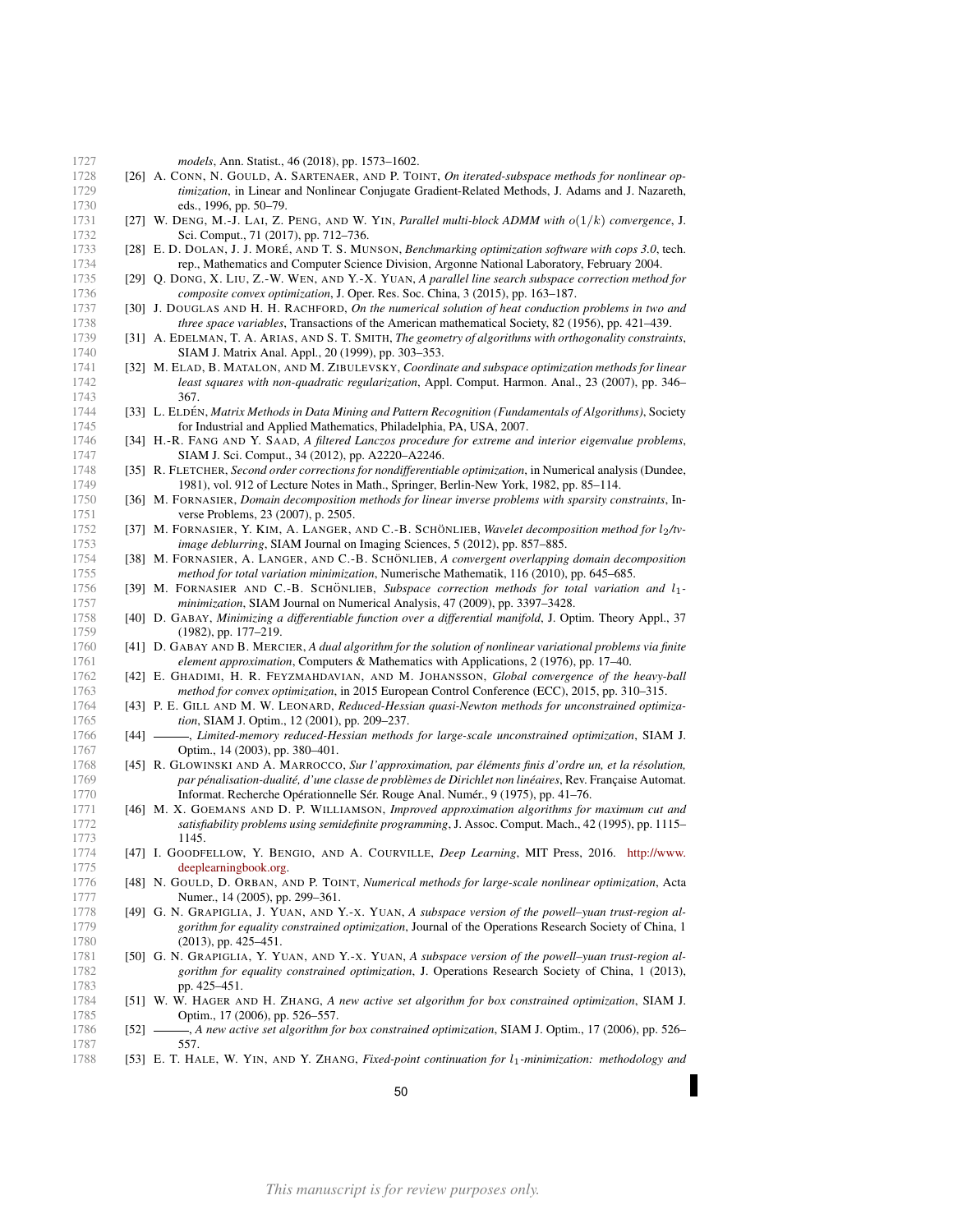- *convergence*, SIAM J. Optim., 19 (2008), pp. 1107–1130.
- <span id="page-50-17"></span> [54] N. HALKO, P. G. MARTINSSON, AND J. A. TROPP, *Finding structure with randomness: probabilistic algorithms for constructing approximate matrix decompositions*, SIAM Rev., 53 (2011), pp. 217–288.
- <span id="page-50-2"></span> [55] B. HE, H.-K. XU, AND X. YUAN, *On the proximal Jacobian decomposition of ALM for multiple-block separable convex minimization problems and its relationship to ADMM*, J. Sci. Comput., 66 (2016), 1794 pp. 1204-1217.
- <span id="page-50-25"></span> [56] C. HELMBERG AND F. RENDL, *A spectral bundle method for semidefinite programming*, SIAM J. Optim., 1796 10 (2000), pp. 673–696.
- <span id="page-50-10"></span> [57] J. M. HOKANSON, *Projected nonlinear least squares for exponential fitting*, SIAM J. Sci. Comput., 39 (2017), pp. A3107–A3128.
- <span id="page-50-9"></span> [58] J. HU, B. JIANG, L. LIN, Z. WEN, AND Y.-X. YUAN, *Structured quasi-Newton methods for optimization with orthogonality constraints*, SIAM J. Sci. Comput., 41 (2019), pp. A2239–A2269.
- <span id="page-50-18"></span> [59] J. HU, A. MILZAREK, Z. WEN, AND Y. YUAN, *Adaptive quadratically regularized Newton method for Riemannian optimization*, SIAM J. Matrix Anal. Appl., 39 (2018), pp. 1181–1207.
- <span id="page-50-23"></span> [60] W. HU, L. LIN, AND C. YANG, *Projected commutator DIIS method for accelerating hybrid functional electronic structure calculations*, J. Chem. Theory Comput., (2017).
- <span id="page-50-21"></span>1805 [61] W. HUANG, P.-A. ABSIL, AND K. GALLIVAN, *A Riemannian BFGS method without differentiated retrac-*<br>1806 *tion for nonconvex optimization problems*, SIAM J. Optim., 28 (2018), pp. 470–495. tion for nonconvex optimization problems, SIAM J. Optim., 28 (2018), pp. 470-495.
- <span id="page-50-20"></span> [62] W. HUANG, K. A. GALLIVAN, AND P.-A. ABSIL, *A Broyden class of quasi-Newton methods for Rieman-nian optimization*, SIAM J. Optim., 25 (2015), pp. 1660–1685.
- <span id="page-50-29"></span> [63] F. KANGAL, K. MEERBERGEN, E. MENGI, AND W. MICHIELS, *A subspace method for large-scale eigen-value optimization*, SIAM Journal on Matrix Analysis and Applications, 39 (2018), pp. 48–82.
- <span id="page-50-5"></span>[64] N. KESKAR, J. NOCEDAL, F. ÖZTOPRAK, AND A. WÄCHTER, A second-order method for convex  $\ell_1$ -*regularized optimization with active-set prediction*, Optim. Methods Softw., 31 (2016), pp. 605–621.
- <span id="page-50-15"></span> [65] A. V. KNYAZEV, *Toward the optimal preconditioned eigensolver: locally optimal block preconditioned con- jugate gradient method*, SIAM J. Sci. Comput., 23 (2001), pp. 517–541. Copper Mountain Conference (2000).
- <span id="page-50-28"></span> [66] D. KRESSNER, D. LU, AND B. VANDEREYCKEN, *Subspace acceleration for the crawford number and re- lated eigenvalue optimization problems*, SIAM Journal on Matrix Analysis and Applications, 39 (2018), pp. 961–982.
- <span id="page-50-19"></span> [67] K. KREUTZ-DELGADO, *The complex gradient operator and the CR-calculus*, 2009. http://arxiv.org/abs/0906.4835.
- <span id="page-50-7"></span>1821 [68] A. LANGER, S. OSHER, AND C.-B. SCHÖNLIEB, *Bregmanized domain decomposition for image restora-tion*, Journal of Scientific Computing, 54 (2013), pp. 549–576.
- <span id="page-50-22"></span> [69] C. LE BRIS, *Computational chemistry from the perspective of numerical analysis*, Acta Numer., 14 (2005), 1824 pp. 363–444.<br>1825 1701 J. H. LEE, Y. M.
- <span id="page-50-13"></span> [70] J. H. LEE, Y. M. JUNG, Y.-X. YUAN, AND S. YUN, *A subspace SQP method for equality constrained* 1826 *optimization*, Comput. Optim. Appl., 74 (2019), pp. 177–194.<br>1827 **1711 Y. Li, H. LIU, Z. WEN. AND Y. YUAN**. *Low-rank matrix ontimiz*
- <span id="page-50-27"></span> [71] Y. LI, H. LIU, Z. WEN, AND Y. YUAN, *Low-rank matrix optimization using polynomial-filtered subspace extraction*.
- <span id="page-50-1"></span>[72] Y. LI AND S. OSHER, *Coordinate descent optimization for* ` <sup>1</sup> *minimization with application to compressed sensing; a greedy algorithm*, Inverse Probl. Imaging, 3 (2009), pp. 487–503.
- <span id="page-50-24"></span>[73] L. LIN, *Adaptively compressed exchange operator*, J. Chem. Theory Comput., 12 (2016), pp. 2242–2249.
- <span id="page-50-6"></span> [74] X. LIU, Z. WEN, AND Y. ZHANG, *Limited memory block Krylov subspace optimization for computing dominant singular value decompositions*, SIAM J. Sci. Comput., 35 (2013), pp. A1641–A1668.
- <span id="page-50-16"></span>1834 [75]  $\longrightarrow$ , *An efficient Gauss-Newton algorithm for symmetric low-rank product matrix approximations*, SIAM<br>1835 **1. Optim., 25 (2015), pp. 1571–1608**. J. Optim., 25 (2015), pp. 1571-1608.
- <span id="page-50-26"></span> [76] Z. LIU AND L. VANDENBERGHE, *Interior-point method for nuclear norm approximation with application to system identification*, SIAM Journal on Matrix Analysis and Applications, 31 (2009), pp. 1235–1256.
- <span id="page-50-0"></span> [77] Z. Q. LUO AND P. TSENG, *On the convergence of the coordinate descent method for convex differentiable minimization*, J. Optim. Theory Appl., 72 (1992), pp. 7–35.
- <span id="page-50-8"></span>1840 [78] M. W. MAHONEY, *Randomized algorithms for matrices and data*, Foundations and Trends<sup>®</sup> in Machine 1841 Learning, 3 (2011), pp. 123–224.
- <span id="page-50-11"></span> [79] J. MARTENS AND R. GROSSE, *Optimizing neural networks with kronecker-factored approximate curvature*, in International Conference on Machine Learning, 2015, pp. 2408–2417.
- <span id="page-50-14"></span> [80] D. Q. MAYNE AND E. POLAK, *A superlinearly convergent algorithm for constrained optimization prob-lems*, Math. Programming Stud., (1982), pp. 45–61.
- <span id="page-50-3"></span>1846 [81] J. J. MORÉ AND G. TORALDO, *Algorithms for bound constrained quadratic programming problems*, Nu-1847 mer. Math., 55 (1989), pp. 377–400.
- <span id="page-50-4"></span>1848 [82]  $\longrightarrow$ , *On the solution of large quadratic programming problems with bound constraints*, SIAM J. Optim., 1849 1 (1991), pp. 93–113.
- <span id="page-50-12"></span>[83] D. NEEDELL AND J. A. TROPP, *CoSaMP: iterative signal recovery from incomplete and inaccurate sam-*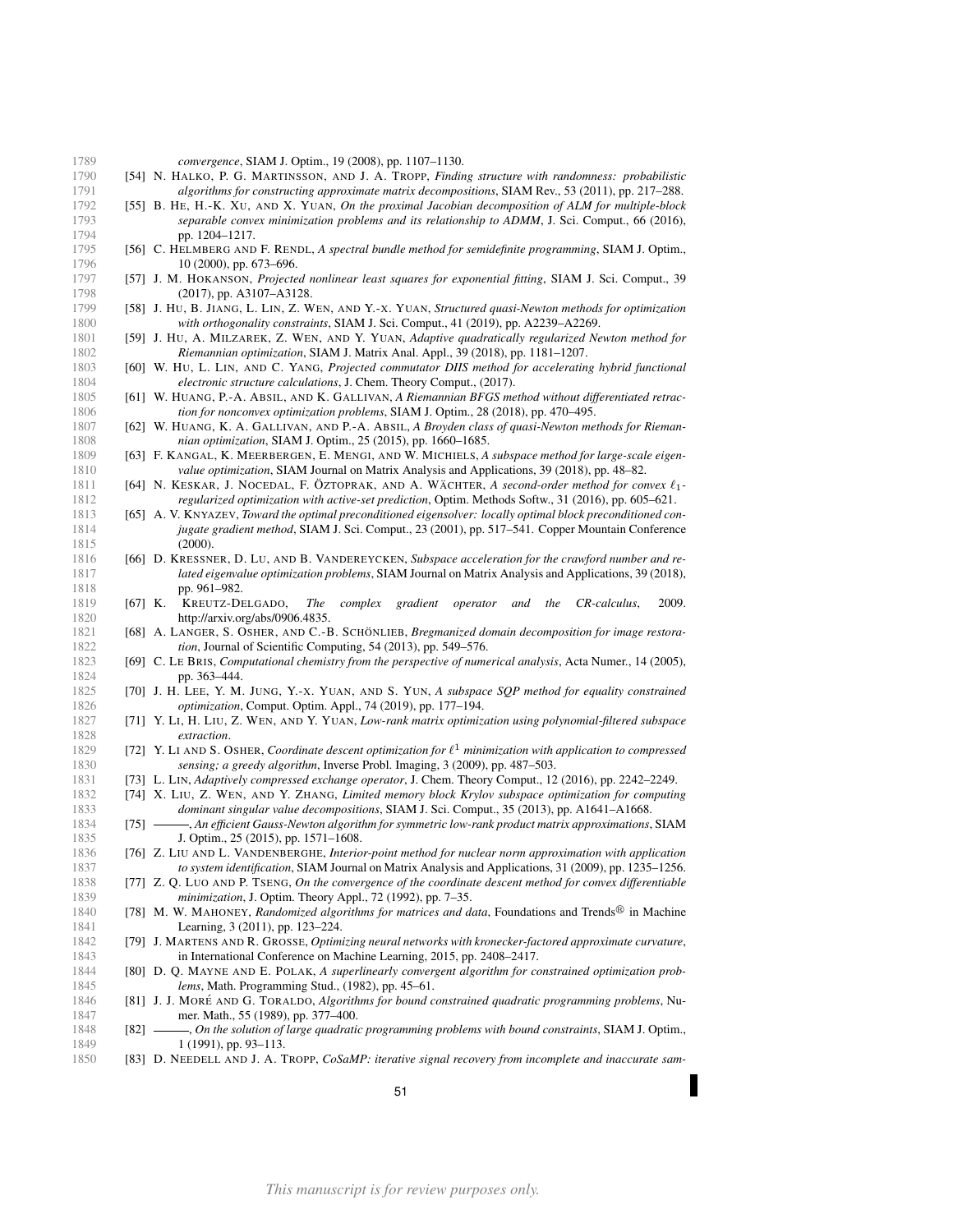- *ples*, Appl. Comput. Harmon. Anal., 26 (2009), pp. 301–321.
- <span id="page-51-2"></span> [84] Y. NESTEROV, *Introductory lectures on convex optimization: A basic course*, vol. 87, Springer Science & Business Media, 2013.
- <span id="page-51-3"></span>1854 [85] Y. E. NESTEROV, *A method for solving the convex programming problem with convergence rate o*  $(1/k2)$ , in Dokl. Akad. Nauk SSSR, vol. 269, 1983, pp. 543–547.
- <span id="page-51-25"></span> [86] M. E. NEWMAN, *Modularity and community structure in networks*, Proceedings of the national academy of 1857 sciences, 103 (2006), pp. 8577–8582.
- <span id="page-51-11"></span> [87] Q. NI AND Y. YUAN, *A subspace limited memory quasi-Newton algorithm for large-scale nonlinear bound constrained optimization*, Math. Comp., 66 (1997), pp. 1509–1520.
- <span id="page-51-1"></span> [88] J. NOCEDAL AND S. J. WRIGHT, *Numerical Optimization*, Springer Series in Operations Research and 1861 Financial Engineering, Springer, New York, second ed., 2006.
- <span id="page-51-27"></span> [89] X. PAN, M. LAM, S. TU, D. PAPAILIOPOULOS, C. ZHANG, M. I. JORDAN, K. RAMCHANDRAN, C. RE, AND B. RECHT, *Cyclades: Conflict-free asynchronous machine learning*, in Advances in Neural Infor-mation Processing Systems, 2016, p. 2576–2584.
- <span id="page-51-4"></span> [90] B. POLYAK, *Some methods of speeding up the convergence of iteration methods*, USSR Computational Mathematics and Mathematical Physics,  $4(1964)$ , pp.  $1 - 17$ .
- <span id="page-51-17"></span> [91] M. J. D. POWELL AND Y. YUAN, *A trust region algorithm for equality constrained optimization*, Math. Programming, 49 (1990/91), pp. 189–211.
- <span id="page-51-6"></span> [92] P. PULAY, *Convergence acceleration of iterative sequences. the case of SCF iteration*, Chemical Physics 1870 Letters, 73 (1980), pp. 393–398.
- <span id="page-51-7"></span> [93] P. PULAY, *Improved SCF convergence acceleration*, Journal of Computational Chemistry, 3 (1982), 1872 pp. 556–560.<br>1873 [94] B. RECHT, C. RE
- <span id="page-51-26"></span> [94] B. RECHT, C. RE, S. WRIGHT, AND F. NIU, *Hogwild: A lock-free approach to parallelizing stochastic gradient descent*, in Advances in Neural Information Processing Systems, 2011, pp. 693–701.
- <span id="page-51-18"></span> [95] H. RUTISHAUSER, *Computational aspects of F. L. Bauer's simultaneous iteration method*, Numer. Math., 1876 13 (1969), pp. 4–13.
- <span id="page-51-19"></span> [96] H. RUTISHAUSER, *Simultaneous iteration method for symmetric matrices*, Numer. Math., 16 (1970), 1878 pp. 205–223.
- <span id="page-51-22"></span> [97] Y. SAAD, *Chebyshev acceleration techniques for solving nonsymmetric eigenvalue problems*, Mathematics of Computation, 42 (1984), pp. 567–588.
- <span id="page-51-14"></span> [98] Y. SAAD, *Iterative methods for sparse linear systems*, Society for Industrial and Applied Mathematics, Philadelphia, PA, second ed., 2003.
- <span id="page-51-8"></span> [99] D. SCIEUR, A. D'ASPREMONT, AND F. BACH, *Regularized nonlinear acceleration*, in Advances In Neural Information Processing Systems, 2016, pp. 712–720.
- <span id="page-51-16"></span> [100] S. K. SHEVADE AND S. S. KEERTHI, *A simple and efficient algorithm for gene selection using sparse* 1886 *logistic regression*, Bioinformatics, 19 (2003), pp. 2246–2253.<br>1887 **11011 G.A. SHULTZ R.B. SCHNABEL, AND R.H. BYRD** A family of t
- <span id="page-51-12"></span> [101] G. A. SHULTZ, R. B. SCHNABEL, AND R. H. BYRD, *A family of trust-region-based algorithms for uncon- strained minimization with strong global convergence properties*, SIAM J. Numer. Anal., 22 (1985), 1889 pp. 47–67.
- <span id="page-51-29"></span> [102] P. SIRKOVIC AND D. KRESSNER, *Subspace acceleration for large-scale parameter-dependent Hermitian eigenproblems*, SIAM Journal on Matrix Analysis and Applications, 37 (2016), pp. 695–718.
- <span id="page-51-10"></span> [103] A. SIT, Z. WU, AND Y. YUAN, *A geometric buildup algorithm for the solution of the distance geometry problem using least-squares approximation*, Bull. Math. Biol., 71 (2009), pp. 1914–1933.
- <span id="page-51-24"></span>[104] S. T. SMITH, *Optimization techniques on Riemannian manifolds*, Fields Institute Communications, 3 (1994).
- <span id="page-51-5"></span> [105] S. SOLNTSEV, J. NOCEDAL, AND R. H. BYRD, *An algorithm for quadratic* `1*-regularized optimization with a flexible active-set strategy*, Optim. Methods Softw., 30 (2015), pp. 1213–1237.
- <span id="page-51-28"></span> [106] M. SOLTANI AND C. HEGDE, *Fast low-rank matrix estimation without the condition number*, arXiv preprint arXiv:1712.03281, (2017).
- <span id="page-51-13"></span> [107] T. STEIHAUG, *The conjugate gradient method and trust regions in large scale optimization*, SIAM J. Numer. 1900 Anal., 20 (1983), pp. 626–637.
- <span id="page-51-20"></span> [108] G. W. STEWART, *Simultaneous iteration for computing invariant subspaces of non-Hermitian matrices*, Numer. Math., 25 (1975/76), pp. 123–136.
- <span id="page-51-23"></span> [109] , *Matrix algorithms Vol. II: Eigensystems*, Society for Industrial and Applied Mathematics (SIAM), 1904 **Philadelphia, PA, 2001.**<br>1905 **[110] W. J. STEWART AND A. JI**
- <span id="page-51-21"></span> [110] W. J. STEWART AND A. JENNINGS, *A simultaneous iteration algorithm for real matrices*, ACM Trans. 1906 Math. Software, 7 (1981), pp. 184-198.
- <span id="page-51-0"></span> [111] W. SUN AND Y. YUAN, *Optimization theory and methods: nonlinear programming*, vol. 1, Springer Science & Business Media, 2006.
- <span id="page-51-9"></span> [112] X.-C. TAI AND J. XU, *Global and uniform convergence of subspace correction methods for some convex optimization problems*, Mathematics of Computation, 71 (2002), pp. 105–124.
- <span id="page-51-15"></span> [113] , *Global and uniform convergence of subspace correction methods for some convex optimization problems*, Math. Comp., 71 (2002), pp. 105–124.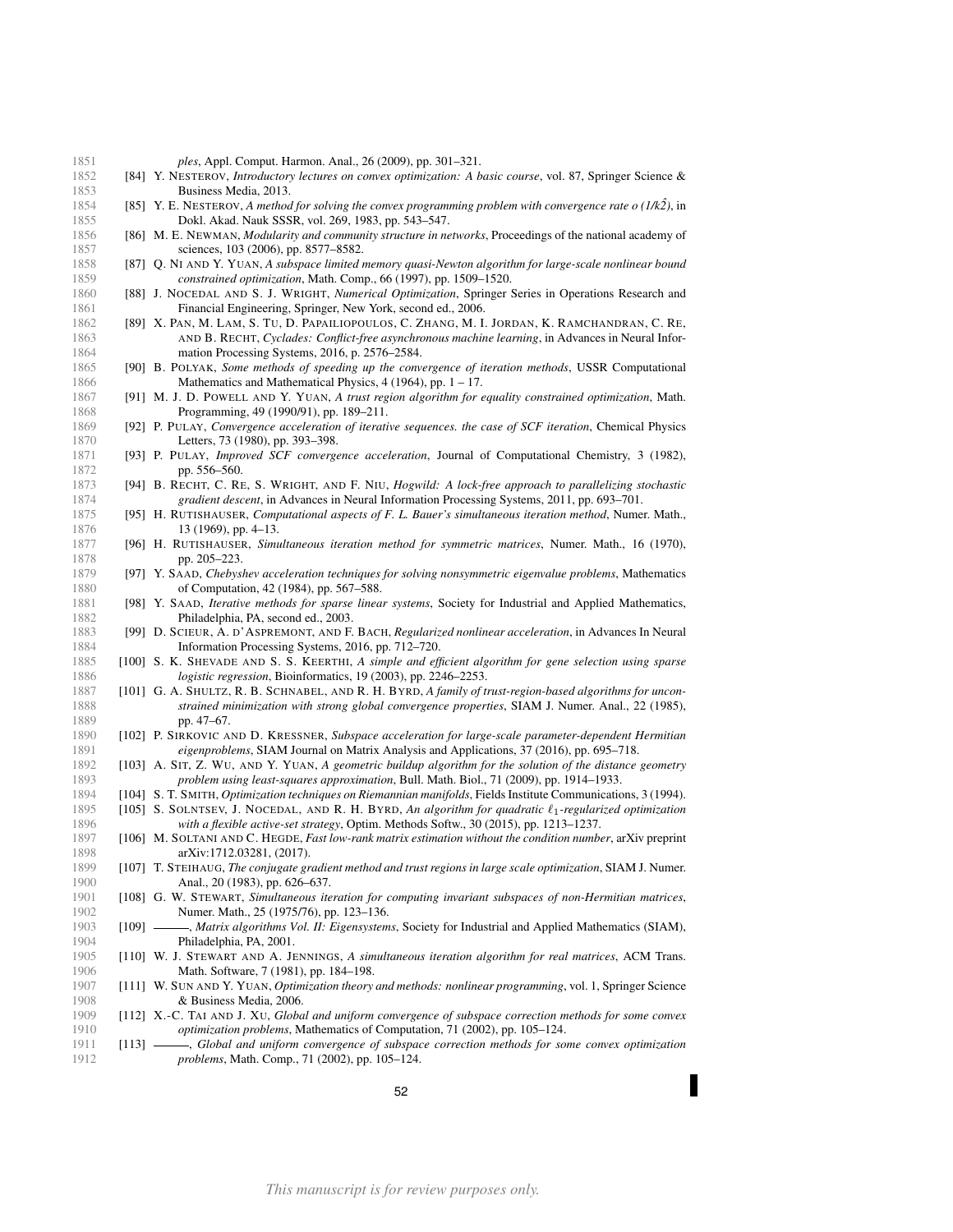- <span id="page-52-14"></span> [114] R. TIBSHIRANI, *Regression shrinkage and selection via the lasso*, Journal of the Royal Statistical Society. Series B (Methodological), (1996), pp. 267–288.
- <span id="page-52-5"></span> [115] A. TOTH, J. A. ELLIS, T. EVANS, S. HAMILTON, C. KELLEY, R. PAWLOWSKI, AND S. SLATTERY, *Local improvement results for Anderson acceleration with inaccurate function evaluations*, SIAM Journal on 1917 Scientific Computing, 39 (2017), pp. S47–S65.
- <span id="page-52-13"></span> [116] J. A. TROPP AND A. C. GILBERT, *Signal recovery from random measurements via orthogonal matching pursuit*, IEEE Trans. Inform. Theory, 53 (2007), pp. 4655–4666.
- <span id="page-52-23"></span> [117] J. A. TROPP, A. YURTSEVER, M. UDELL, AND V. CEVHER, *Fixed-rank approximation of a positive- semidefinite matrix from streaming data*, in Advances in Neural Information Processing Systems, 2017, pp. 1225–1234.
- <span id="page-52-8"></span> [118] J. A. TROPP, A. YURTSEVER, M. UDELL, AND V. CEVHER, *Practical sketching algorithms for low-rank matrix approximation*, SIAM J. Matrix Anal. Appl., 38 (2017), pp. 1454–1485.
- <span id="page-52-16"></span> [119] P. TSENG AND S. YUN, *A coordinate gradient descent method for nonsmooth separable minimization*, Mathematical Programming, 117 (2009), pp. 387–423.
- <span id="page-52-22"></span> [120] C. UDRISTE, *Convex functions and optimization methods on Riemannian manifolds*, vol. 297, Springer Science & Business Media, 1994.
- <span id="page-52-21"></span> [121] B. VANDEREYCKEN, *Low-rank matrix completion by Riemannian optimization*, SIAM Journal on Optimization, 23 (2013), pp. 1214–1236.
- <span id="page-52-26"></span> [122] I. WALDSPURGER, A. D'ASPREMONT, AND S. MALLAT, *Phase recovery, MaxCut and complex semidefi-nite programming*, Math. Program., 149 (2015), pp. 47–81.
- <span id="page-52-4"></span> [123] H. F. WALKER AND P. NI, *Anderson acceleration for fixed-point iterations*, SIAM Journal on Numerical 1934 **Analysis, 49 (2011), pp. 1715–1735.**<br>1935 **[124] L. WANG, A. SINGER, AND Z. WEN, O**
- <span id="page-52-27"></span> [124] L. WANG, A. SINGER, AND Z. WEN, *Orientation determination of cryo-em images using least unsquared deviations*, SIAM journal on imaging sciences, 6 (2013), pp. 2450–2483.
- <span id="page-52-2"></span> [125] X. WANG, M. HONG, S. MA, AND Z.-Q. LUO, *Solving multiple-block separable convex minimization problems using two-block alternating direction method of multipliers*, arXiv preprint arXiv:1308.5294, (2013).
- <span id="page-52-0"></span> [126] Y. WANG, Z. JIA, AND Z. WEN, *The search direction correction makes first-order methods faster*, (2019). Arxiv 1905.06507.
- <span id="page-52-12"></span> [127] Z. WANG, Z. WEN, AND Y. YUAN, *A subspace trust region method for large scale unconstrained opti-mization*, in Numerical Linear Algebra and Optimization, Y.Yuan, ed., 2004, pp. 265–274.
- <span id="page-52-11"></span> [128] Z.-H. WANG AND Y.-X. YUAN, *A subspace implementation of quasi-Newton trust region methods for unconstrained optimization*, Numer. Math., 104 (2006), pp. 241–269.
- <span id="page-52-1"></span> [129] Z. WEN, D. GOLDFARB, AND K. SCHEINBERG, *Block coordinate descent methods for semidefinite pro-*1947 *gramming*, Handbook on Semidefinite, Cone and Polynomial Optimization, (2011).<br>1948 [130] *------, Block coordinate descent methods for semidefinite programming*, in Handboo,
- <span id="page-52-25"></span>1948 [130] *-----, Block coordinate descent methods for semidefinite programming*, in Handbook on semidefinite, conic and polynomial optimization, vol. 166 of Internat Ser Oper Res Management Sci. Springer conic and polynomial optimization, vol. 166 of Internat. Ser. Oper. Res. Management Sci., Springer, **New York, 2012, pp. 533–564.**
- <span id="page-52-19"></span> [131] Z. WEN, A. MILZAREK, M. ULBRICH, AND H. ZHANG, *Adaptive regularized self-consistent field iteration with exact Hessian for electronic structure calculation*, SIAM J. Sci. Comput., 35 (2013), pp. A1299– 1953 **A1324.**<br>1954 **[132] Z. WEN AN**
- <span id="page-52-18"></span> [132] Z. WEN AND W. YIN, *A feasible method for optimization with orthogonality constraints*, Math. Program., 1955 142 (2013), pp. 397–434.<br>1956 11331 Z WEN W YIN D GOLDE
- <span id="page-52-3"></span> [133] Z. WEN, W. YIN, D. GOLDFARB, AND Y. ZHANG, *A fast algorithm for sparse reconstruction based on shrinkage, subspace optimization and continuation*, SIAM Journal on Scientific Computing, 32 (2010), 1958 pp. 1832–1857.<br>1959 [134] Z. WEN, W. YIN, 1
- <span id="page-52-15"></span> [134] Z. WEN, W. YIN, H. ZHANG, AND D. GOLDFARB, *On the convergence of an active-set method for* l<sup>1</sup> *minimization*, Optimization Methods and Software, 27 (2012), pp. 1127-1146.
- <span id="page-52-17"></span> [135] Z. WEN AND Y. ZHANG, *Accelerating convergence by augmented rayleigh–ritz projections for large-scale eigenpair computation*, SIAM Journal on Matrix Analysis and Applications, 38 (2017), pp. 273–296.
- <span id="page-52-7"></span> [136] D. P. WOODRUFF, *Sketching as a tool for numerical linear algebra*, Found. Trends Theor. Comput. Sci., 10 1964 (2014), pp. iv+157.
- <span id="page-52-20"></span> [137] X. WU, Z. WEN, AND W. BAO, *A regularized newton method for computing ground states of Bose-Einstein condensates*, arXiv preprint arXiv:1504.02891, (2015).
- <span id="page-52-24"></span> [138] C. YANG, J. C. MEZA, AND L.-W. WANG, *A trust region direct constrained minimization algorithm for the Kohn-Sham equation*, SIAM J. Sci. Comput., 29 (2007), pp. 1854–1875.
- <span id="page-52-6"></span> [139] Y. YANG, B. DONG, AND Z. WEN, *Randomized algorithms for high quality treatment planning in volu-metric modulated arc therapy*, Inverse Problems, 33 (2017), pp. 025007, 22.
- <span id="page-52-10"></span> [140] Y.-X. YUAN, *Subspace techniques for nonlinear optimization*, in Some topics in industrial and applied mathematics, vol. 8 of Ser. Contemp. Appl. Math. CAM, Higher Ed. Press, Beijing, 2007, pp. 206– 218.
- <span id="page-52-9"></span>[141] Y.-X. YUAN, *Subspace methods for large scale nonlinear equations and nonlinear least squares*, Optim.